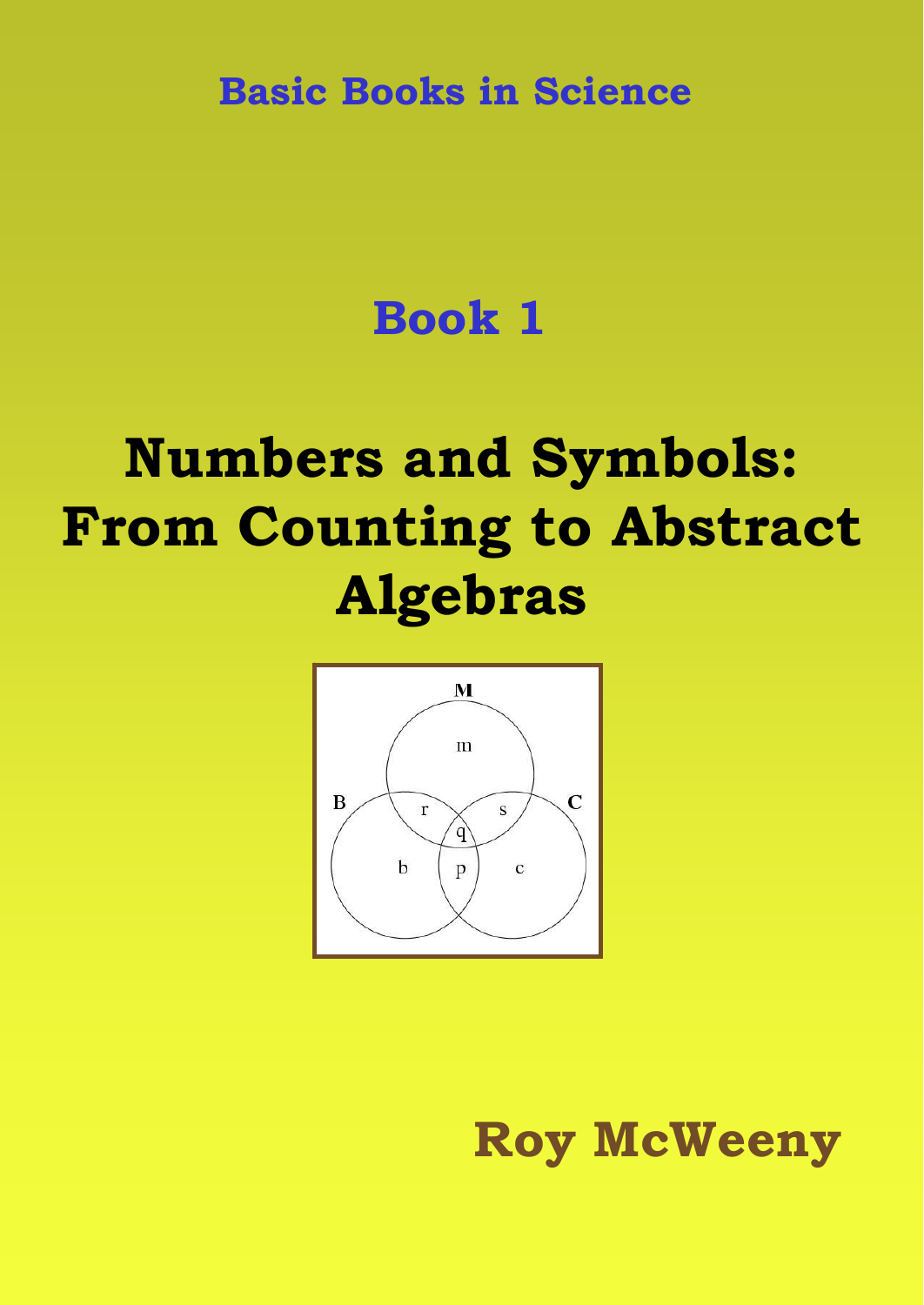## Basic Books in Science  $-$  a Series of books that start *at the beginning*

# Book 1 Number and symbols — from counting to abstract algebras

## Roy McWeeny

Professore Emerito di Chimica Teorica, Università di Pisa, Pisa (Italy)

Books in the Series are available –free of charge– from:

<www.paricenter.com> (see 'Basic Books in Science')

<www.learndev.org> (see 'For the Love of Science')

(Last updated 30 June 2007)

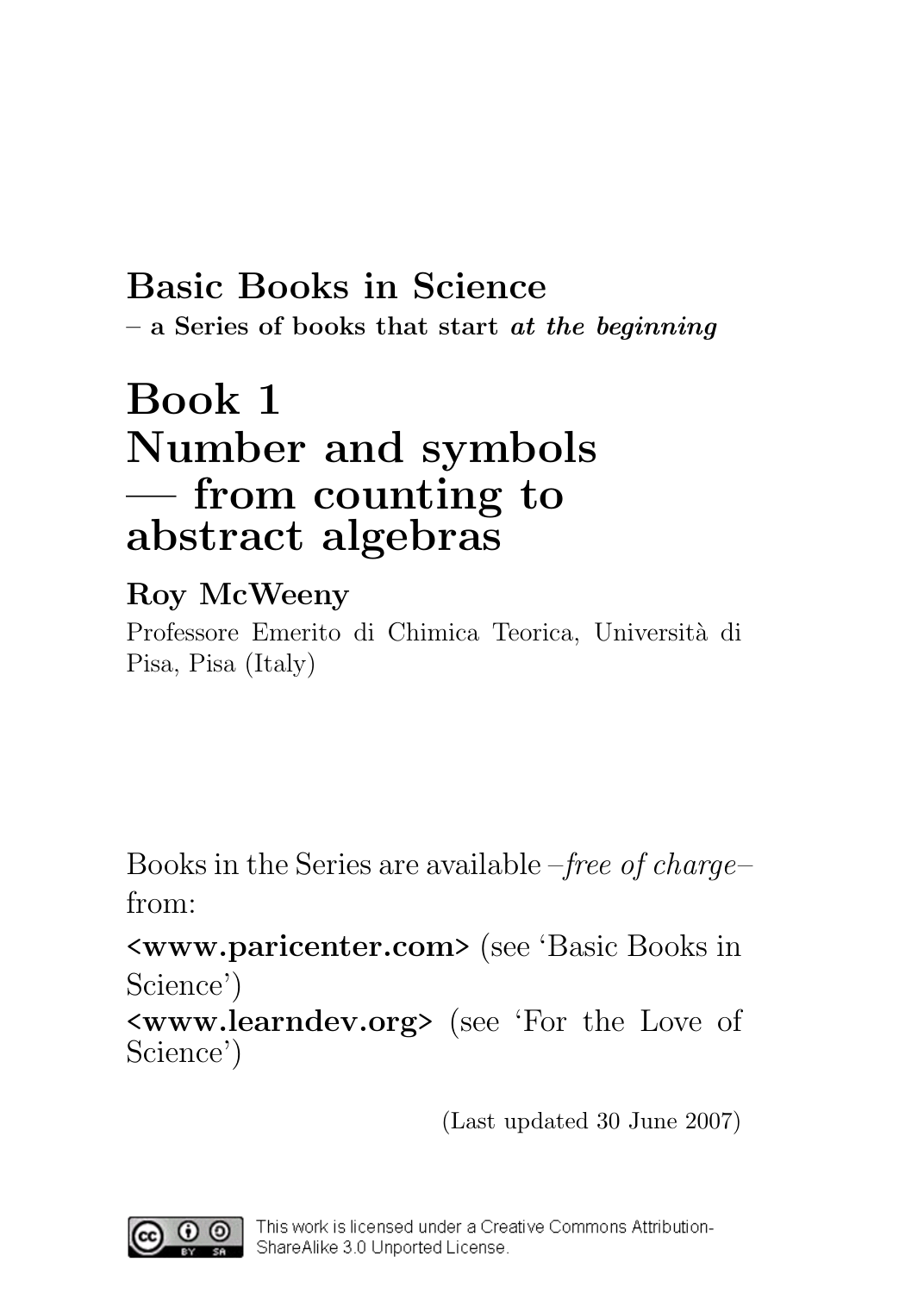## BASIC BOOKS IN SCIENCE

### About this Series

All human progress depends on education: to get it we need books and schools. Science Education is one of the great keys to progress.

Unfortunately, books and schools are not always easy to find. But now, with modern technology, all the world's knowledge can be made available to everyone through the enormous data banks available on the Internet – the 'Web' that connects all the world's computers.

The Series "Basic Books in Science"aims to exploit this new technology by bringing basic knowledge in all areas if science within the reach of everyone. Every book will cover in some depth a well defined area, starting from the very beginning and leading up to university entrance level, and will be made freely available on the Internet at no cost to the reader. To obtain a copy it should be enough to make a single visit to any library or public office with a personal computer and a telephone line. Each book will serve as one of the 'building blocks' out of which Science is built; and together they will form a 'give-away' science library.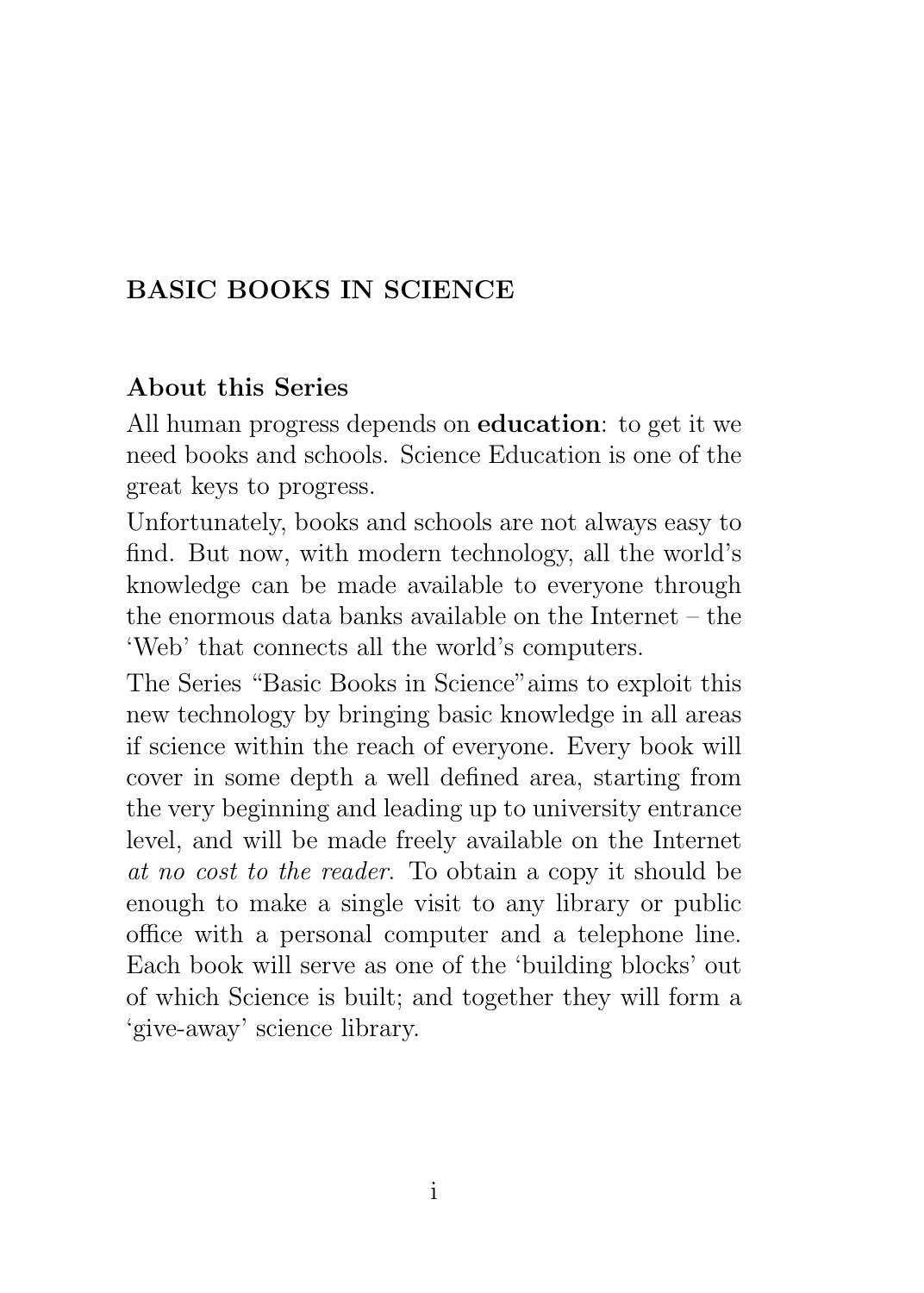### About this book

This book, like the others in the Series, is written in simple English – chosen only because it is the language most widely used in science and technology, industry, commerce, and international business and travel. Its subject "Number and symbols" is basic to the whole of science; but it introduces a new language, nothing like the one we use in everyday writing and speaking. The spoken word came first in the evolution of language; then the written word (starting about four thousand years ago). Mathematics began to develop somewhat later – in China, India, and the countries around the Mediterranean. But the symbols of mathematics, though still just marks on paper, are not connected in any way with speech, or sounds, or the written word: usually they stand for *oper*ations such as counting or moving things through space, operations which are often performed only in the mind. It is this abstract and symbolic nature of mathematics that makes it seem difficult to so many people and shuts them off from an increasingly large part of science.

The aim of this first book in the Series is to open the door into Mathematics, ready for going on into Physics, Chemistry, and the other Sciences.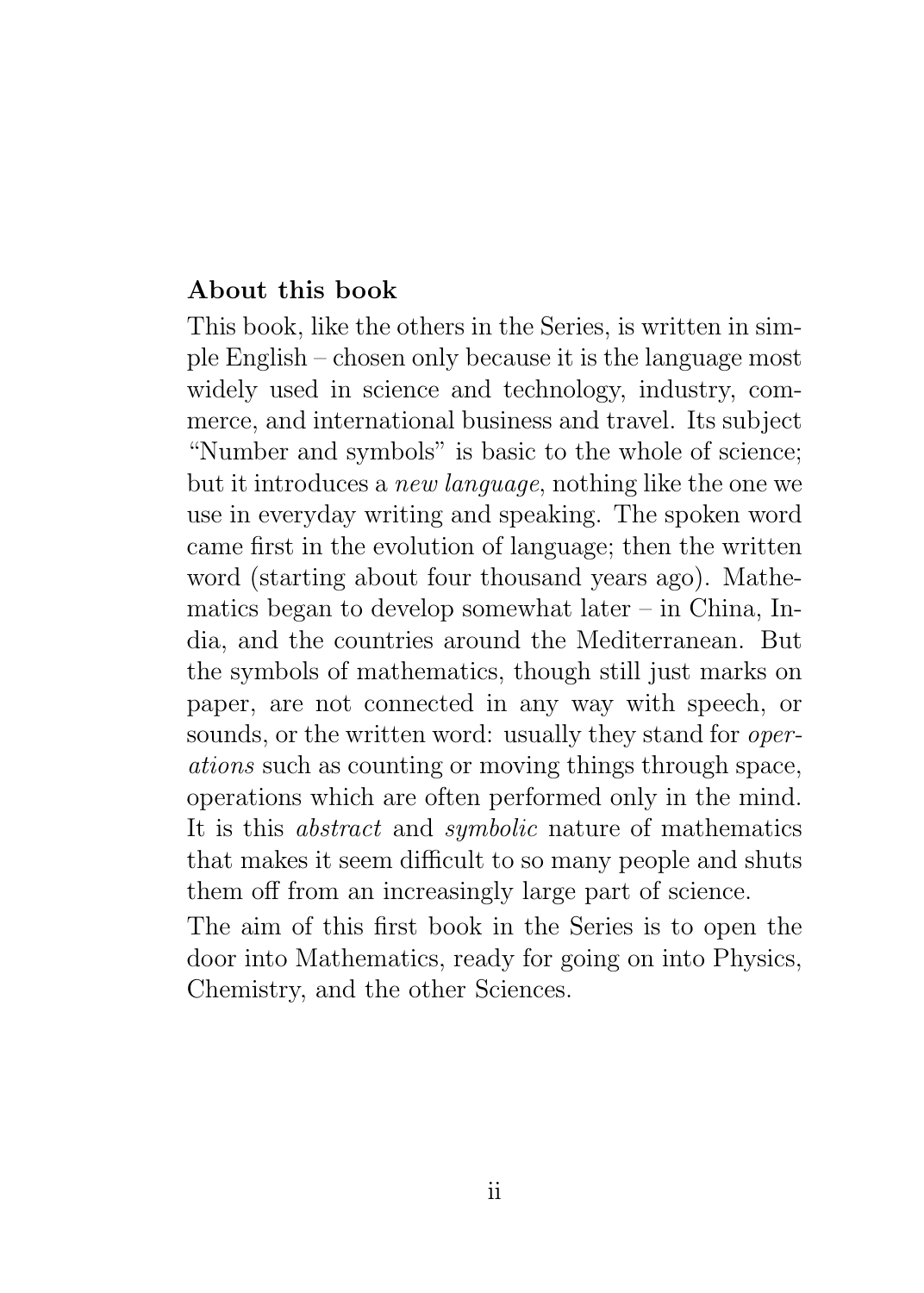# Looking ahead –

Your're starting on a long journey – a journey of discovery that takes you from ancient times, when people first invented languages and how to share their ideas with with each other by talking and writing, to the present day.

Science began to develop only a few thousand years ago, with the study of the stars in the sky (leading to Astronomy) and the measurement of distances in dividing out the land and sailing the seas (leading to Mathematics). With what we know now, the journey can be made in a very short time. But it's still the same journey – filled with surprises – and the further you go the more you will understand the world around you and the way it works. Along the way there are many important 'milestones':

• After the first two Chapters in Book 1, you will know how to work with numbers, going from the operation of counting, to various ways of com $bining number = like adding and multiplying.$ And you'll have learnt that other symbols (such as the letters of the alphabet) can be used to stand for any numbers, so that  $a \times b = b \times a$  is a way of saying that one number  $(a)$  times another number (b) gives exactly the same answer as b times  $a$ whatever numbers  $a$  and  $b$  may stand for. Mathe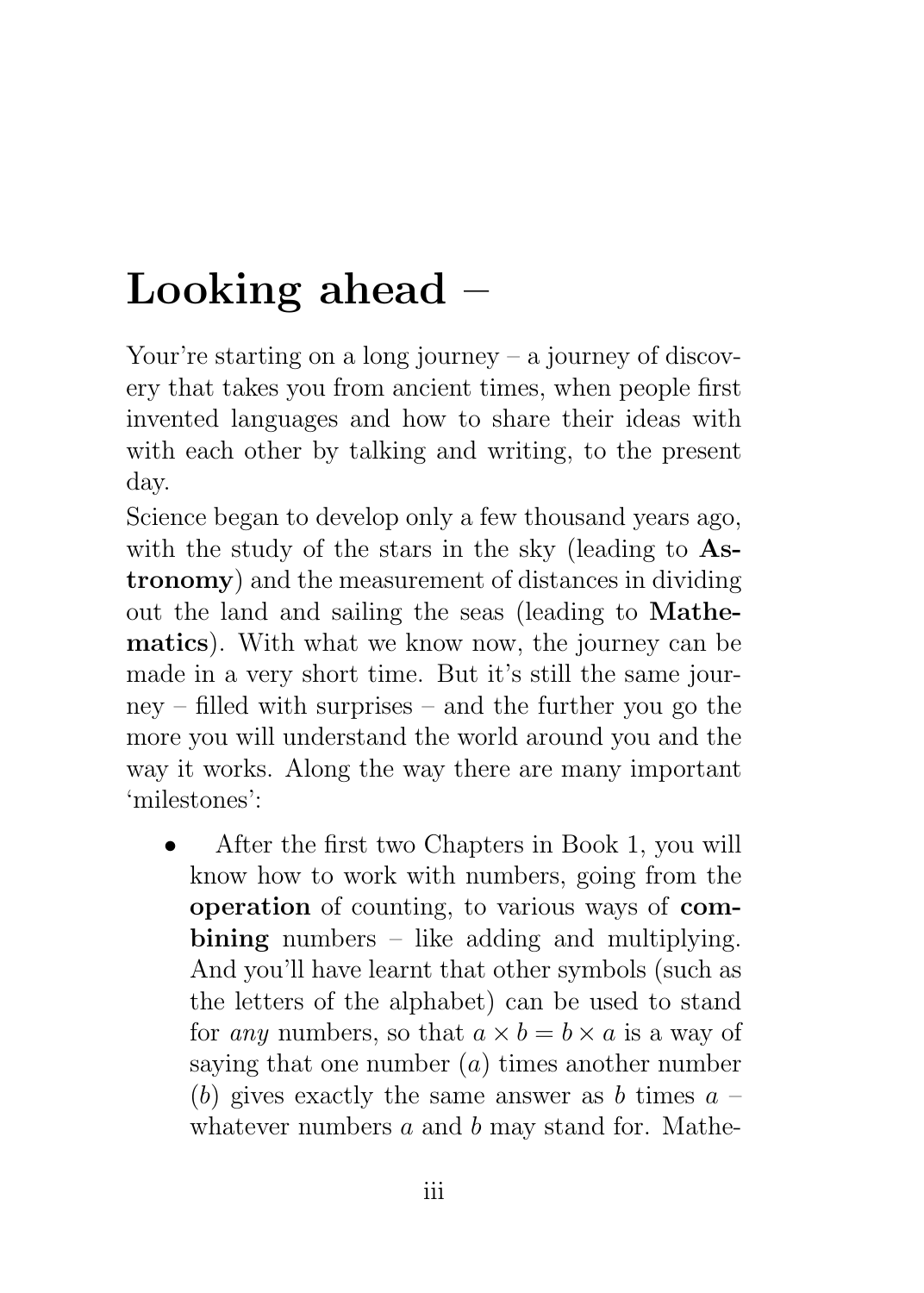matics is just another language.

- In Chapter 3 you'll find how questions that *seem* to have no answer can be given one by inventing new kinds of number – negative numbers and fractions.
- After Chapter 4 you will be able to use the **dec**imal system and understand its meaning for all the rational numbers.
- In Chapter 5 you pass two more milestones: after the first you go from the rational numbers to the 'field' of all real numbers, including those that lie between the rational numbers and are called 'irrational'. The second breakthrough takes you into the field of complex numbers which can only be described if you define one completely new number, represented by the symbol  $i$ , with the strange property that  $i \times i = -1$ . There are no more numbers to find, as long as we stick to the rules set up so far.
- But we're not finished: human beings are very creative animals! The last Chapter shows how we can extend the use of symbols to include operations quite different from the ones we've used so far.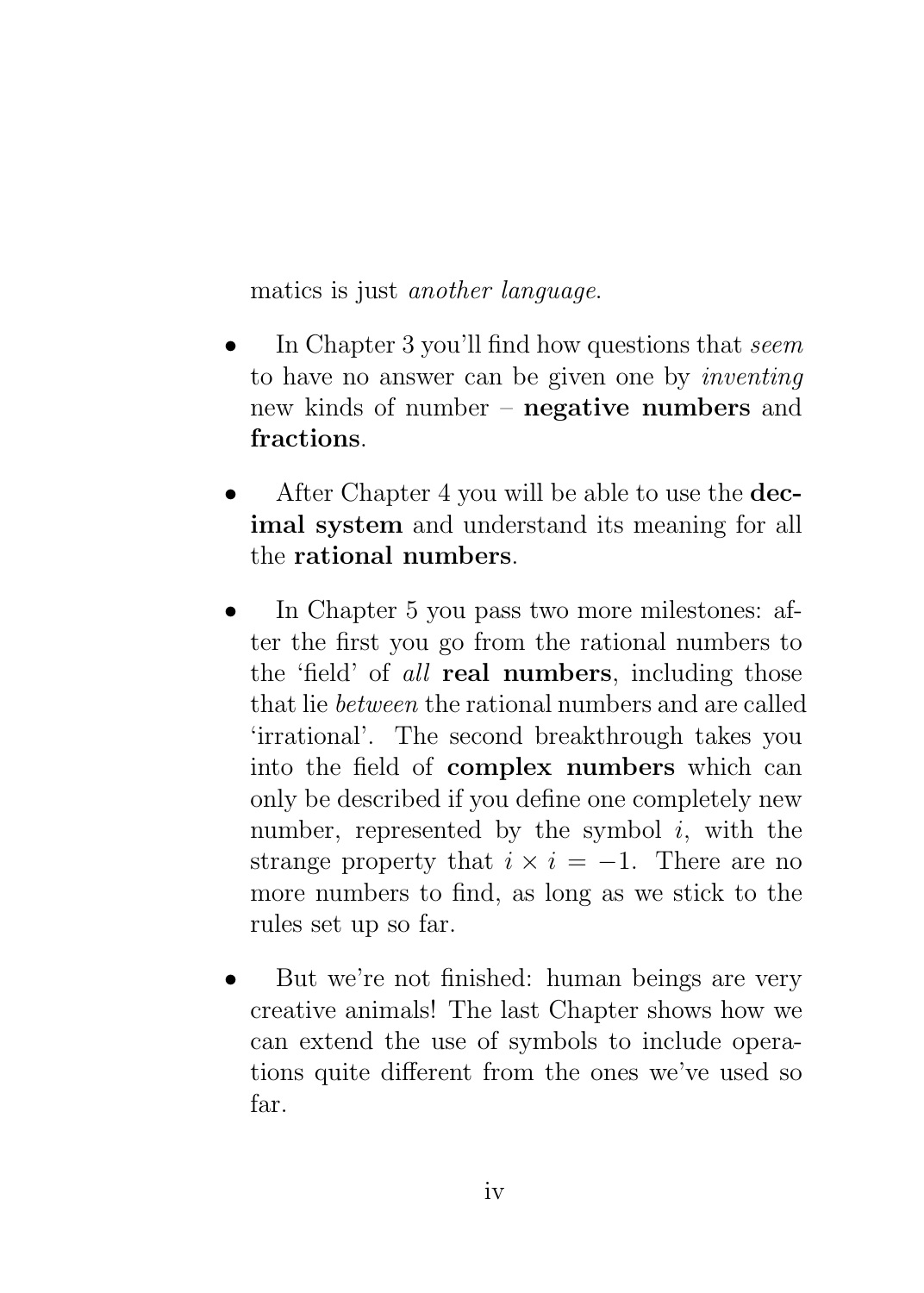### **CONTENTS**

### Chapter 1 About numbers

- 1.1 Why do we need numbers?
- 1.2 Counting: the natural numbers
- 1.3 The naming of numbers

### Chapter 2 Combining numbers

- 2.1 Combining by addition
- 2.2 Combining by multiplication

### Chapter 3 Inventing new numbers – equations

- 3.1 Negative numbers and simple equations
- 3.2 Representing numbers in a picture vectors
- 3.3 More new numbers fractions

## Chapter 4 The decimal system

- 4.1 Rational fractions
- 4.2 Powers and their properties
- 4.3 Decimal numbers that never end

## Chapter 5 Real and complex numbers

- 5.1 Real numbers and series
- 5.2 The new field of complex numbers
- 5.3 Equations with complex solutions

### Chapter  $6$  Beyond numbers – operators

- 6.1 Symmetry and groups
- 6.2 Sorting things into categories
- 6.3 Arguing with symbols logic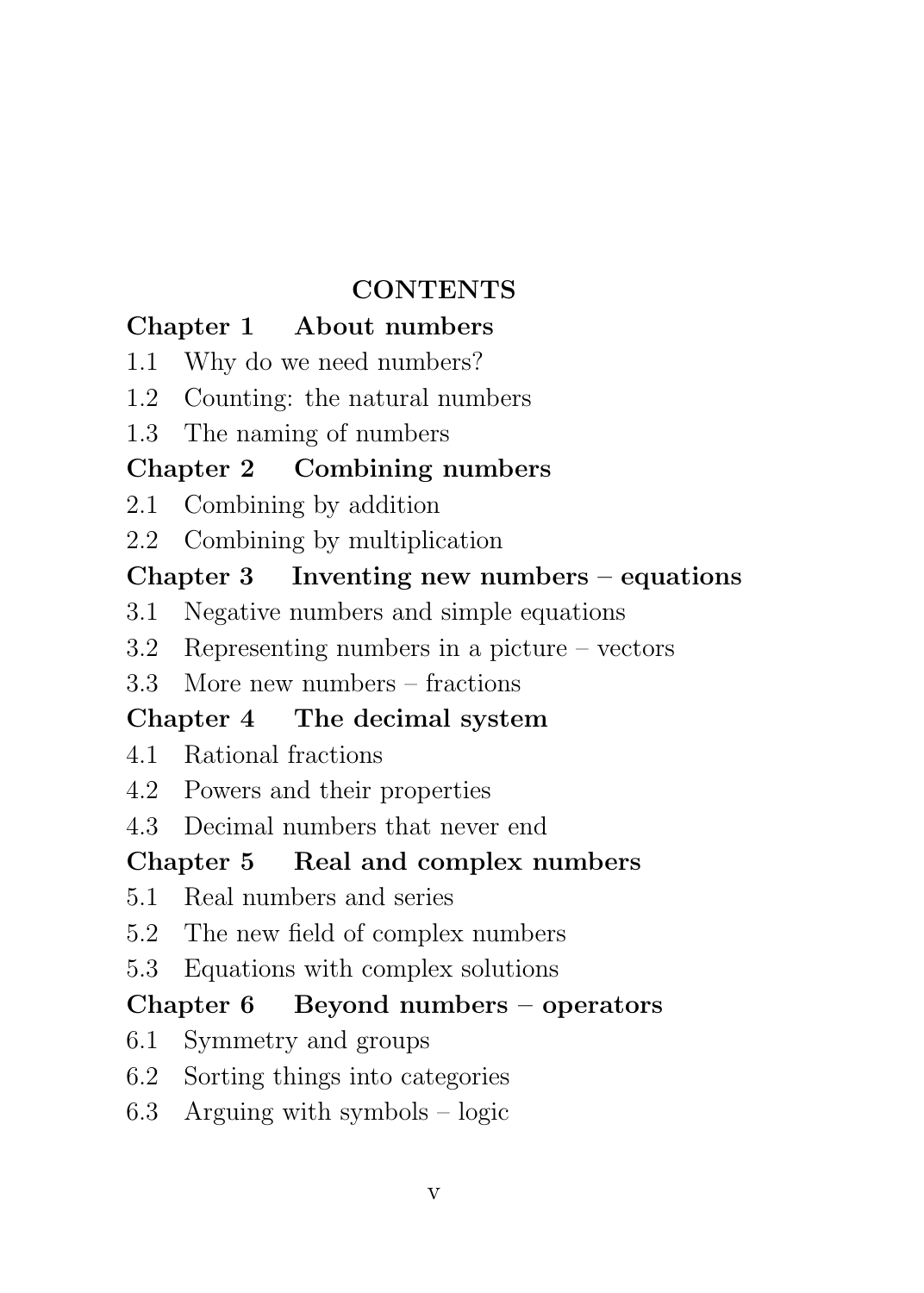#### Notes to the Reader.

When Chapters have several Sections they are numbered so that "Section 2.3" will mean "Chapter 2, Section 3". Similarly, "equation (2.3)" will mean "Chapter 2, equation 3". Important 'key' words are printed in boldface: they are collected in the Index at the end of the book, along with the numbers of the pages where you can find them.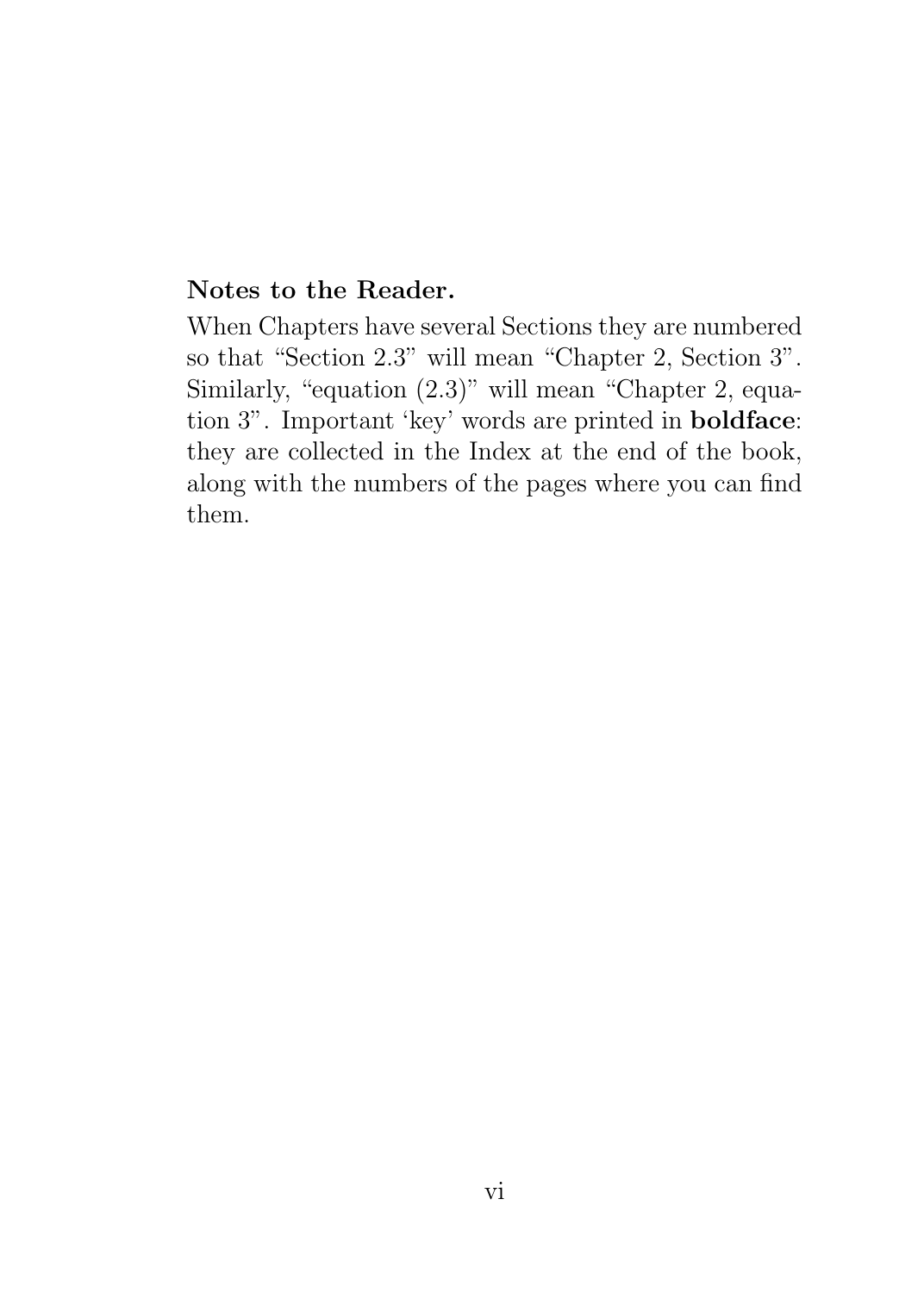# Chapter 1

# About numbers

# 1.1 Why do we need numbers?

In the 'exact' or 'physical' sciences we deal with **quan**tities and the way different quantities are related: it is not enough to know what the quantities 'are' – we must be able to measure them. Measurement of a quantity means we must compare it with a certain 'unit' and decide how many units the quantity is equivalent to (in some agreed sense). If I am walking I might want to know how far it is to the school: that quantity is the distance and if I find it takes a thousand 'paces' or 'strides', then my stride is the unit of distance and a thousand of them is the distance to the school. As another example; if I say this room is three metres wide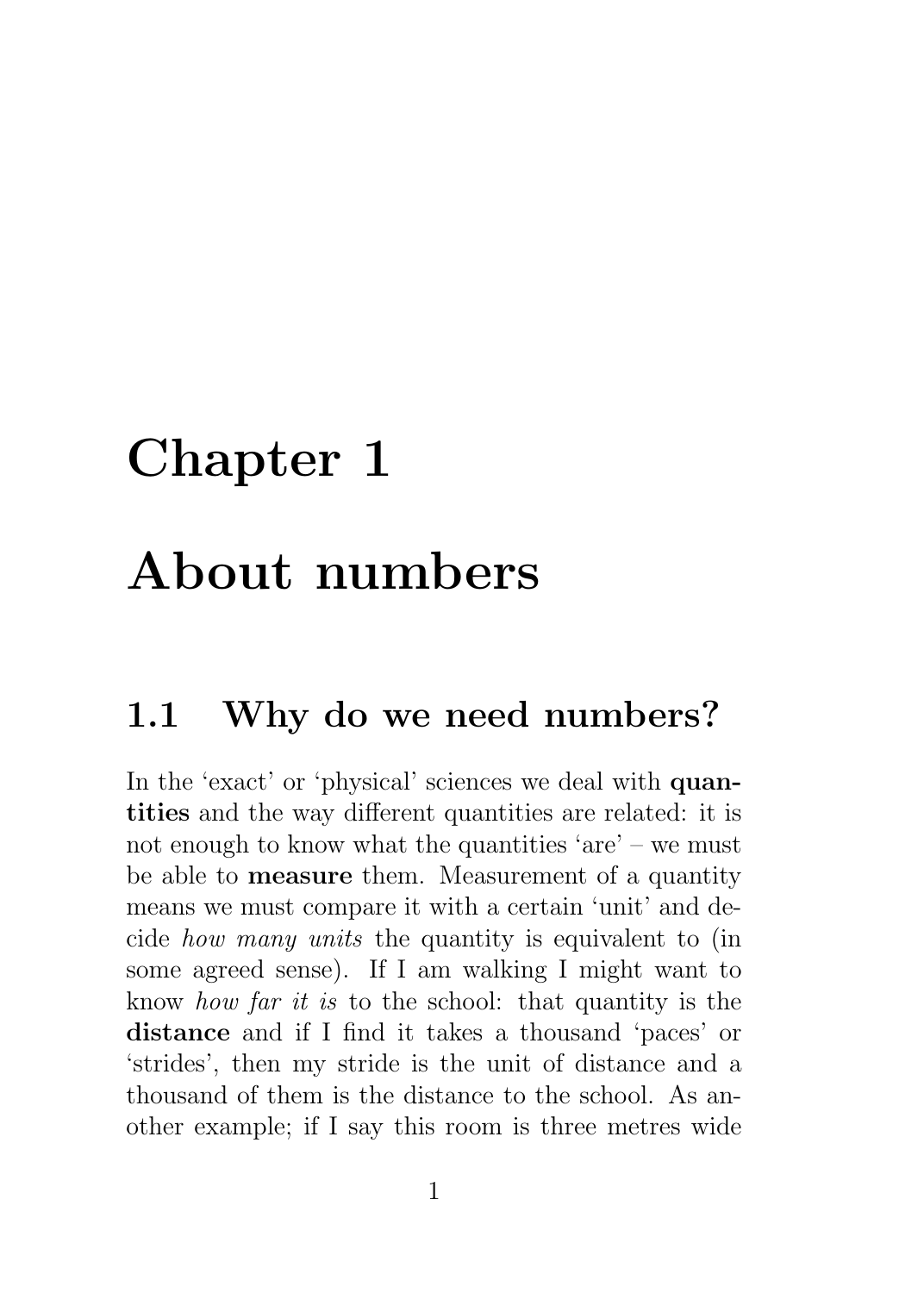the unit is the metre and I mean that three one-metre rods, put end-to-end, will just reach from one side of the room to the other. The metre is the standard unit of length – that of a special 'measuring rod' kept in Paris since 1791. Standard measuring rods have been used for many thousands of years, long before history books were written: one of the most common was the 'cubit', which is about half a metre. Many one-cubit rods have been dug up in Egypt, where they were used in measuring the stones for building the great pyramids. But it was not until 1875 that the 'metric system', based on the metre, was accepted (by international agreement) as the standard system of measurements in science.

Any number of copies of the standard metre can be made using ordinary sticks: if the two ends of a stick can be put together with those of the standard metre, as in Fig.1a, then it also will have the same length as the standard unit. When three such sticks are put end-toend, as in Fig.1b, they will just reach from one side of the room to the other and the width of the room is *equal* to that of three metres. Notice that width (or length) is the distance between two things, so width, length and distance are measured in the same units; and so is height (how high the room is).

The same ideas are used in measuring quantities of any kind: we must agree on the unit, on how we can combine two similar quantities, and on when they are equivalent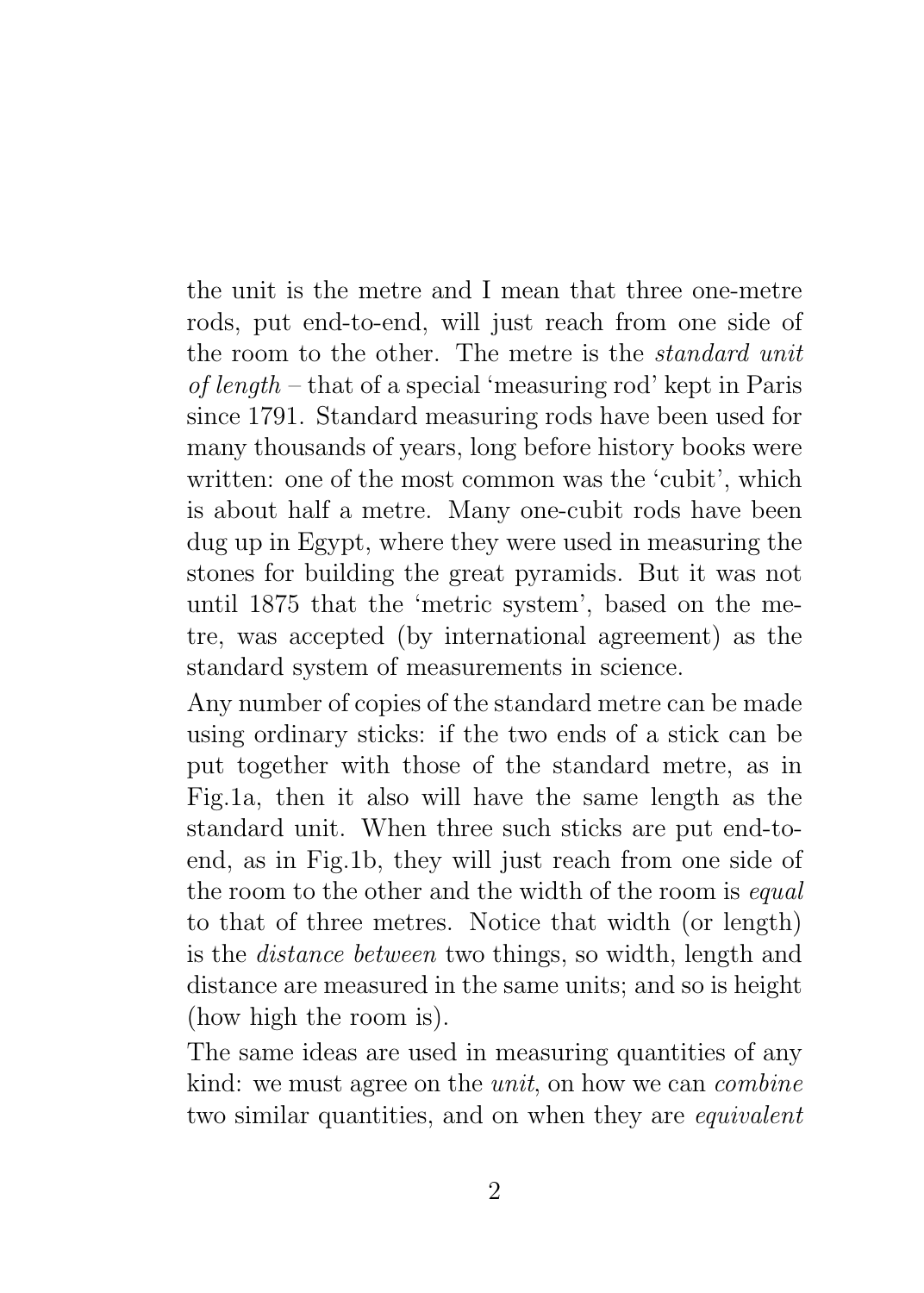

(or equal). The ideas of unit, combination and equivalence (or equality) are always there. With length, the unit is the standard metre, the lengths of two objects are combined by putting them end-to-end as in Fig.1b, and two objects have equal length when they are 'able to reach just as far' (e.g. three one-metre sticks or a single three-metre stick).

Another important quantity is the mass of an object. This can be measured by putting it in the 'scale pan' of a 'weighing machine', like the ones you find in the market (Fig.2a). The unit of mass is the **kilogram**, which is again kept in Paris. The shorter name for the unit is the 'kg'. The name for the international system of units, based on the metre (for length), kilogram (for mass), and second (for time), used to be called the 'mks system'. It has now become the Système International and is used in all the Sciences, throughout the world.

When a standard kilogram is put in the scale pan it makes the pointer move to a new position, marked with a "1 kg" in Fig.2b. If we take away the standard mass and put in its place a block of clay, then the clay will also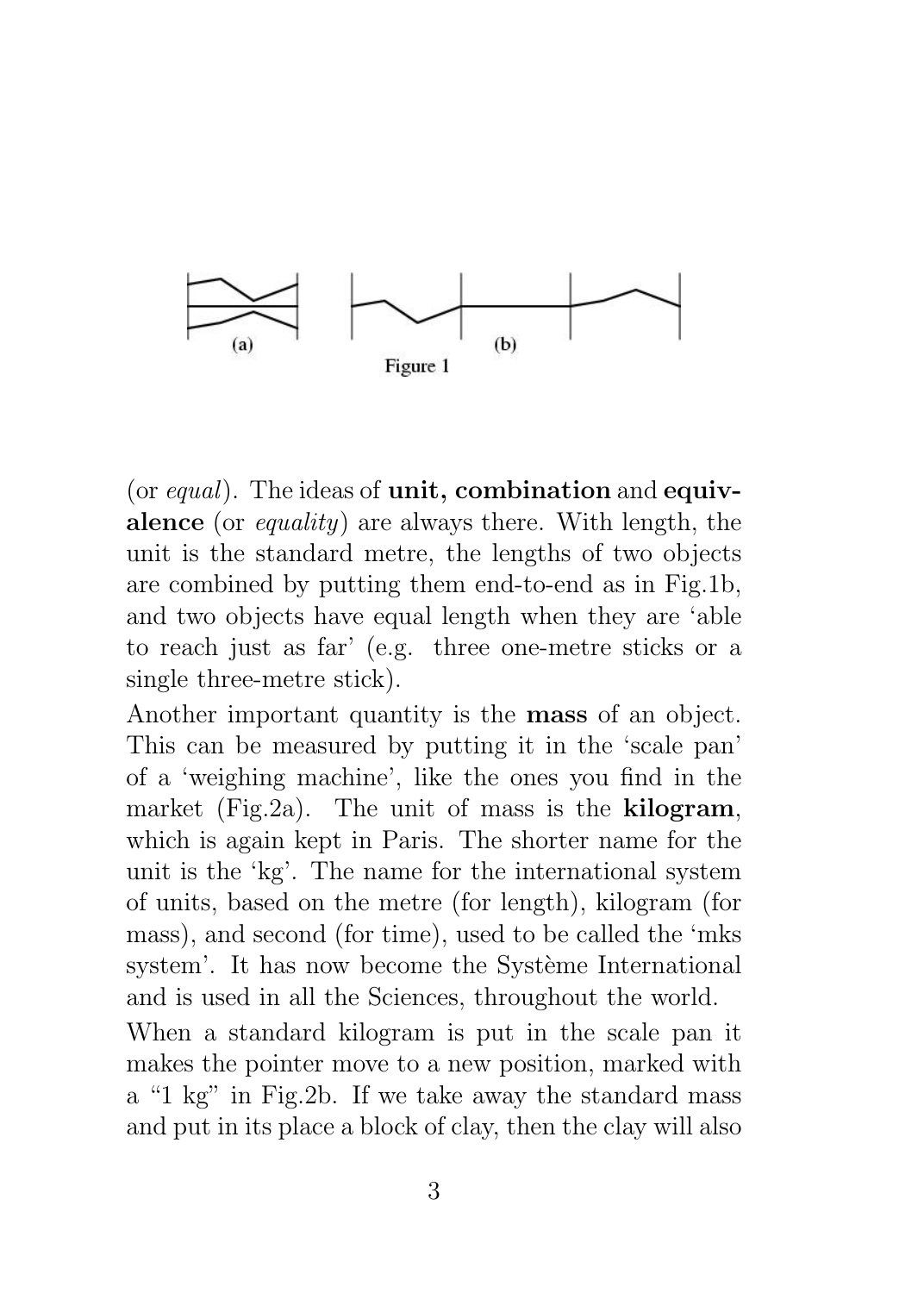have a mass of one kilogram when it makes the pointer move to exactly the same position.(Of course, the block of clay may not give exactly the same result, but by adding a bit more clay or taking a bit away we can get it just right.) Then we shall have two unit masses – the standard kilogram and our one-kilogram block of clay. Let's put them both in the scale pan as in Fig.2c and note the new position of the pointer: it will point to the "2 kg" on the scale. Putting the masses both together in the scale pan, and thinking of them as a single new object, is a way of combining masses. Then take both masses out and instead put a larger block of clay in the scale pan: if it moves the pointer to the same position  $($ "2 kg"), then the larger block of clay will have a mass of two kilograms. Here, combination of masses means 'putting them in the same scale pan' and equality of two masses means 'moving the pointer to the same mark'. (Later we'll find a difference between mass and 'weight' – which is what the weighing machine measures – but more about that in Book 4. In everyday life we still compare the masses of two objects by weighing them.) Finally, let's think about time. Time can be measured using a pendulum – which is a small heavy object, tied to a string and hanging from a support. Any (double- )swing of the pendulum, back and forth, takes a certain time; and as each swing seems to be the same as any other we can suppose they all take the same time – which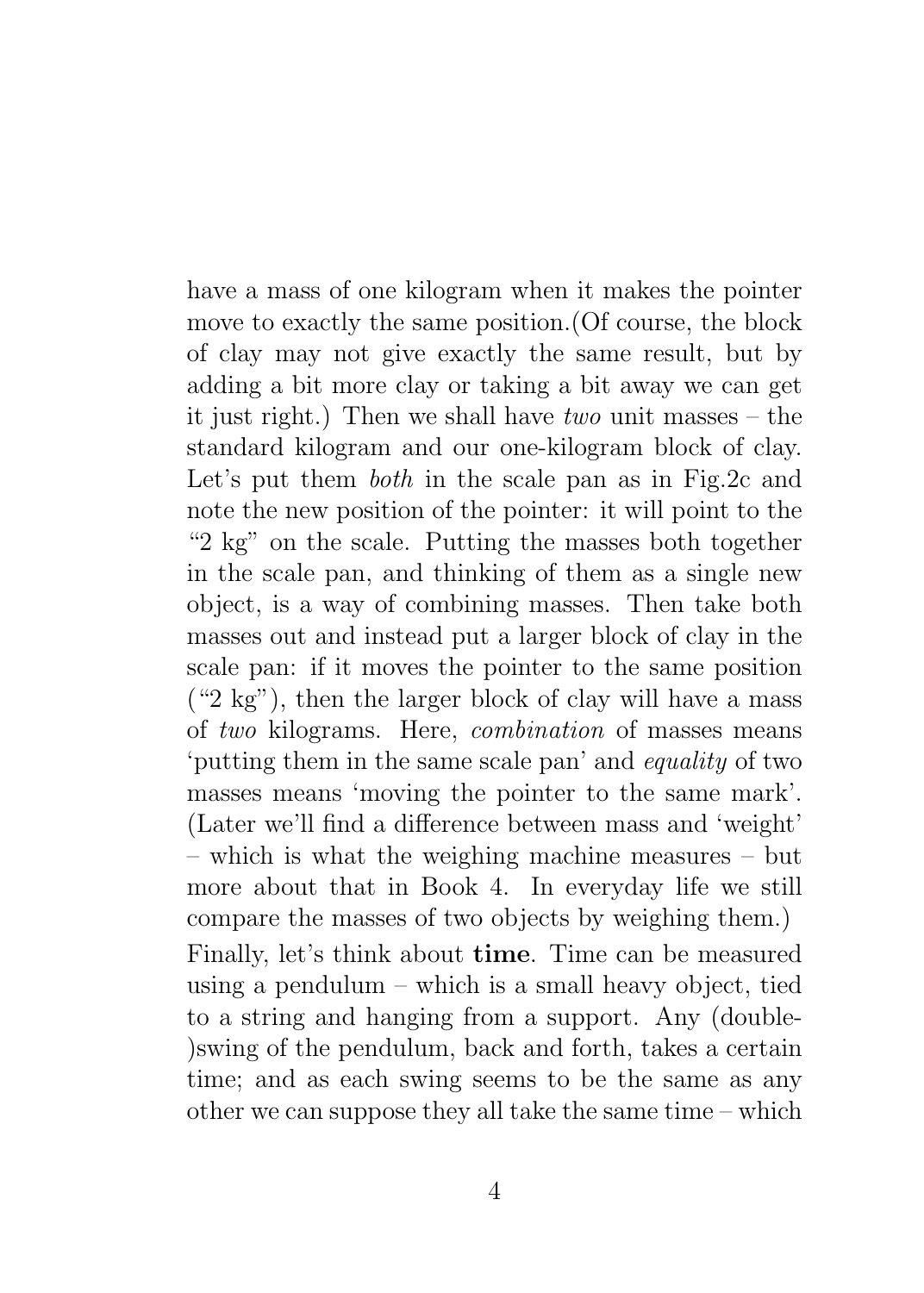

can be used as a unit. The standard unit of time is the 'second' (measured using a standard pendulum) and the combination of two time units means 'waiting for one swing to follow another'. With a standard pendulum, sixty swings will mean the passing of one 'minute' – so by now it is clear that to measure things we must know about counting and numbers.

# 1.2 Counting: the natural numbers

Of course you can count – but did you ever really think about it? There are two ways of arriving at the idea of number. When I say "there are 'five' cows in that field" I may mean

I have given names to the cows, one after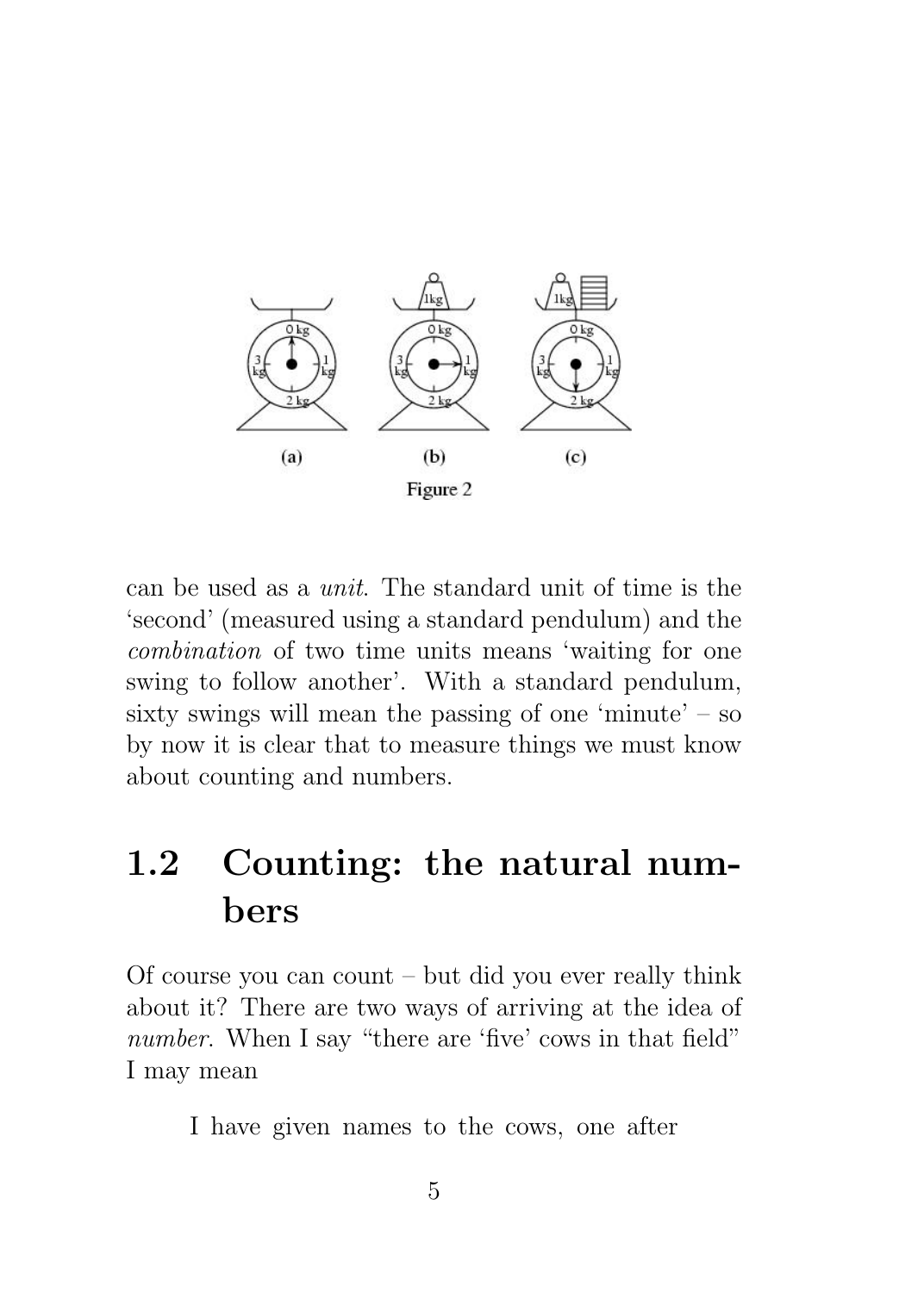another, from an 'ordered set' which I learnt by heart as a small child; and the last name I give out, when there are no more cows left, is the 'number' of cows in the field,

or I may mean

I have pointed each finger of my right hand at a different cow, in turn, until no cows or fingers are left over; there is then the same number of cows as fingers and this is the number called 'five'.

The number we arrive at in the first way, by giving out names from the list 'one', 'two', 'three', 'four', 'five', 'six', ... (or, for short, 1, 2, 3, 4, 5, 6, ... , where the 'symbols' 1, 2, ... just stand for the words) is called the 'ordinal number', because the names must be given out in a standard order.

The number arrived at in the second way does not depend on the order of names in a list. Mathematicians call it the 'cardinal number': it depends on 'pairing' the objects in one set with those in another set – a 'standard set'. For example, I can pair the cows in the field with the members of a 'standard' set of objects, the fingers of my right hand, with one cow for each finger. But then we need to have a standard set for every number! So if I define 'two' as the number of hands I have, then I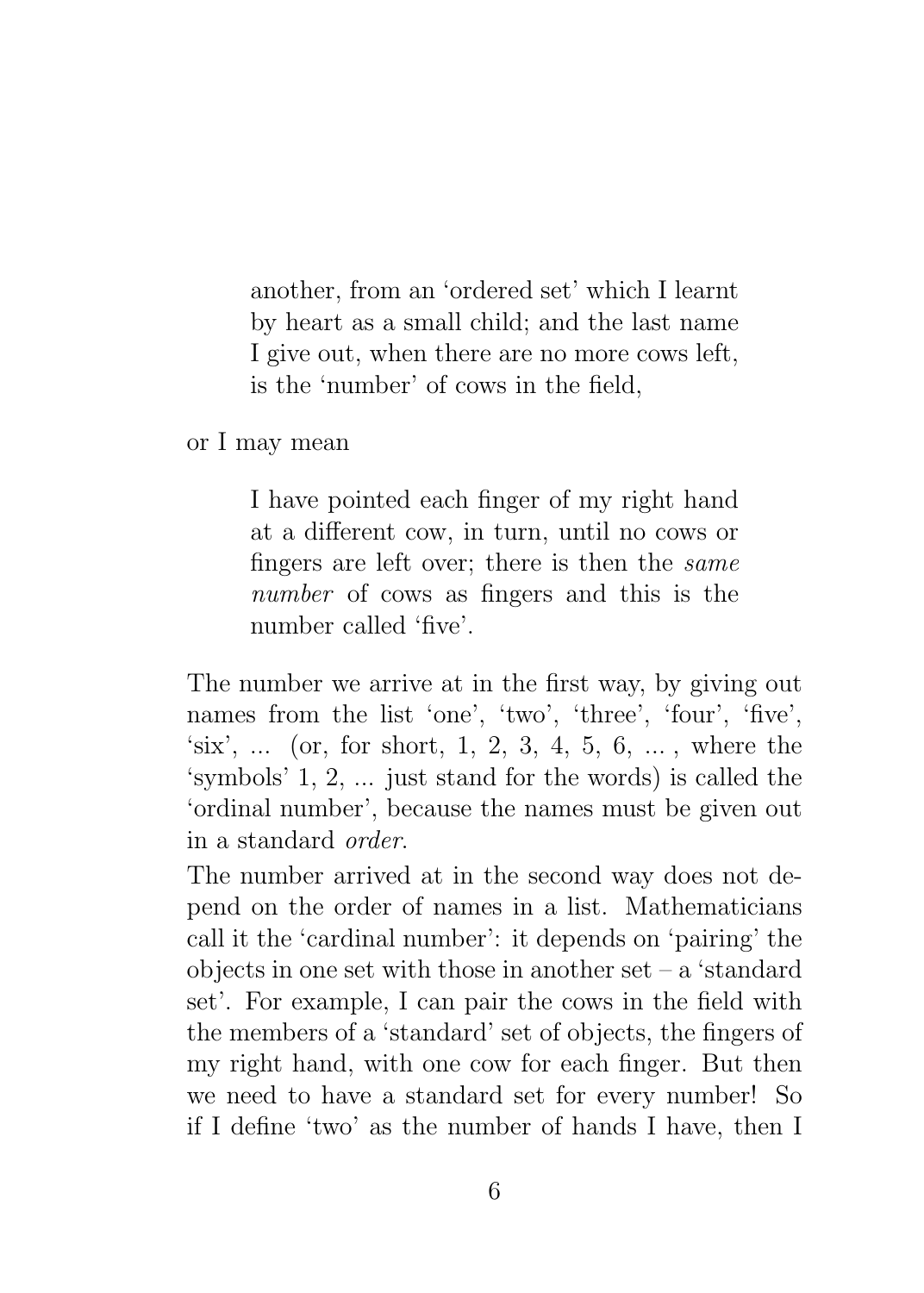can say that I also have two eyes – because I can cover each of them with one of my hands. In the same way, by putting the fingers of my left hand tip-to-tip with those of my right hand (which was used as the standard set of '5' objects) I find there are 5 fingers also on my left hand. The kind of 'pairing' in these examples is described as 'making a one-to-one correspondence' between the members of two sets; and to remind us of what it means we can just as well use 'pairing number' as 'cardinal number.

Instead of using sets of hands or fingers to define numbers it is easier to use other objects such as heaps of pebbles or beads. Many people think this way of arriving at numbers was used thousands of years ago when men first started to keep animals: by having a heap of pebbles, one for each cow, it would be easy to tell if all the cows had come back at night by picking up a pebble for each cow and seeing if any pebbles were left in the heap – if a pebble was left over, a cow was missing. Once we have learnt about numbers, we don't need to keep all those heaps of stones – as we'll now discover.

Does it matter how we find the number of objects in a set? The 5 cows are still 5 cows, whichever way we get the number. To make sure this is always true, let's write the symbols  $1, 2, 3, 4, 5, 6, \ldots$  on pieces of sticky paper and stick one on each cow as in Fig.3a. Clearly 6 and the numbers that come after it will not be needed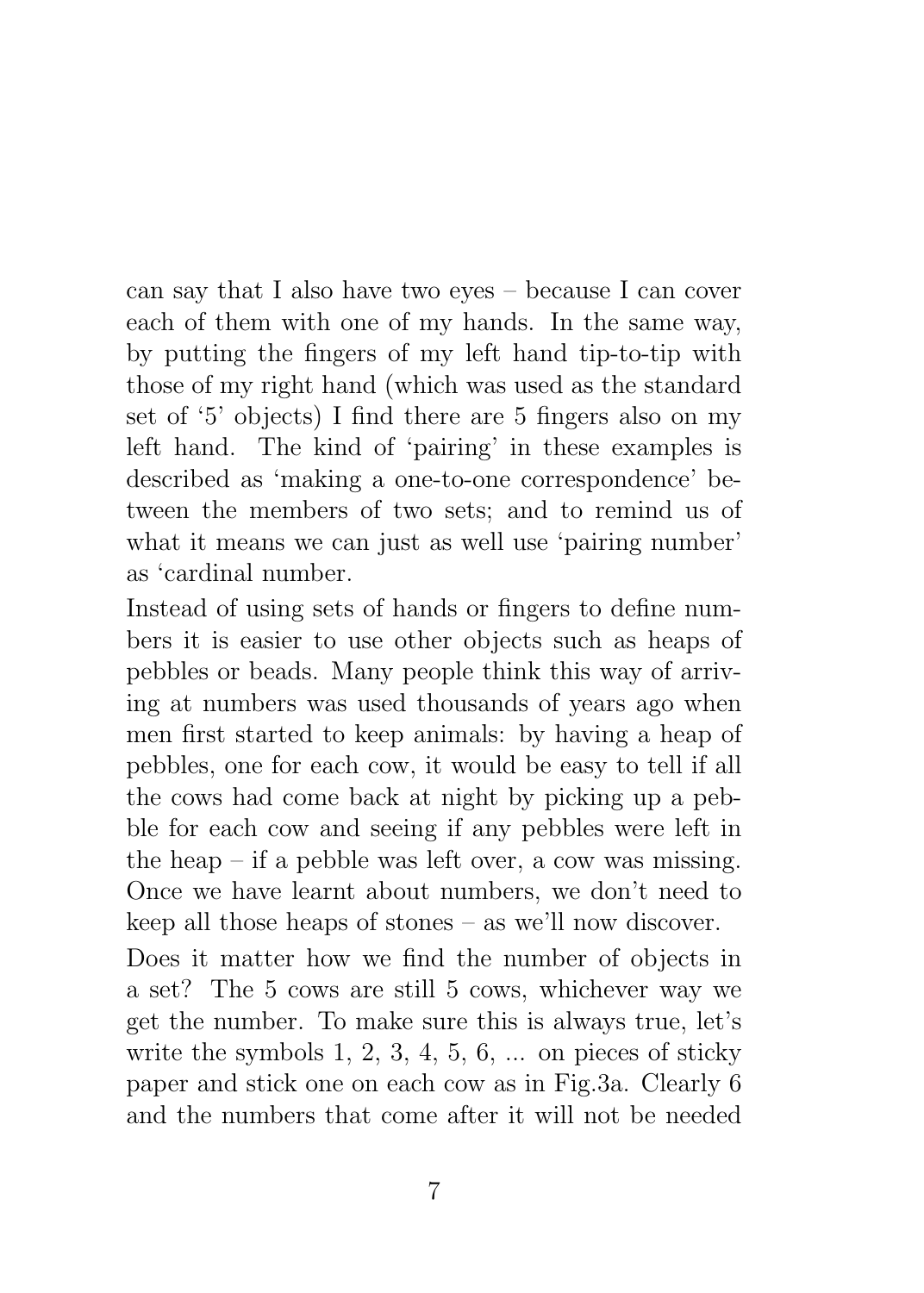

as 5 is the ordinal number given to the last cow. By sticking the labels on the cows we have made a one-toone correspondence between the members in the sets of cows and pieces of paper; and so the two sets contain the same number of objects – the *cardinal* (or 'pairing') number 5. As long as we're talking about things we can count, ordinal number and cardinal number must agree! The reason for this is that the pairing between the members of two sets does not depend on the way in which the pairings are made: so if the labels were stuck on the cows in a different way, as in Fig.3b, their number would not be changed. Changing 3 into 4 and 4 into 3 is called an 'interchange'; and by making more and more interchanges we could mix up all the labels, as in Fig.3c, without changing the number of cows. In other words, the number of objects in a set does not depend on the order of counting. A famous mathematician of the last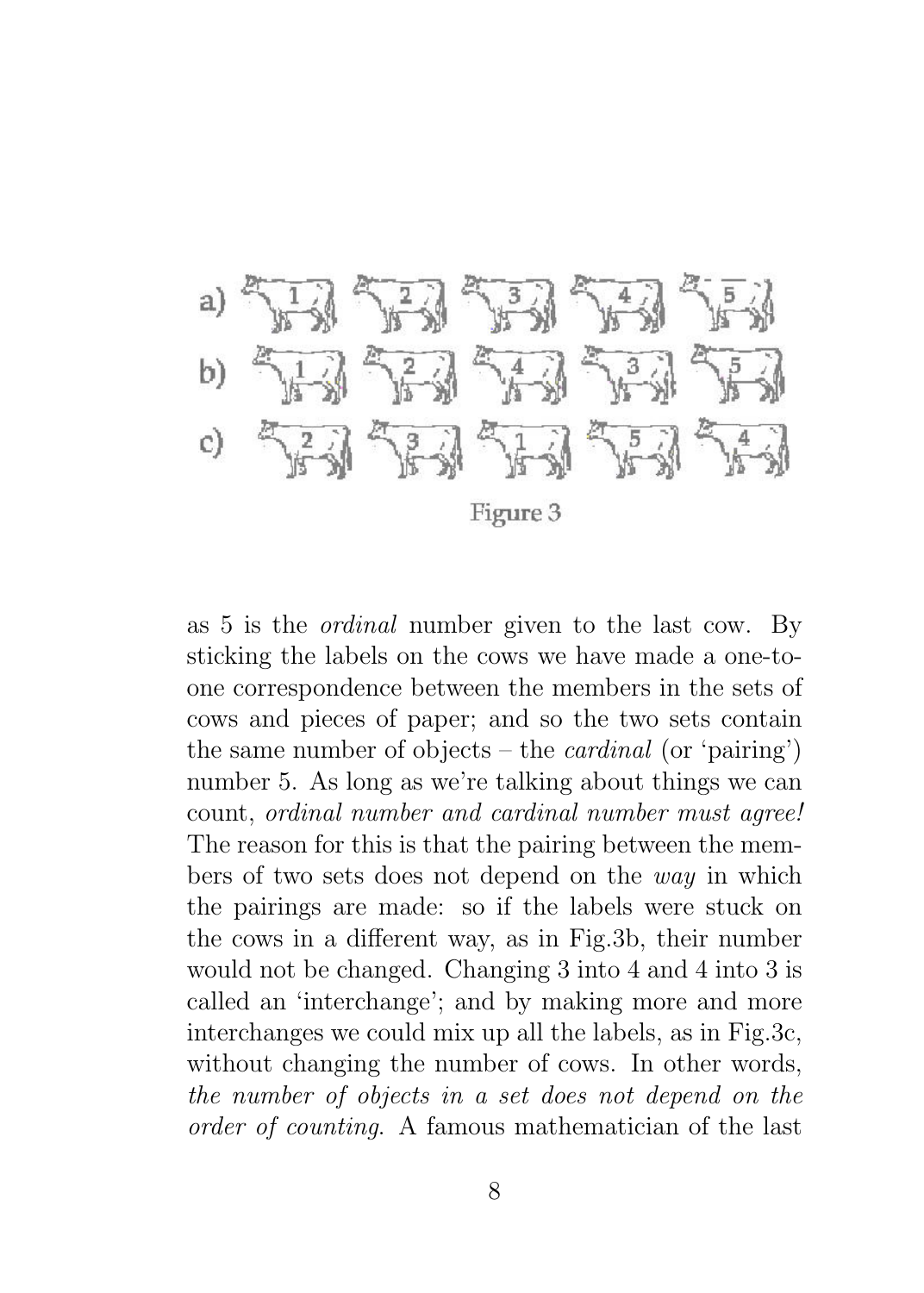century has called this fact "one of the two most important principles in Mathematics" – the other one being that there is no way of telling left from right except by pointing. The arrangement of numbers in Fig.3c is called a 'permutation' of the numbers in their standard order (Fig.3a) and the number of possible permutations rises very fast when the number increases: 5 numbers can be arranged in more than a hundred different ways, but with 10 numbers there are millions of different permutations. To see how there can be so many let's think how the 5 cows might come into the field. The first one could be, perhaps, Number 4 – one out of 5 possibilities. The next to come in might be Number 2 – one out of the 4 cows left outside (because Number 4 is already in). So the first two cows can arrive in 20 ( $= 5 \times 4$ ) different ways. Next comes another cow – which may be 1,3, or 5; so the first three cows to arrive could be labelled in  $20 \times 3 (= 5 \times 4 \times 3)$  different ways. Now you can guess the answer: there will be  $5 \times 4 \times 3 \times 2 \times 1$  permutations of the cows. This number is called 'factorial 5' and is written as '5!'. If you want to count up to 10! you will see that the number certainly deserves an exclamation mark!

The numbers we arrive at by counting are called the 'natural numbers' or the 'whole numbers'; they are integers.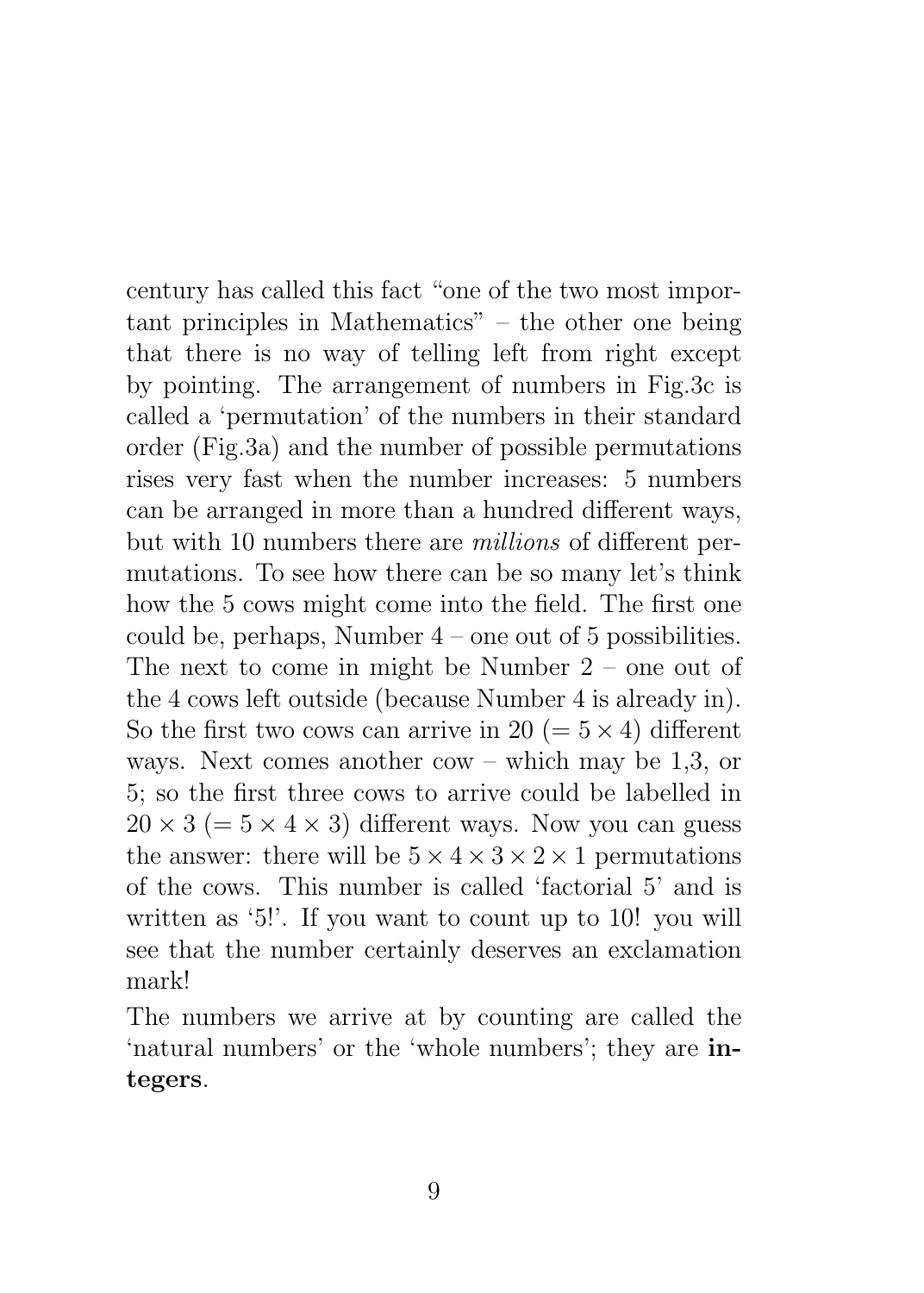# 1.3 The naming of numbers

There is no end to counting: we can go on forever – think of the stars in the sky. But we have to give names to the numbers and that becomes more and more difficult – and still more difficult to remember them all. The first few are (in words and in symbols)

|   | 'one' 'two' 'three' 'four' 'five' |  |  |
|---|-----------------------------------|--|--|
|   |                                   |  |  |
| 6 |                                   |  |  |
|   | 'six' 'seven' 'eight' 'nine'      |  |  |

but by the time we get to 9 we're getting tired, so let's stop there. And if there are more cows in the field what shall we call the next one?

To count beyond 9 we use a trick: we add just one more symbol to our set of 9, calling it '0' or, as a word, 'zero' (or 'nought'). The symbol set is then

1 2 3 4 5 6 7 8 9 0

and these particular symbols are called 'digits'. The next number beyond 9 can now be called '10' – which is a new name, neither 1 nor 0, known as 'ten'. Our first set of ten integers is now

1 2 3 4 5 6 7 8 9 10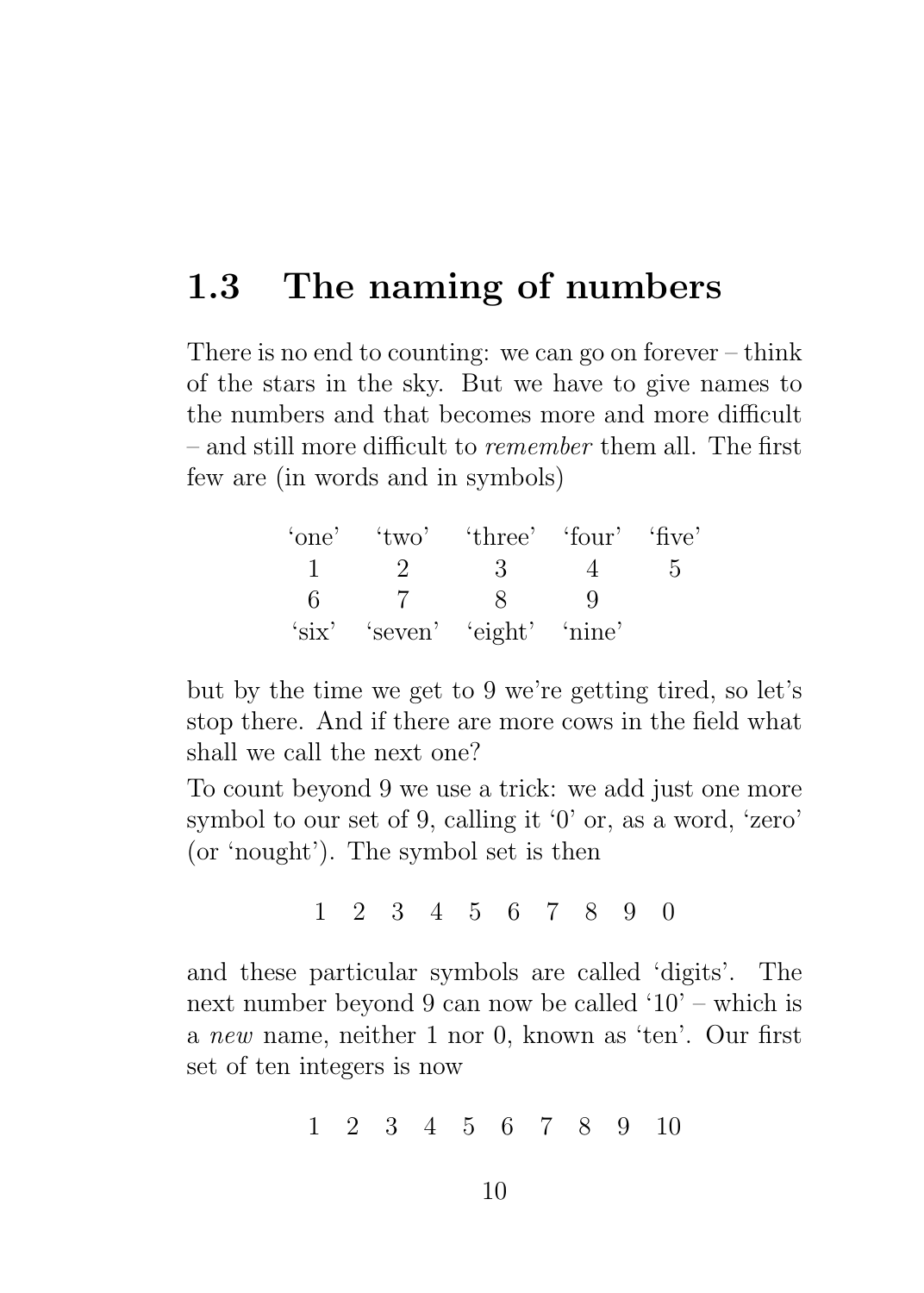– matching the 10 members of the symbol set. If we want to count beyond 10 we can then change the zero into 1, 2, 3, ... to get more new names: they are (in symbols and in words)

11 12 13 14 15 'eleven' 'twelve' 'thirteen' 'fourteen' 'fifteen' 16 17 18 19 20 'sixteen' 'seventeen' 'eighteen' 'nineteen' 'twenty'

where the last number has been called '20' ('twenty'), ready for starting the next set of 10 numbers in which the zero will be replaced by 1, 2, 3, ... and so on. Of course, the names of the numbers, in words, will depend on what language you speak: in English 'fourteen' really means 'four-and-ten' (four places after the 'ten'); but in German the same number is 'vierzehn' because 'vier' means 'four' and 'zehn' means 'ten'. One of the nice things about Mathematics is that its language is the same for everyone – if you write '14' nearly everyone in the world will know what you mean!

By going on in the same way we get the first ten sets of ten numbers. They can be set out in a 'Table', as follows: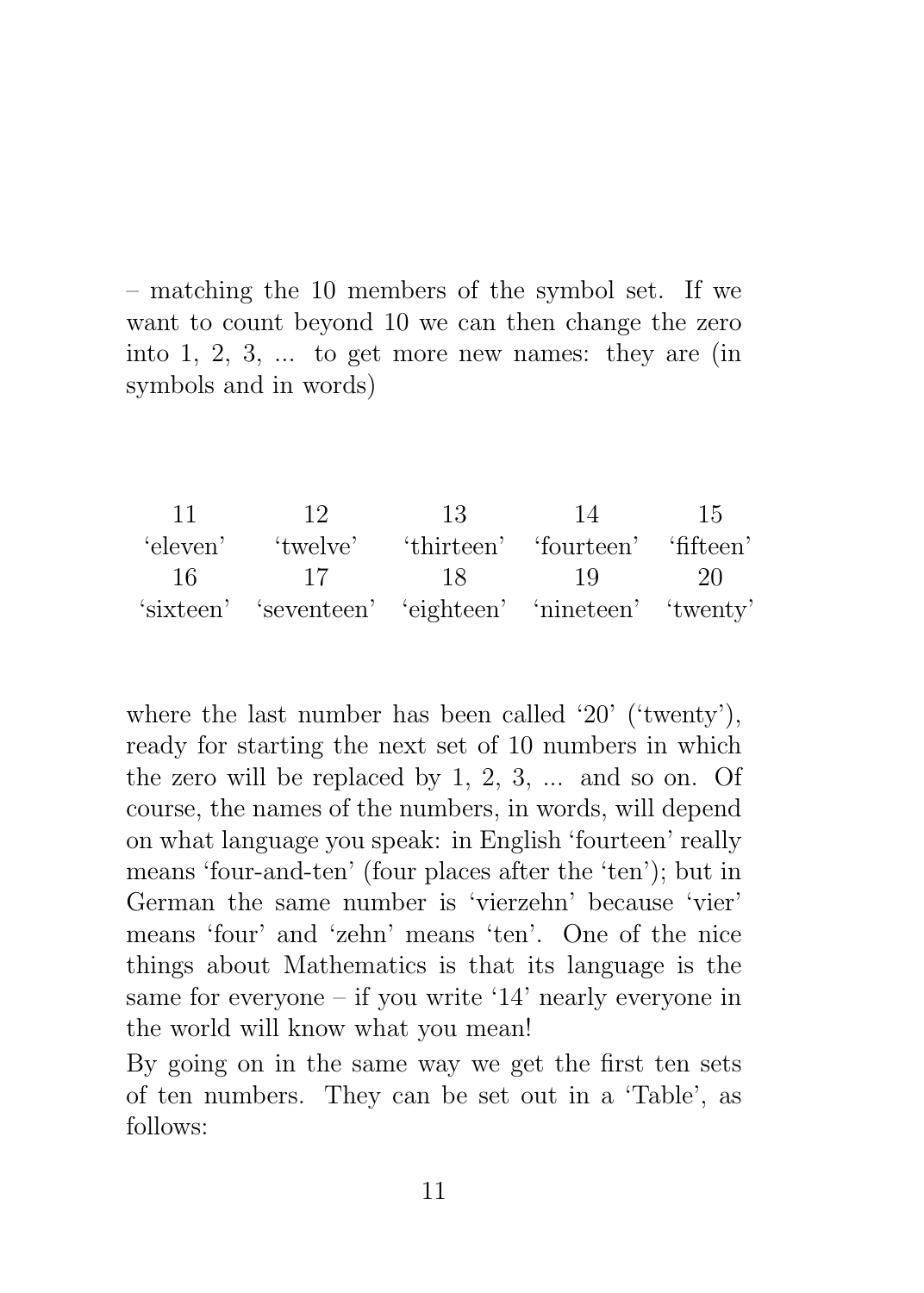|    |    | 3    | 4  | $5\degree$ | $6\overline{6}$ | $7\overline{ }$ | 8  | 9  | 10  |
|----|----|------|----|------------|-----------------|-----------------|----|----|-----|
| 11 | 12 | 13   | 14 | 15         | 16              | 17              | 18 | 19 | 20  |
| 21 | 22 | 23   | 24 |            | 25 26           | 27              | 28 | 29 | 30  |
| 31 | 32 | 33   | 34 | 35         | 36              | 37              | 38 | 39 | 40  |
| 41 | 42 | 43   | 44 | 45         | 46              | 47              | 48 | 49 | 50  |
| 51 | 52 | 53   | 54 | 55         | 56              | 57              | 58 | 59 | 60  |
| 61 | 62 | 63   | 64 | 65         | 66              | 67              | 68 | 69 | 70  |
| 71 | 72 | 73 - | 74 |            | 75 76           | 77              | 78 | 79 | 80  |
| 81 | 82 | 83   | 84 | 85         | 86              | 87              | 88 | 89 | 90  |
| 91 | 92 | 93   | 94 | 95         | 96              | 97              | 98 | 99 | 100 |

Here, in the last line, the '90' of the line before has been changed to '100' (the 9 changing to a 10) to show that it is the last number in Line 10. This number is called a 'hundred' and the one which will follow it (the first number on Line 11) will be called, in words, 'a hundred and one'. So we can go on counting as long as we like, giving every number a name by using these simple rules. Line 11 will end with '110'; the next one will start with '111', '112', ... and end with '120'; while Line 100 will start with '990', '991' and go up to '999' and then '1000' – the new number called a 'thousand'.

The natural numbers, counted in sets of ten using the symbols 1, 2, 3,  $\dots$  0 (the numbers 'to base 10'), were introduced into Europe by the Arabs – who brought them from India about 1300 years ago, adding the zero. Many things about them were not fully understood at the time, especially the meaning of the symbol 0, which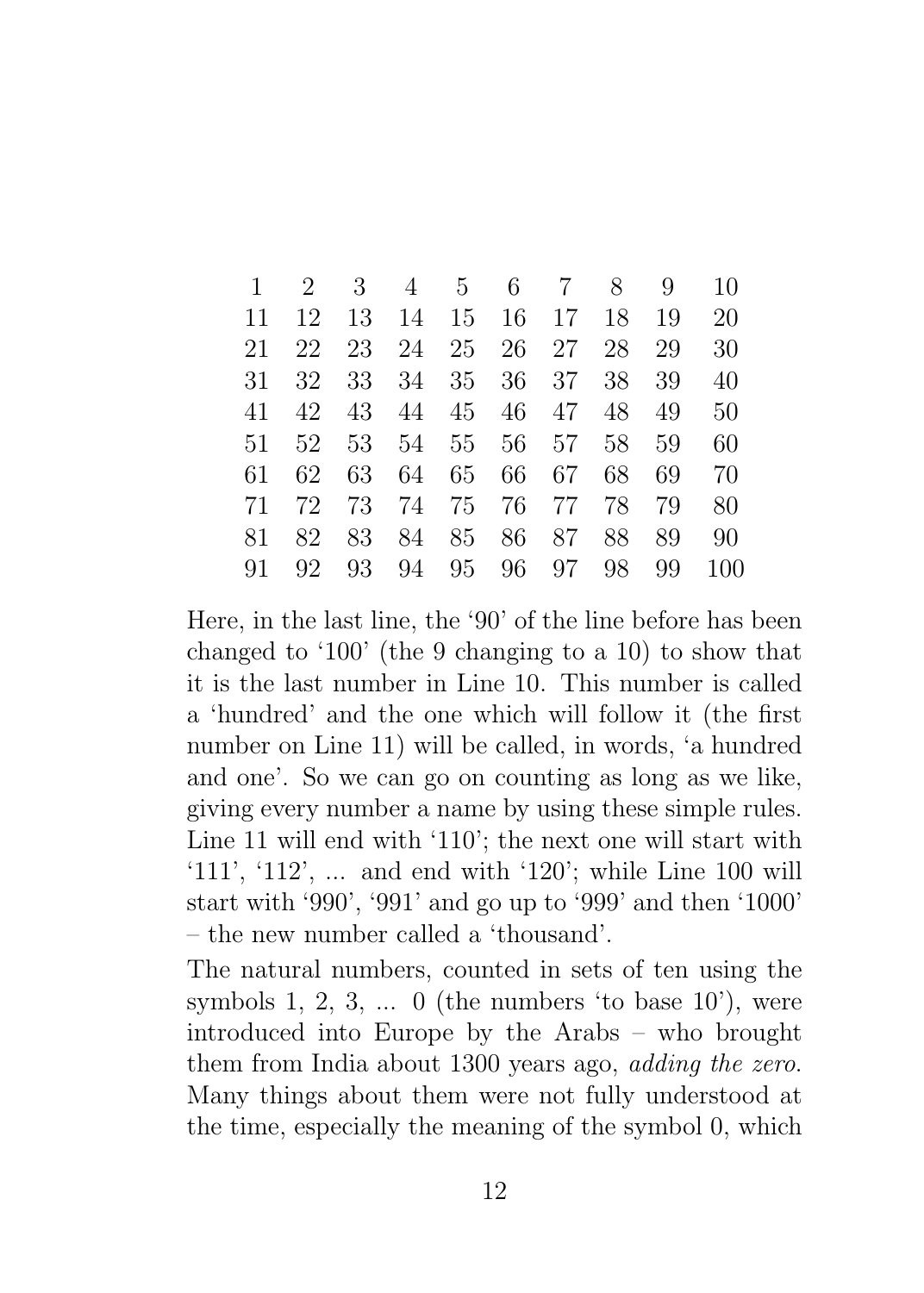(as we shall find later) can stand alone as a number in its own right, so the idea of number has had a long and difficult history. Indeed, it was not until the late 16th century that the symbols took the forms we use today.

We're lucky to be able to start with a 'ready-made' way of counting, invented so long ago and passed on from generation to generation – thanks to the discovery of writing.

## Exercises

(1) Cut a unit stick (it doesn't have to be 1 m, it can be 1 'my-unit') and make several others of equal length. Then measure some distances. (You can also use a cubit as your standard length: twice the length of a page of this book gives you almost a cubit, or nearly half a metre.)

(2) Make a simple weighing machine, using a small plastic bucket hanging from a piece of elastic. Fix a piece of wire to the bucket and put a card behind it, so you can see how far it moves when you put weights in the bucket. Then do the experiments with clay. (If you don't have a standard kilogram and clay, use a big pebble and plastic bags filled with sand.)

(3) Make a pendulum from a piece of string and a heavy bead. Then use it to compare times (for example, the times needed to fill different containers under a dripping water supply).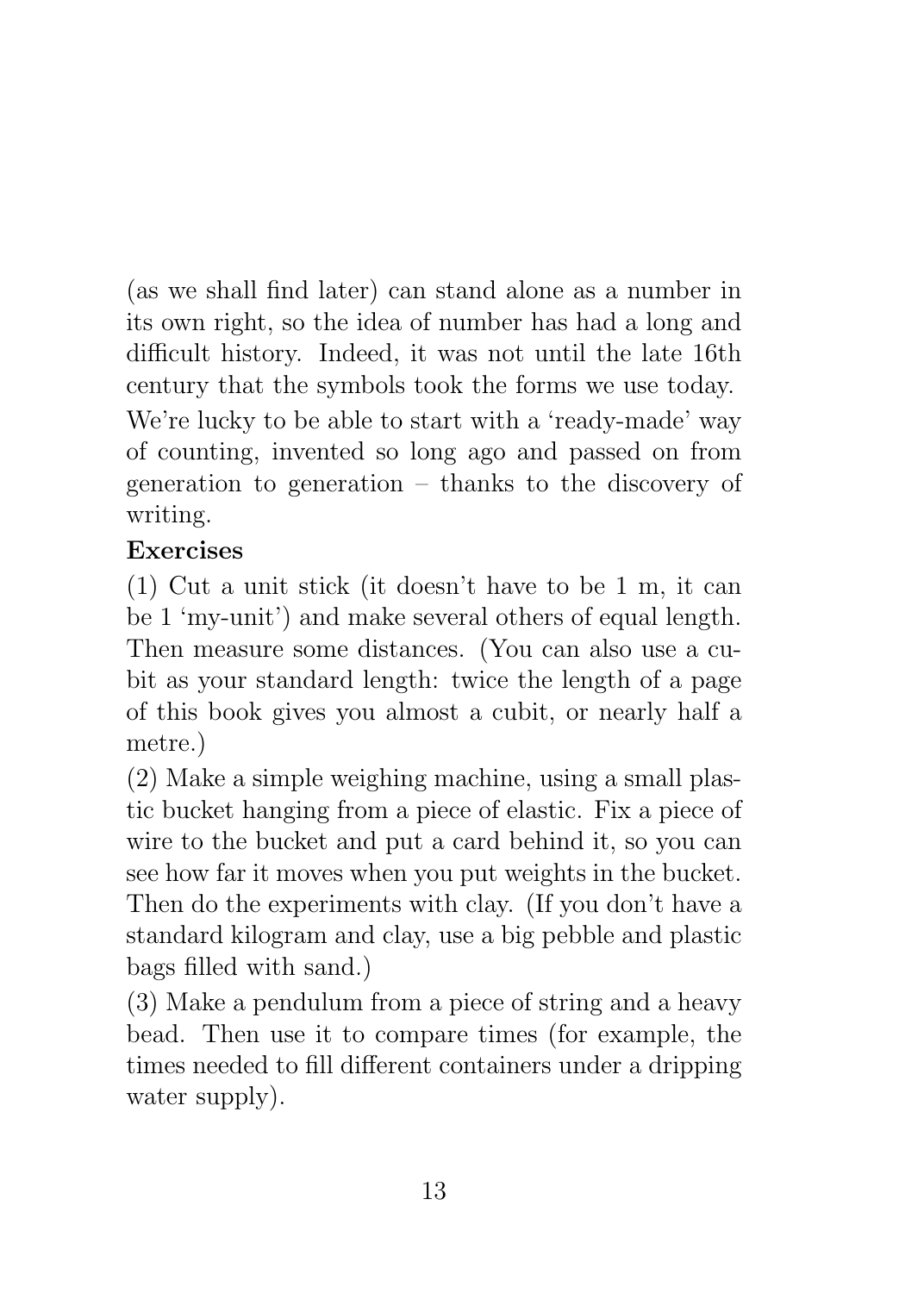(4) Three friends (call them A, B, and C) come separately to your home: in how many ways can they arrive? Write out all the different possibilities (BAC, CBA, etc. – where BAC means first 'B', then 'A', and last 'C') and then count them.

(5) There are five cows (three white and two black) in a field. In how many ways can you take out two white and one black?

(6). Extend the Table (last page of this Section), whose last line is

91 92 93 94 95 96 97 98 99 100,

by adding 11 more lines.

(7). Write out all the numbers that Line 50 will contain.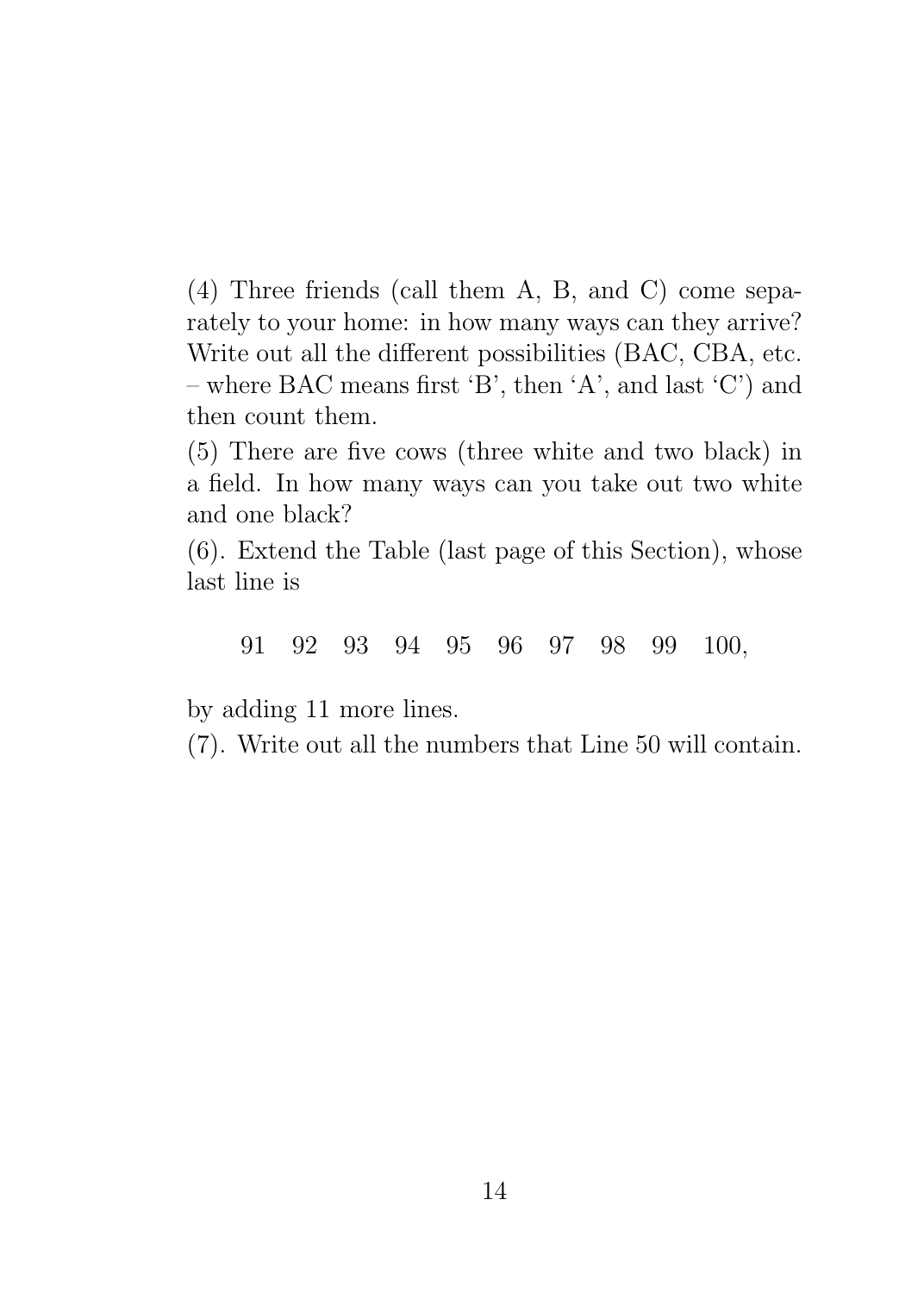# Chapter 2

# Combining numbers

# 2.1 Combining by addition

Now that we have numbers what are we going to do with them? First we need to know how they can be combined. The Table we just made shows two ways of doing this: let's look at the first two lines –

| $1 \quad 2 \quad 3 \quad 4 \quad 5 \quad 6 \quad 7 \quad 8 \quad 9 \quad 10$ |  |  |  |  |
|------------------------------------------------------------------------------|--|--|--|--|
| 11 12 13 14 15 16 17 18 19 20.                                               |  |  |  |  |

the first kind of combination comes to mind when we read along any row and is called addition. From any integer, let's take 5 as an example, we can go to the next one by counting one more: this takes us to 6, the number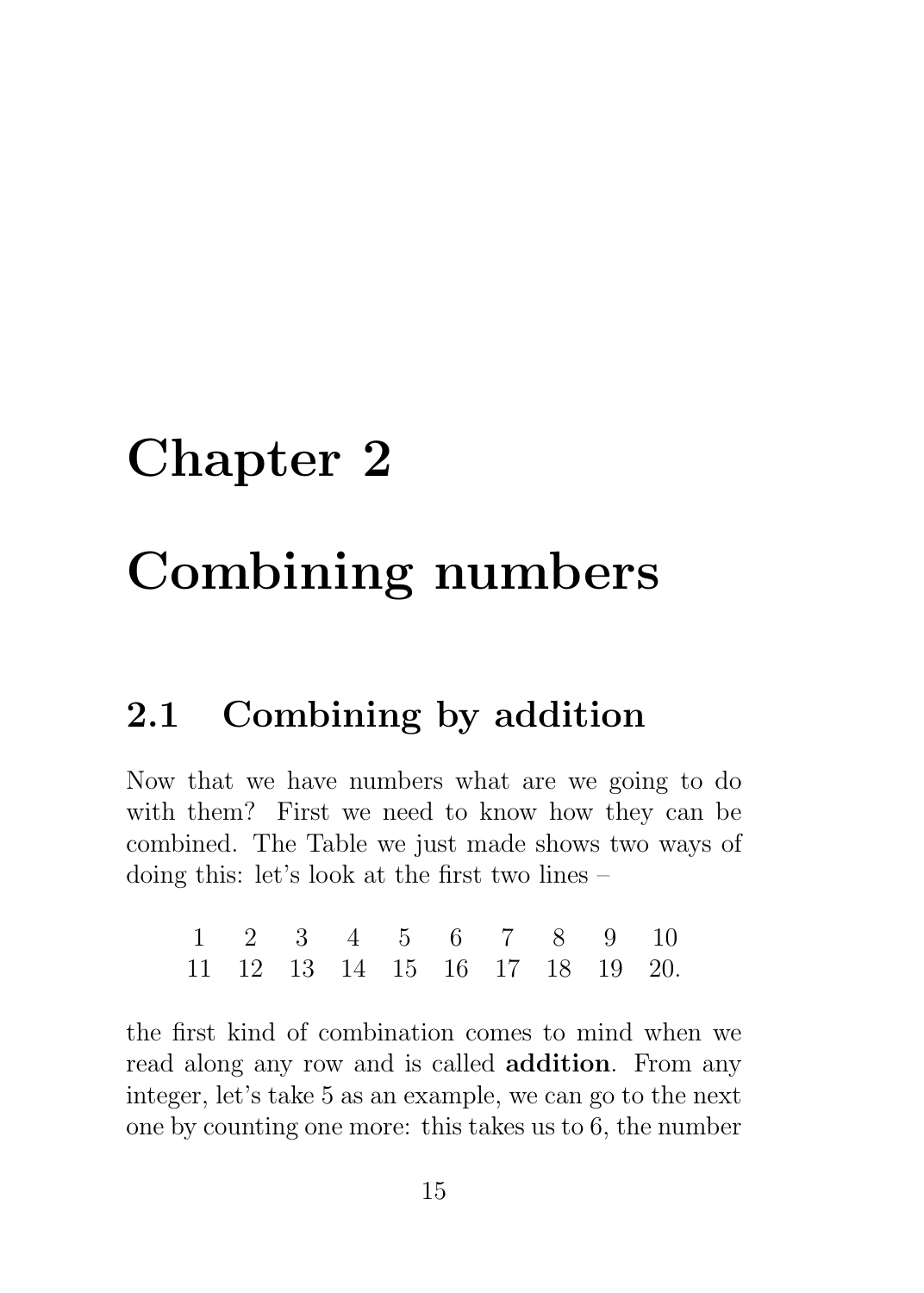following 5, and we write this result as  $6 = 5 + 1$  where the 'plus' sign (+) stands for the act (or 'operation') of 'adding', the '1' stands for the 'one more', and the  $=$ stands for 'is the same as' or 'is equal to'.

The number we get by adding is the sum of the numbers on the two sides of the  $+$  sign. Of course, we can do the same thing again: after 6 comes 7, which means  $7 = 6 + 1$ , but  $6 = 5 + 1$  so we can say  $7 = 5 + 1 + 1$ and this can be written  $7 = 5 + 2$  because  $1 + 1 = 2$ . And since  $5 = 4 + 1$  we can say  $7 = 4 + 1 + 2 = 4 + 3$ , because two counts after 1 takes us to 3. Notice that two counts after 1 gives the same as one count after 2; and in symbols this means  $1+2 = 2+1$  – the order in which the numbers are combined makes no difference. By using the symbols we can easily say things that would be long and complicated to say in words; and we can say things that are true for *any numbers whatever* – not just particular numbers like 6 and 7.

To make this clear, let's use the names  $a$  and  $b$  to stand for any two numbers: they could be 1 and 2, or 4 and 2, or 2 and 2 ... or whichever numbers we choose. When we add them we get a new number, which we can call c. If we have chosen – just for the moment –  $a = 1$  and  $b = 2$  then we know that  $c = 1 + 2 = 3$ . And, as we have noted above,  $2 + 1$  gives the same result  $c = 2 + 1$ ; so  $a+b=c$  means also that  $b+a=c$ . In the same way, choosing for the moment  $a = 4$  and  $b = 2$ , a glance at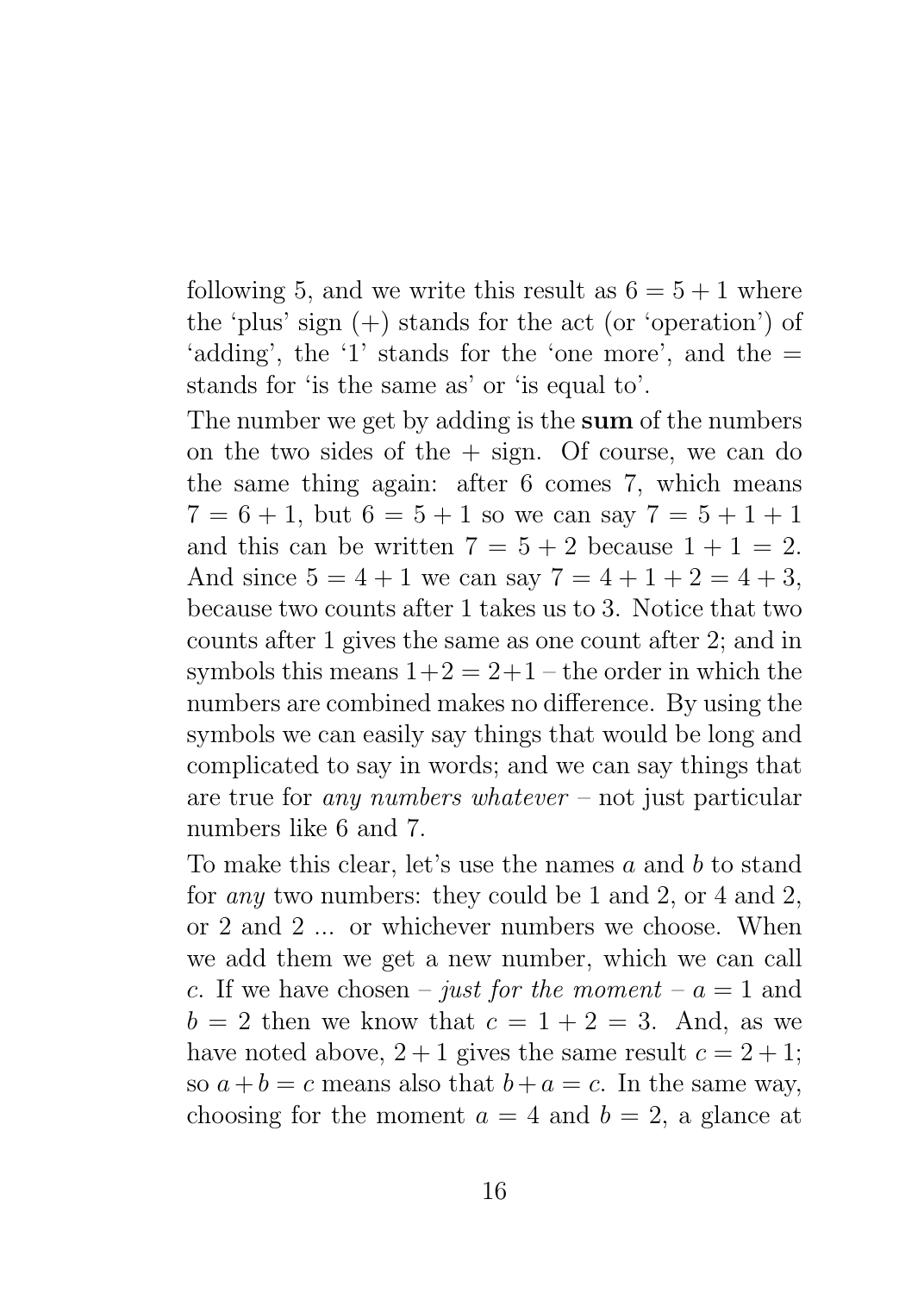our Table shows that  $4+2=6$  (two counts after 4) and that  $2+4$  (4 counts after 2) gives the same result: again, with  $a$  and  $b$  standing for the new pair of numbers  $(4)$ and 2) we see that

$$
a + b = b + a \tag{2.1}
$$

This is usually called a "law of combination". It is a law (or rule) for combining two numbers and it is true whatever the numbers may be. Mathematicians call it a commutative law, meaning that it doesn't matter which way the two things are combined –  $a$  added to  $b$ is the same as  $b$  added to  $a$ 

We have also noted above that the way in which we group the numbers is not important, always giving the same result. For example,  $7 = 4+1+2 = 4+3$  (in which we have added the last two numbers, before adding them to the 4) is the same as  $7 = 5+2$  (in which we have added the first two numbers, before adding the 2). If we want to make the difference clear we can put the operations (additions) we do first within brackets, writing

$$
7 = 4 + (1 + 2) = 4 + 3
$$
 and  $7 = (4 + 1) + 2 = 5 + 2$ .

Again this is a *general* rule – it is true whatever numbers we are combining by addition. If, for the moment, we call the three numbers  $a, b, c$  then

$$
(a+b)+c = a + (b+c)
$$
 (2.2)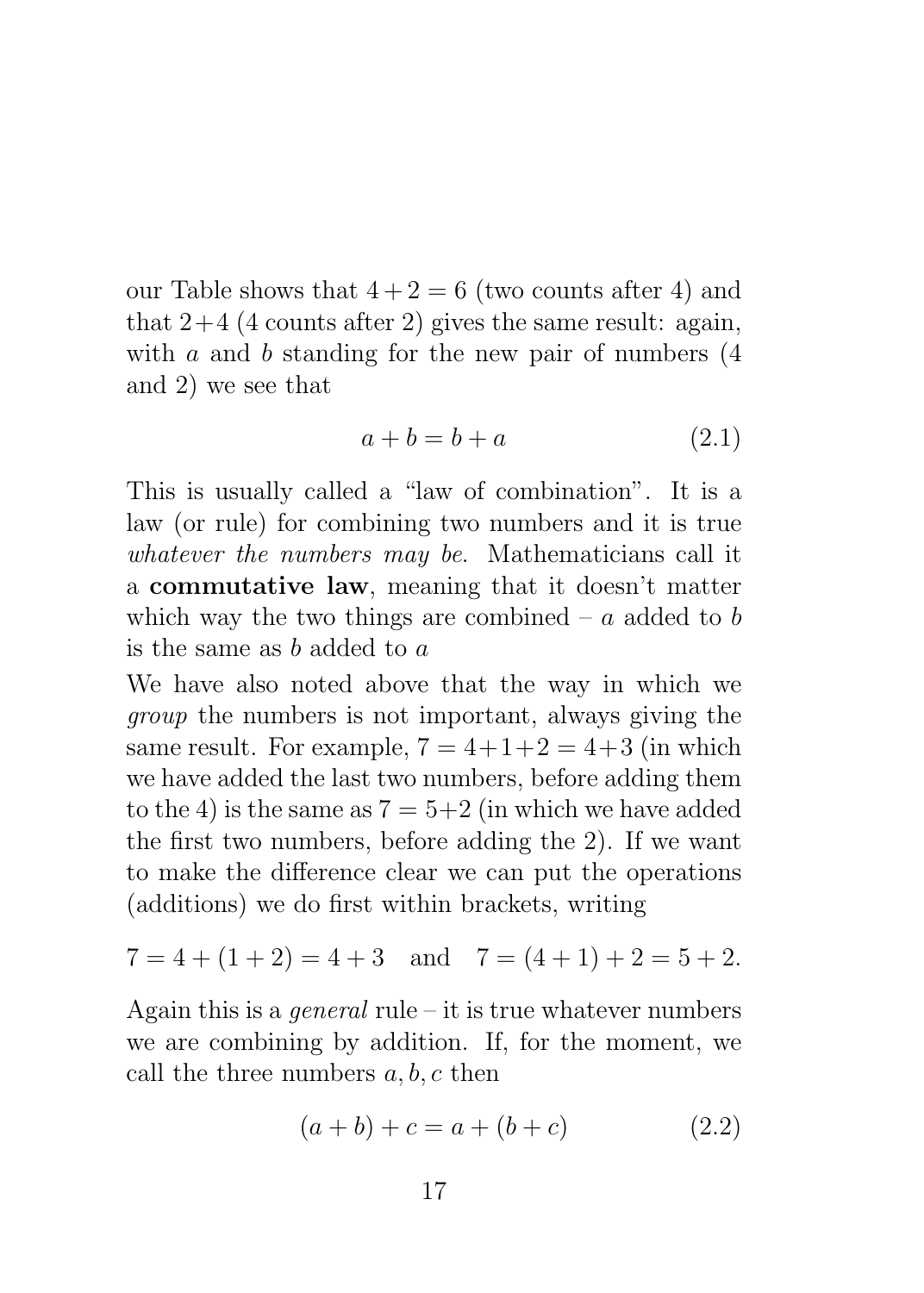This is the second important law for combining numbers by addition. Again mathematicians have a special name for it, calling it an associative law. Both (2.1) and (2.2) follow from the fact that number is independent of the order of counting.

When we first learnt about counting we probably played with sets of objects – not with numbers. If the objects are beads, on a string, the laws for combining them can be seen in pictures: for example

• • • • • • and • • • • • •

are the same set of beads, just arranged in two different ways. The pictures express the result  $(2.2)$ , with  $a =$ 4,  $b = 2$ .

In the same way, the sum of three numbers,  $a = 4$ ,  $b =$ 1,  $c = 2$  gives us the picture

• • • • • • •

(4 beads and 1 bead and 2 beads), which can be rearranged as

• • • • • • •

(the picture for  $5+2$ , 5 being  $4+1$ ) or, alternatively, as

• • • • • • •

(the one for  $4+3$ , 3 being  $1+2$ ).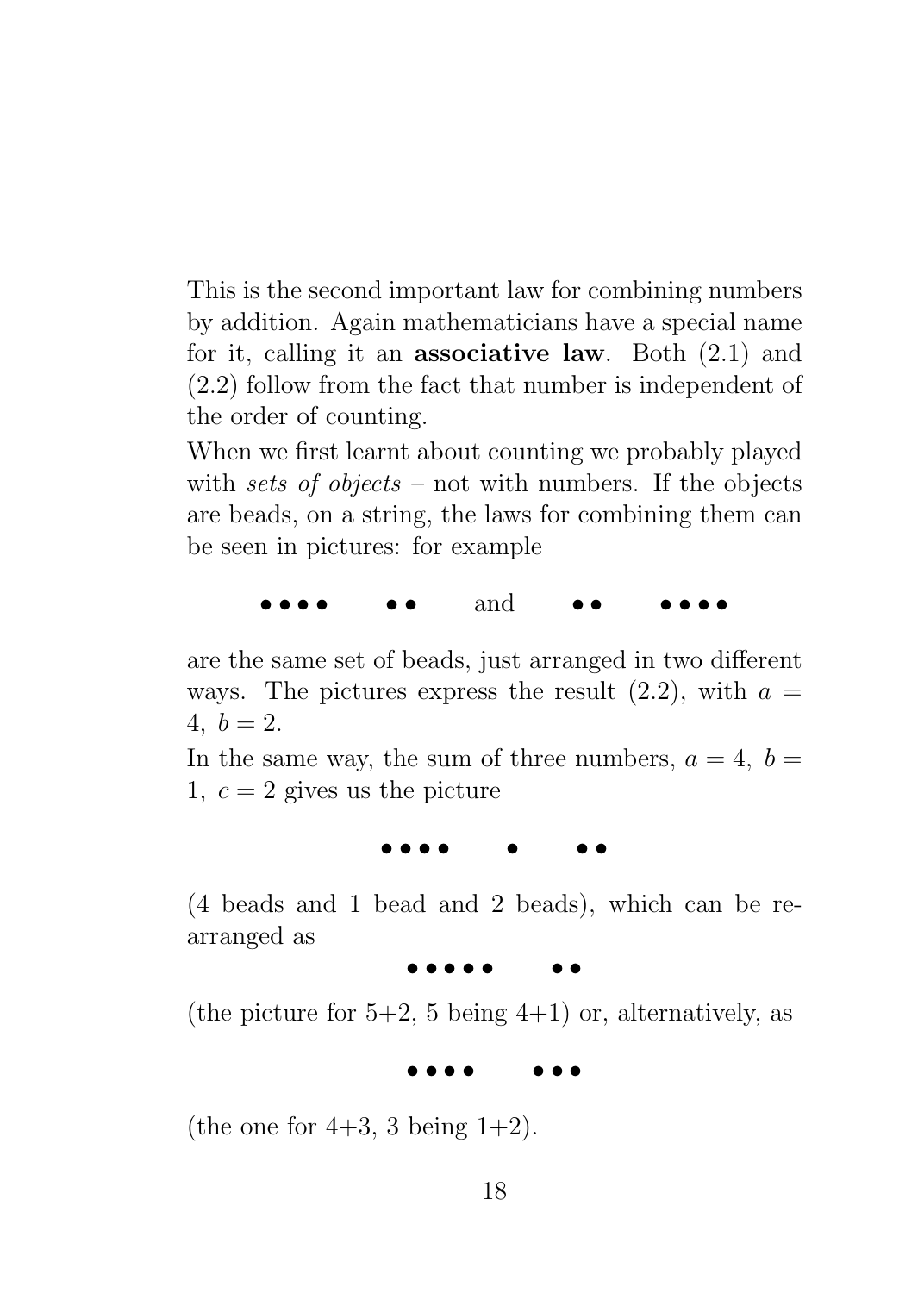Now, however, instead of using sets of objects, we can play with numbers – which exist only in our minds and come from the idea of counting the members of a set. We have a symbol for every number and the 'rules of the game' are the laws of combination. There is no need always to count beads, or cows, ... – we can usually do it in our heads. Knowing that  $3 + 4 = 7$  we can say at once that 3 cows together with 4 cows will make 7 cows – as also will 3 cows and 2 more and 2 more.

## 2.2 Combining by multiplication

Another way of combining numbers is called multiplication. Look at the first 3 lines of the Table in Section 1.3: they are

| 1 2 3 4 5 6 7 8 9 10           |  |  |  |  |
|--------------------------------|--|--|--|--|
| 11 12 13 14 15 16 17 18 19 20  |  |  |  |  |
| 21 22 23 24 25 26 27 28 29 30. |  |  |  |  |

Each row contains 10 numbers and we see that 3 rows of 10 hold altogether 30 different numbers (30 being the last name if we count along the rows, one after another). The act of taking 3 sets of 10 objects, putting them together and thinking of them as one new set, lets us define multiplication: the numbers of elements in the three sets are related by saying "3 times 10 amounts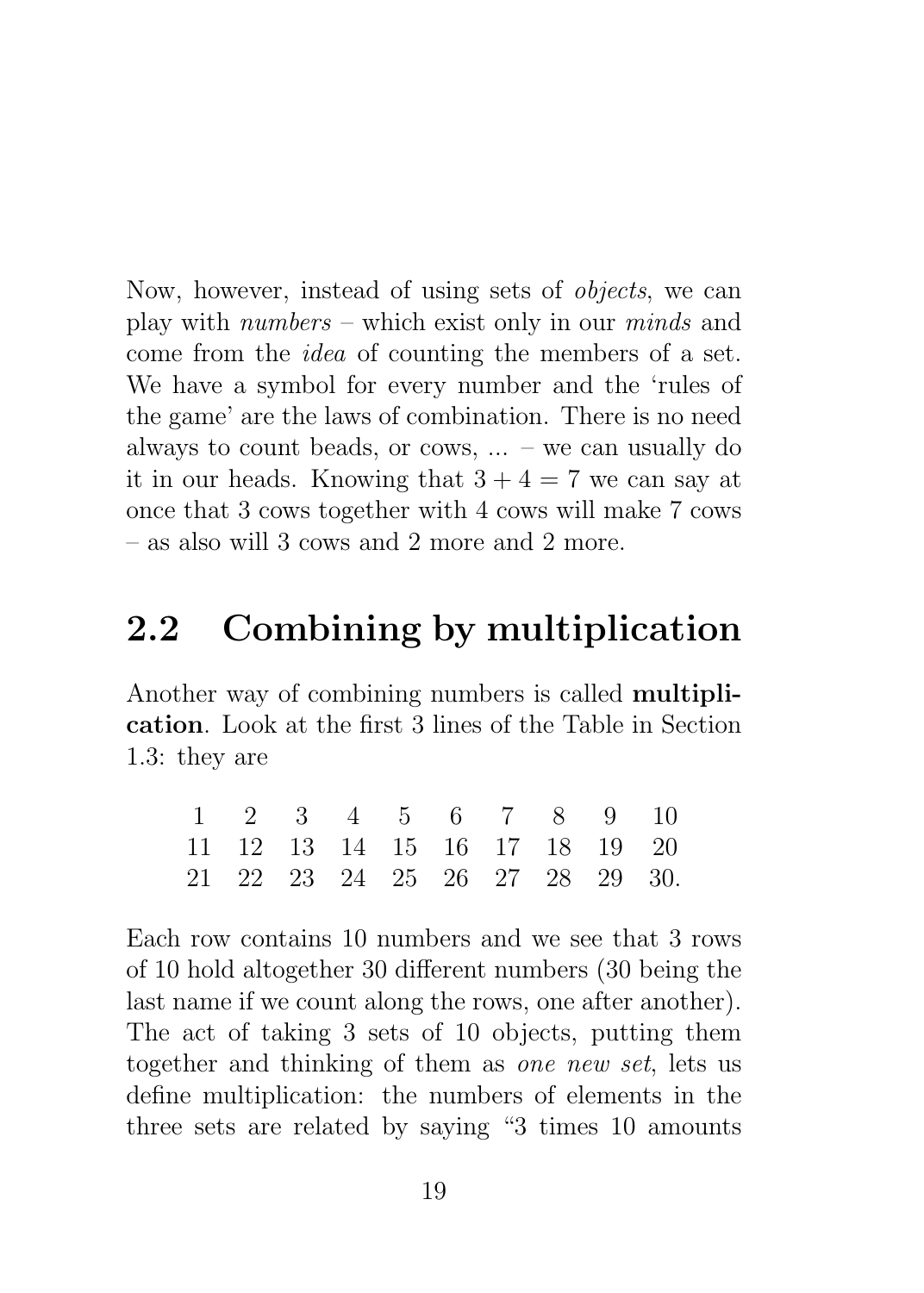to 30" and we write this in symbols as  $3 \times 10 = 30$ . The symbol  $\times$  is the 'multiplication sign' and means 'multiply by' (just as the + means 'add to'); and the result is called the **product** (just as adding two numbers gives their 'sum').

By using  $a, b$  to stand for *any* two numbers, multiplication gives a number  $c = a \times b$ , such that, in words, a sets of b objects will contain altogether c objects. Again it does not matter what the objects are – they can be just the symbols that stand for numbers and it is not necessary that they be arranged in rows of ten, as in the Table. If we think of 3 rows of 4 objects we can picture

them as • • • • • • • and counting them tells us that • • • •

there are altogether 12 objects: so  $3 \times 4 = 12$ . But suppose we turn the picture round, so as to get 4 rows of 3 objects. The set of objects has not been changed in any way – so the number it contains will not be changed. It will look like this:



and will contain  $4\times3$  objects. Counting along the 4 rows, one after the other, the result will be written  $4 \times 3 = 12$ ; so the order in which the two numbers are written makes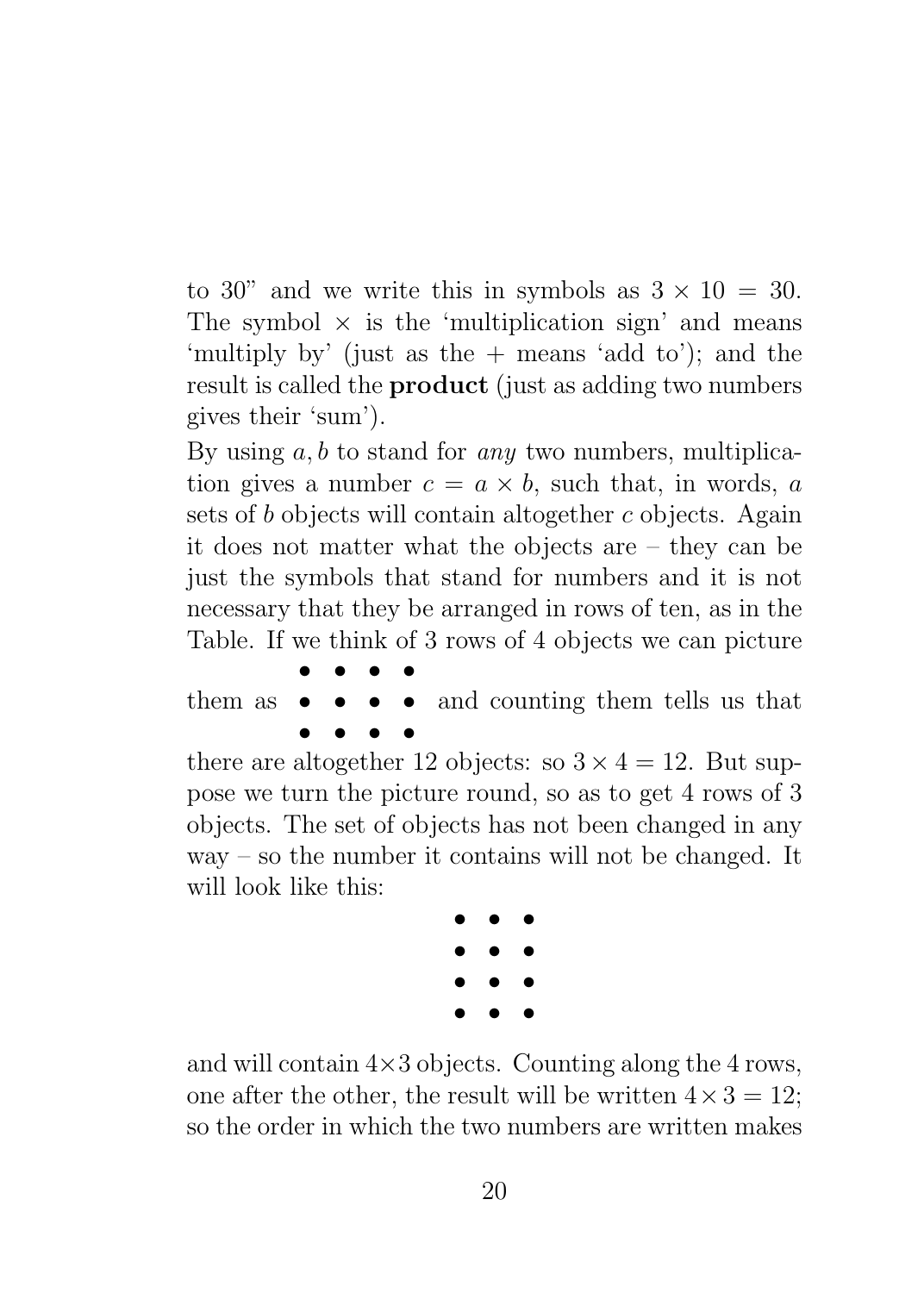no difference. The law under which two numbers are combined by multiplication is thus

$$
a \times b = b \times a \tag{2.3}
$$

 $-$  just as it was for addition, with the  $+$  sign in place of the ×.

Again, when we take three numbers, the operation of multiplication can be done in two different ways:  $a \times b \times c$ can be obtained as  $a \times (b \times c)$  or as  $(a \times b) \times c$  – depending on which multiplication is done first. As in the second law (above) for addition, the two results are found to be equal:

$$
a \times (b \times c) = (a \times b) \times c \tag{2.4}
$$

– it does not matter how we 'pair' the numbers in the product. To see why this is true, replace the numbers by numbered bricks and make them into a wall as in Fig.4, taking  $a = 2$ ,  $b = 4$ ,  $c = 3$ . The vertical side is 3 bricks high and the bottom layer contains  $8 = 2 \times 4$ bricks; so does the next one and the 3 layers together hold  $(2 \times 4) \times 3 = 24$  bricks. But we can also say there are 2 vertical slabs of bricks (back and front), each one holding  $3 \times 4 = 12$  bricks, and so the number of bricks in the wall is  $2 \times (3 \times 4) = 24$ : whichever way we look at it, the wall contains 24 bricks. This is not a proof of what  $(2.4)$  says – it's only an example, showing that it is true when  $a = 2$ ,  $b = 3$ ,  $c = 2$  and we are building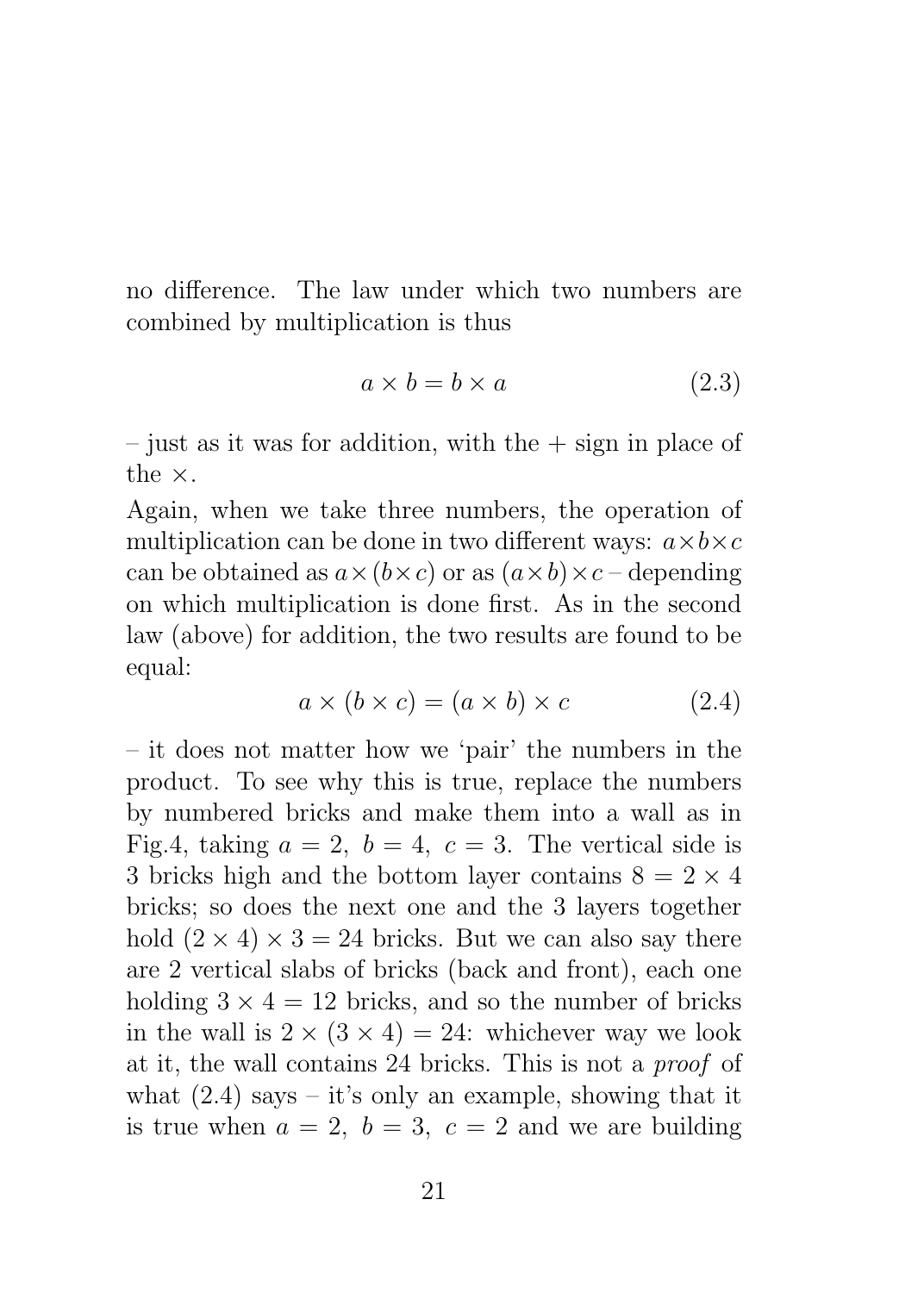|              |            |                |             | 24     |
|--------------|------------|----------------|-------------|--------|
| 9            | $10\,$     | 11             | 12          |        |
|              |            |                |             | $20\,$ |
| $\sqrt{5}$   | 6          | 7              | $\,$ 8 $\,$ |        |
|              |            |                |             |        |
| $\mathbf{1}$ | $\sqrt{2}$ | $\mathfrak{Z}$ | 4           | 16     |
|              |            |                |             |        |
|              |            |                |             |        |
|              |            | Figure 4       |             |        |

a wall of bricks. To prove (2.4) for sets containing any numbers of members we must use only the properties of the numbers themselves – and that is more difficult. Besides  $(2.1)$ ,  $(2.2)$ ,  $(2.3)$  and  $(2.4)$ , we need only one more law for combining numbers: it reads

$$
a \times (b + c) = (a \times b) + (a \times c), \tag{2.5}
$$

where  $a, b, c$  are, as usual, any three integers. If the numbers refer to counted objects, (2.5) simply tells us that a rows of  $b + c$  objects contain  $a \times b$  objects (as if c were not there) plus  $a \times c$  (when c objects are added to each row).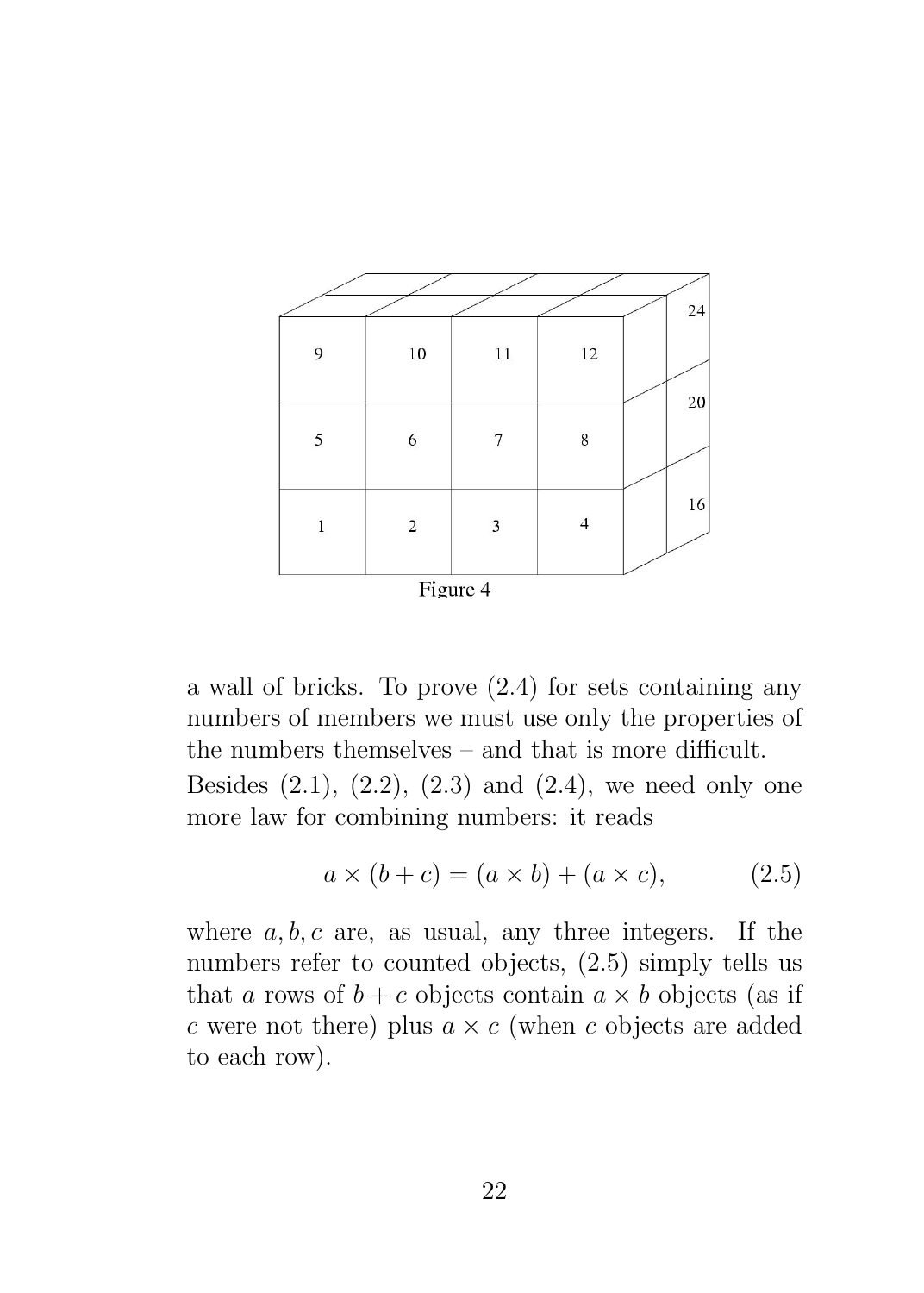### Exercises

1) Make up the following 'multiplication tables', using sets of dots and the counting method used in finding the result (2.3):

| $1 \times 1 = 1$ $2 \times 1 = 2$ $3 \times 1 = 3$ $4 \times 1 = ?$ $5 \times 1 = ?$ |  |  |
|--------------------------------------------------------------------------------------|--|--|
| $1 \times 2 = ?$ $2 \times 2 = ?$ $3 \times 2 = ?$ $4 \times 2 = ?$ $5 \times 2 = ?$ |  |  |
| $1 \times 3 = ?$ $2 \times 3 = ?$ $3 \times 3 = ?$ $4 \times 3 = ?$ $5 \times 3 = ?$ |  |  |
| $1 \times 4 = ?$ $2 \times 4 = ?$ $3 \times 4 = ?$ $4 \times 4 = ?$ $5 \times 4 = ?$ |  |  |
| $1 \times 5 = ?$ $2 \times 5 = ?$ $3 \times 5 = ?$ $4 \times 5 = ?$ $5 \times 5 = ?$ |  |  |

Replace every question mark (?) by the right number.

2) Verify the laws  $(1.3)$ ,  $(1.4)$  and  $(1.5)$ , taking first  $a =$ 2,  $b = 3$ ,  $c = 4$ , and then with  $a = 12$ ,  $b = 3$ ,  $c = 4$ . (If you don't have a '12-times' table in your head, put  $12 =$ 6+6 and use the same laws with the smaller numbers.) 3) Make up a multiplication table going up to  $9 \times 9$ , starting from the '5-times' table in Exercise 1. (You'll need the numbers coming after 9, as listed in Section 1.3)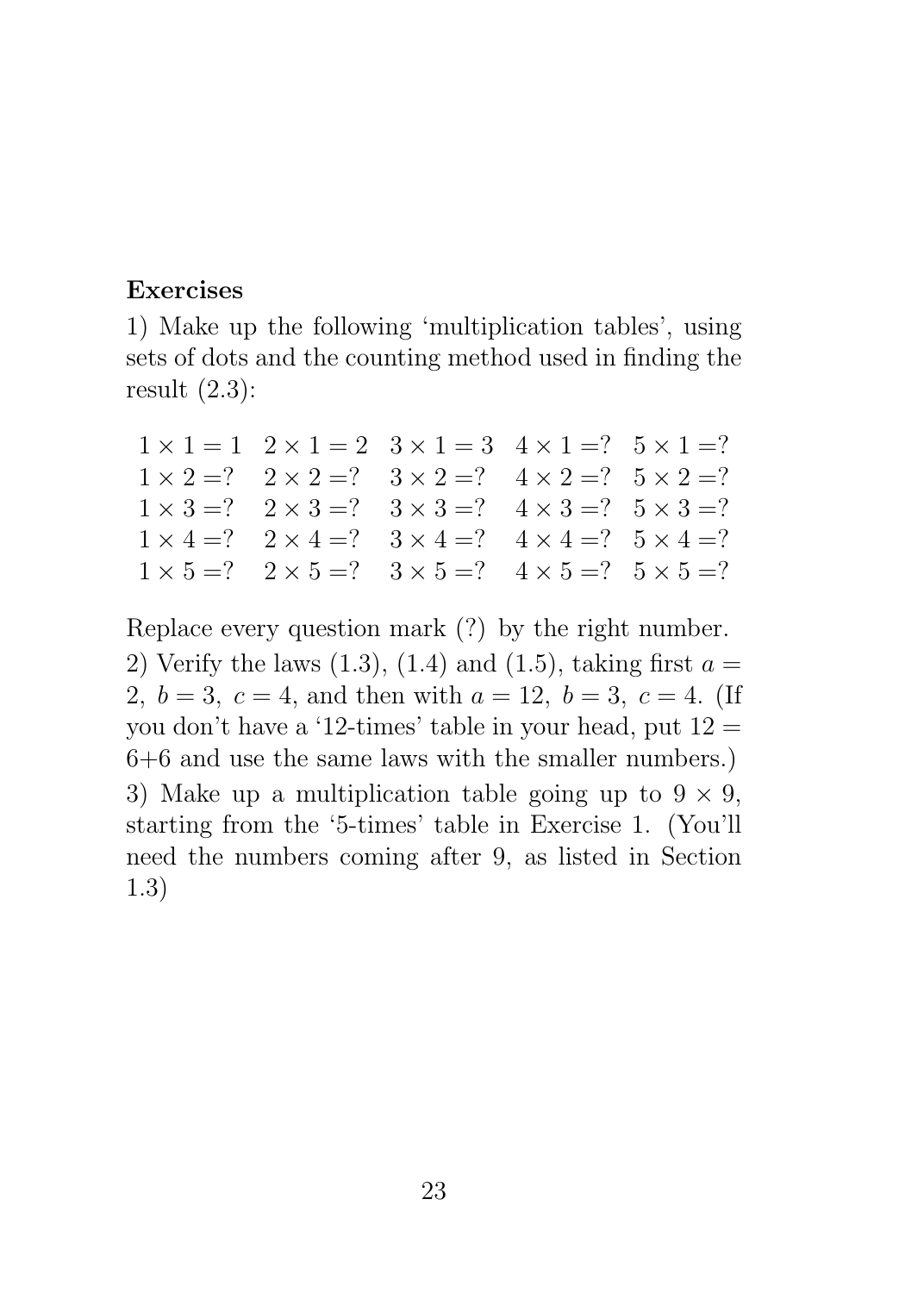# Chapter 3

# Inventing new numbers – equations

# 3.1 Negative numbers and simple equations

We now know quite a lot about the 'whole' or 'natural' numbers, usually called integers. It has been said that God made the integers, leaving us to do the rest! And the integers can in fact be used to make new numbers, nothing like the ones we have used up to now.

To invent new numbers, we start from the concept of number, as developed so far in the rules of counting, comparing, and combining; and then notice that there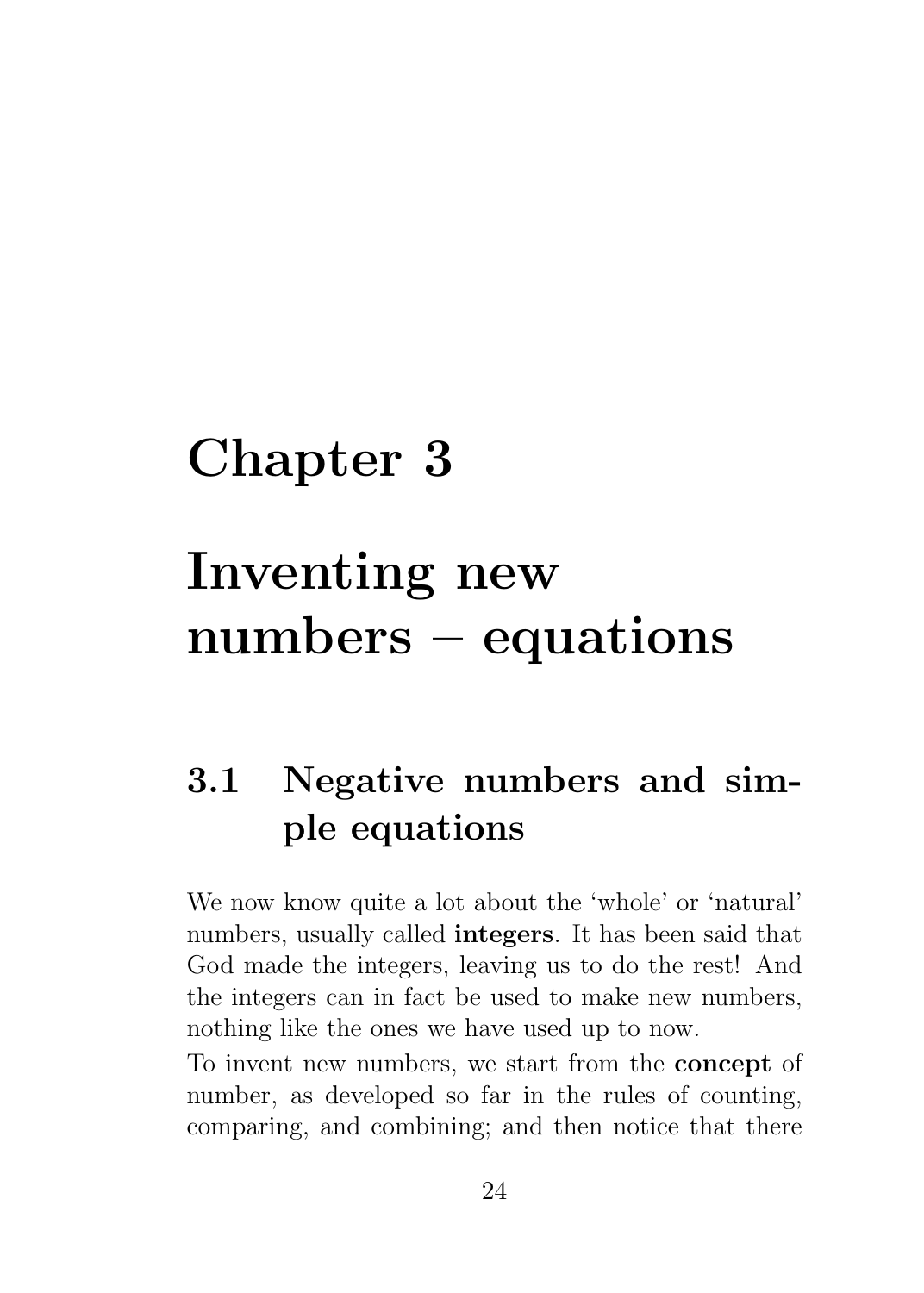are questions we can ask which seem to have no answers, leading only to nonsense. But instead of throwing away the 'nonsense' we look for ways of giving it a meaning, using only what we know already, and in this way we extend our concepts. This is the idea of generalization and it runs through the whole of mathematics.

Think first of the definition of addition:  $a + b = c$ . If someone tells us that  $a = 2$  and  $c = 5$  he may want to know what  $b$  must be. In this case  $b$  is an 'unknown'. An unknown number is often given the name  $x' - so$ we have to find x so that  $2 + x = 5$ , which is called an equation. The equation is 'satisfied' (found to be true) when  $x = 3$  and this is called the **solution** of the equation.

The equation

$$
a + x = c \tag{3.1}
$$

has a solution when  $c$  is bigger than  $a$  because a set of a objects, after adding x objects, will contain more objects than before. We say there is a solution when  $c > a$  (read as "c is greater than a"). But what if  $c < a$ ("c is less than  $a$ ")? As far as we know, there is no number which, when added to a, will make it smaller: if  $a = 2$  and  $c = 1$  there seems to be no answer to the question if  $2 + x = 1$ , what must x be? –for x cows added to 2 cows can never give 1!

Even if  $a = 2$ ,  $c = 2$  the set of numbers in the Table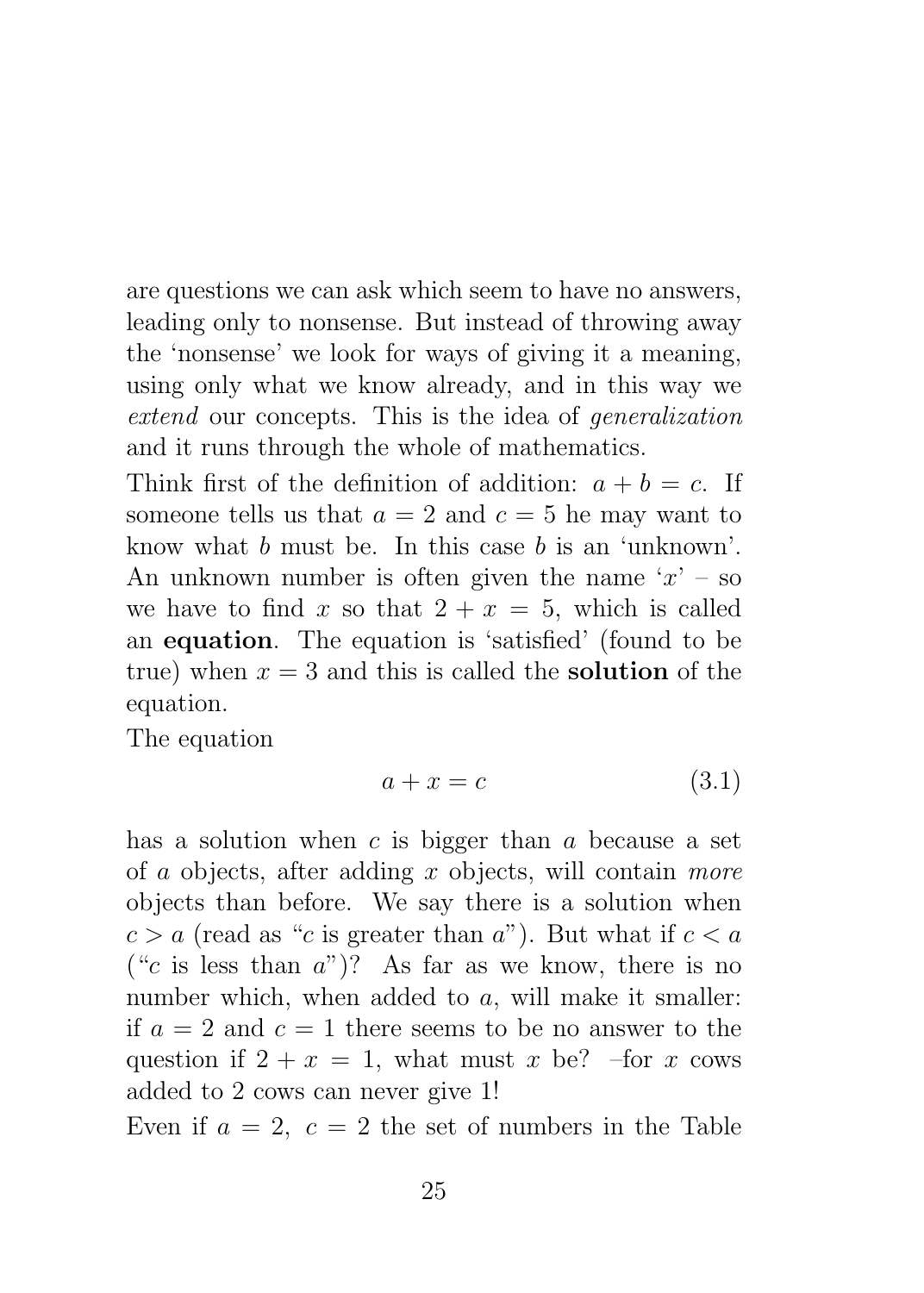on p.7 does not contain one such that  $2 + x = 2$ . But we can invent one. We take the zero, in our symbol set (p.10), and think of it as our first new number: it has the property

$$
a + 0 = a, \quad 0 + a = a,\tag{3.2}
$$

whatever number a stands for! Adding zero to a number changes nothing.

Now let's go back to equation (3.1) and ask what the solution is when  $c = 0$ . Again, there is no number in our Table (p.7) of the integers such that  $a + x = 0$ . So let's again invent one, calling it 'a with a hat' or  $\hat{a}$ , such that any natural number  $\alpha$  has a 'partner'  $\hat{\alpha}$  with the property

$$
a + \hat{a} = 0. \tag{3.3}
$$

As a result, the set of all our numbers is extended, becoming

$$
\ldots \quad \hat{4}, \quad \hat{3}, \quad \hat{2}, \quad \hat{1}, \quad 0, \quad 1, \quad 2, \quad 3, \quad 4, \quad \ldots
$$

where the three dots (...) mean that the list goes on forever both to left and to right.

We want all the new numbers to behave just like the ones we already know, obeying the same laws of combination  $(2.1)$  up to  $(2.5)$ , so what must  $\hat{a}$  mean? The natural numbers were first used in counting objects in a set: we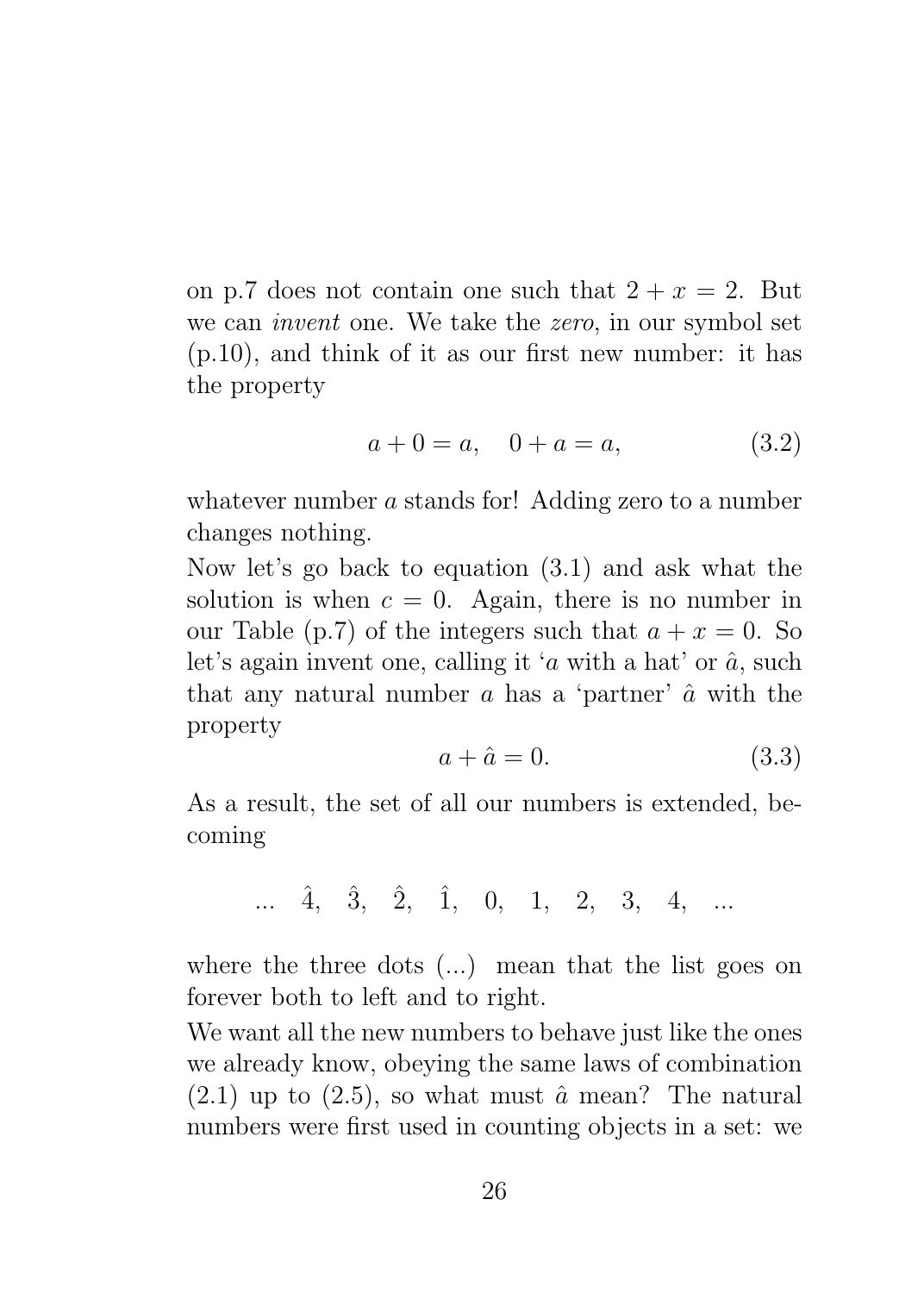have a simple picture of a set of 5 objects (e.g. the cows in a field); and even of an 'empty' set, containing 0 objects (e.g. a field with no cows); but how can we think of a set with  $\hat{5}$  objects? At first sight it seems to be nonsense: but if we look at (3.3) it is clear that adding  $\hat{a}$  objects must be the same as taking away a objects; so we can write  $\hat{a} = -a$ , where the 'minus' sign means 'take away' or 'subtract'.

It follows that (3.3) can be rewritten as  $a + \hat{a} = a +$  $(-a) = 0$ , where the + sign and the brackets are not really needed, because the minus tells us to take away a from whatever goes before it. So we usually write (3.3) in the form

$$
a + \hat{a} = a - a = 0 \tag{3.4}
$$

– the number of objects in the empty set. In words, adding  $-a$  is the same as taking away a. Remember also that, from (2.1), the order in which numbers are combined by addition is not important:

$$
a + (-a) = (-a) + a
$$
 or  $a - a = -a + a$ 

The things separated by the  $=$  signs are all are equivalent to zero.

The act, or operation, of subtracting is said to be the inverse of addition: if b is any other number the effect of adding a to it is exactly undone by subtracting another a, for  $b + a - a = b + 0 = b$  and b is left unchanged.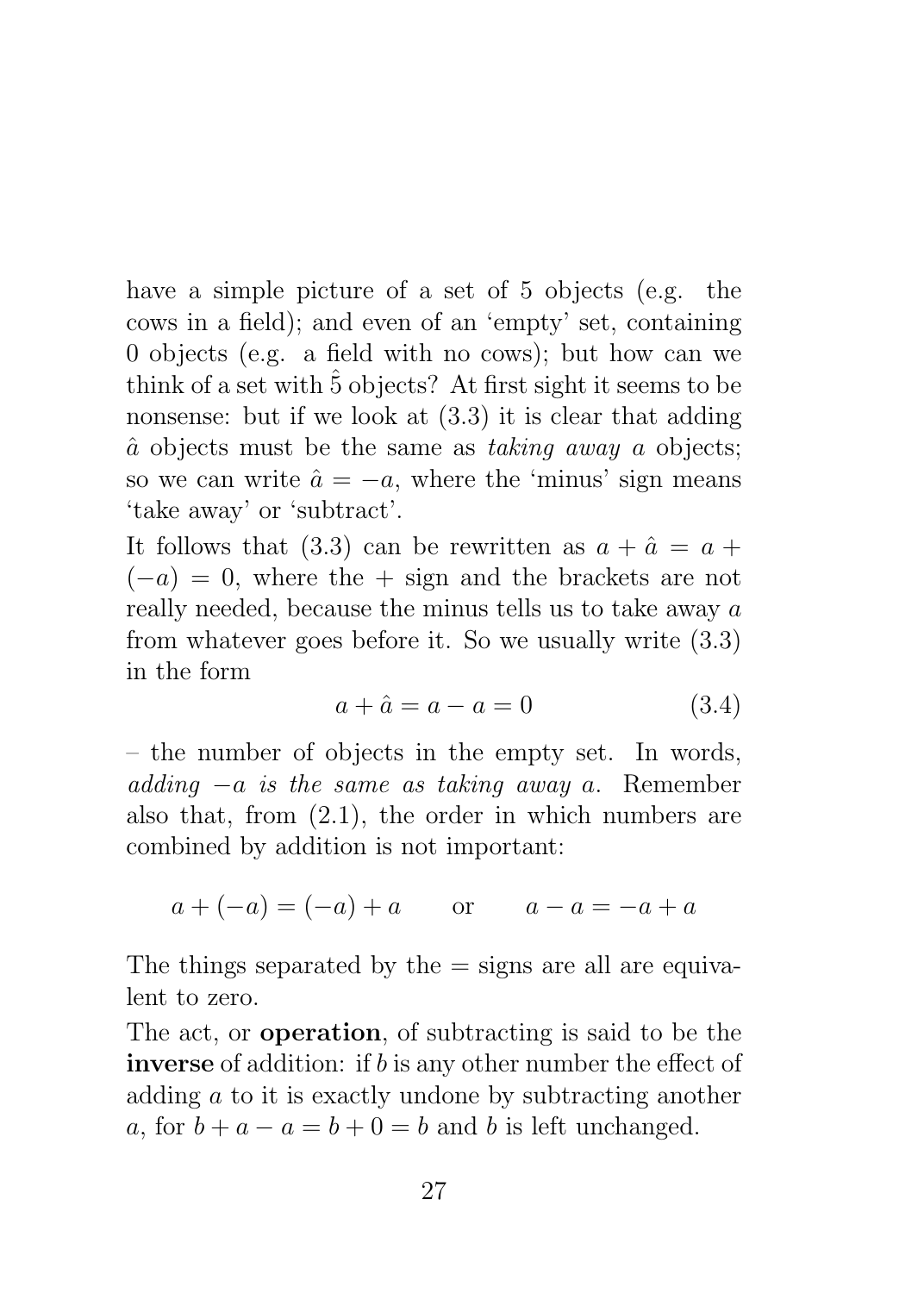By using the minus sign, the complete list of whole numbers (above) becomes

$$
\ldots \quad -4, \quad -3, \quad -2, \quad -1, \quad 0, \quad 1, \quad 2, \quad 3, \quad 4, \quad \ldots
$$

where the numbers on the right of the zero are the **pos**itive integers ('natural numbers'), while those on the left are the negative integers ('invented numbers'). To use the full set of positive and negative integers we need only the rules  $(2.1)$  to  $(2.5)$ . To find the number x, satisfying the equation (3.1), we note that (adding the same number  $\hat{a}$  on both sides of the equal sign – so the two sides will stay equal) gives

$$
x = c + \hat{a} = c - a.
$$

Provided  $c > a$  the answer is a positive integer (e.g.  $x = 5 - 2 = 3$ . But if  $c < a$  we shall be taking away more than we have! So instead let's add  $\hat{c}$  to both sides of (3.1), obtaining  $a + x + \hat{c} = 0$ , and then add  $\hat{x}$  to both sides. The result is  $\hat{x} = a + \hat{c} = a - c$  and this is a positive integer when  $c < a$ ; so again there is no problem – the solution is the *negative* integer  $\hat{x}$  or  $-x$ , which is the partner of  $x$ .

So now we have a set of all the integers, together with their negative partners and the zero, whose elements can be combined in two ways: (i) by the operation of addi-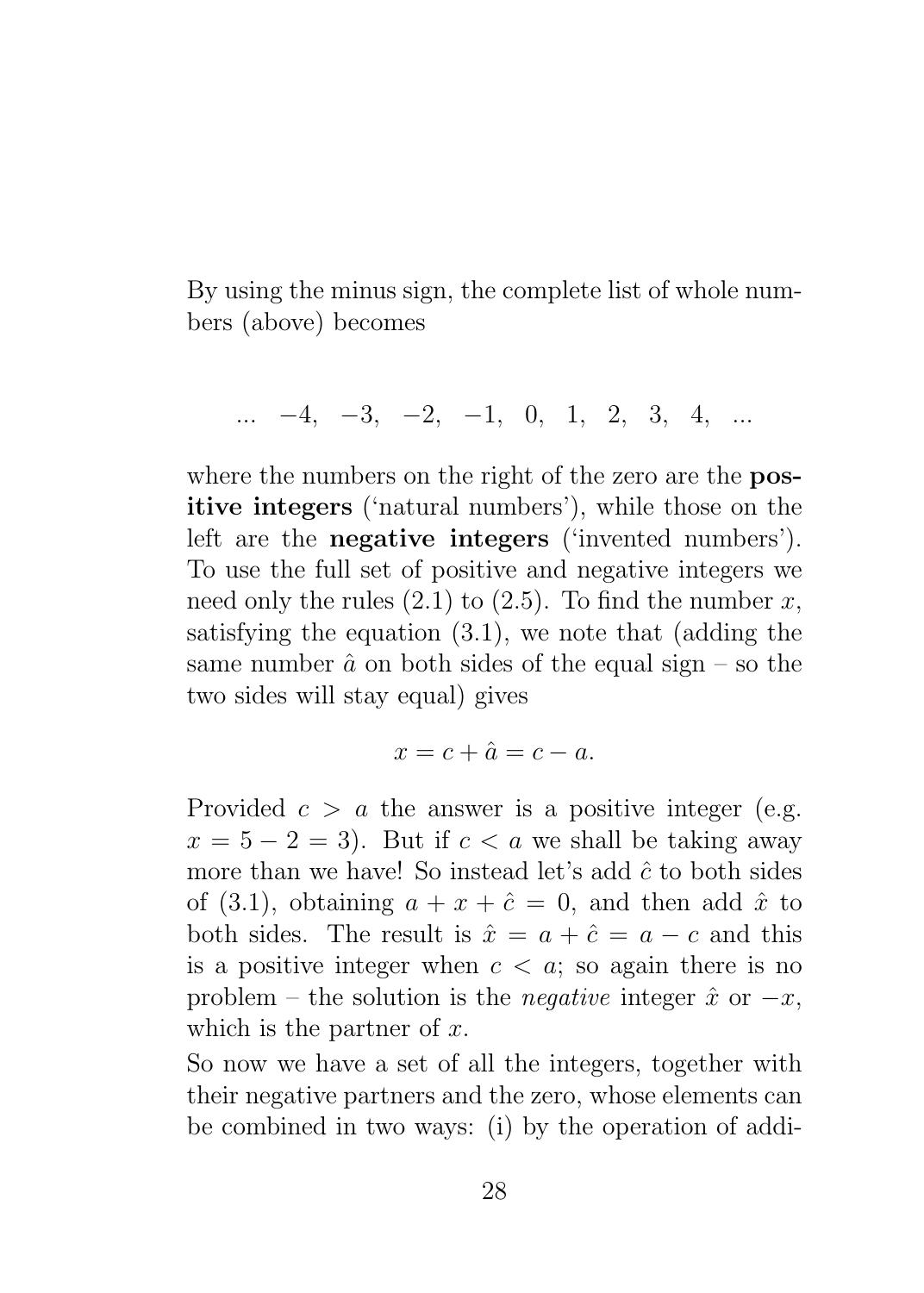tion, satisfying the laws  $(2.1)$  and  $(2.2)$ ; and  $(ii)$  by multiplication, satisfying  $(2.3)$ ,  $(2.4)$  and  $(2.5)$ . The set also contains a 'unit under addition', namely the 0 (zero), which can be added to any number in the set without changing it  $(a+0 = a)$ ; and for any integer a there is an 'inverse under addition', namely  $-a$ . Mathematicians call such a set a ring. The ring is 'closed' under the two operations, which always lead to another member of the set: the ring has the closure property.

There is one golden rule in playing with equations: if two things are equal and you put them on the two sides of an  $=$  sign, then the two sides will stay equal provided you do exactly the same thing to both of them.

Various simple rules follow from this principle. The first of them arises when we deal with combination by addition. If, for example,

$$
a + b = c + d
$$

then we can add  $-b$  to both sides of the equation, getting  $a + b - b = c + d - b$ . But since  $b - b = 0$ , which can be added to any number without changing it, we are left with

$$
a = c + d - b.
$$

The b on the left, in the first equation, can be carried over to the right *provided* we replace it by  $-b$  (its *inverse* under addition).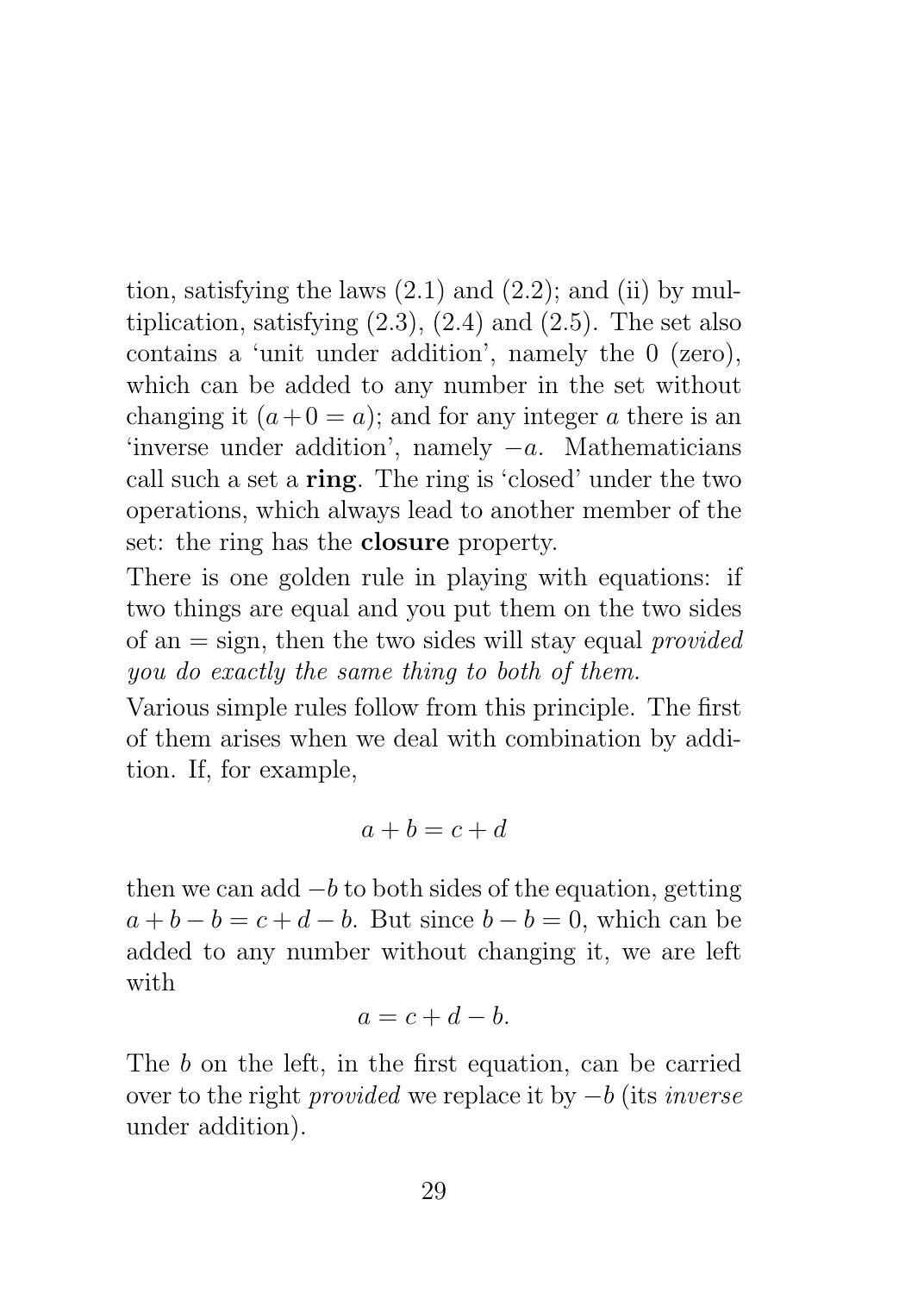What happens, however, if b is already a negative integer  $(-p, say)$ ? In that case the rule says we can move  $-p$ over to the right if we replace it by  $-(-p)$  - which we haven't met before! To find what the 'double-minus' means let's go back to the basic law  $(2.5)$ , putting  $c =$  $-b$  and  $a = -1$ . The result is

$$
-1 \times (b - b) = -1 \times b + -1 \times (-b)
$$

or, since  $b - b = 0$  and a factor 1 changes nothing,  $0 =$  $-b - (-b)$ . But if we add b to both sides of the last equation we get (since  $b - b = 0$ )  $b = -(-b)$ . This is true for any number, so we can say

$$
-(-a) = +a \tag{3.5}
$$

– the rule of 'two minus's make a plus'. So if you move a negative integer across the  $=$  sign you must make it positive. Whatever it is you move, you must reverse the sign!

As we know already, there is a second way of combining numbers, called multiplication, with somewhat similar properties; but we'll think about this in a later Section. For now, let's be content with what we have: we've already discovered a whole set of rules for combining various numbers  $a, b, c, \ldots$  (it doesn't matter how many or what names we give them) and we need to test them carefully to be sure they always work.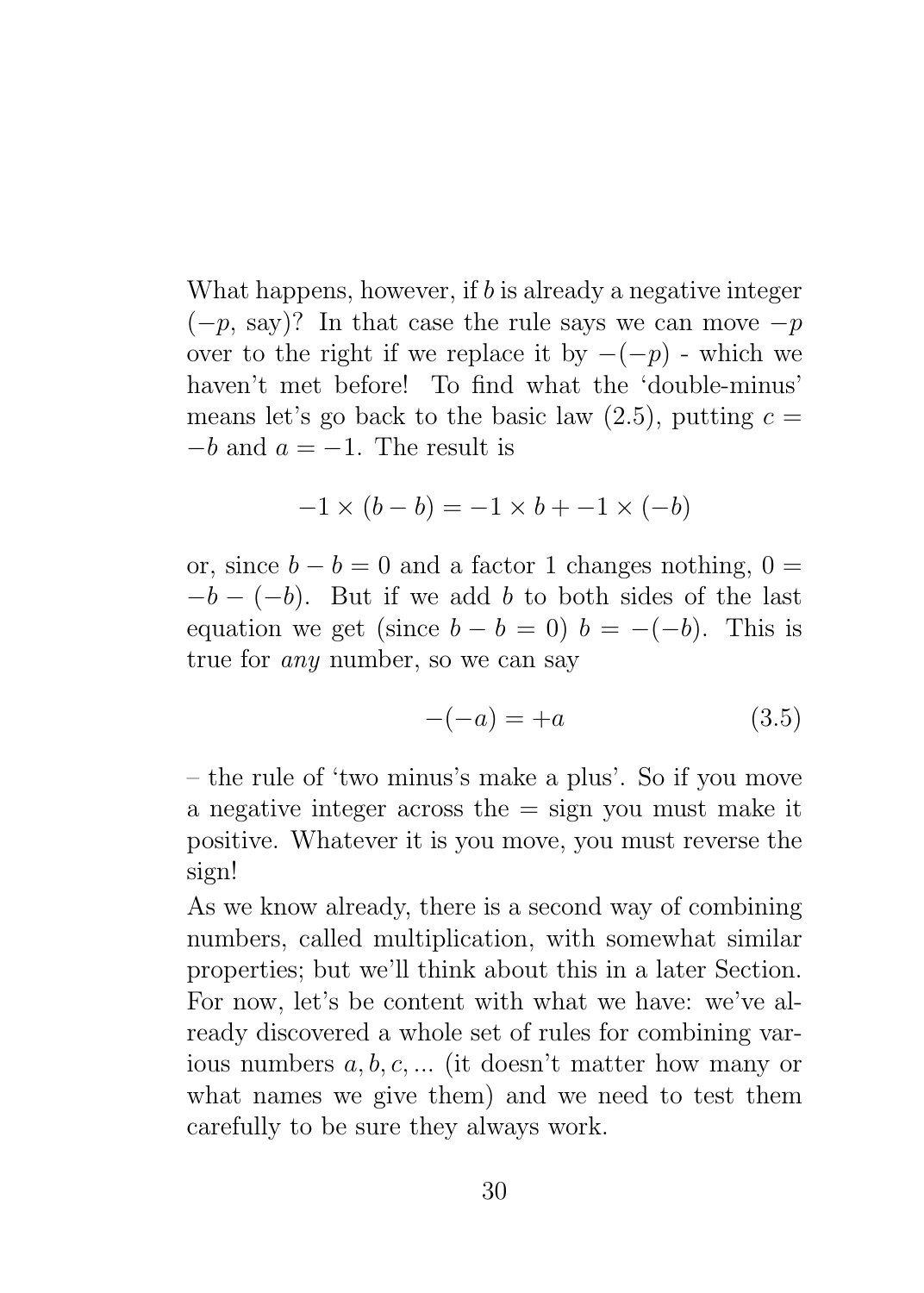The rules we have are given in 2.1), (2.2), (2.3), (2.4), and  $(2.5)$ ; they all apply to any three numbers – so it would seem – when they are combined using only the operations of addition and multiplication. Try them out by choosing many examples of what values the numbers might have (e.g.  $a = 3, b = -5, c = 2$ ).

(Don't forget the properties of 0 and the fact that a negative integer is the inverse under addition of its positive partner.)

## 3.2 Representing numbers in a picture – vectors

Before going on, it is helpful to have a picture in which we can 'see' the properties of numbers. The number of objects or 'elements' in a set is always a positive integer. In the scale of numbers,

 $\ldots$  −4, −3, −2, −1, 0, 1, 2, 3, 4, ...

such numbers always stand to the right of the zero 0 – the number in an empty set. But how can we picture the negative integers, which stand to the left of the 0? Even if we take away all the cows, to get an empty field with 0 cows, we cannot imagine a 'more than empty' field!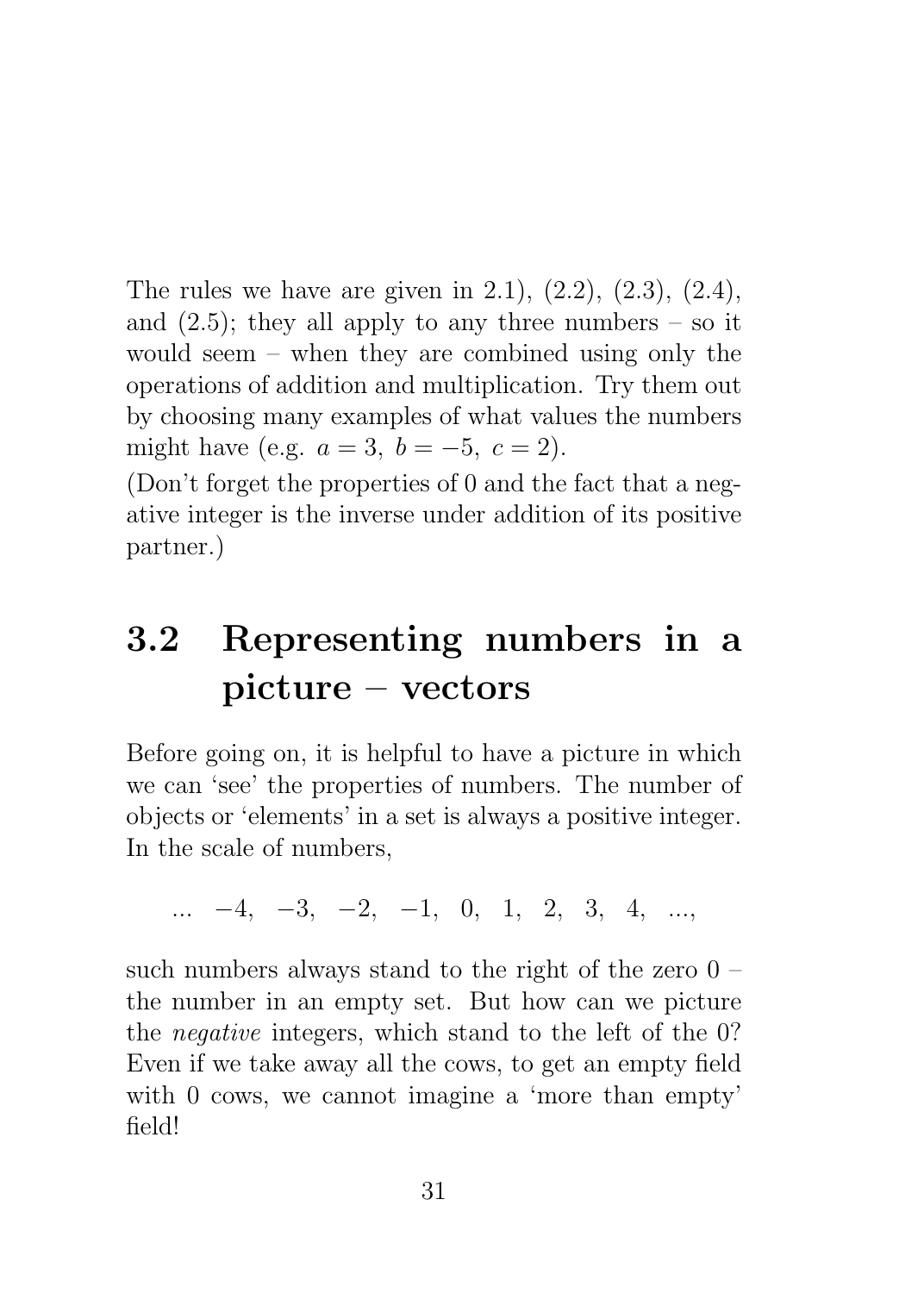

The way round this problem is to *represent* every number by a point on a line (the dots in Fig.5a), each with a label showing how many steps are needed to reach it, starting from the point labelled  $0'$  – which is called the origin (often denoted by the capital letter 'O'), the line on which the points lie being called the axis. The points representing the positive integers are then reached by taking a whole number of steps from the origin to the right; those for the negative integers by taking a whole number of steps to the left. This reminds us of the way we measured distance (p.1) by counting 'strides' from one point to another. But now we are talking about steps 'to the right' or 'to the left', so both the length and the direction of the step are important. Let's use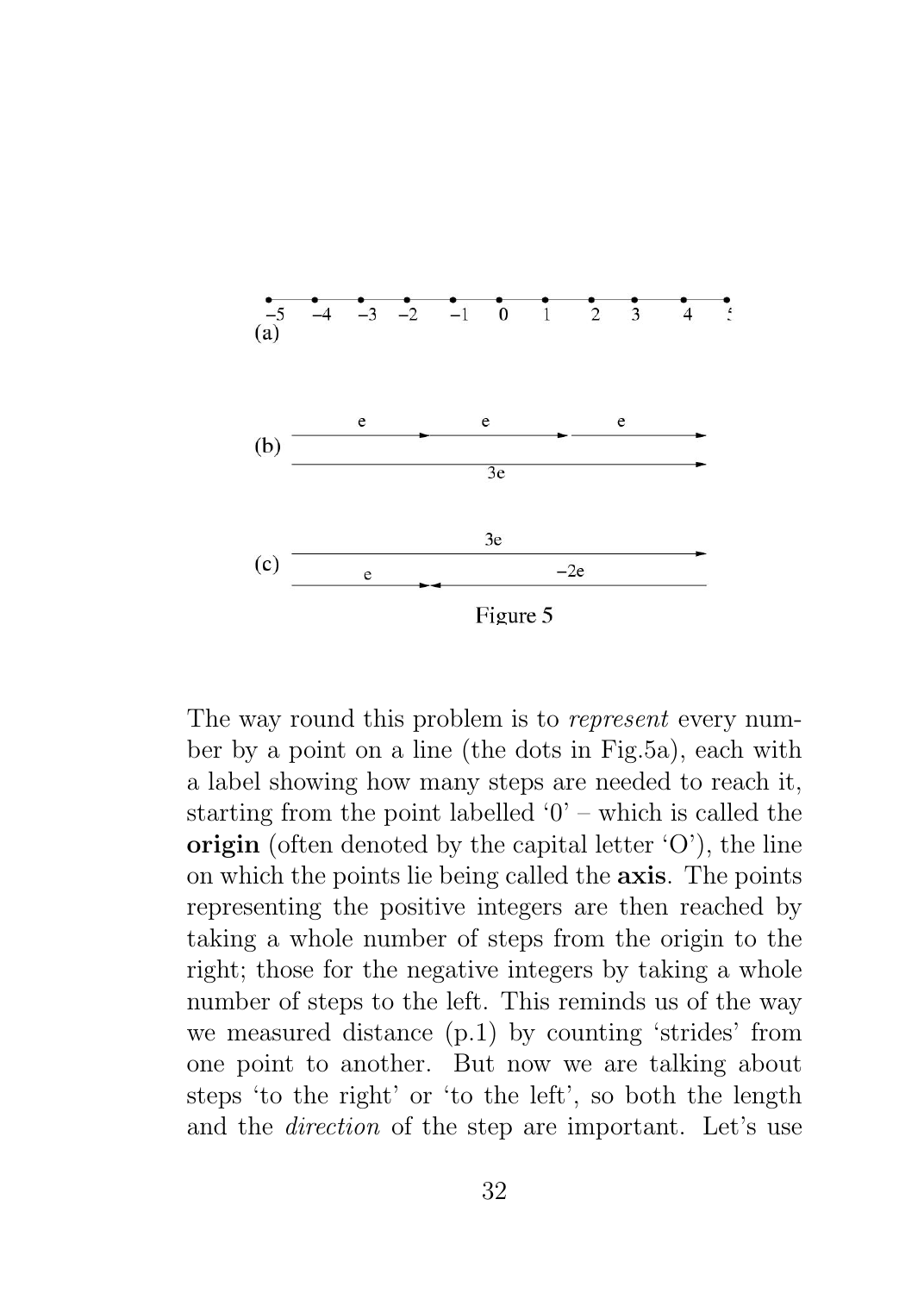the symbol e to stand for one step to the right, 2e for two, 3e for three, and so on, noting that steps are combined by making them one after the other, starting always from the point already reached. A 'directed step' like **e** or ne (if you make *n* steps) is called a **vector**; it defines a displacement from one point to another. Vectors help us to make the connection between the ideas of number and space (the subject of Book 2. There is one vector for every dot on the right of the origin O in Fig.5a, the one for the dot labelled 3 being  $3e = e + e + e$ , shown in Fig.5b. In other words, there is a one-to-one correspondence (as explained in Chapter 2) between the numbers 1, 2, 3, ... and the vectors 1e, 2e, 3e, ... which can be used to point to them.

What about the numbers to the *left* of the origin in Fig.5a? If we use  $\hat{e}$  to mean one step to the left it is clear that

$$
\mathsf{e} + \hat{\mathsf{e}} = \mathsf{0},\tag{3.6}
$$

where 0 is the 'step' from the origin that would leave you there (i.e. 'stand still!'). And it is clear that −e would also be a good name for 'one step to the left', for then we could say

$$
e + (-e) = 0. \t(3.7)
$$

The negative integers  $-1, -2, -3, \dots$  form a set whose elements are in one-to-one correspondence with the vectors  $-1e$ ,  $-2e$ ,  $-3e$ , ... which point them out.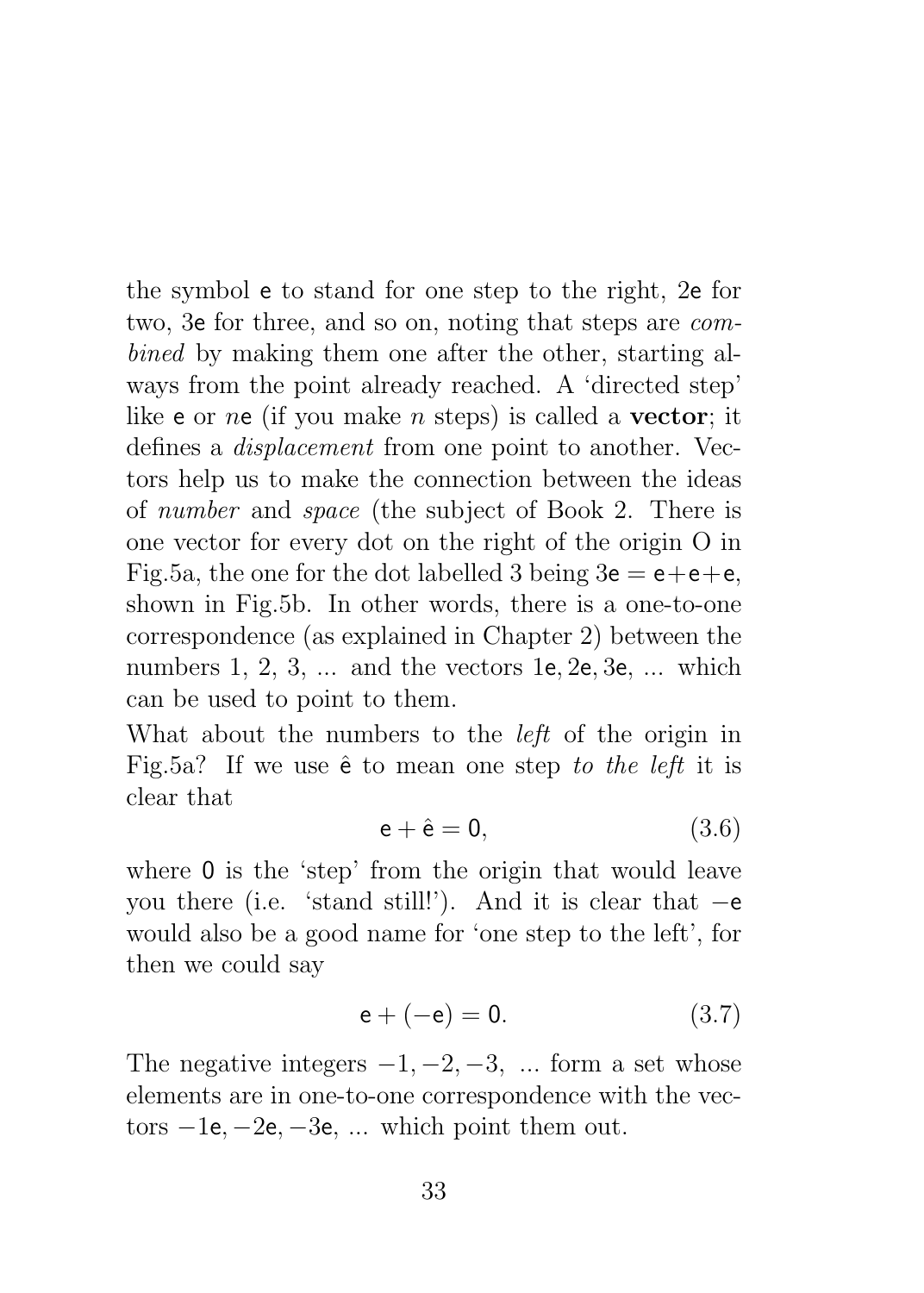The laws which tell us how numbers are combined under addition also apply to the vectors representing displacements. In Fig.5c the displacements 3e and −2e have a sum  $3e - 2e = 1e = (3 - 2)e$ ; and in general if a, b, c are the three vectors for  $a$  steps,  $b$  steps, and the resultant c steps, then

$$
a + b = c
$$
 means  $ae + be = ce = (a + b)e$ . (3.8)

The addition of displacements along the axis means making them in succession (i.e. one after another), while the addition of numbers refers only to the counting of objects in sets. But the rules of the game are the same: for example,  $a + b = b + a$  – combining the displacements in a different order gives the same result – just as for the numbers  $a, b$ .

The pictorial way of representing numbers (Fig.5a) throws up still more questions. If the dots on a line in Fig.5a correspond to the negative and positive integers, then what about the points between them? Can they also be labelled by numbers? In the next Chapter we'll look for the answer.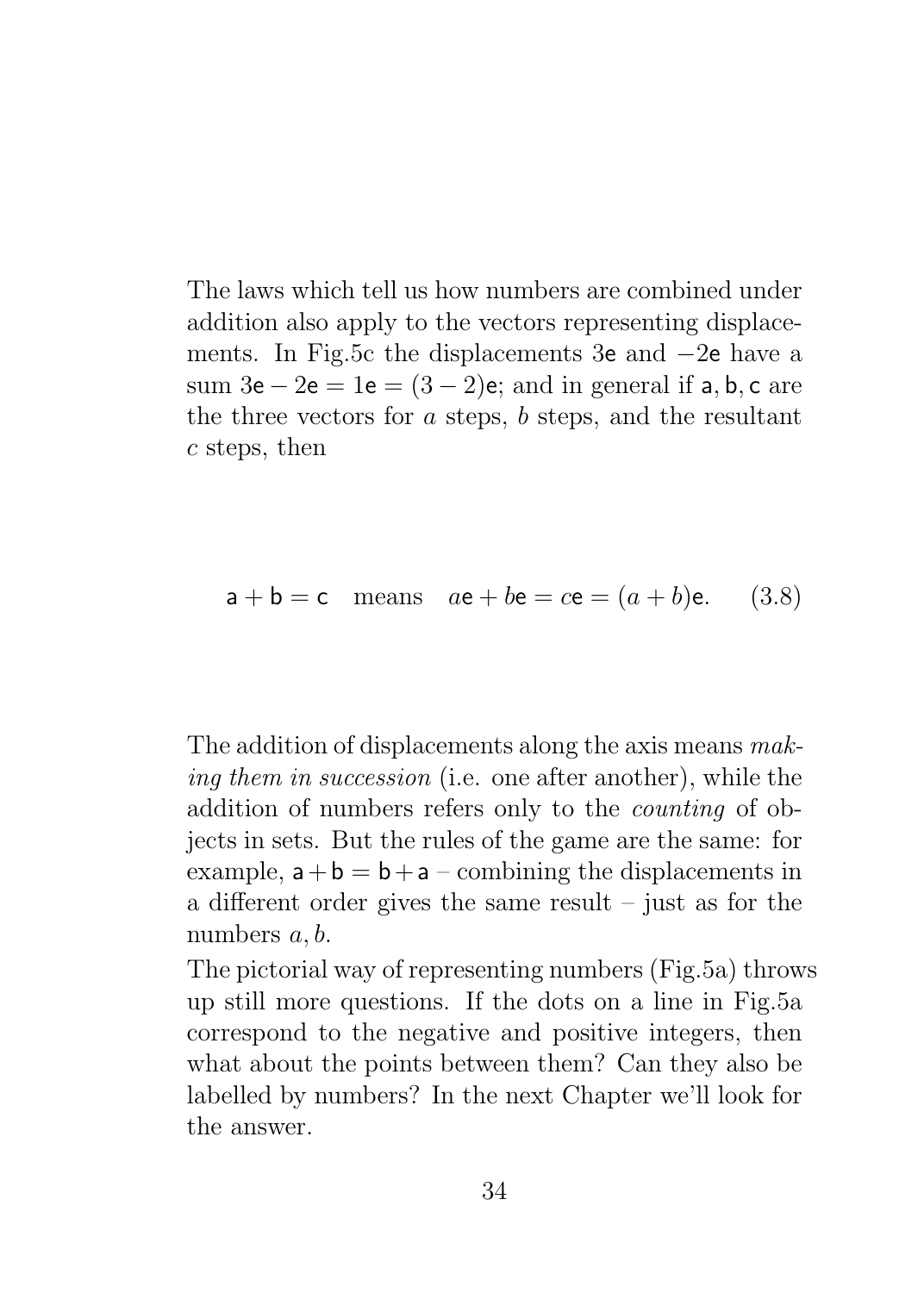#### 3.3 More new numbers – fractions

First let's go back to the idea of multiplication of integers. We got the idea of *negative* integers by asking what x must be, given that  $a + x = c$ . Now let's ask a similar question when we are told that

$$
a \times x = c. \tag{3.9}
$$

If, say,  $a = 5, c = 20$  then there is a solution,  $x = 4$ ; because we know that  $5 \times 4 = 20$ . But what if  $a =$  $5, c = 21$ ? There seems to be no solution, because we don't know of any integer x such that  $5x = 21$ .

Remember that in talking about addition we first invented a 'new number', 0 (zero), which could be added to any number  $(a, say)$  without changing it; and then we invented a new number  $\hat{a}$  (for every a), as the solution of  $a + x = 0$ . That means  $a + \hat{a} = 0$ . Finally, we changed the name of  $\hat{a}$  to  $-a$  to get the set of *negative* integers,  $-1, -2, -3, \ldots$ . Can we do something similar for multiplication?

The zero, which can be added to any other number without changing it, has already been called an 'additive unit' or a 'unit under addition'. The name has nothing to do with the number 1 ('unity'); but 1 has a similar property under *multiplication* – it is a 'multiplicative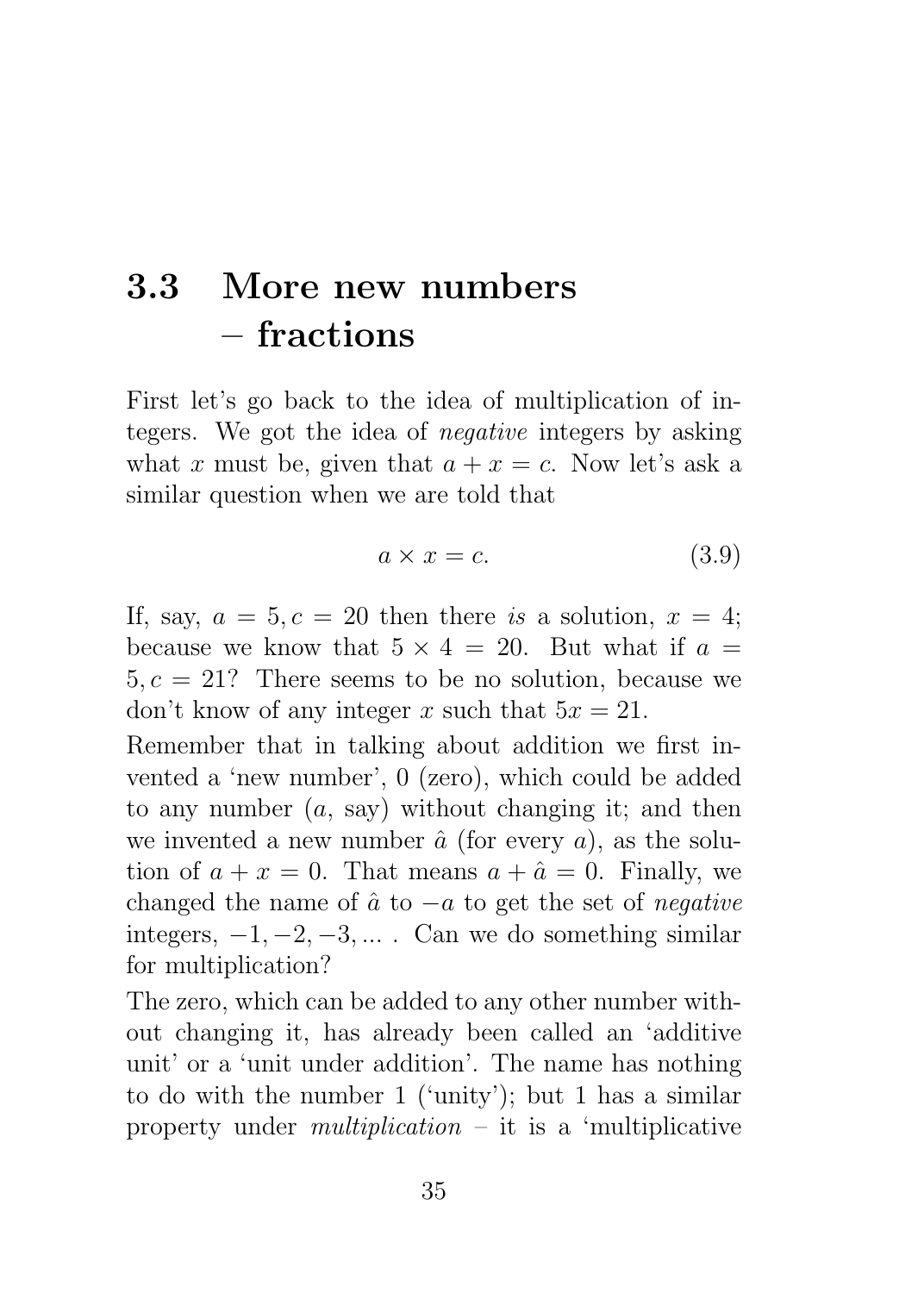unit', which can be used to multiply any other number without changing it.

Now let's use  $(3.8)$ , putting  $c = 1$  (the multiplicative unit), to define a new number  $x = \bar{a}$  (called 'a-bar') with the property

$$
a \times \bar{a} = 1 \tag{3.10}
$$

– which looks like (3.3), but with 1 instead of 0 and  $\times$ instead of  $+$ . The definition works fine for any number a, except  $a = 0$  (which must be left out, as we'll see later).

To get a picture of what all this means, we go back to Fig.5a, looking at the part near the origin O. When  $\alpha$  is a positive integer (3.10) tells us that, whatever number  $\bar{a}$  may be,

$$
(\bar{a} + \bar{a} + \bar{a} + \dots + \bar{a}) \quad (a \text{ terms}) = 1,
$$

so the number will be represented by a displacement which, repeated a times, will carry us from the origin to the point labelled 1. The number defined in this way is called a fraction and is usually written

$$
\bar{a} = \frac{1}{a}
$$

or, for short,  $(1/a)$ . For example, if  $a = 2$  then  $\bar{a} = \frac{1}{2}$  $rac{1}{2}$  and is called 'half'. So two halves make one,  $2 \times \frac{1}{2} = 1$ . In Fig.5a, the number  $\frac{1}{2}$  would be represented by making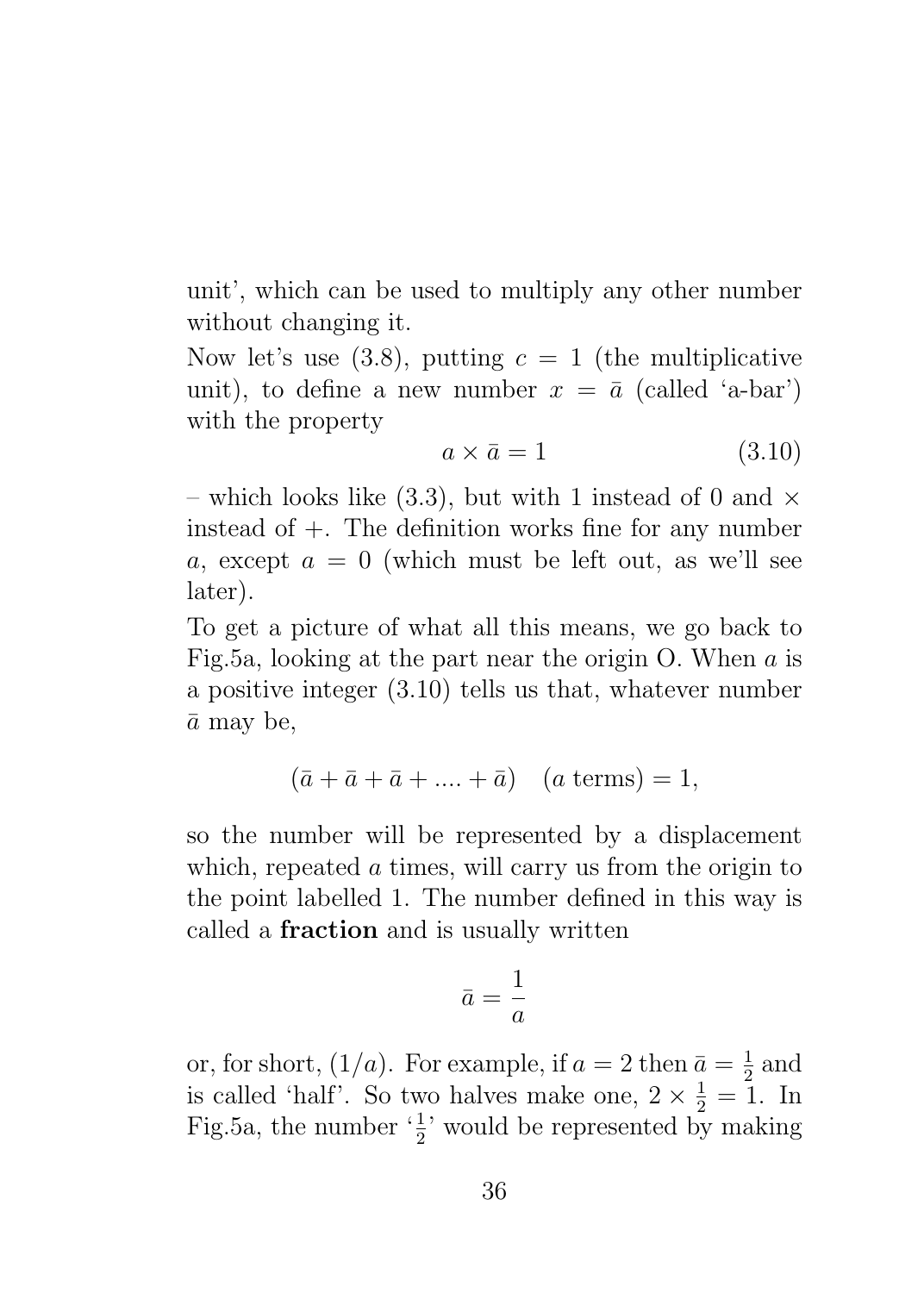a displacement of 'half a step to the right', going from the origin to the point labelled  $\frac{1}{2}$ ; and two half steps, one after the other, would just reach the point labelled 1.

The number  $\frac{1}{a}$  can also be written as  $(1 \div a)$  or, in words, '1 *divided by a*', where the operation  $\div$  is the inverse of  $\times$ : **division** is the inverse of multiplication. Thus for any number b,

$$
b \times (a \times 1 \div a) = b \times 1 = b.
$$

This is very similar to what we said about subtraction and addition, after equation (3.4).

Now we can go back to (3.9) and find a solution even when it is not a whole number. For we can multiply both sides of the equation  $a \times x = b$  by the same number  $1/a$ , so the two sides will stay equal, to get the result

If 
$$
a \times x = b
$$
, then  $x = \frac{1}{a} \times b = b \times \frac{1}{a} = \frac{b}{a}$ . (3.11)

The new number, defined in this way for any integers  $a, b$  (positive or negative) is called a **rational fraction**. Now we have discovered rational fractions, which may be either positive or negative numbers (since the symbols a, b may each carry a  $\pm$  sign), we have reached a milestone: the set of all rational fractions (which includes the integers whenever b divided by a gives exactly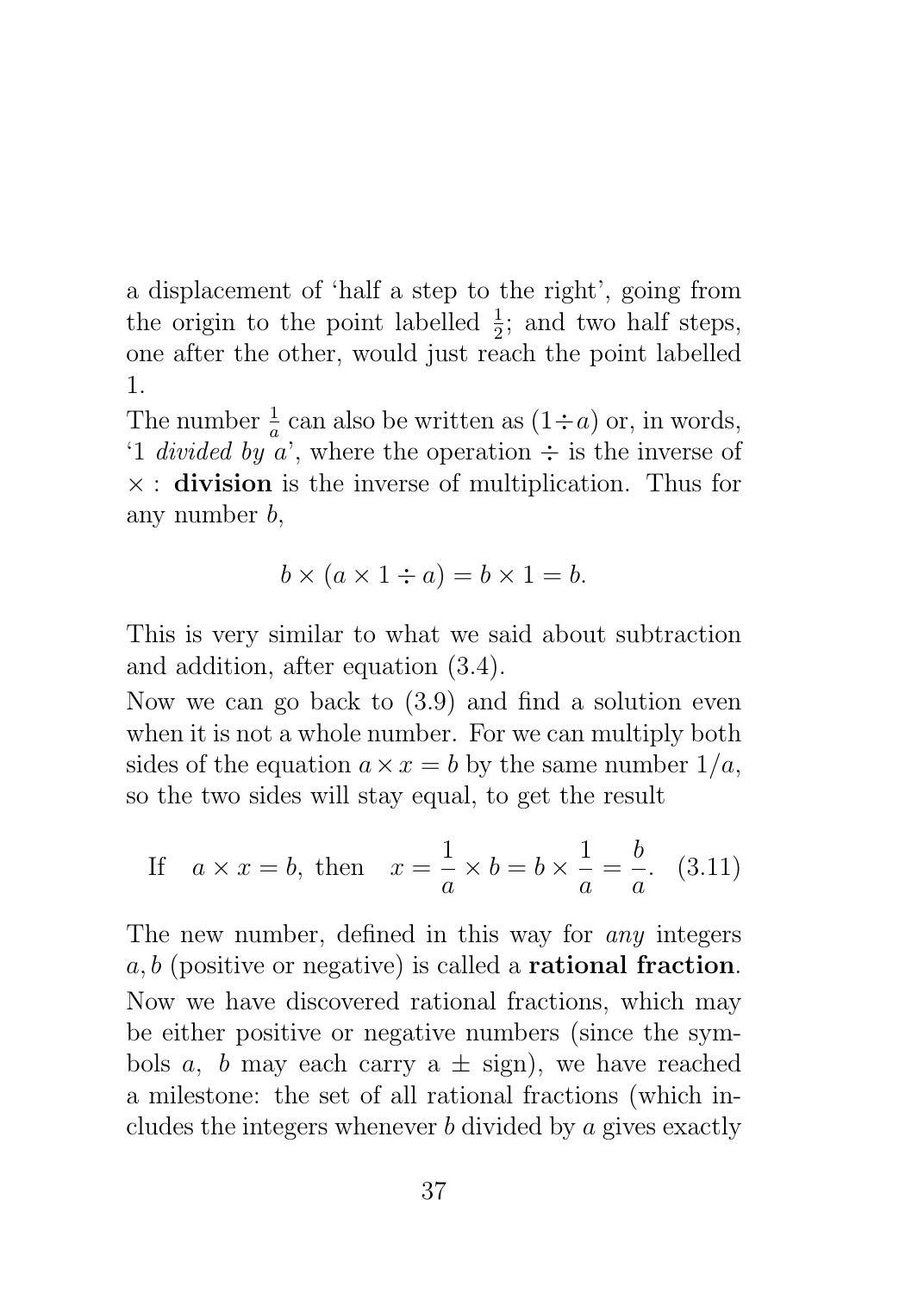a whole number) is called the rational number system. Using the basic laws  $(2.1)$  to  $(2.5)$ , and the rules that follow from them, to re-arrange or solve equations is called 'doing algebra'. The first known book on 'Algebra' was written by Al-Khwarizmi, of Baghdad, in the 9th century. It was translated from Arabic into Latin in about 1140 and was enormously important in the further development of Mathematics. The laying of these foundations was probably one of the Arab world's greatest gifts to humanity.

By introducing fractions we can solve quite complicated equations, extending the ideas we got in Section 3.1 as a result of introducing negative numbers. There we found a rule for getting an equation into a simpler form – but only when it involved addition and its inverse (subtraction). When  $a + b = c + d$  we found that  $a = c + d - b$ – so the b could be carried across the  $=$  sign, provided we made it into  $-b$ . This was called "solving the equation for a". Now we need similar rules for dealing with multiplication and its inverse (division).

Suppose, for example,  $a \times b = c \times d$ . How can we separate a from the other numbers? Again, we can do the same thing to both sides of the equation and they will still be equal: so let's multiply both sides by  $(1/b)$ . The result is

$$
a \times b \times \frac{1}{b} = c \times d \times \frac{1}{b}
$$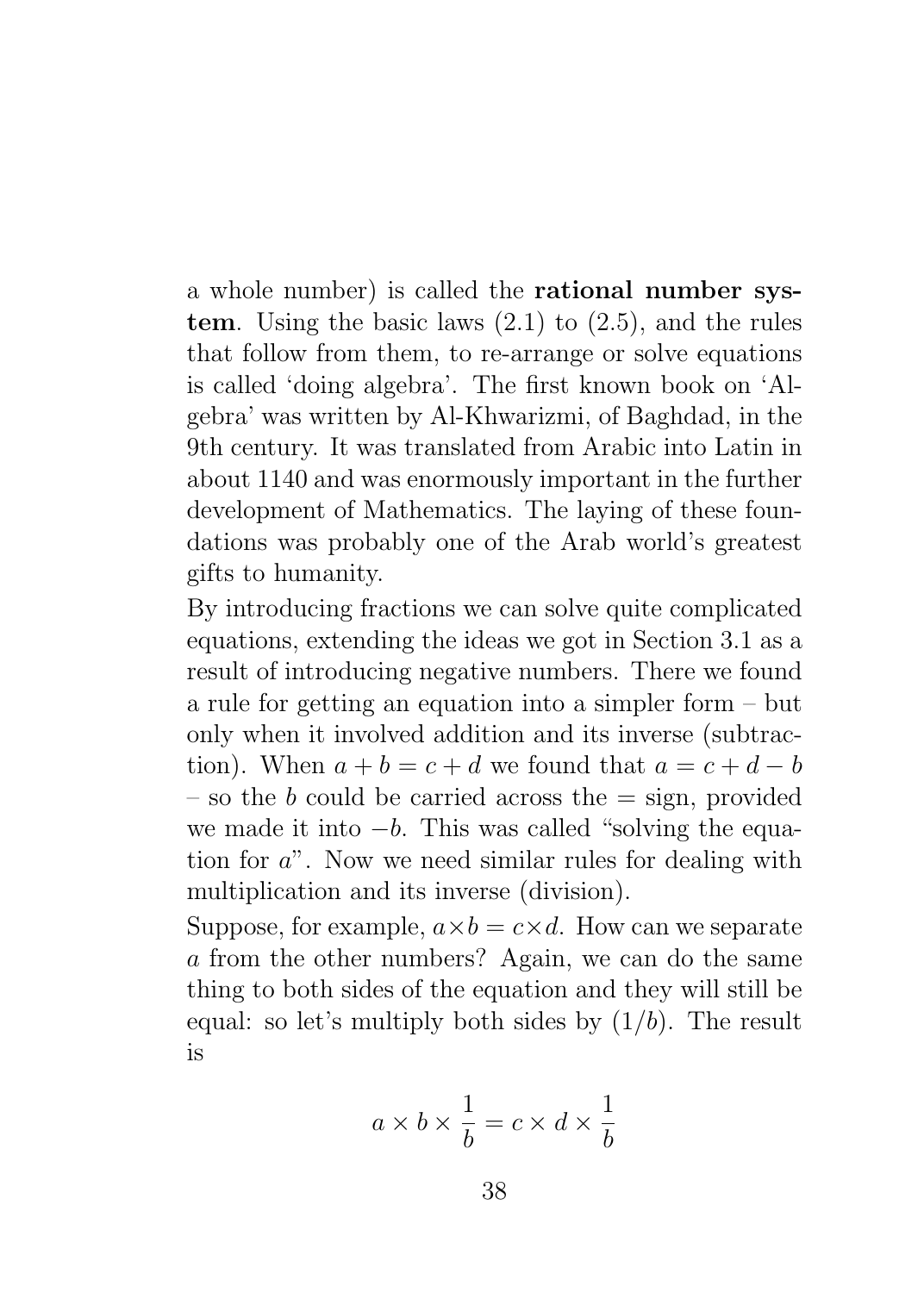or, since  $b \times (1/b) = 1$  (which leaves unchanged anything that multiplies it)

$$
a = c \times d \times \frac{1}{b} = c \times \frac{d}{b} = \frac{c \times d}{b}.
$$

In other words,  $\times b$  on the left of the  $=$  sign can be carried over to the right, provided we make it into  $(1/b)$ : multiplying by something on one side of the  $=$  corresponds to dividing by the 'something' on the other side. As an example of using this rule let's find a simpler form for the sum of two rational fractions:

$$
p = \frac{a}{b} + \frac{c}{d}.
$$

We can multiply the first term on the right by  $(d/d)$  (= 1) without changing it; and the second term by  $(b/b)$ . And this gives

$$
p = a \times \frac{1}{b} \times \frac{d}{d} + c \times \frac{1}{d} \times \frac{b}{b},
$$

but, since the order of the factors in a product does not matter, this can be re-written as

$$
p = \frac{a \times d}{b \times d} + \frac{c \times b}{b \times d} = \frac{a \times d + c \times b}{b \times d}.
$$

Notice that the last step follows from the law (2.5), the common factor (the same in both terms) being  $1/(b \times$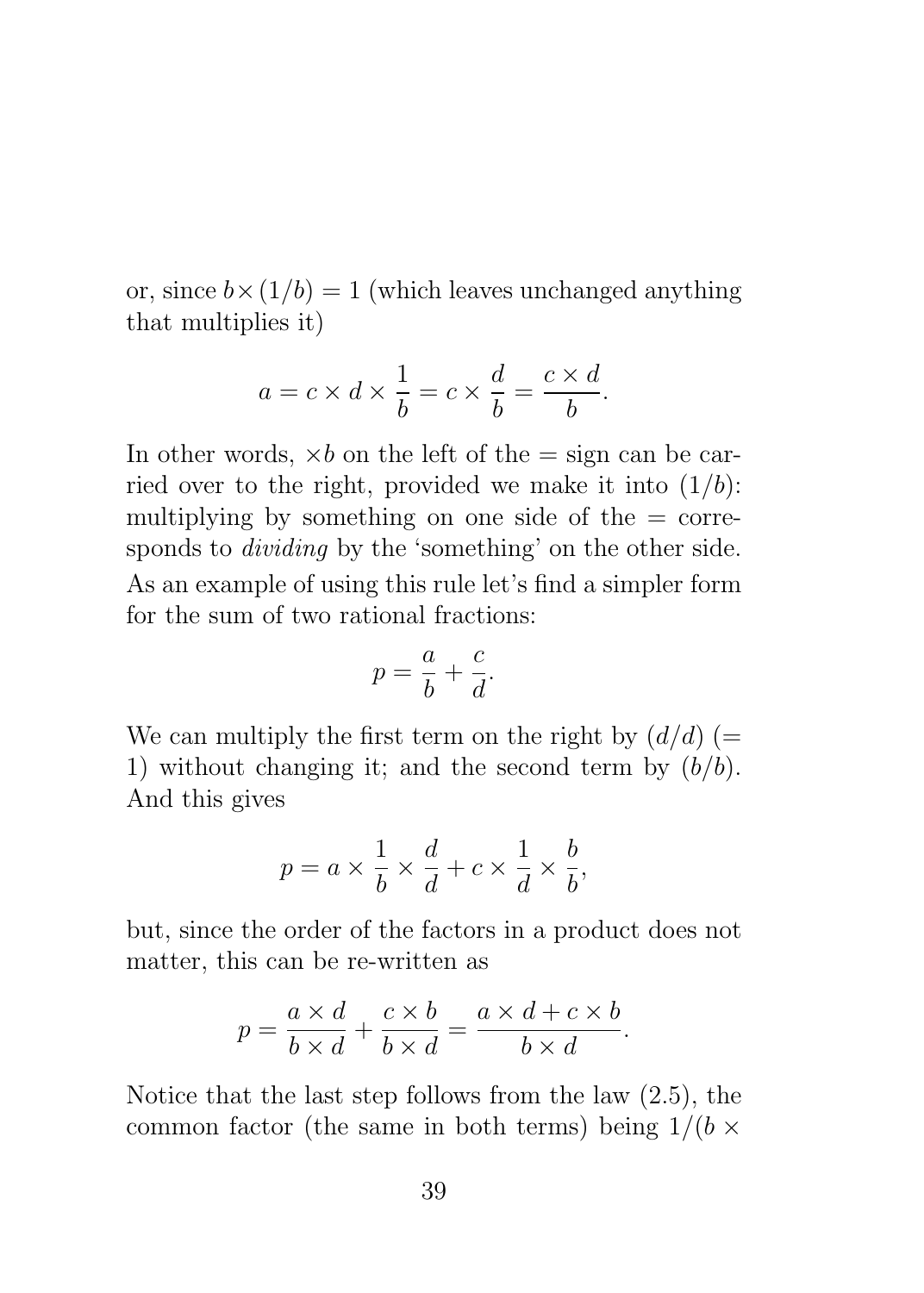d). Usually, nowadays, the multiplication signs are not shown: when two symbols are shown side-by-side it is assumed they are multiplied. Thus  $ab$  means  $a \times b$ . With this shorter notation, which we use nearly always from now on, the last result becomes

$$
p = \frac{a}{b} + \frac{c}{d} = \frac{ad + cb}{bd}.
$$

The upper part of the fraction is called the **numerator**, the lower part the denominator; and the result was obtained by 'bringing the fractions  $(a/b \text{ and } c/d)$  to a common denominator (bd)'.

#### Exercises

 $(1)$  Verify, by counting, that the basic rules  $(2.1)$ ,  $(2.2)$ ,  $(2.3)$ ,  $(2.4)$ ,  $(2.5)$ , for combining numbers by addition and multiplication, are satisfied when  $a = 5$ ,  $b = 2$  c 4.

(2) Verify that this is still true when  $a = -5$ ,  $b = 3$ ,  $c =$ −2, using only the property of 0 and the definition of a negative integer as the inverse under addition of its positive partner.

(3) Think of the  $-$  sign as an *instruction* – to reverse the direction of a vector, so it will point the opposite way. Then show, using pictures, that  $(3.5)$  is true also for vectors.

(4) Given that  $a - b = c$ , what is a in terms of b and c? and how did you get your result?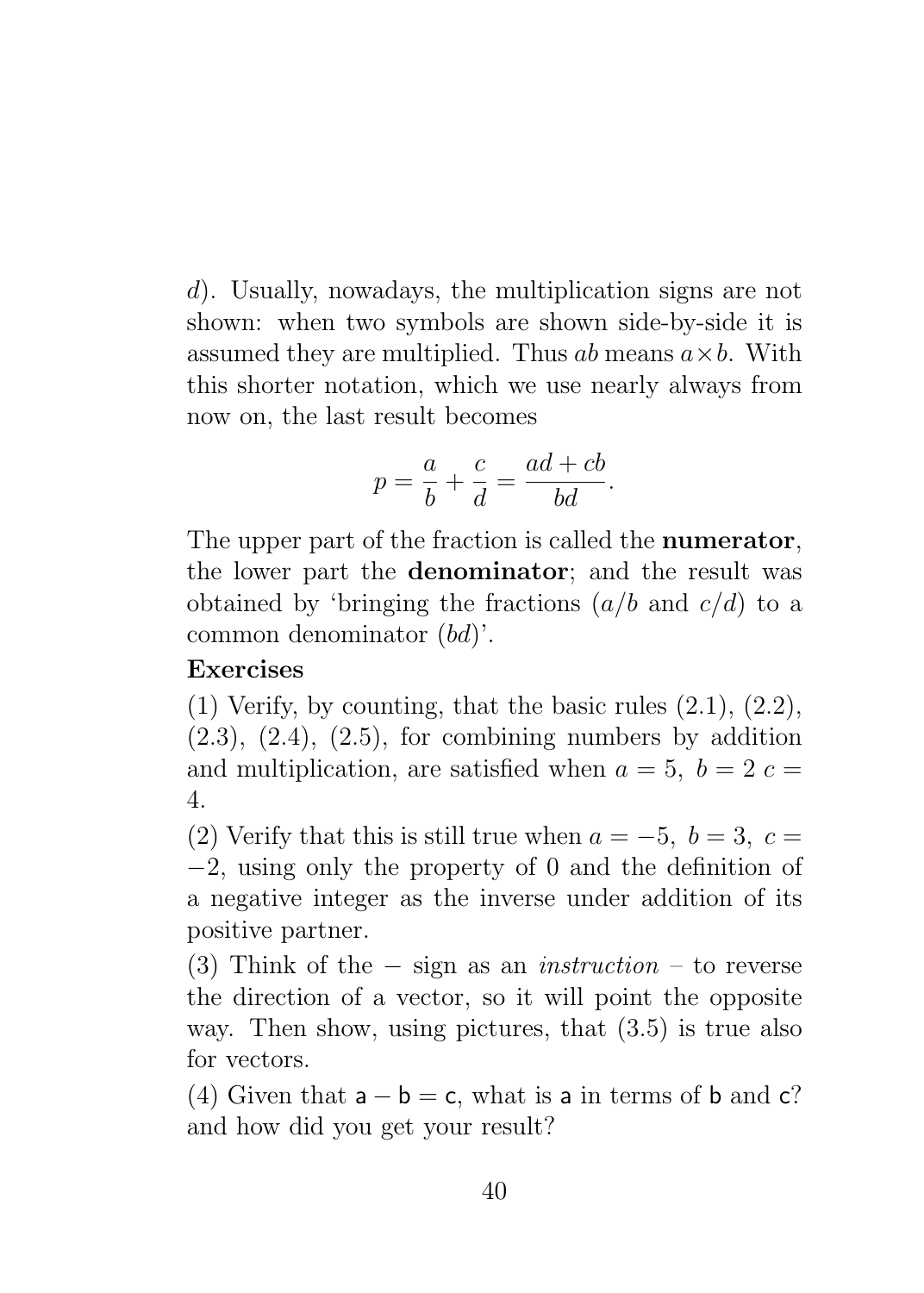(5) The vector  $mv$ , with m an integer, is formed by taking m steps v one after the other. If  $v = ve$  and  $u = ue$ , what is the vector  $m(u + v)$ ? What is the result when  $v = 2$ ,  $u = -3$ ,  $m = 3$ ? Say in words what you have done.

(6) Answer the following questions, by bringing the fractions to a common denominator:

| (a) $\frac{1}{2} + \frac{1}{3} = ?$ (b) $\frac{1}{4} + \frac{2}{3} = ?$   | (c) $\frac{1}{2} - \frac{1}{3} = ?$  |
|---------------------------------------------------------------------------|--------------------------------------|
| (d) $\frac{3}{4} - \frac{4}{7} = ?$ (e) $\frac{5}{4} - \frac{2}{3} = ?$   | (f) $\frac{1}{2} - \frac{2}{3} = ?$  |
| (g) $\frac{a}{2b} + \frac{a}{3b} = ?$ (h) $\frac{a}{b} + \frac{b}{a} = ?$ | (i) $\frac{1}{b} - \frac{a}{3b} = ?$ |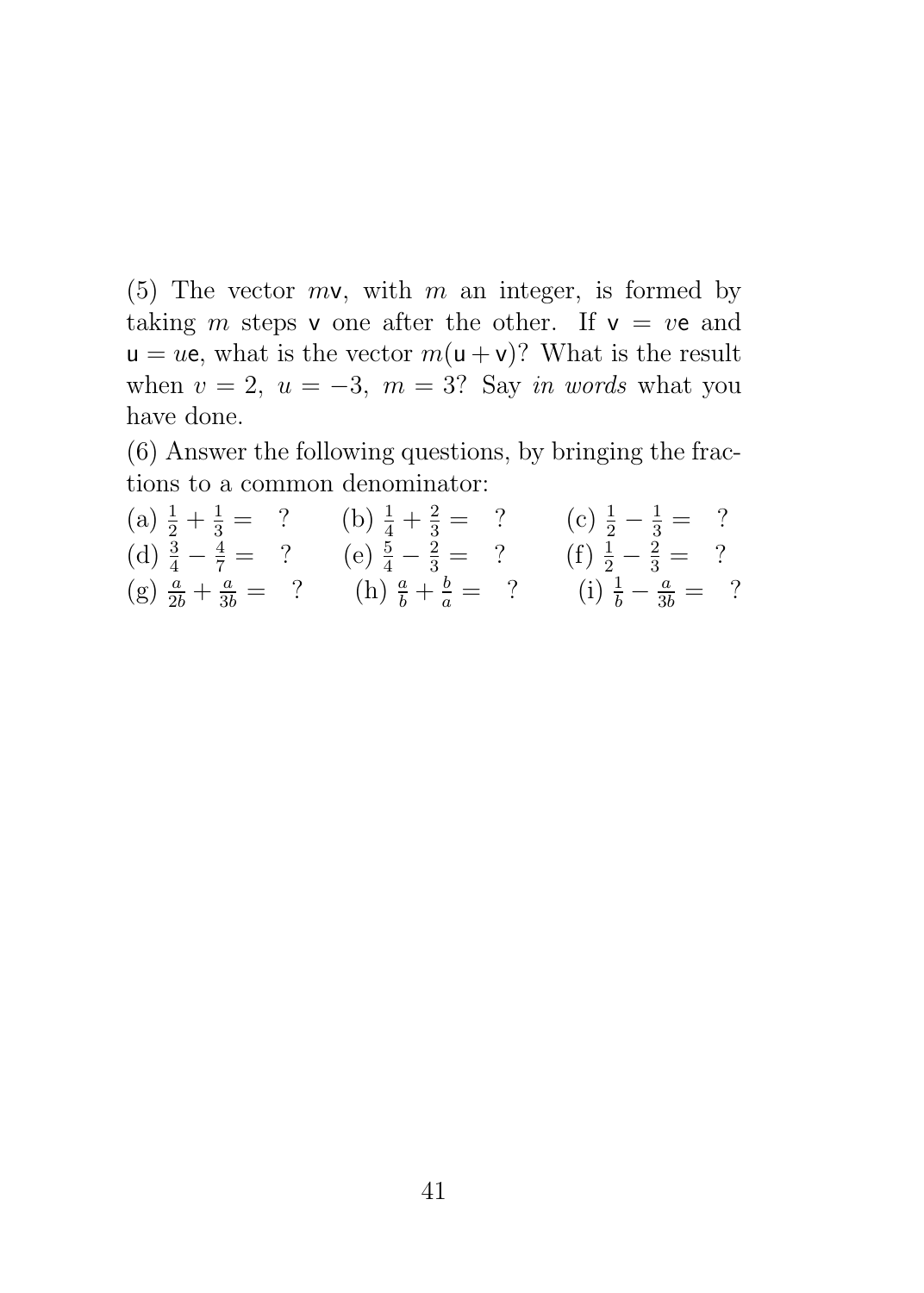# Chapter 4 The decimal system

#### 4.1 Rational fractions

In the decimal system, rational fractions such as

$$
\frac{1}{10} \qquad \frac{1}{100} \qquad \frac{1}{1000} \ldots
$$

have a special importance. To see why, let's return to pictures like Fig.5(a). We can think of  $\frac{1}{10}$  as the length of a 'mini-step'  $\frac{e}{10}$  which would take us from the origin to the first point, labelled '0.1' and marked with a short vertical line (|) in Fig.6. By repeating this mini-step we arrive at the next | ; and so on. After ten such steps we arrive at the whole number 1; and this is the picture representing  $10 \times \frac{1}{10} = 1$ . This is all shown in Fig.6, which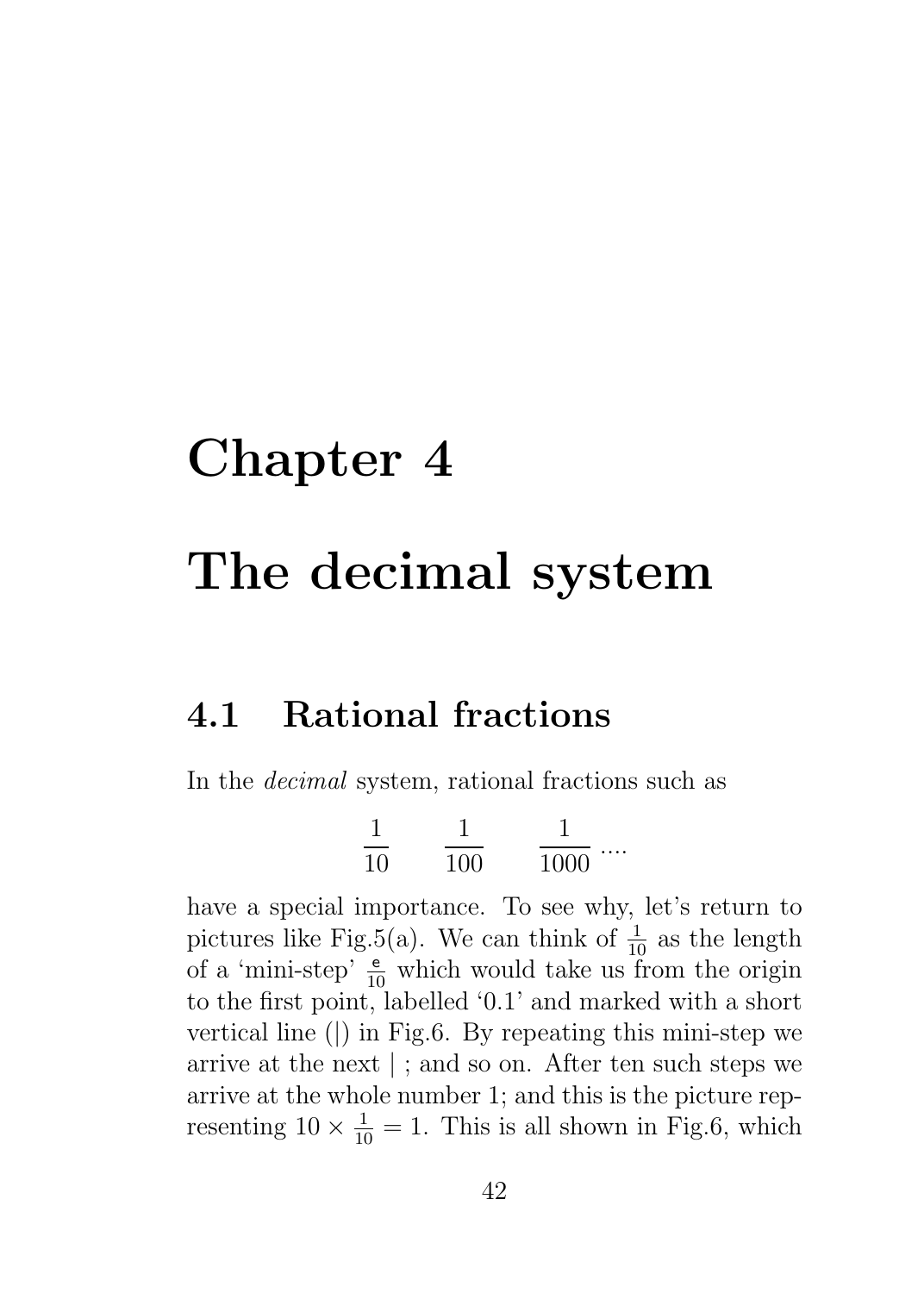

shows the interval 0 to 1 greatly magnified, along with vectors representing the 10 mini-steps,  $\frac{e}{10}$  which would take us to the point labelled '1'.

On going beyond 1, taking 11,12,13, ... mini-steps, we find first of all

$$
\frac{11}{10} = 11 \times \frac{1}{10} = (10+1) \times \frac{1}{10} = 10 \times \frac{1}{10} + 1 \times \frac{1}{10} = 1 + \frac{1}{10},
$$

and then the pattern repeats itself: every interval between two integers is marked off into 10 parts, shown by the short vertical lines – and every mark labels a new number.

There is no end to what we can do! If we define a 'minimini-step', such that there are ten of them to a mini-step and a hundred of them to a whole step, then we can put marks all the way along the axis (in both directions, left and right) and they get closer and closer together as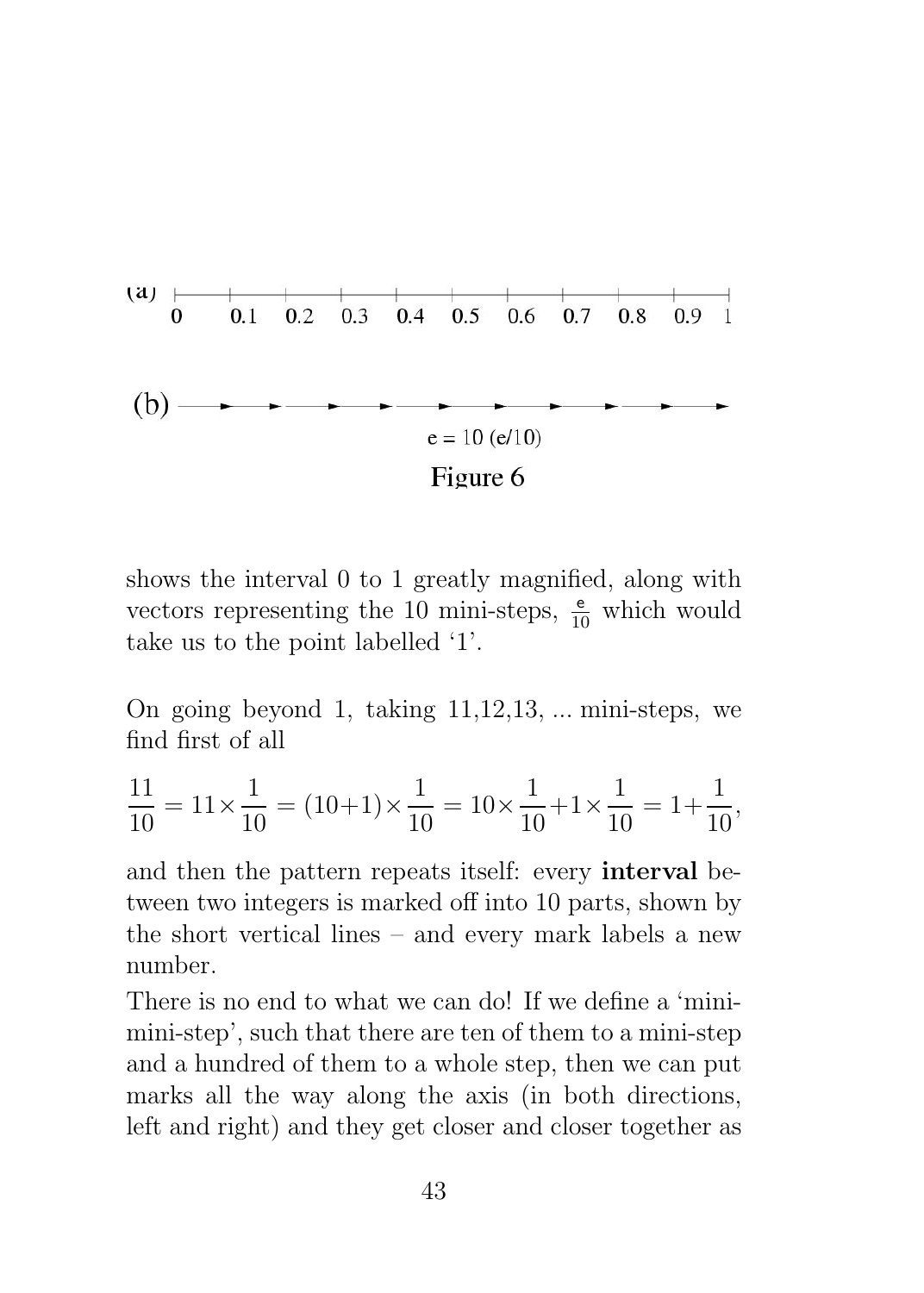we divide each step into smaller and smaller parts. At this point it seems possible that all numbers might be expressed as rational fractions. This, we shall find, is not so – even more new numbers remain to be discovered. But to understand the difficulty we must pause to look at decimal numbers in more detail.

The whole numbers (positive integers), which we talked about in Section 1.3, were constructed from the 10 symbols 1, 2, 3, 4, 5, 6, 7, 8, 9 and 0. The number 10 is called the 'base' of the decimal system.

The numbers listed in Section 1.3 were collected in a Table, repeated below:

|    | $2^{\circ}$ | 3  | 4  | $5-5$    |    | 6 7   | 8  | 9  | 10  |
|----|-------------|----|----|----------|----|-------|----|----|-----|
| 11 | 12          | 13 | 14 | 15       | 16 | 17    | 18 | 19 | 20  |
| 21 | 22          | 23 | 24 | 25       | 26 | 27    | 28 | 29 | 30  |
| 31 | 32          | 33 | 34 | 35       | 36 | 37    | 38 | 39 | 40  |
| 41 | 42          | 43 | 44 | 45       | 46 | 47    | 48 | 49 | 50  |
| 51 | 52          | 53 |    | 54 55    |    | 56 57 | 58 | 59 | 60  |
| 61 | 62          | 63 | 64 | 65       | 66 | 67    | 68 | 69 | 70  |
| 71 | 72          | 73 |    | 74 75 76 |    | 77    | 78 | 79 | 80  |
| 81 | 82          | 83 | 84 | 85       | 86 | 87    | 88 | 89 | 90  |
| 91 | 92          | 93 | 94 | 95       | 96 | 97    | 98 | 99 | 100 |

They were arrived at by starting from 1 and counting along the rows, left to right and one row after another, to reach any 'table entry'. For example, the 97th entry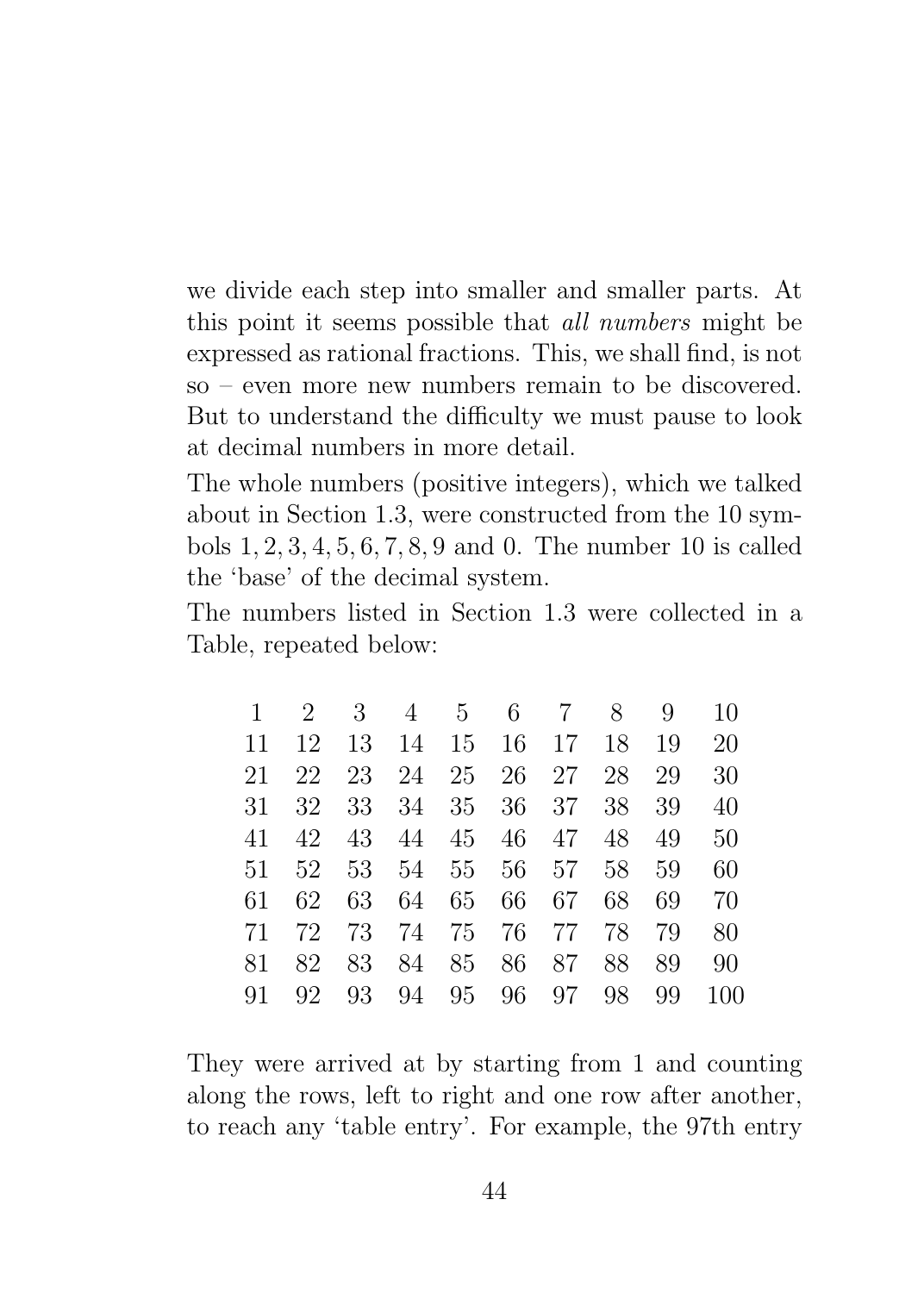in the Table is the counted number 97: this means we have counted 9 complete rows of 10 (i.e. up to 90) and then 7 counts more, adding 1 for each count in the 10th row; thus we arrive at  $97 = 9 \times 10 + 7 \times 1$ . In the same way you will find

$$
197 = 1 \times 100 + 9 \times 10 + 7 \times 1
$$

where the first term is  $100 (= 10 \times 10)$ , reached after counting 10 complete rows of 10, and the remaining terms give the 97 already found. As a last example,

 $3107 = 3 \times 1000 + 1 \times 100 + 0 \times 10 + 7 \times 1$ 

in terms of thousands  $(1000 = 10 \times 10 \times 10)$ , hundreds  $(100 = 10 \times 10)$ , tens  $(10)$  and units  $(1)$ : this is a 'fourdigit' number, the digits telling us the numbers of thousands, hundreds, tens, and ones it includes.

#### 4.2 Powers and their properties

Terms like  $(10 \times 10 \times 10)$  in the above representation of 3107 are called powers of 10. It is useful to write them all in the same way by agreeing that, for any number a,  $a^m$  will stand for  $a \times a \times a \dots \times a$  with m factors in the product  $(m)$  being a positive integer). (Notice also that a can be a product,  $a = bc$ , and in that case  $a^m = (bc)^m = b^m \times c^m$ , as the order of the factors doesn't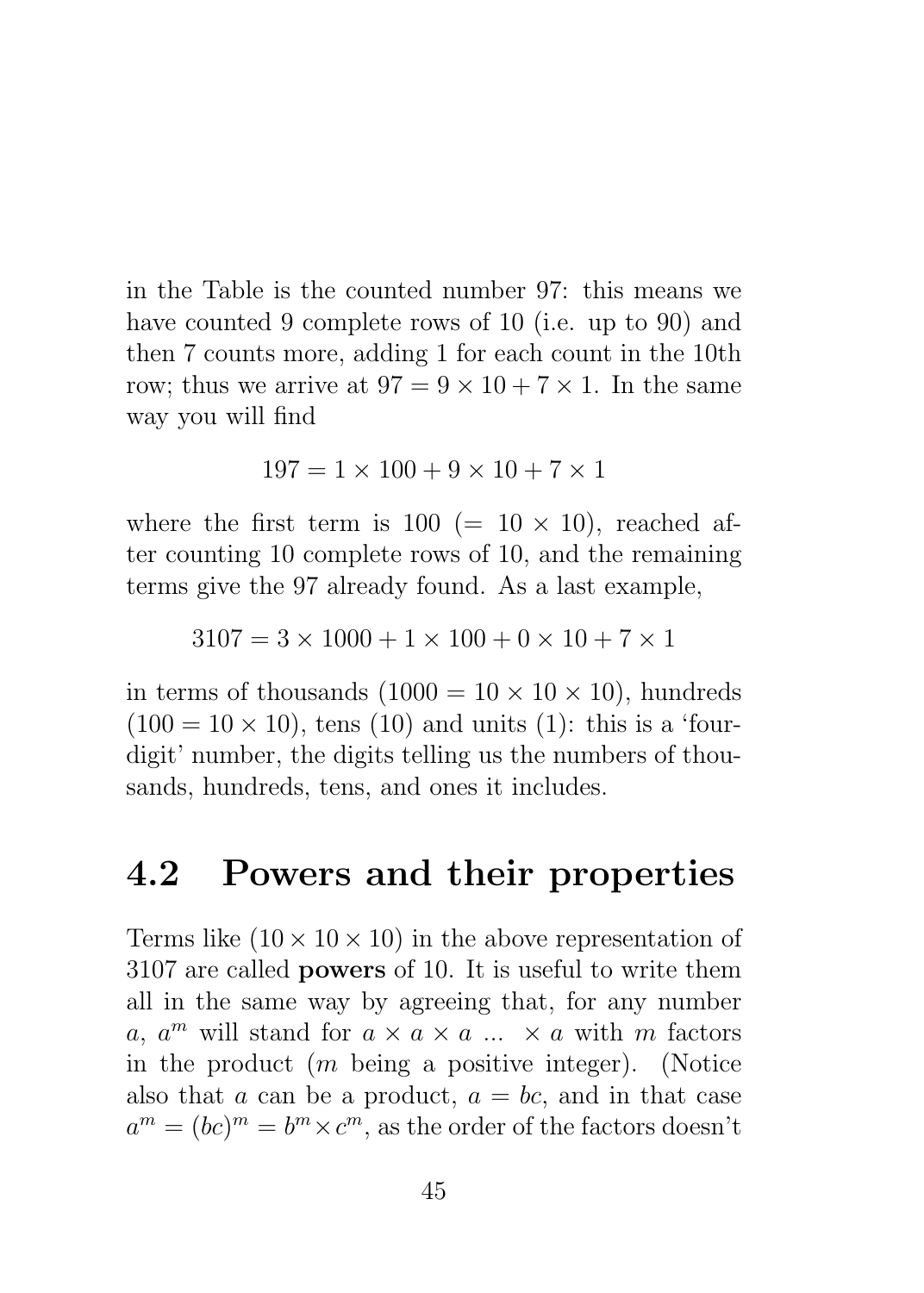matter.) In representing numbers this way, a is called the 'base' and  $m$  the 'index'. It is easy to combine two powers of a number because, if  $a^n$  is a product with n factors, then

$$
a^{(m+n)} = a^m \times a^n \tag{4.1}
$$

 $(m \text{ factors of } a, \text{ followed by } n \text{ more})$ . In other words, to multiply powers of a number we simply add the indices. We can extend the 'law of indices'  $(4.1)$ , making it apply also to negative powers, by noting that multiplication of  $a^m$  by  $(1/a)$  has the effect of taking away a factor  $a$ since  $a \times (1/a) = 1$ . So

$$
a^m \times \frac{1}{a} = a^{(m-1)}.
$$

This corresponds exactly to  $(4.1)$  with  $n = -1$ , which gives

$$
a^{(m-1)} = a^m \times a^{(-1)},
$$

provided we agree to define a negative power (until now meaningless!) by

$$
a^{-1} = \frac{1}{a} \tag{4.2}
$$

– so that  $a^{-1}$  becomes just another name for  $(1/a)$ . In the same way, a product of n such factors will be  $a^{(-n)} =$  $(1/a)^n$ ; and  $(4.1)$  will have a definite meaning for all integers m and n (positive or negative) – except when one of them is zero! What does  $a^0$  mean?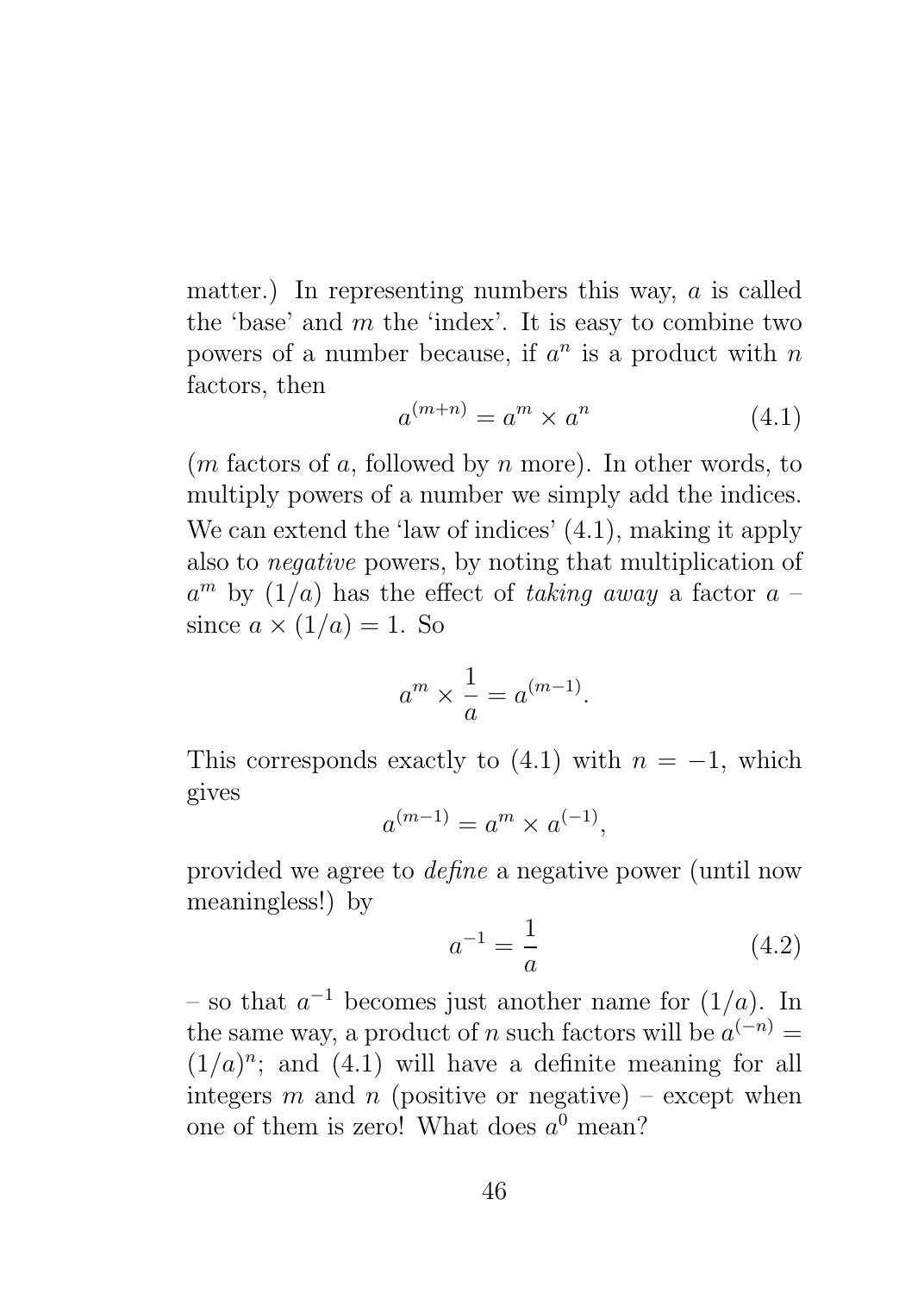If we multiply  $a (= a^1)$  by  $a^{-1}$  the result is  $a \times (1/a) = 1$ . But, according to (4.1), with  $m = 1$  and  $n = -1$ , this means

$$
a^0 = 1.\tag{4.3}
$$

In other words, any number raised to the power zero gives 1.

We need just one more rule about the powers of a number. When (later) we try to solve the equation  $x^2 = a$ , where  $a$  is any number and  $x$  is the unknown number we seek, we must ask for a new kind of  $inverse - the$  inverse of the operation of raising something to any given power. What is needed is another 'law of indices', not quite like the one given in (4.1).

The new rule will give the mth power of  $x^n$ ; and when  $m$  and  $n$  are both positive integers it is clear that

$$
(x^n)^m = x^{(mn)},\tag{4.4}
$$

because the left-hand side is a product of n xs multiplied by itself m times – which is a product  $x \times x \times x \dots \times x$ with *mn* factors. As usual, we insist that the rule should be true generally and try putting  $m = 1/n$ . In this case  $(x^n)^{1/n} = x^1 = x$  and the rule tells us that:

$$
If x^n = a \quad then \quad x = a^{1/n}.\tag{4.5}
$$

In other words, the inverse of raising a number to the nth power is to raise it to the power  $(1/n)$ . In the special case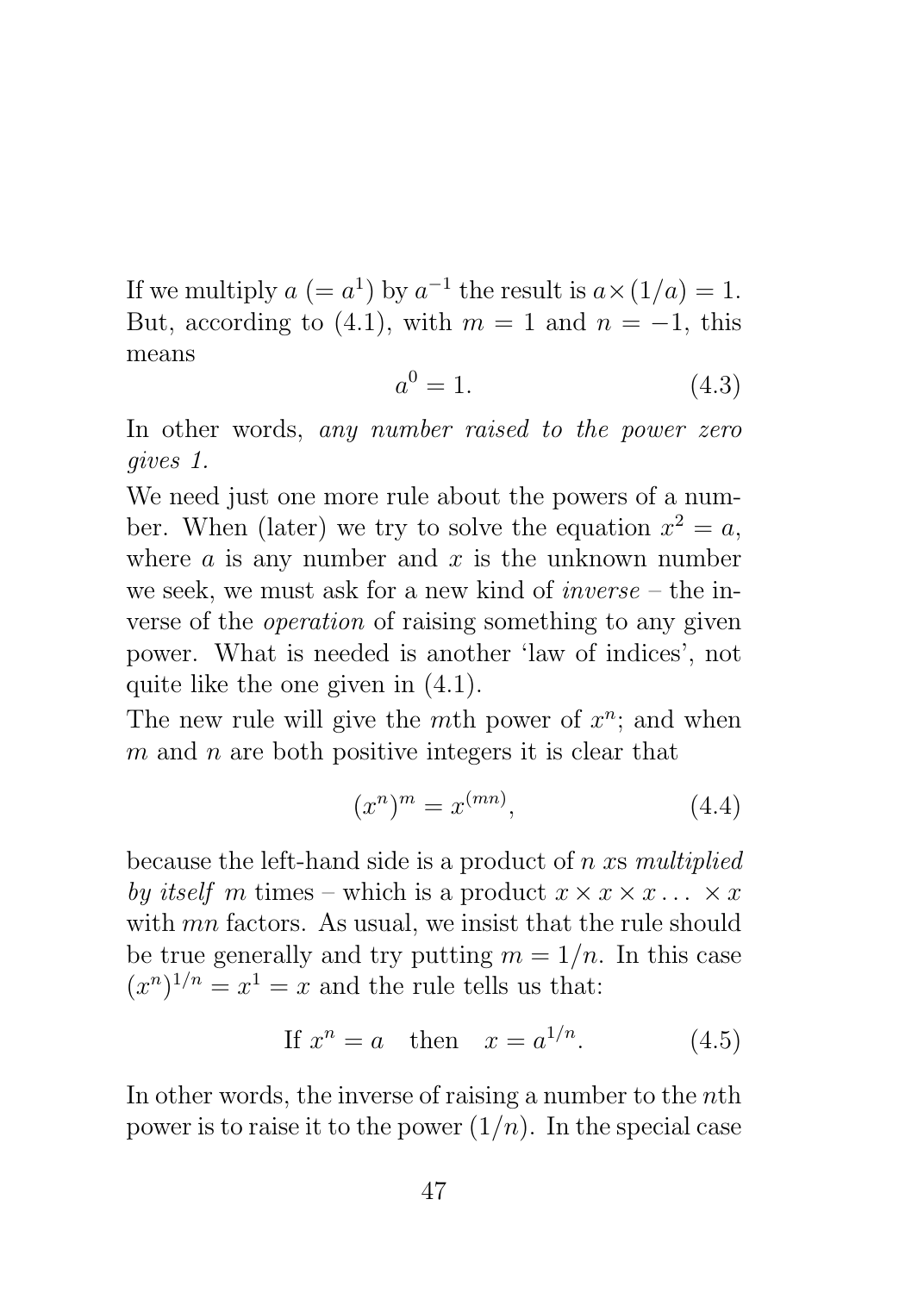$n = 2$ , raising x to the power 2 is called 'squaring'; and the inverse operation of raising any x to the power  $(1/n)$ is called 'taking the square root of  $x'$  – often denoted by the symbol  $\sqrt{x}$ . Similarly, when the index *n* is greater the symbol  $\nabla x$ . Similarly, when the index *h* is greater<br>than 2, we write  $x^{(1/n)} = \sqrt[n]{x}$ , which is called the *n*th root of x. These results are important in later Sections. Now let's look back at the number 3107. Write it as

$$
3107 = 3 \times 10^3 + 1 \times 10^2 + 0 \times 10^1 + 7 \times 10^0
$$

– the powers of 10 (from the greatest, 3, down to the smallest, 0), multiplied by the digits 3,1,0,7. And now that we know about negative powers we can extend the decimal representation to all rational numbers, including those with a fractional part – corresponding to points between the integers (as in Fig.6). Thus 3107.42 will be used to label a point 4 mini-steps and 2 mini-mini steps after the point with the integer label 3107: the 'decimal point' (.) simply separates the whole number on the left from the fractional part which follows it. In general, the six-digit number rst.uvw will mean

$$
r \times 10^{2} + s \times 10^{1} + t \times 10^{0} + u \times 10^{-1} + v \times 10^{-2} + w \times 10^{-3},
$$

where the fractional part is  $u \times (1/10) + v \times (1/100) +$  $w \times (1/1000)$ .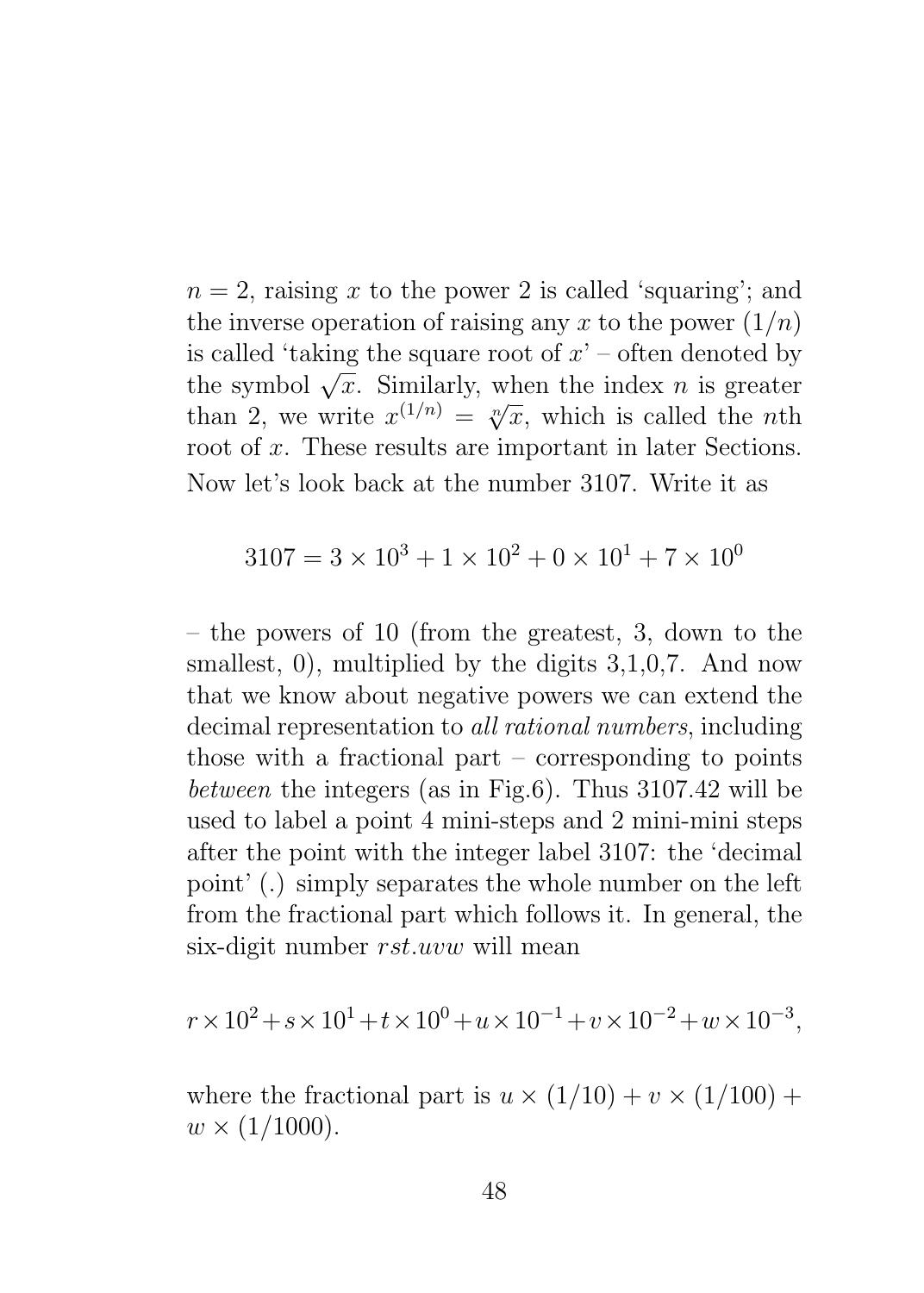## 4.3 Decimal numbers that never end

At the end of Section 3.2 we were wondering if every number, labelling a point on the axis in a picture such as  $Fig.5(a)$ , was expressible as a rational fraction of the form  $p/q$  – with a big enough denominator q. Thus, for example,  $1.414= 1414/1000$  is the rational fraction corresponding to the decimal number in which the terms  $1+(4/10)+(1/100)+(4/1000)$  have been brought to the common denominator 1000. In the decimal system the common denominator is always a power of 10, but this is not always the case. (A pocket calculator, for example, works by using electrical switches; and then the natural base is 2, not 10, corresponding to switch 'on' or switch  $'$ off'.)

Let's ask another question: 1/9 is a very simple-looking rational number – how can we express it in the decimal system? We can write it as follows:

$$
\frac{1}{9} = \frac{10}{9} \frac{1}{10} = \frac{9+1}{9} \times \frac{1}{10} = \left(1 + \frac{1}{9}\right) \times \frac{1}{10} = 0.1 + \frac{1}{9} \times 0.1.
$$

So, very roughly, the answer is 0.1, but there is another term and this is just 0.1 times the original fraction; and if we do the division in this term we again find 0.1 (plus a 'remainder' of 1/9) but multiplied by 0.1, giving 0.01.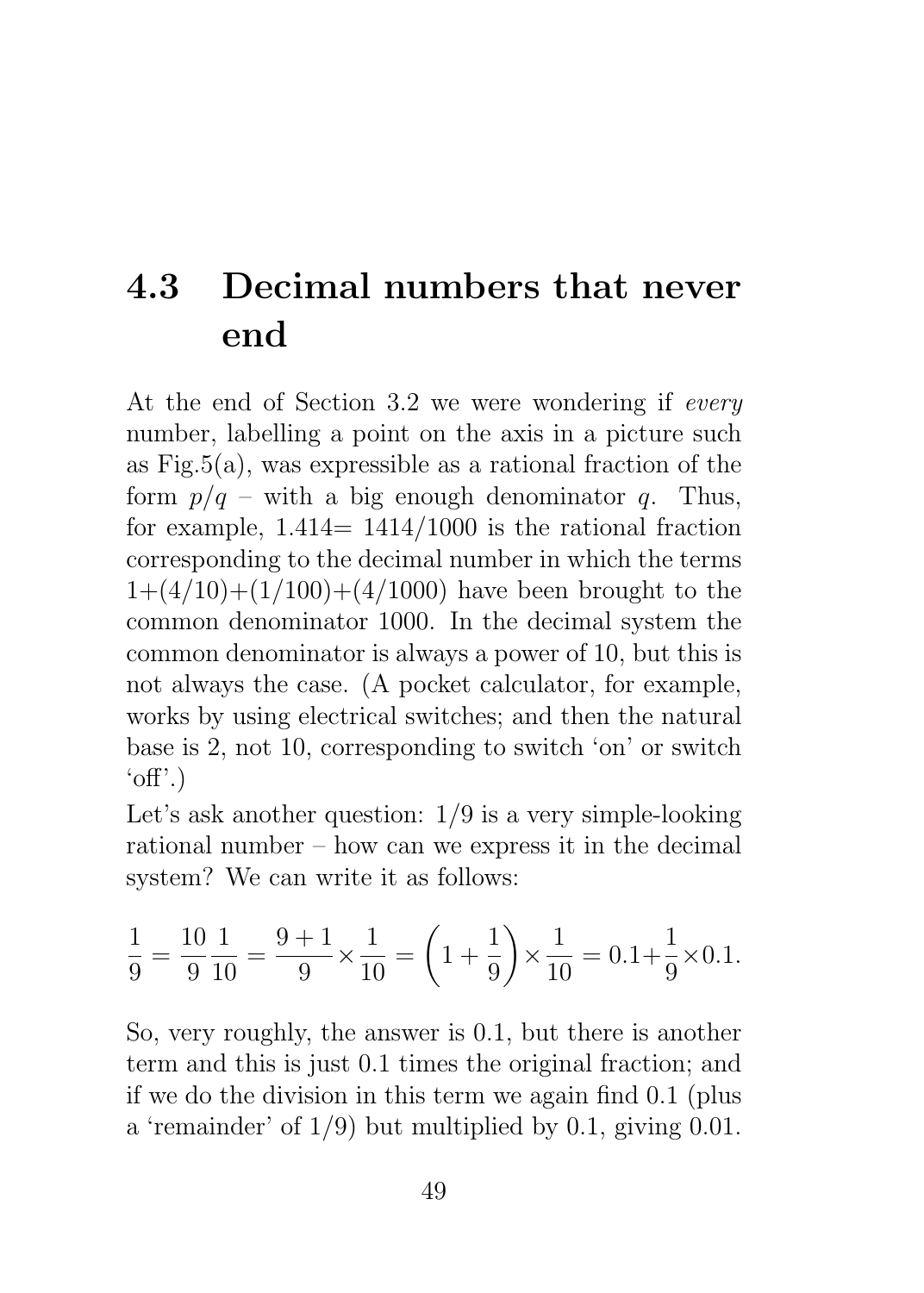When this term is added to the first, we get

$$
\frac{1}{9} \approx 0.11
$$

and if we continue the process (which is what you did a long time ago when learning to do 'long division sums') the result will be

$$
\frac{1}{9} \approx 0.1111111111\ldots\,,
$$

where the decimal number will go on and on forever; the last digit is always 1 and there is no way of stopping! What, then, does it mean to say  $(1/9) = 0.11111$  (where the upper dot means that the digits after the decimal point go on repeating themselves, or 'recurring')? Written as a sum of decimal fractions, we can say

$$
\frac{1}{9} = \frac{1}{10} + \frac{1}{10^2} + \frac{1}{10^3} + \dots + \frac{1}{10^n} + \dots
$$

which is the sum of an *infinite* number of smaller and smaller terms. A sum like this is called a series and if we stop after  $n$  terms, throwing away those that follow, we get an *approximation* to the rational fraction  $(1/9)$ . The last term in the approximation then improves the previous approximation (with only  $n-1$  terms) by  $10^{-n}$  $-$  a small correction. The  $=$  sign in the expression simply means that, as we take more and more terms we shall get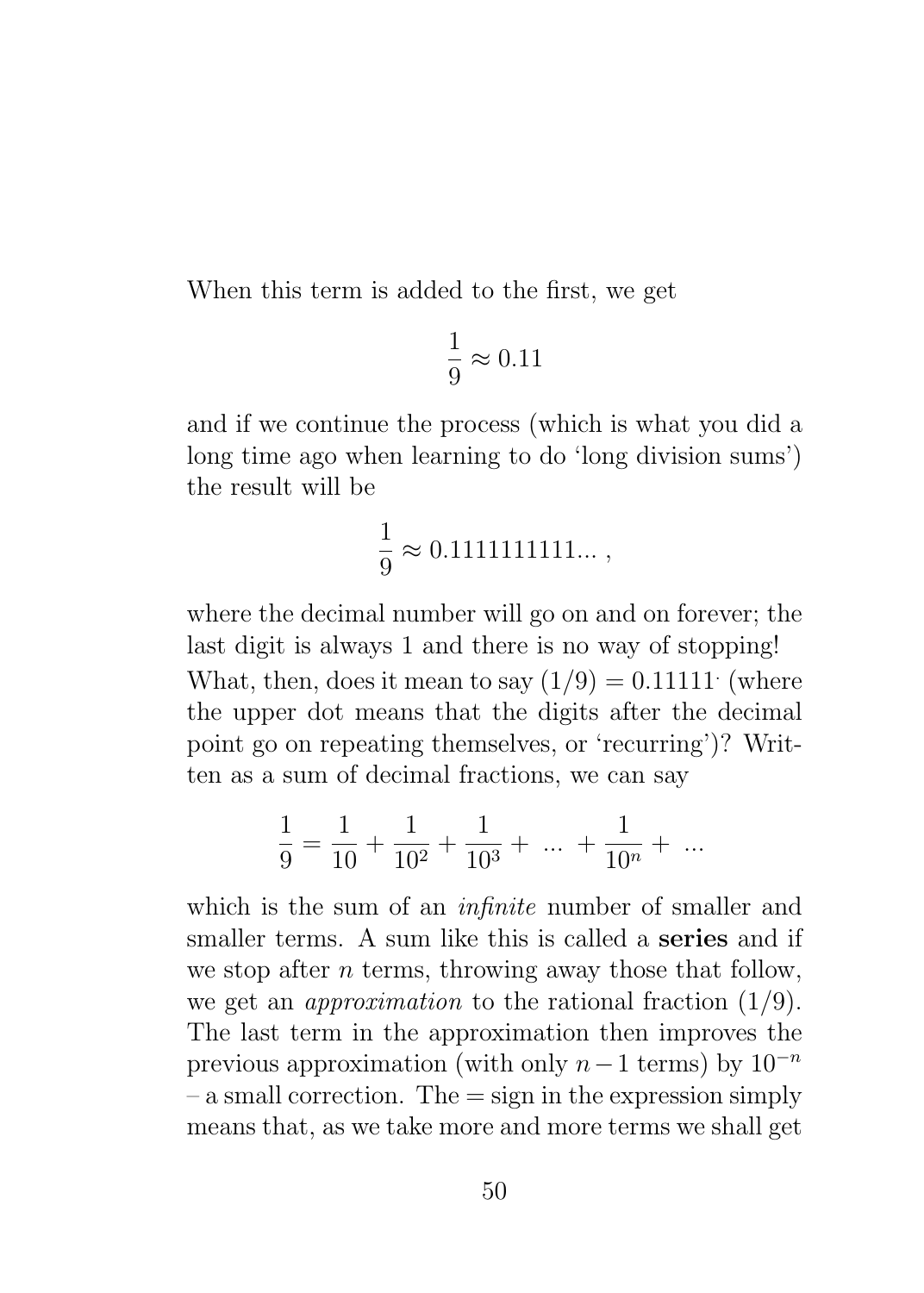closer and closer to the number  $(1/9)$  we are looking for. Looking at the approximations, for  $n = 1, 2, 3, \ldots$ , it is clear that  $(1/9) > 0.1$  but  $< 0.2$  (to one decimal place); but it is  $> 0.11$  and  $< 0.12$  (to two decimal places); and  $> 0.111$  but  $< 0.112$  (to three decimal places); and so on. The numbers like 0.111 and 0.112 are called bounds, the first being a 'lower' bound and the second an 'upper' bound. The upper and lower bounds mark the boundaries of an interval in which we know the number must lie.

But looking for the number  $(1/9)$  is like hunting a very small, and very slippery animal; even if we know it can be represented by a point on a line between, for example, the bounds 0.111111 and 0.111112, we still can't get hold of it! By going further we can say it must be somewhere between 0.11111111 and 0.1111112, but that still doesn't pin it down exactly. To be found in that last interval it must be very small, less than 0.0000001 of a step wide (for otherwise it couldn't get in!). In fact, the number we are looking for is represented by a *point*, which has zero width, so however small we make the interval there is room in it for millions and millions of numbers besides the one we want! The set of intervals, every one enclosing all those that follow it, is called a nest of intervals; and any number is thus defined, as accurately as we please, by giving a recipe for finding the nest in which it lives! Most numbers can't be expressed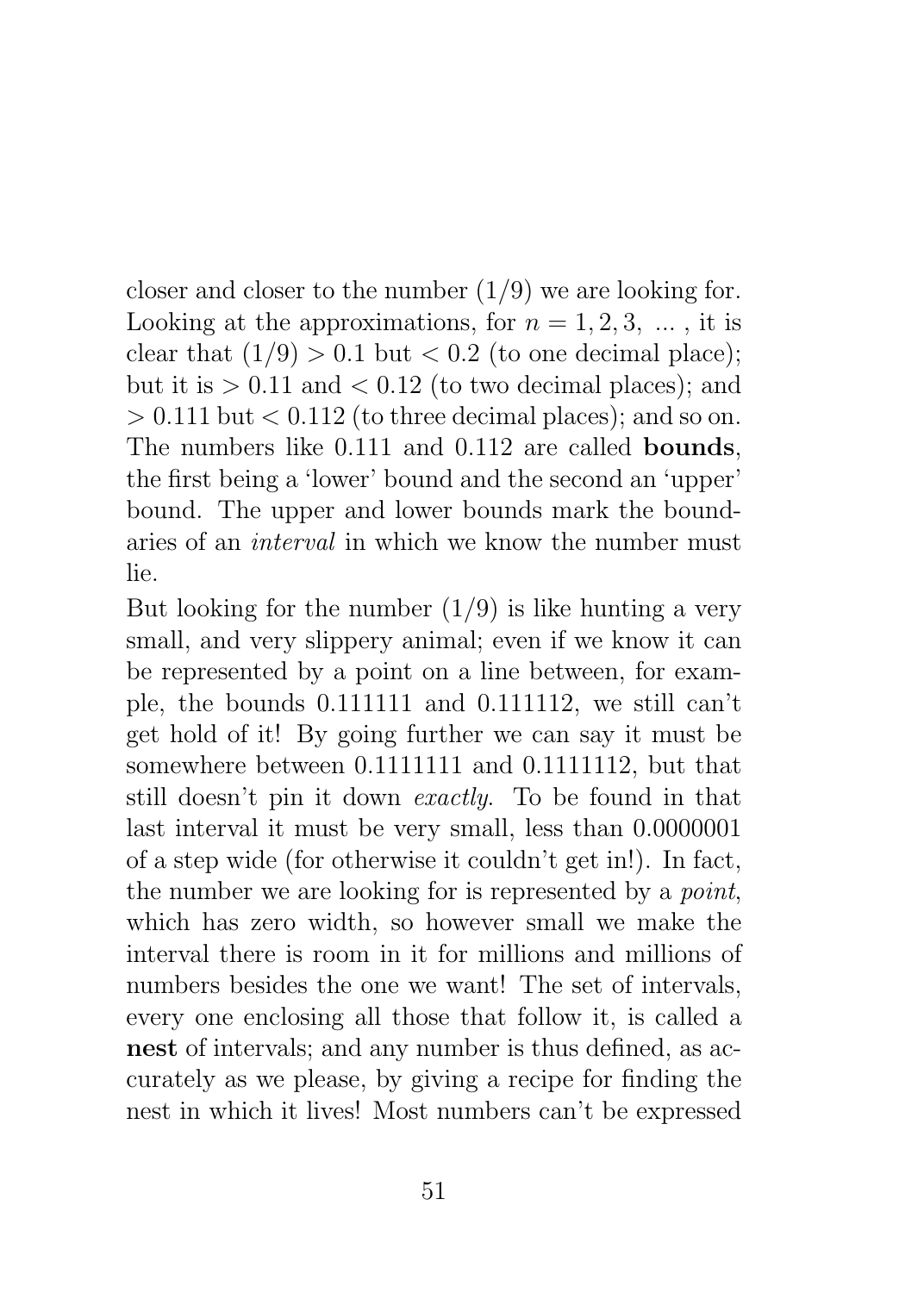as either integers or rational fractions; they are said to be irrational and such a number is generally expressed as the sum of an infinite set of terms. Simple examples of the irrational numbers can arise as the 'roots' obtained by solving the equation (4.5). When  $x^n = a$ the solution  $x = a^{1/n}$  is called the '*n*th root' of a. Such numbers are in general called surds.

Square roots are often needed and are quite hard to calculate by the usual 'schoolbook' methods (much worse than long division!) but if you can multiply and divide you can easily get very good approximations. Take √  $x = \sqrt{2}$ , for example, where you expect the root to be greater than 1 (since  $1^2 = 1$  and is too small), but less than 2 (since  $2^2 = 4$  and is too big). Try 1.5, half way between. If you divide 2 by 1.5 you get 1.333; so  $1.5 \times 1.333 = 2$  and the number you want  $(x, \text{say}, \text{such})$ that  $x \times x = 2$ ) will be between 1.333 and 1.5. Half way between is  $x \approx 1.416$ ; and if you go on you soon find  $x \approx 1.41421356$ . This is the number the Greeks were looking for and couldn't find!

The number set which includes all integers (including the sign  $\pm$  and the Zero), the rational fractions, and all the irrational numbers, is called the Real Number System. When scientists talk about 'ordinary numbers' this is what they have in mind. We say just a bit more about it in the next Chapter.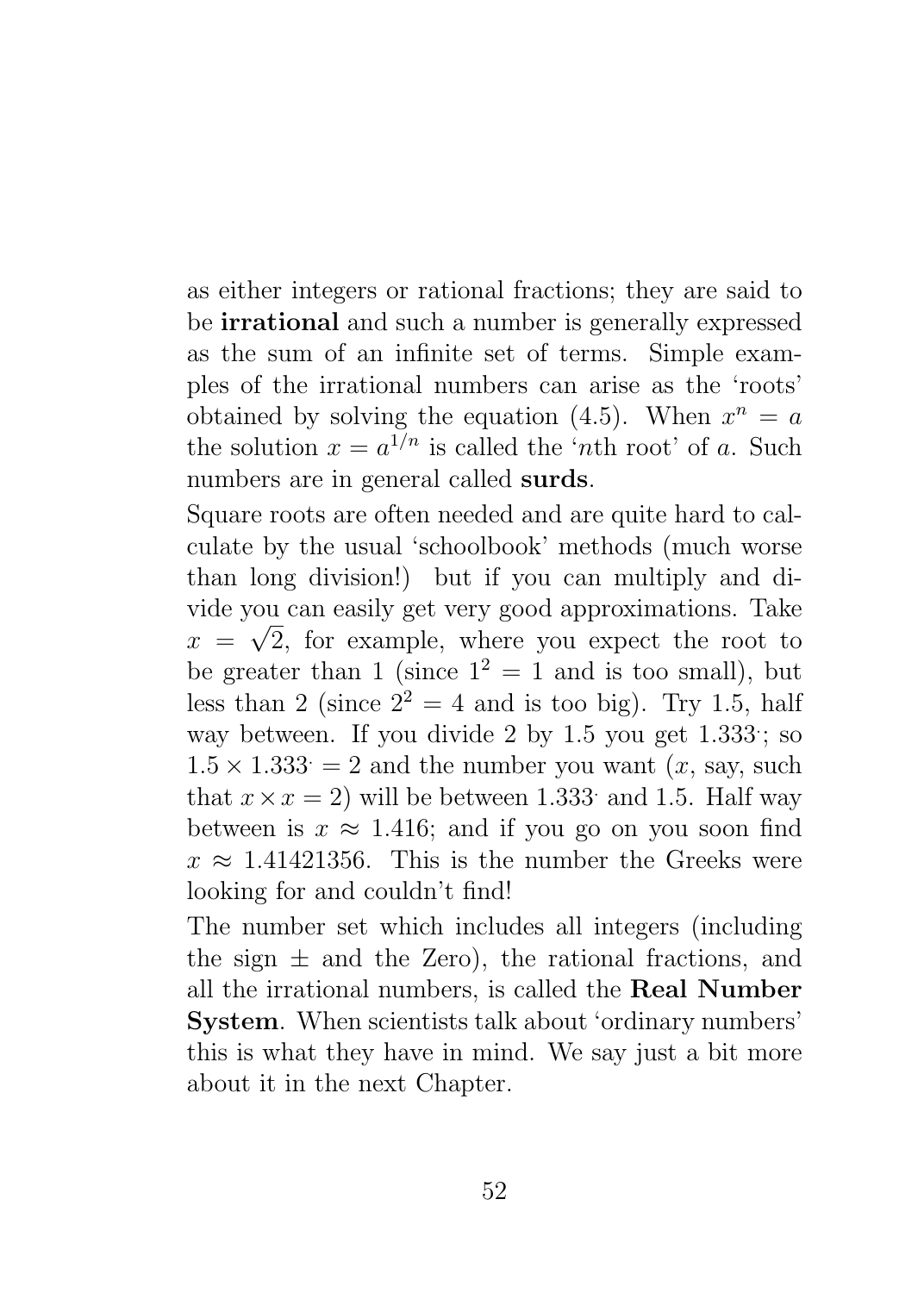#### Exercises

(1) Express the rational fractions  $1/3$ ,  $2/3$ ,  $1/5$ ,  $1/7$ in decimal form

(2) Use the method given on the last page of this Chap-(2) use the method given on the last page of this Unapter to find  $\sqrt{3}$ ,  $\sqrt{5}$  and  $\sqrt{7}$ , accurate to 3 decimal places (i.e. to three figures after the point). √

(3) Use the roots you have already found to get  $\sqrt{6}$ , (3) Use the roots you have already found to get  $\sqrt{6}$ ,  $\sqrt{21}$ ,  $\sqrt{63}$ , again to 3 decimal places. (Use the fact that  $(ab)^m = a^m \times b^m.$ 

(4) Try to find a method (similar to the one used above) for getting the *cube* root of a number and use it to get  $\frac{3}{25}$  (The number veu went must be a bit less than 2)  $\sqrt[3]{25}$ . (The number you want must be a bit less than 3, because  $3^3 = 27$ 

(5) Use the results in Section 4.2 to get simpler forms of the following:

 $a^2a^{-3}$ ,  $a^3/a^{-4}$ ,  $a^3/a^4$ ,  $(a^2)^{1/2}$ ,

$$
(a^3)^{1/2}
$$
,  $\sqrt{(a^3)}$ ,  $\sqrt[3]{(a^2)}$ ,  $\sqrt[3]{(a^3)}$ 

(6) Write each of the numbers 295 and 3106 as a sum of powers of 10. Then multiply them together, using the laws of indices, and write the result in the usual (decimal) form.

(7) Do the same as in the last Exercise, but with the numbers 26.32 and 3.156.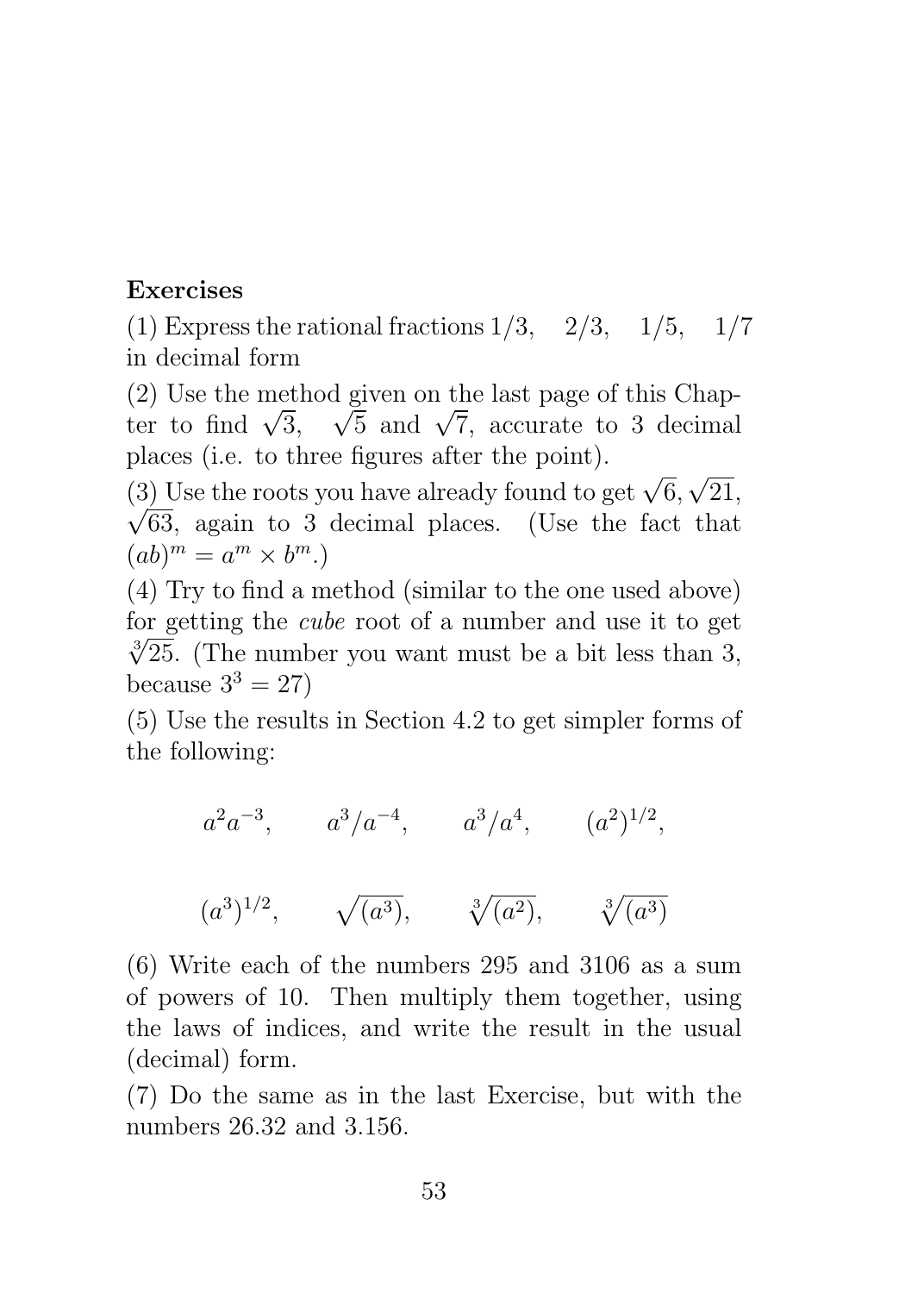(8) Suppose you have only two different symbols, 1 and 0 (instead of the usual ten digits  $(1,2,..., 9,0)$ . Try to express the numbers 7 and 17 in terms of powers of 2. (Remember that  $2^0 = 1$ ,  $2^1 = 2$ ,  $2^2 = 4$ ,  $2^3 = 1$ 8, etc. and do as you did in Exercise (2).) Numbers written in this way are said to be expressed in **binary** form. For example, the binary number 10110 means  $1 \times 2^5 + 0 \times 2^4 + 1 \times 2^3 + 1 \times 2^2 + 0 \times 2^10 \times 2^0$ , which is  $32 + 8 + 4$  or 48 in the decimal system.

(9) What is your age (in years) as a binary number?

(10) What does the binary number *abc.rst* (where  $a, b$ , c, r, s, t can take values only 0 or 1) mean in the decimal system?

(11) Multiply the numbers 7 and 17, found in binary form in Exercise (8), by using the laws of indices. Put the result in decimal form.

(12) Multiply the binary numbers 101.11 and 110.01 and express the result as a decimal number. (Look back at your answers to Exercises (7) and (8).)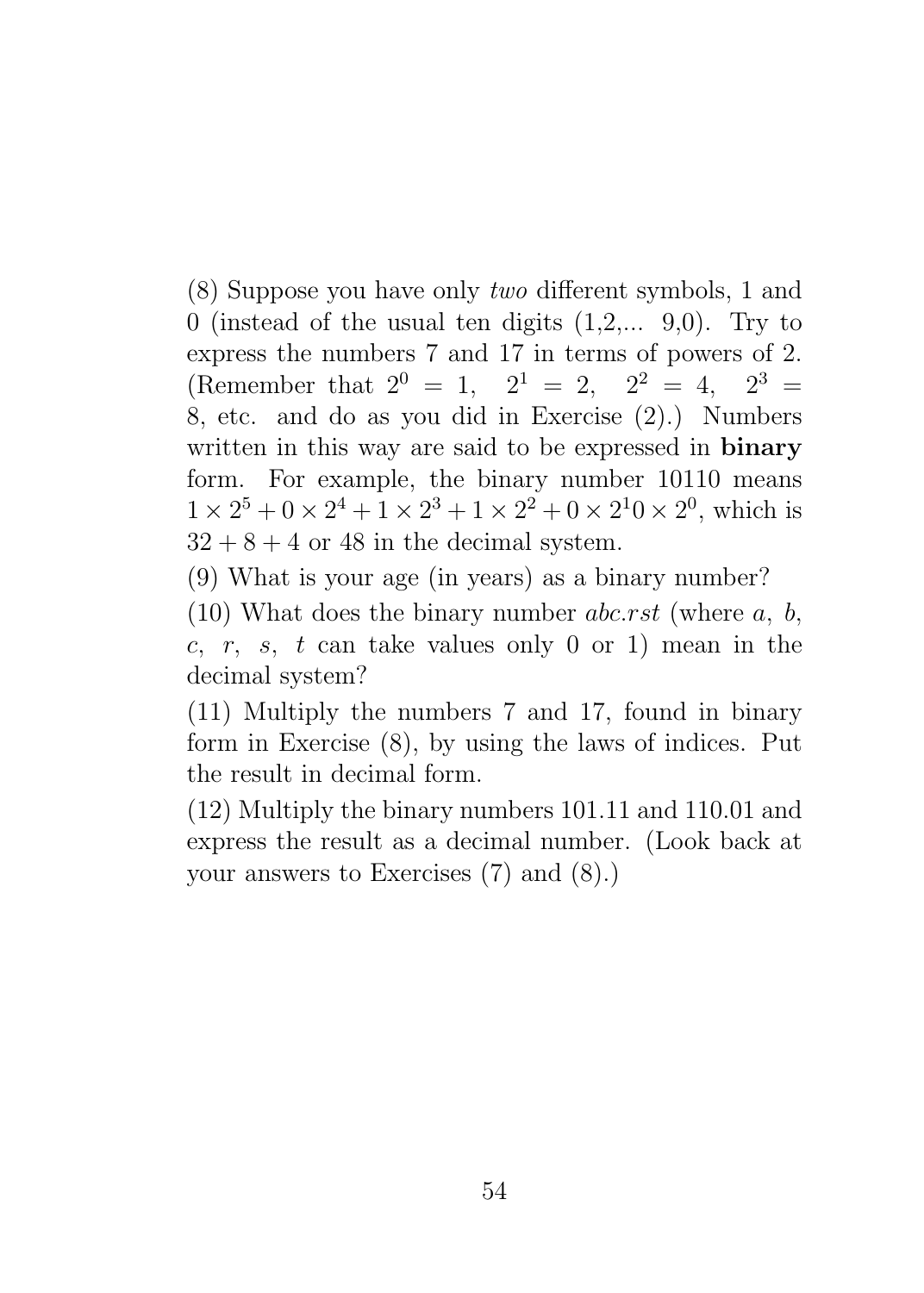## Chapter 5 Real and complex numbers

#### 5.1 Real numbers and series

The set of all the numbers found so far (negative and positive integers, including zero, and both rational and irrational numbers) is called the real number field. Its elements, the numbers themselves, can be combined by addition (according to the laws  $(2.1)$  and  $(2.2)$ ) and by multiplication (according to  $(2.3)$  to  $(2.5)$  – which make it a ring (see  $p.29$ ) – and it becomes a *field* when we include along with every number a (apart from zero) an inverse  $(1/a)$  such that  $a \times (1/a) = 1$ .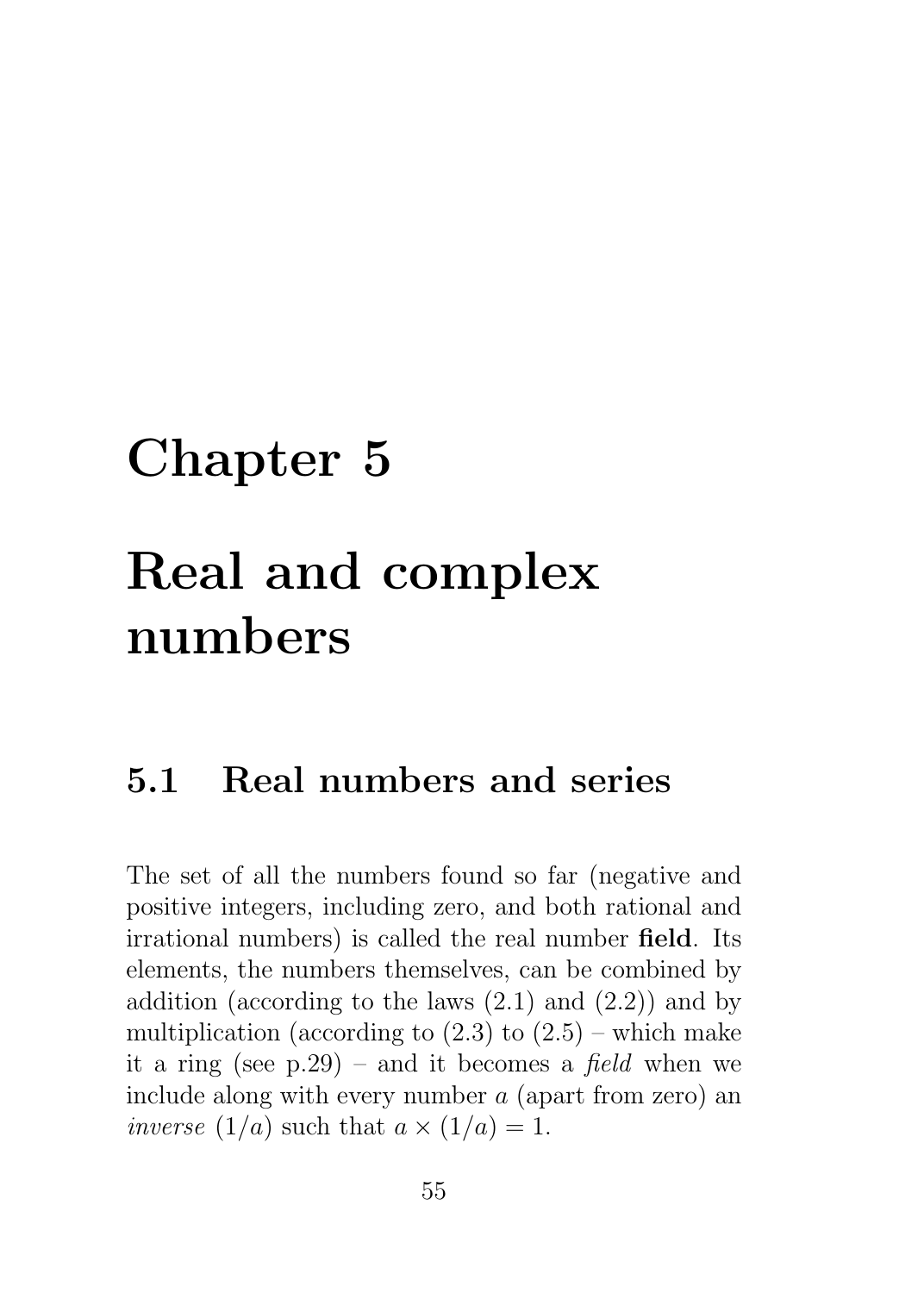It's taken us a long time to get to the idea of the real number field – even if we knew how to count at the beginning. But we should remember that it took people thousands of years to get so far. Along the way, there were many hold-ups which seemed to put a stop to all progress. The Greeks, for example, more than 2000 years ago laid the foundations of geometry, using pictures rather than numbers to express their ideas; and when they couldn't find any number  $x$  such that  $x^2 = 2$  (which measures the *area* of a square with sides of length  $x$ ) they stopped looking – thinking that geometrical quantities could not be exactly represented by numbers. It was for this reason that algebra (the science of number) and geometry (the science of space) were developed by the Greeks in entirely different ways. And it was almost 2000 years later that the idea of an irrational number, defined in the last Section as the limit of a set of better and better approximations, broke down the wall between the two.

There are many interesting stories about the school of Pythagoras: The Pythagoreans almost certainly did invent 'algebraic geometry'; but their religious belief, which told them that Nature could only be understood in terms of the numbers given by God, was so strong that they swore to keep their discovery secret! We'll come back to algebraic geometry in Book 2, where we talk about Space. But for now, so as to understand real numbers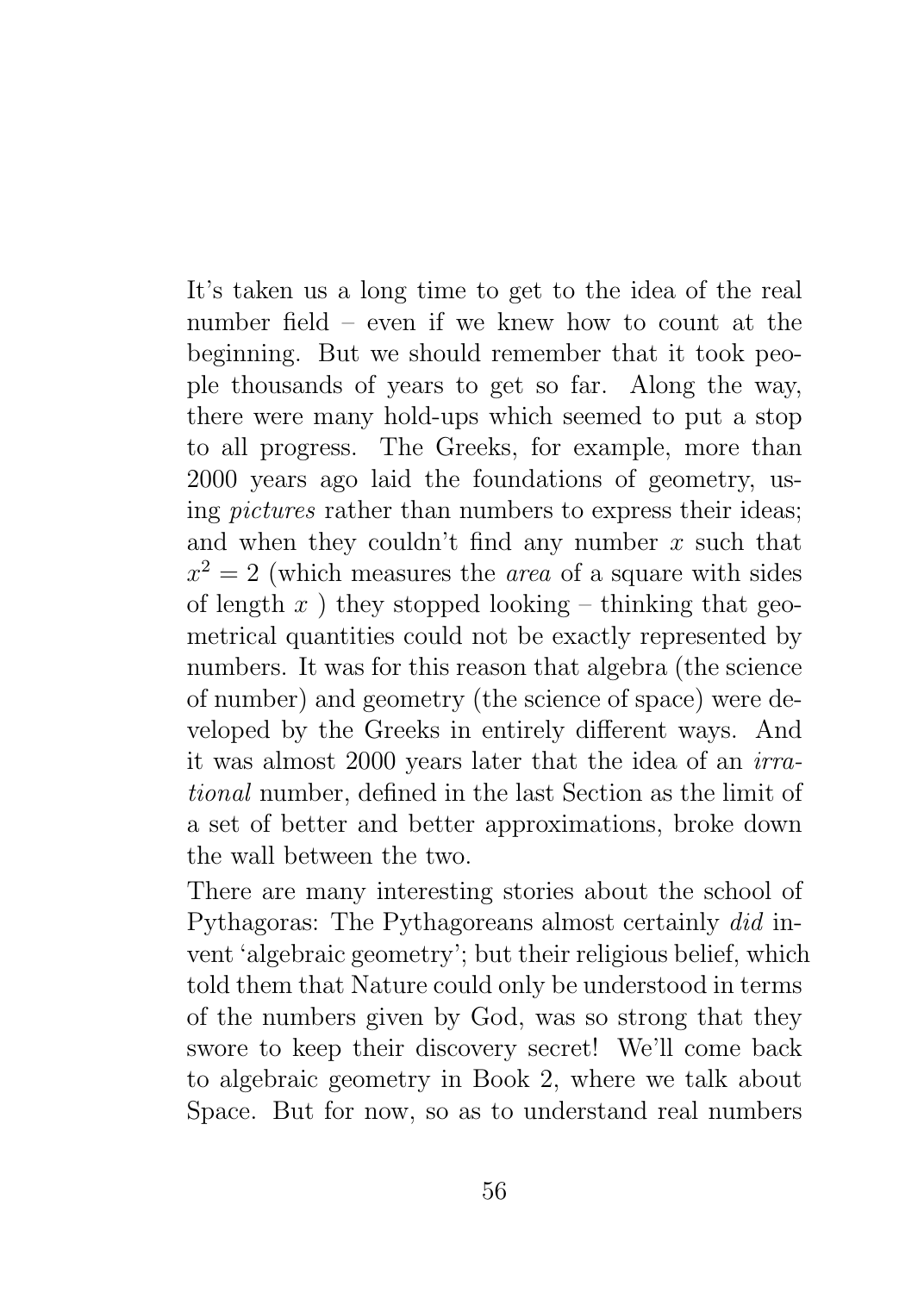better, let's look again at the difference between rational fractions such as  $p/q$  (p, q both integers) and an irrational number. The rational fraction  $(1/9)$  was written in the last Chapter as a sum of terms:

$$
\frac{1}{9} = a_1 + a_2 + a_3 + \ldots + a_n + \ldots
$$

where the *n*th term is  $a_n = 10^{-n}$ , the **subscript** '*n*' simply showing which term has this value. The terms form a **sequence**  $a_1, a_2, a_3, \dots$  and their sum is called a series. If we keep only the first  $n$  terms, the series gives an *n*-term approximation to  $(1/9)$ ; to get the exact value, in decimal form, we must go on forever, getting the 'sum to infinity'. The series is said to converge to the limit  $(1/9)$  when the sum to *n* terms gets as close to the limit as we please for a large enough value of  $n$ . This is clearly the case for a number represented as a recurring decimal.

Another series, which may or may not converge, follows when we take  $a_n = x^{n-1}$ , x being any chosen number. The sequence is then

$$
a_1 = x^0 = 1, a_2 = x^1 = x, a_3 = x^2, a_4 = x^3, ...
$$

and the series is the sum

$$
S = 1 + x + x^2 + x^3 + \dots
$$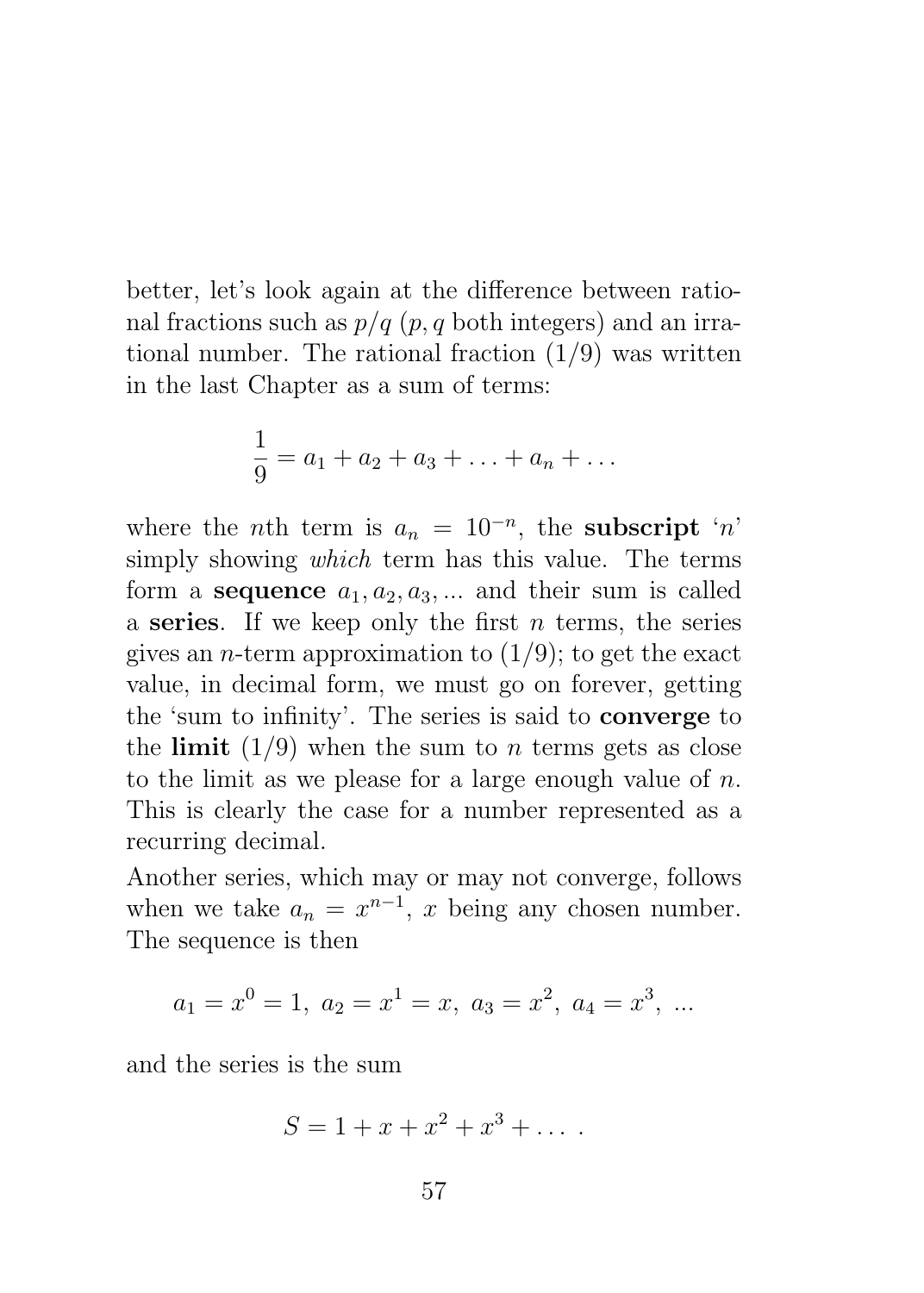Thus, if we put  $x = 1/2$ , we get

$$
S = 1 + \frac{1}{2} + \frac{1}{4} + \frac{1}{8} + \dots
$$

To see if the series converges let's look at the sum to n terms. This will be

$$
S_n = 1 + x + x^2 + x^3 + \dots + x^{n-1},
$$

which can easily be found exactly. We multiply  $S_n$  by x, getting

$$
xS_n = x + x^2 + x^3 + \dots + x^n,
$$

and subtract this result from  $S_n$  in the line before it. In this way we get

$$
S_n - xS_n = 1 + (x - x) + (x^2 - x^2) + \ldots - x^n = 1 - x^n,
$$

as all the terms between the first and the last cancel in pairs to give zero. So  $S_n(1-x) = 1-x^n$  and, dividing both sides of this equation by  $(1-x)$ ,

$$
S_n = \frac{1 - x^n}{1 - x}.
$$
\n(5.1)

If x is any rational number,  $S_n$  is also a rational number: with  $x = (1/2)$ , for example,  $S_n = 2(1 - 2^{-n})$ . The interesting question now is: Does the series converge when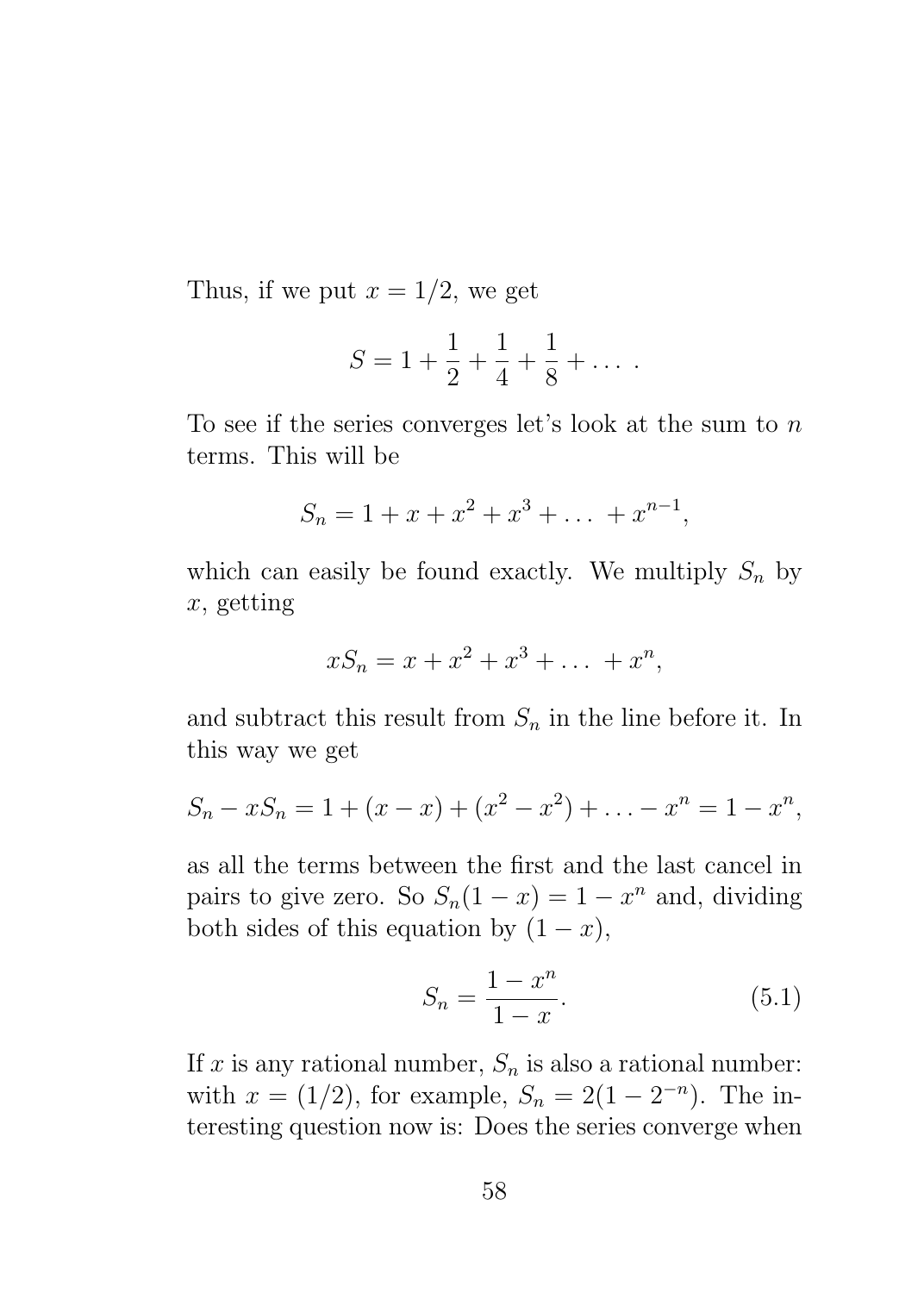we let  $n \to \infty$  (read as 'n tends to infinity' i.e. becomes as large as we please)? And the answer is clearly yes  $-$  because the term  $2^{-n}$  in the numerator then becomes vanishingly small. There is thus a limit

$$
S_{\infty} = \frac{1}{1 - x},\tag{5.2}
$$

which has the integer value 2 when  $x = 1/2$ . Even an integer can be represented as an infinite series! In fact

$$
2 = 1 + \frac{1}{2} + \frac{1}{4} + \frac{1}{8} + \dots
$$

On the other hand, for  $x > 1$  the series does not converge: if you put  $x = 2$ , for example,  $S_n$  given in (5.1) goes towards larger and larger values, without limit, as  $n$  becomes large.

Last of all, let's look at a series which does not correspond to anything simple – neither an integer nor a rational fraction – even though the series itself does not look complicated. The series is an expression for a very important *irrational* number, denoted by the symbol  $e^x$ , for any value of  $x$ :

$$
e^x = 1 + x + \frac{x^2}{2!} + \frac{x^3}{3!} + \dots \,, \tag{5.3}
$$

where  $n!$  is the number defined in Section  $1.2$  – the product of all the integers from 1 up to n. The number  $e$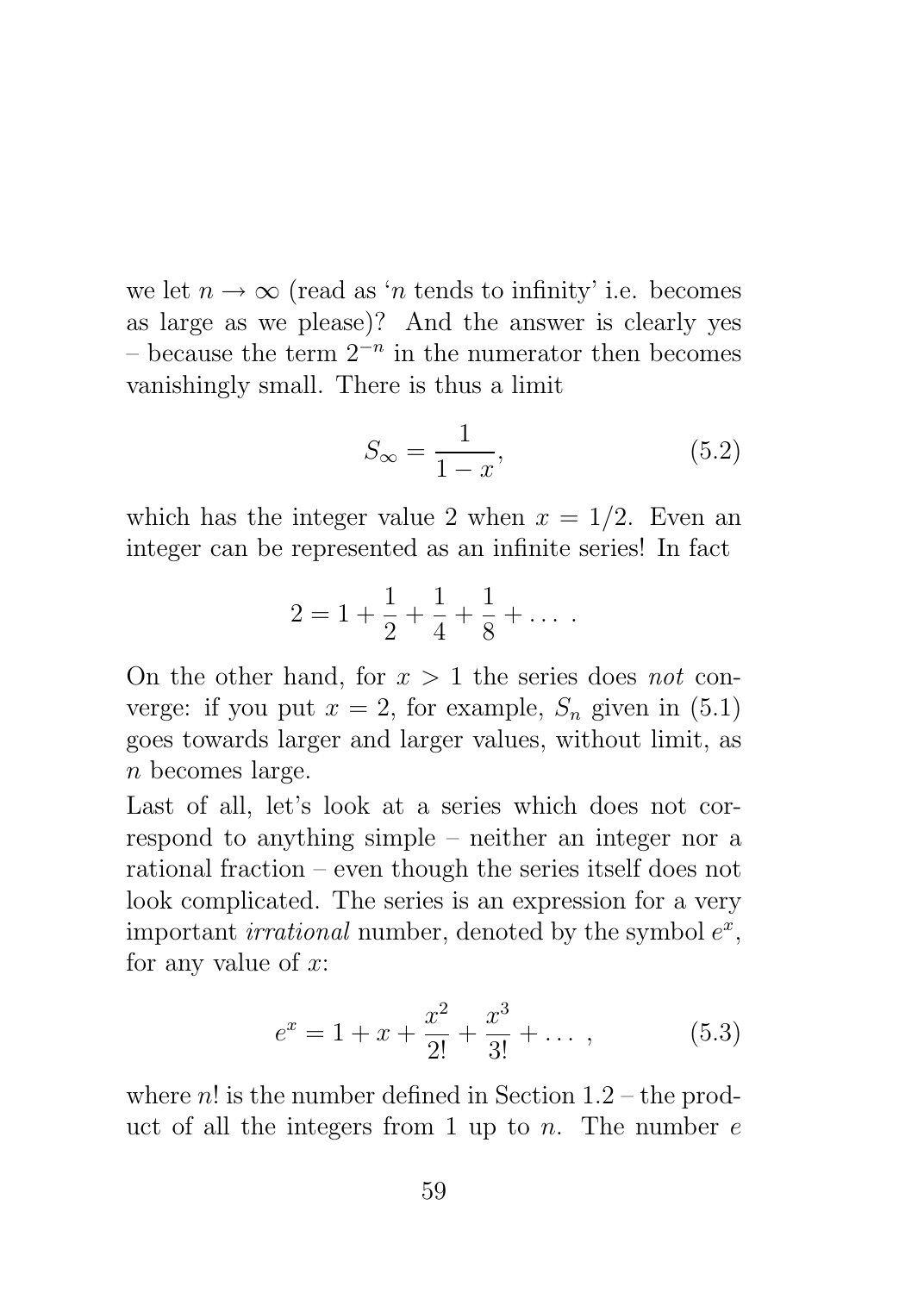which (raised to the power x) appears in  $(5.3)$  is obtained by putting  $x = 1$ . The result is

$$
e = 1 + 1 + \frac{1}{2} + \frac{1}{6} + \frac{1}{24} + \dots = 2.718281828\dots (5.4)
$$

and this is one of the most important numbers in the whole of mathematics!

Much more on the use of series will be found in later Books. But here we'll finish with one last generalization of the number system.

### 5.2 The field of complex numbers

The real number field is fine for describing anything we may want to measure: every physical quantity is a certain number of units (such as the 'paces' used on p.1 to measure distances) and that number, which is the measure of the quantity, belongs to the real number field. But mathematics goes a long way beyond that: we invented new kinds of number by trying to answer questions that seemed to have no answer – finding first the negative numbers, then the rational fractions, and finally the irrational numbers. And there is still one question we want to ask: What is the number  $x$  whose square,  $x^2$ , has a *negative* value such as  $-1$ ? In other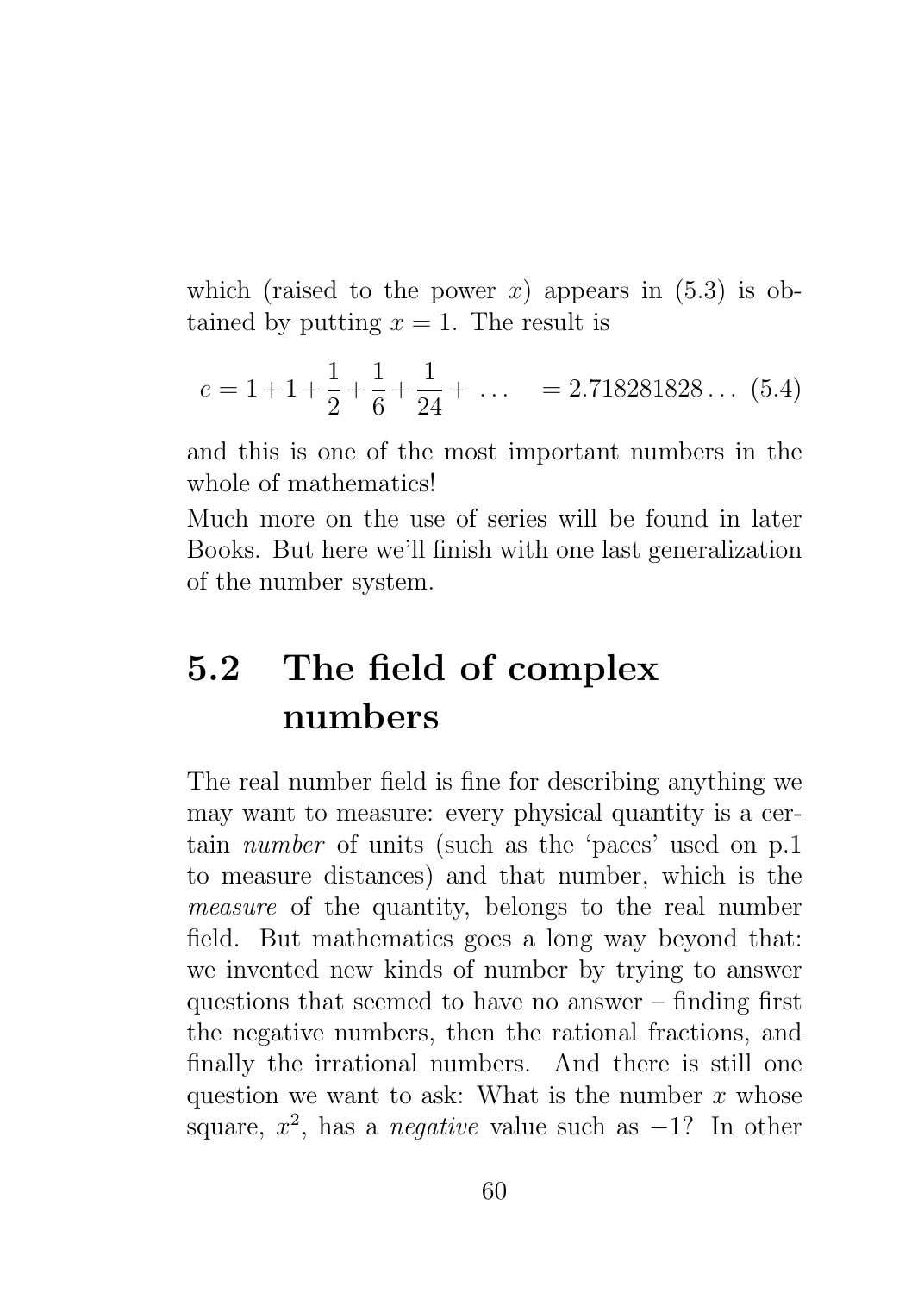words, what value of x makes  $x^2 = -1$ ? This question was first asked, it seems, by an Italian mathematician, Cardano, in a book he wrote in 1545; but it was much later (1777) that the famous Euler gave the solution the name i, which is still used. Thus  $x = i$  is defined by its property

$$
i^2 = -1.\t\t(5.5)
$$

This number is called the 'imaginary' unit, a term apparently first used by Descartes to distinguish it from the real numbers  $+1$  and  $-1$  which both have the square  $(+1)^2 = (-1)^2 = 1$ . Here, in contrast,  $(+i)^2 = (-i)^2 =$ −1.

Now we have the new number  $i$  we treat it like any other number, supposing it satisfies the same conditions  $(2.1), (2.2),$  etc: so any real number a will have a new companion  $ai$  and by  $(2.3)$  this will be the same as ia. Numbers which contain the symbol  $i$  are called **com**plex numbers. Thus,  $z = x + iy$ , in which x and y are ordinary real numbers, is a complex number; and all numbers of this form belong to the complex number field. This field includes also the real numbers, which are of the form  $x + iy$  with  $y = 0$ , and it is *closed* under the operations of both addition and multiplication: by combining any two complex numbers (let's call them  $z_1$ ) and  $z_2$ , with subscripts giving them their full names) we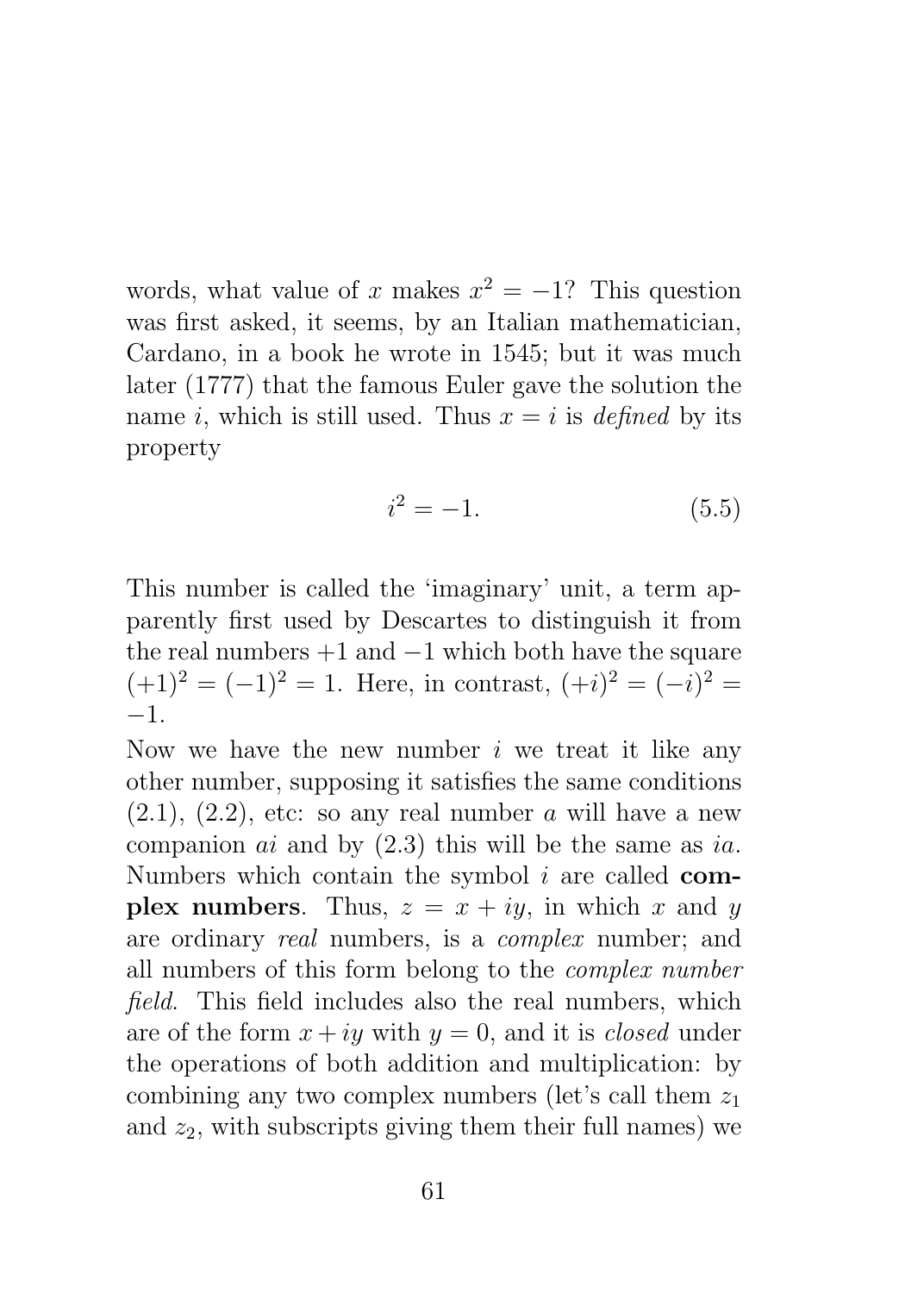find, on addition,

$$
z_1 + z_2 = x_1 + iy_1 + x_2 + iy_2 = (x_1 + x_2) + i(y_1 + y_2), (5.6)
$$

which is just another complex number. And on multiplication, using the rules for re-arranging the result (as in Section 1.7), we find

$$
z_1 z_2 = (x_1 + iy_1)(x_2 + iy_2) = (x_1 x_2 - y_1 y_2) + i(x_1 y_2 + y_1 x_2).
$$
\n(5.7)

This is again simply another complex number, of the form  $a + ib$ , with a 'real part'  $a = (x_1x_2 - y_1y_2)$  and an 'imaginary part' ib with  $b = (x_1y_2 + y_1x_2)$ . In short, combining complex numbers always leads us to other numbers of the same complex number field – never to anything new. Note that there are two special complex numbers,  $0 = 0 + i0$  and  $1 = 1 + i0$ , which are the 'unit under addition' and the 'unit under multiplication' (as in earlier Sections, where there was no imaginary part); and that every complex number  $z = x+iy$  has a 'partner'  $z^* = x - iy$ , obtained by putting  $-i$  in place of i, which is called the complex conjugate of z and is indicated by the 'star'. From every complex number we also find a real number

$$
zz^* = (x+iy)(x-iy) = x^2 - iyx + iyx - i^2y^2 = x^2 + y^2,
$$
\n(5.8)

which is called the **square modulus** of  $z$  and is written  $|z|^2$ : thus  $|z| = |z^*| = \sqrt{x^2 + y^2}$ .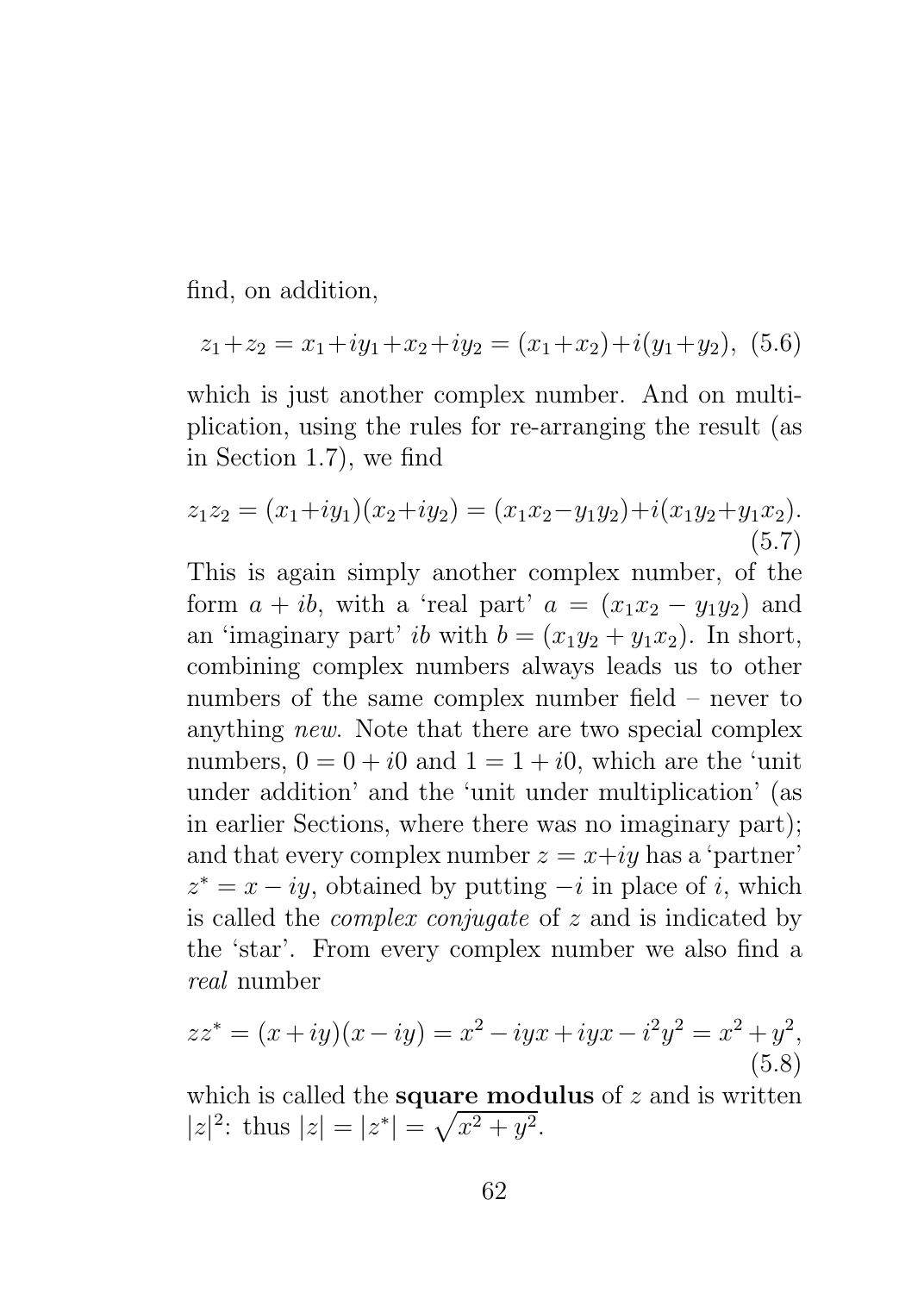With the invention of  $i$ , we can stop looking for new numbers – there seem to be no more questions we can ask that can't be answered in terms of numbers belonging to the complex field. Remember – we had to invent negative numbers to get an answer to a question:

If  $x + a = 0$  (a being a positive integer), then what is  $x$ ? The solution of this equation is the negative integer  $x = -a$ . And since 0 is a 'unit under addition' (it can be added to any number without changing it) this showed that  $-a$  was an 'inverse under addition' of a.

Similarly, the number 1 is the 'unit under multiplication' and to invent fractions we started from another question:

If  $xa = 1$  (a being a positive integer), then what is x? The solution is  $x = 1/a$ , which is the inverse under multiplication of a. On using the notation in (4.2) this can also be written as  $x = a^{-1}$ ; and, in the same way,  $xa^n = 1$  has the solution  $x = a^{-n}$ , which is the inverse of  $a^n$  since  $a^n a^{-n} = a^0 = 1$ .

The solutions to these questions were first obtained for the real number field. But, by  $defining$  the number i as a solution of the equation  $x^2 = -1$  (which we didn't know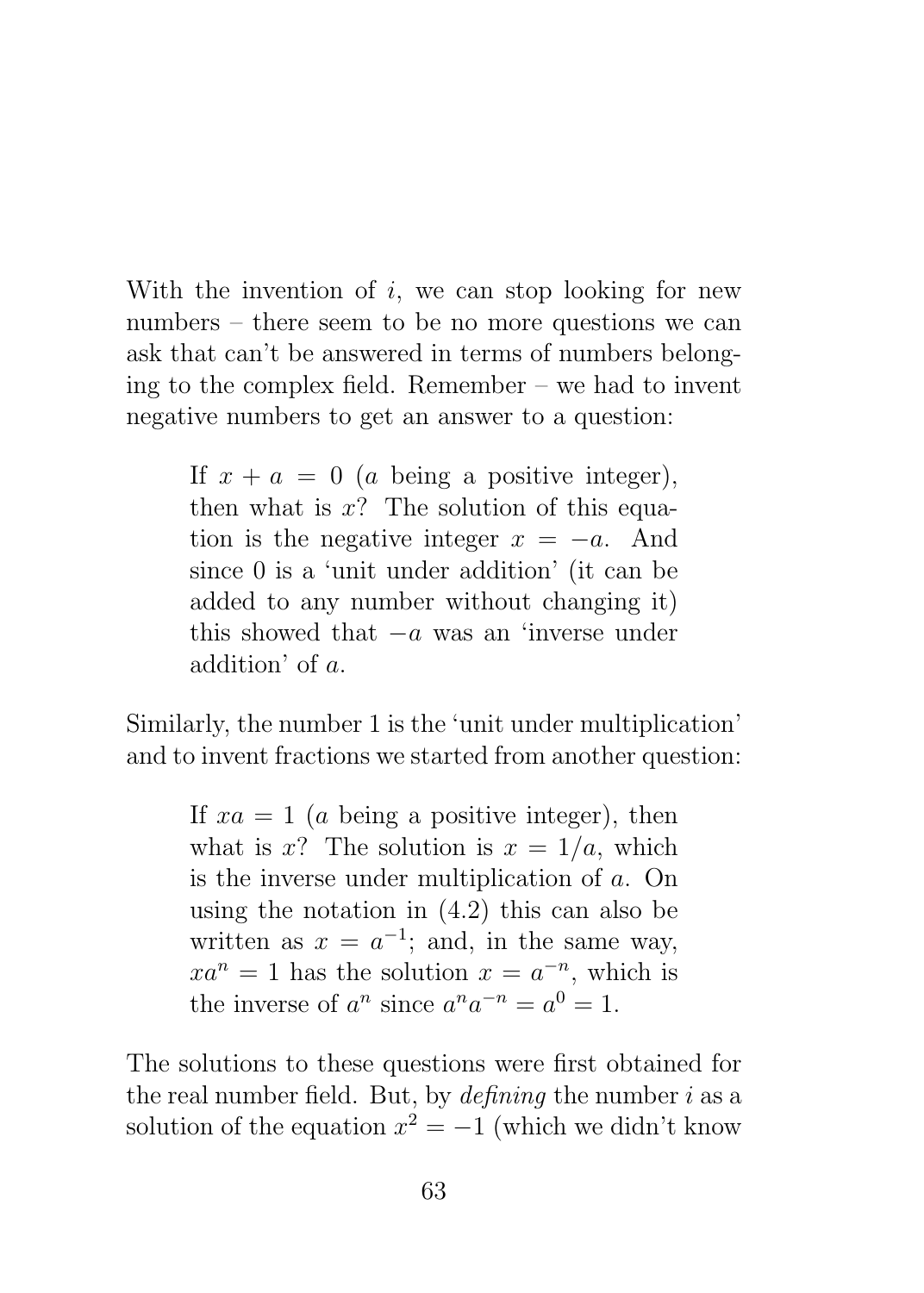how to solve), we can now get answers for all numbers in the *complex* number field. For example, if  $z = x + iy$ is any complex number it will have an inverse  $z^{-1}$ , with real and complex parts  $a$  and  $ib$ , provided we can satisfy the equation

$$
z z^{-1} = (x + iy)(a + ib) = 1 + i0.
$$

But two complex numbers will be equal only if their real and complex parts are separately equal; and (doing the multiplication) that means

$$
xa-yb=1
$$
 (real parts),  $xb+ya=0$  (complex parts).

The second equation tells us that we must choose  $b =$  $-ya/x$ ; and we can put this in the first equation to get  $xa - (-y^2 a/x) = 1$  or, multiplying both sides by x,  $(x^2 + y^2)a = x$ . So we find the solution

$$
z^{-1} = a + ib
$$
, with  $a = \frac{x}{x^2 + y^2}$ ,  $b = \frac{-y}{x^2 + y^2}$ .

What we have shown is that an equation which involves only one unknown  $x (= x^1)$  (with no powers such as  $x<sup>2</sup>$ ) has a solution provided we let x take complex values. Such equations are said to be of the 'first degree' (or 'linear'): those which involve  $x^2$  are of the 'second degree' (or 'quadratic'). A more general equation is

$$
a_0 + a_1 x + a_2 x^2 + a_3 x^3 + \ldots + a_n x^n = 0, \qquad (5.9)
$$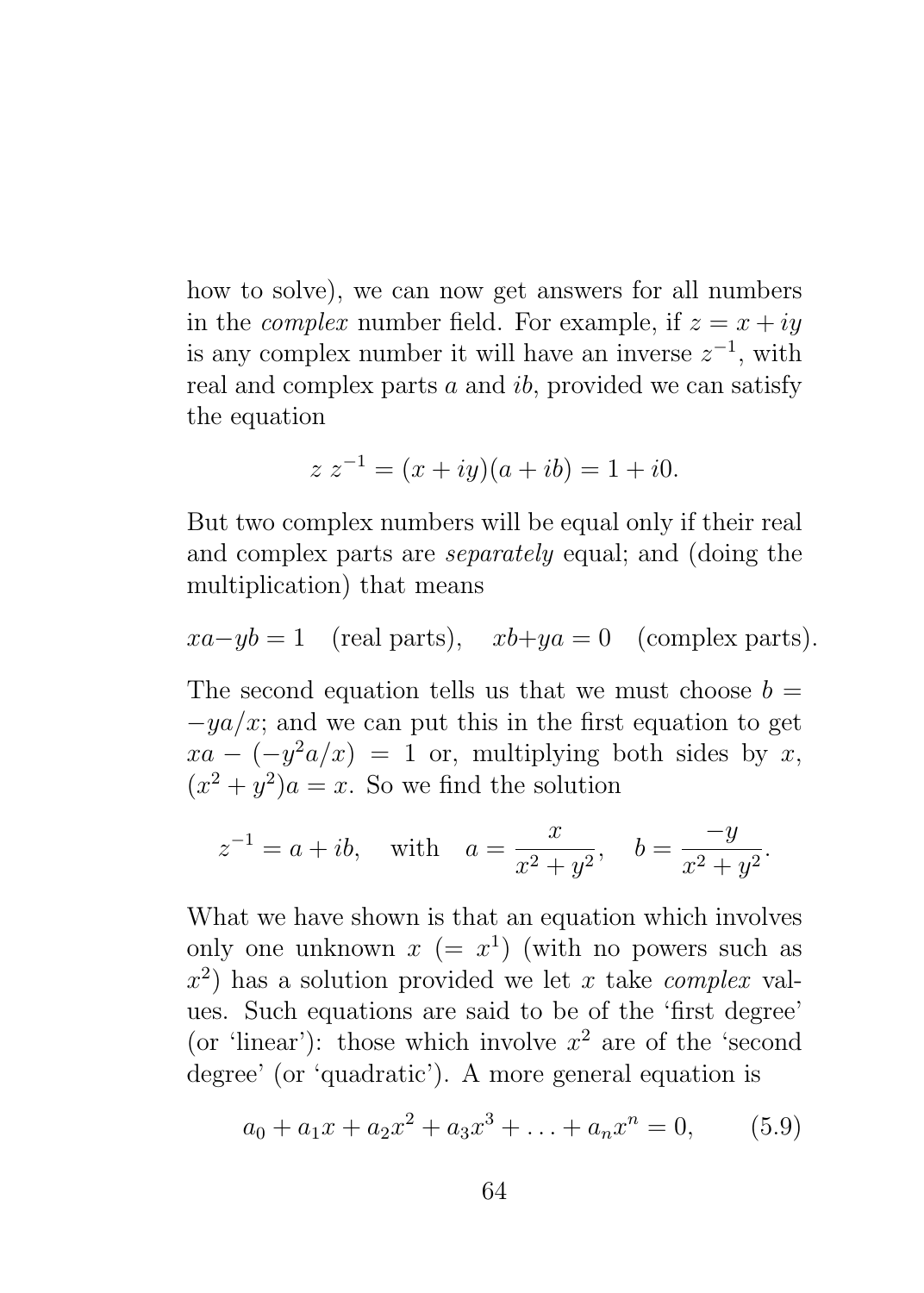in which the highest power of  $x$  that appears is the positive integer n and the numbers  $a_0, a_1, \ldots, a_n$  are called the **coefficients** of the powers of x:  $(5.9)$  is called an algebraic equation of the 'nth degree'. The expression on the left of the  $=$  is an *n*th degree **polynomial** ('poly' means 'many' and 'nomial' means 'term'). Thus,  $x^2+1$  is a second degree polynomial and  $x^2+1=0$  is a quadratic equation, with solution  $x = \pm i = \pm (-1)^{1/2} = \pm \sqrt{2}$ √  $^{\prime}-1.$ Let's now turn to something more general.

# 5.3 Equations with complex solutions

To see how other simple equations may have solutions which contain  $i$ , it's enough to look at the quadratic equation, writing it as

$$
ax^2 + bx + c = 0,
$$
 (5.10)

where the coefficients  $a, b, c$  are real numbers and we want to find the unknown number  $x$ . The first step in getting a solution is to divide all terms by a and then add  $-c/a$  on both sides of the = sign to obtain

$$
x^{2} + \frac{b}{a}x = -\frac{c}{a}.
$$
 (5.11)

If we had  $(something)^2$  on the left we could say that (something)= $\sqrt{(-c/a)}$ , as we did in solving  $x^2 = -1$ ;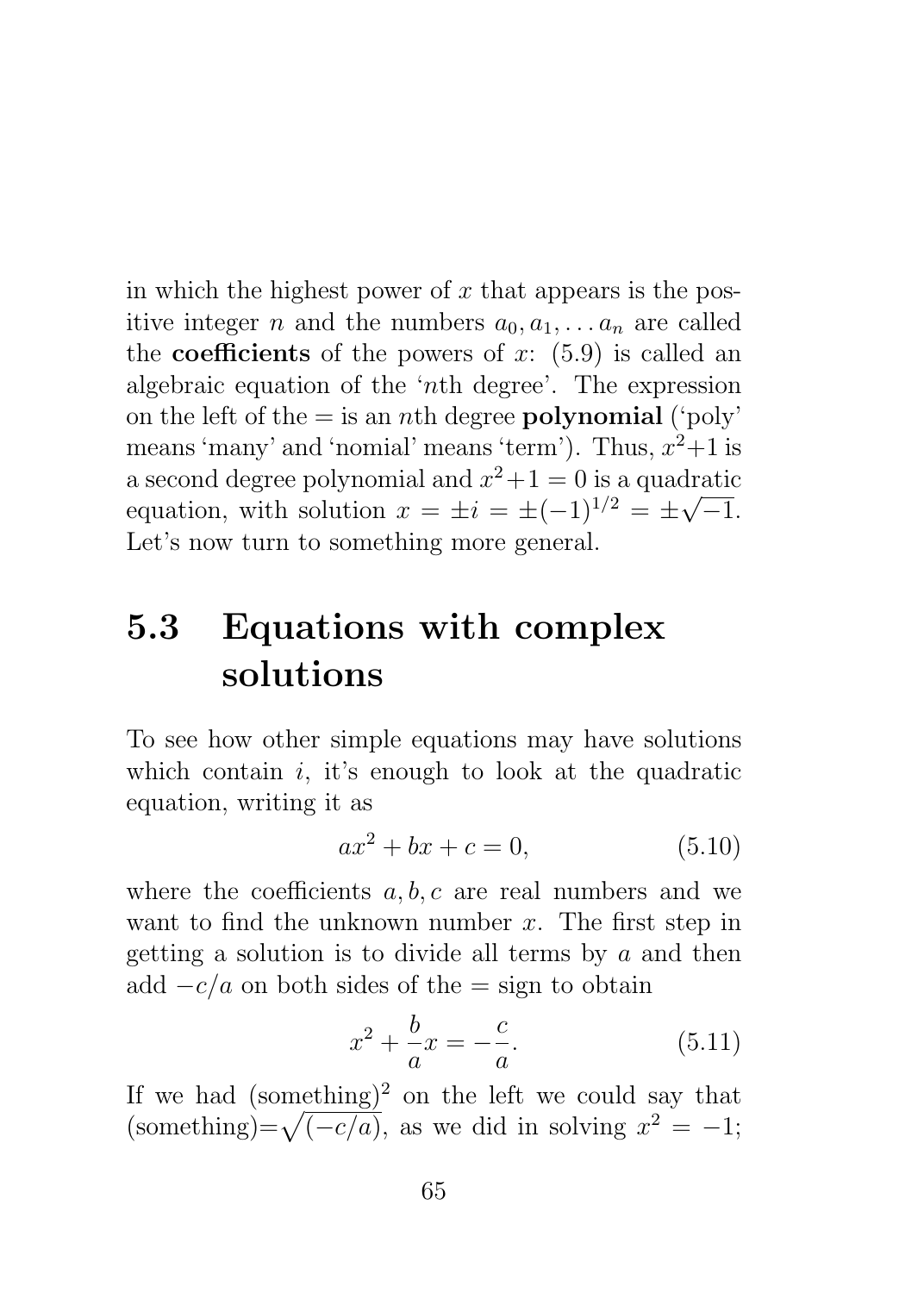but our 'something' is more complicated. However, noting that

$$
(x+r)^2 = (x+r)(x+r) = x^2 + xr + rx + r^2 = x^2 + 2rx + r^2,
$$

we can choose the number r as  $r=\frac{1}{2}$  $\frac{1}{2}(b/a)$ , which gives

$$
(x+r)^{2} = x^{2} + \frac{b}{a}x + \left(\frac{b}{2a}\right)^{2}.
$$

And now we can re-write  $(5.11)$ , adding  $(b/2a)^2$  to both sides, in the form

$$
(x+r)^{2} = \left(\frac{b}{2a}\right)^{2} - \frac{c}{a} = \frac{b^{2} - 4ac}{4a^{2}}
$$

– so we can get the solution (for  $x+r$ , instead of x) just by taking the square root of the quantity on the right. Thus, remembering that  $r = b/(2a)$  and bringing the terms on the right to a common denominator,

$$
x + b/(2a) = \pm \sqrt{b^2 - 4ac}/(2a).
$$

The solution of (5.10) follows at once and is usually written in the form

$$
x = \frac{-b \pm \sqrt{b^2 - 4ac}}{2a}.
$$
 (5.12)

This is a very important result: it shows that any algebraic equation of degree 2, whatever values we give to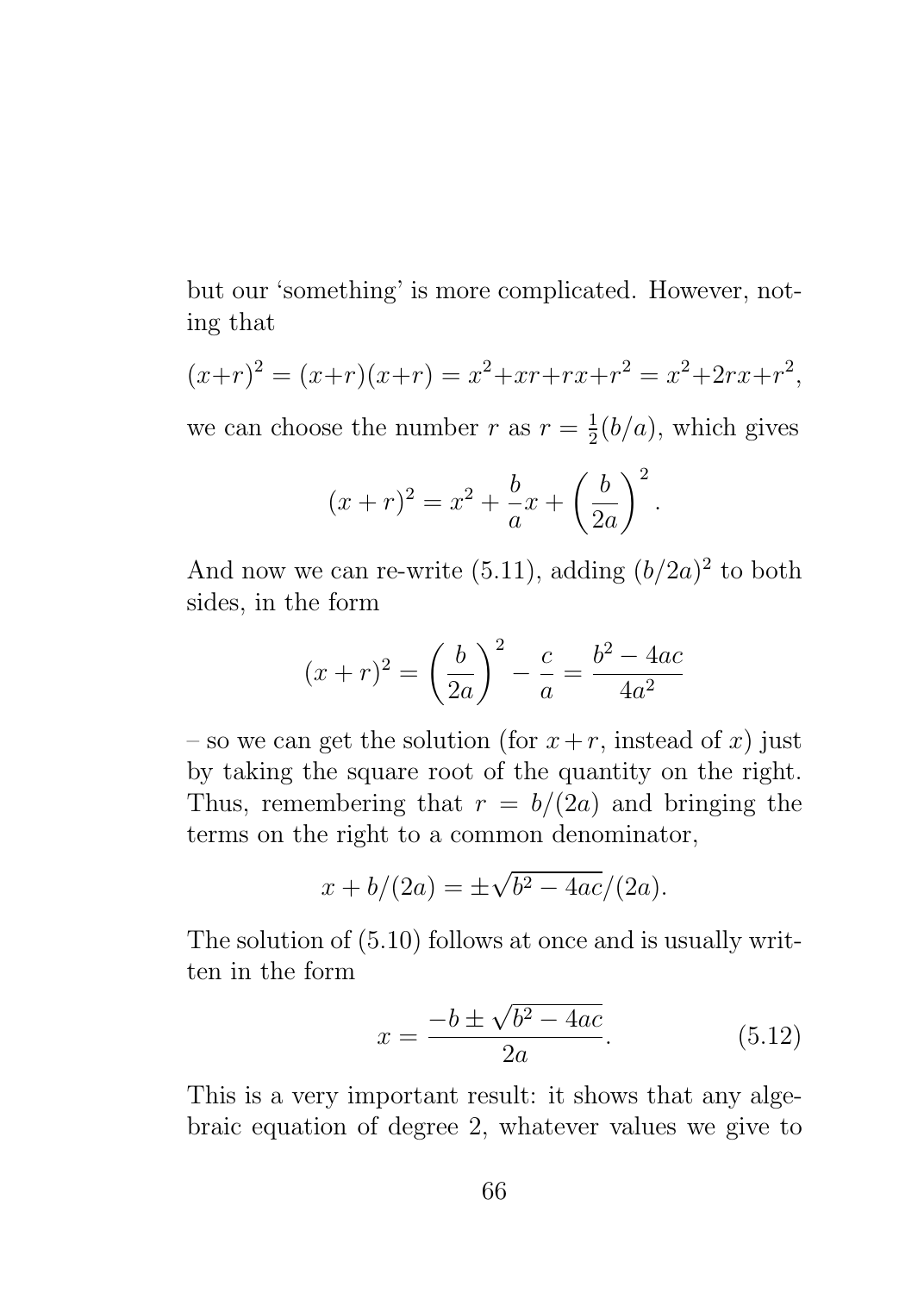the coefficients a, b, c, must have just 2 solutions,  $x = r_1$ and  $x = r_2$ . The two values,  $r_1$  and  $r_2$ , arise on taking the upper and lower signs in (5.12) and are called the roots of equation  $(5.10)$ .

Now let's go back to the general algebraic equation (5.9). The last question we are going to ask is: for what values of  $x$  is it satisfied? Remember that we are now working in the field of *complex* numbers, so  $x$  and all the coefficients  $a_1, a_2, \ldots, a_n$  may be complex. This is the 'last question' because the great German mathematician Carl Friedrich Gauss was able to prove that, when complex numbers are admitted,  $(5.9)$  has exactly n solutions  $x = r_1, r_2, \ldots, r_n$ : any of these *n* numbers, the roots, will satisfy the equation. This result is usually called the Fundamental Theorem of Algebra.

We are at the end of the road! All algebraic equations have solutions in the complex number field, so there is no need to look for new kinds of number. In the next (and last) Chapter, however, we'll find other things – not numbers – which can be described by using symbols of a new kind, leading us to new games with new rules. When we go *outside* the number field we find the road still goes on!

#### Exercises

(1) Look at the sequence of terms

a,  $a + d$ ,  $a + 2d$ ,  $a + 3d$ ,  $a + nd$ ,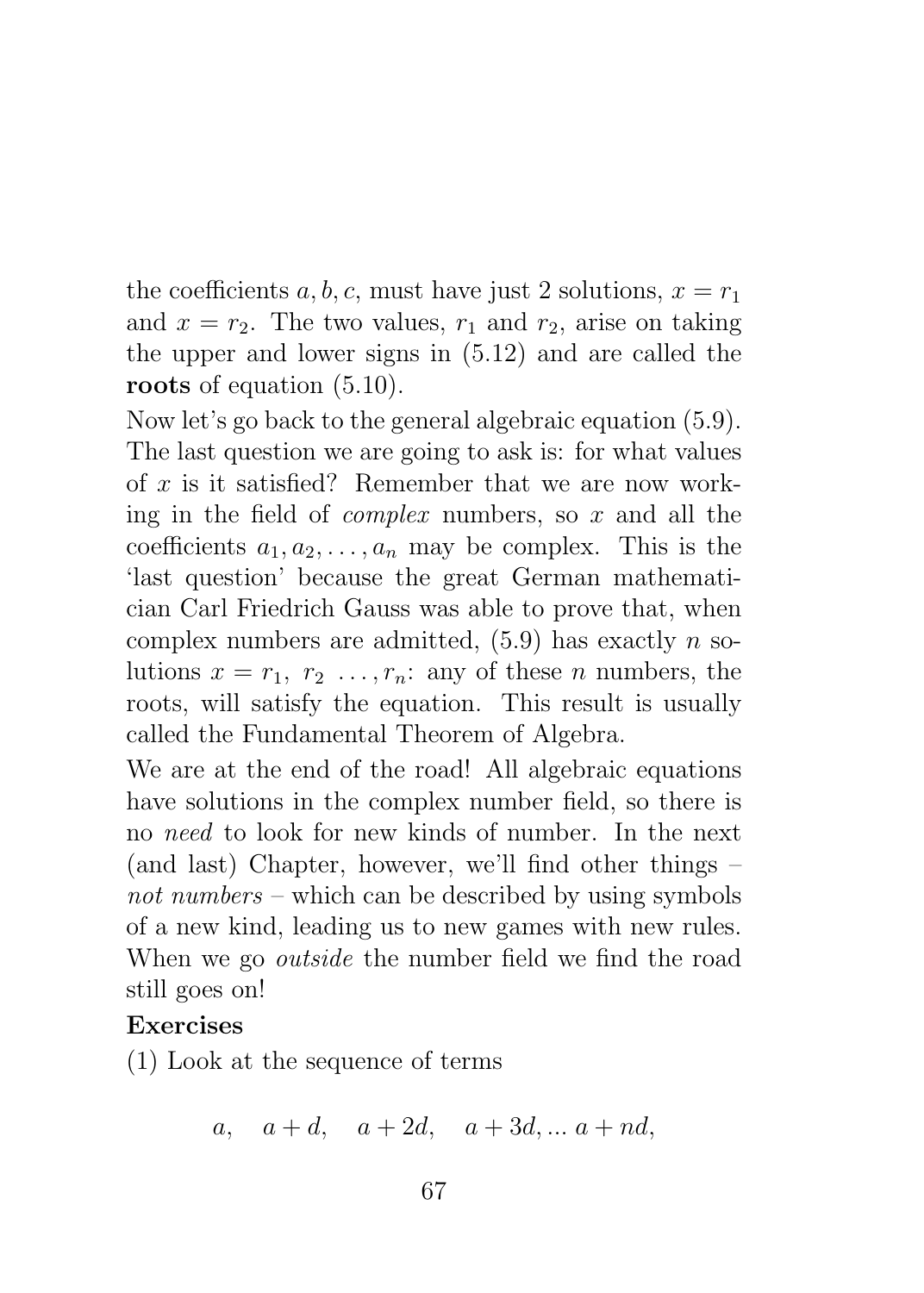where the first term is  $a$  and every other term arises by adding the 'difference' d to the one before it. What is the series  $S_n$  formed from the first *n* terms?

(2) Show, by writing the terms in reverse order, and then adding the two series together, term by term, that

$$
S_n = \frac{n}{2} [2a + (n-2)d].
$$

(This is an n-term 'arithmetic series')

(3) What is the sum of the first  $n$  natural numbers,  $(1+2+3+\ldots+n)$ ? From your formula, get the sum of the numbers from 1 to 1000.

(4) The n-term geometric series

$$
A_n = 1 + x + x^2 + x^3 + \dots + x^{n-1},
$$

has a sum given in (5.1) and converges to a finite value when  $x$  is between 0 and 1. If you are given another series,

$$
B_n = 1 + \frac{x}{2} + \frac{x^2}{3} + \dots + \frac{x^{n-1}}{n-1},
$$

what can you say about it? Does it converge for  $n \to \infty$ ? (Compare corresponding terms to see if one is always less than the other.)

(5) Combine by addition the following pairs of complex numbers:

 $(2+3i)$  and  $(3-5i)$ ;  $(2+3i)$  and  $(3-2i)$ ;  $(2-3i)$  and  $-(2+3i)$ .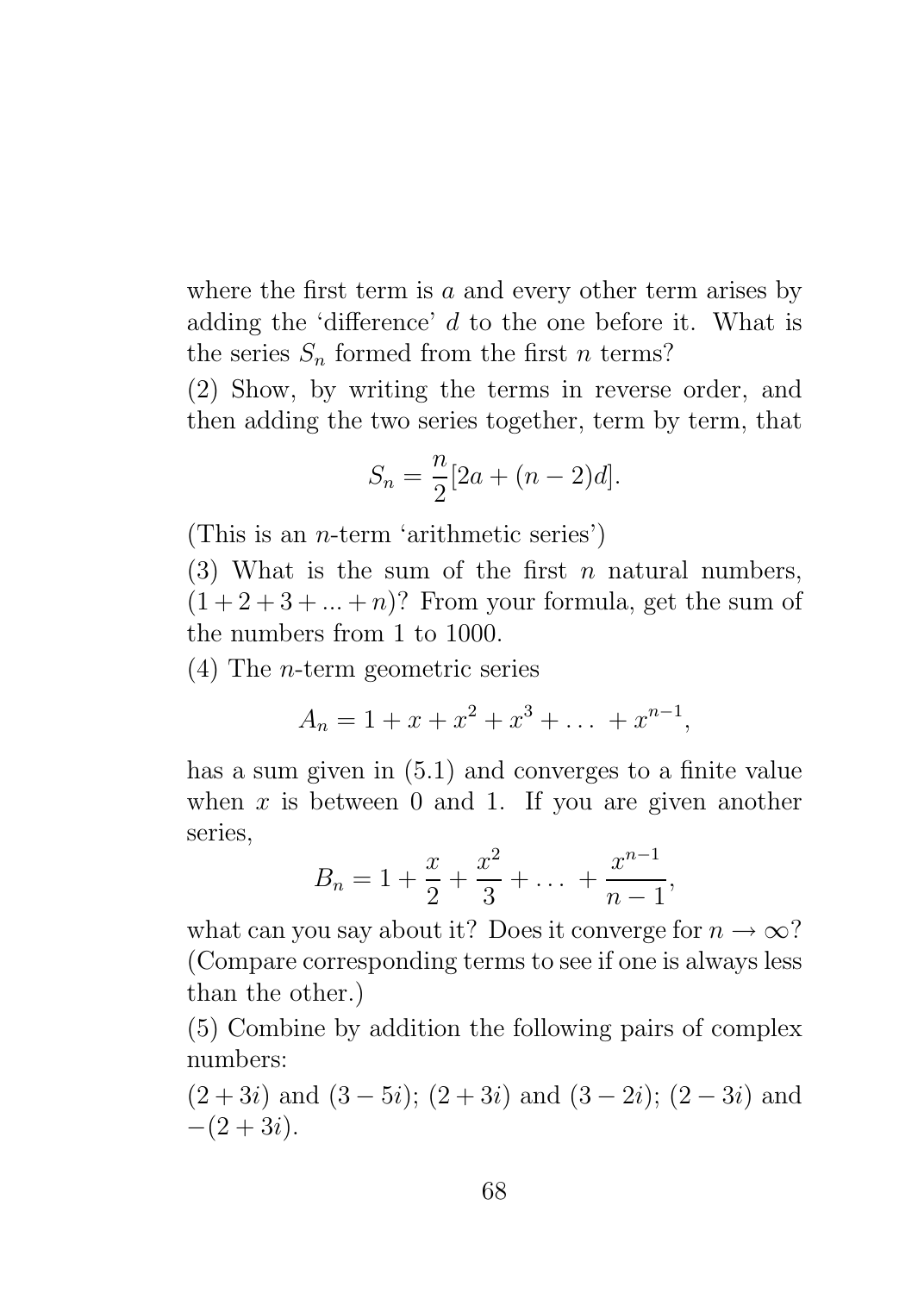(6) Combine by multiplication the same pairs as in Exercise (5).

(7) Get a formula for finding the product of  $z_1 = a + ib$ and  $z_2 = c + id$ , a, b, c, d being any real numbers.

(8) Write down the complex conjugate  $(z^*)$  of each of the numbers

$$
z = 3 + 2i
$$
,  $z = 2 - 3i$ ,  $z = 3/(2 + i)$ .

(9) Find the results of the following divisions

$$
\frac{2+3i}{3-5i}, \qquad \frac{2+3i}{3-2i}, \qquad \frac{2-3i}{2+3i}.
$$

(Note that any of the denominators multiplied by its complex conjugate gives a real number.)

(10) Use the formula (5.12) to find the roots (there are two in each case) of the equations

$$
x^2 + 3x - 1 = 0; \qquad x^2 + 4x - 4 = 0;
$$

$$
2x^2 + 5x + 2 = 0; \qquad (x^2/4) - 3x + 25 = 0.
$$

Call the two roots  $r_1$  and  $r_2$  in each case and show that the quadratic equations can all be written in the factorized form  $(x - r_1)(x - r_2) = 0$ .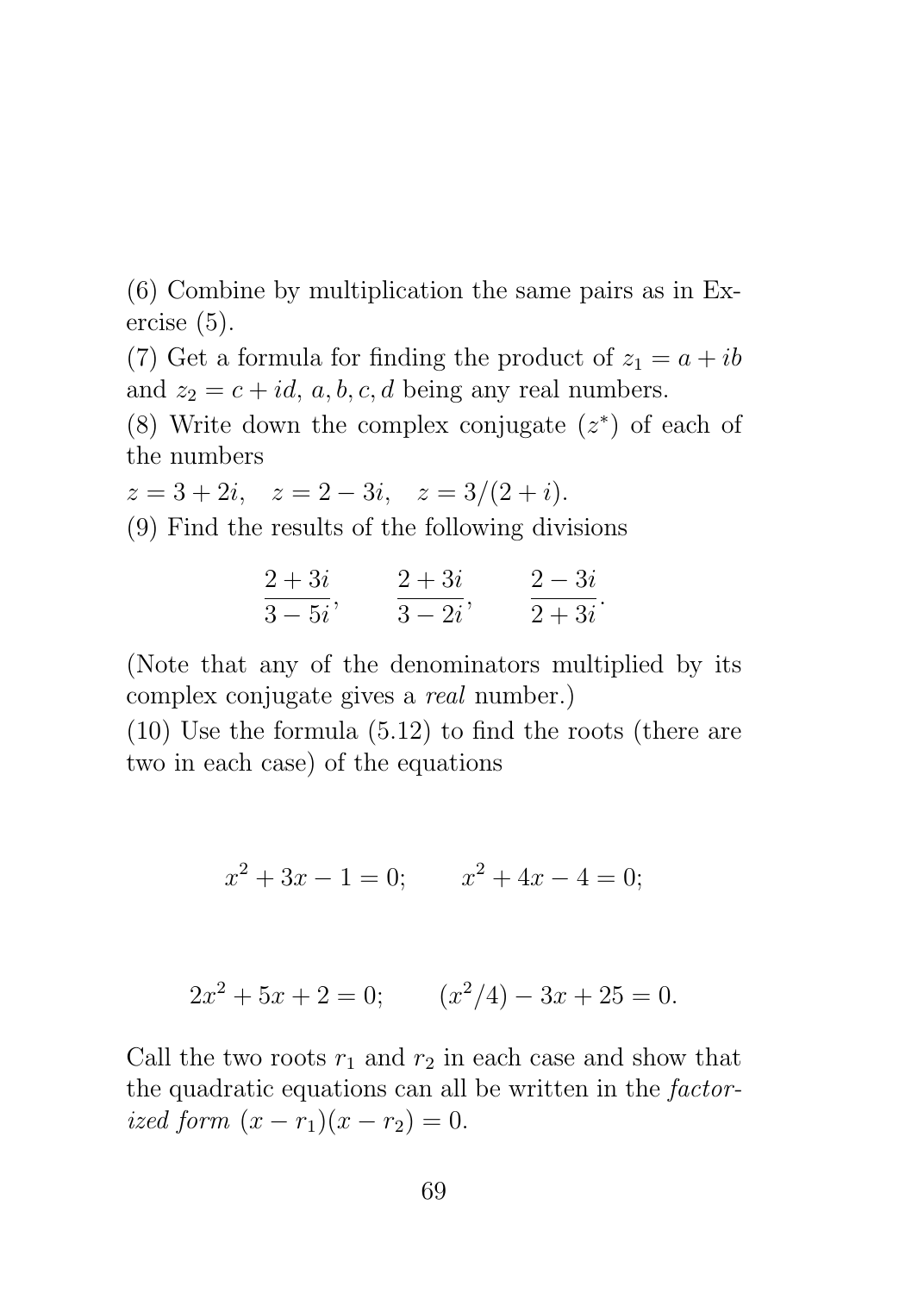# Chapter 6 Beyond numbers – operators

### 6.1 Symmetry and groups

All around us we see objects which have shapes: sometimes the shapes please us and we say the object is beautiful; and very often the beauty is related to symmetry. Think of a human face where every feature on the right exactly matches one on the left; or a royal palace where for every window on the right there is one exactly like it on the left; or a flower with five petals, each one exactly like the others. At first sight, shapes seem to have little to do with counting or with symbols of any kind.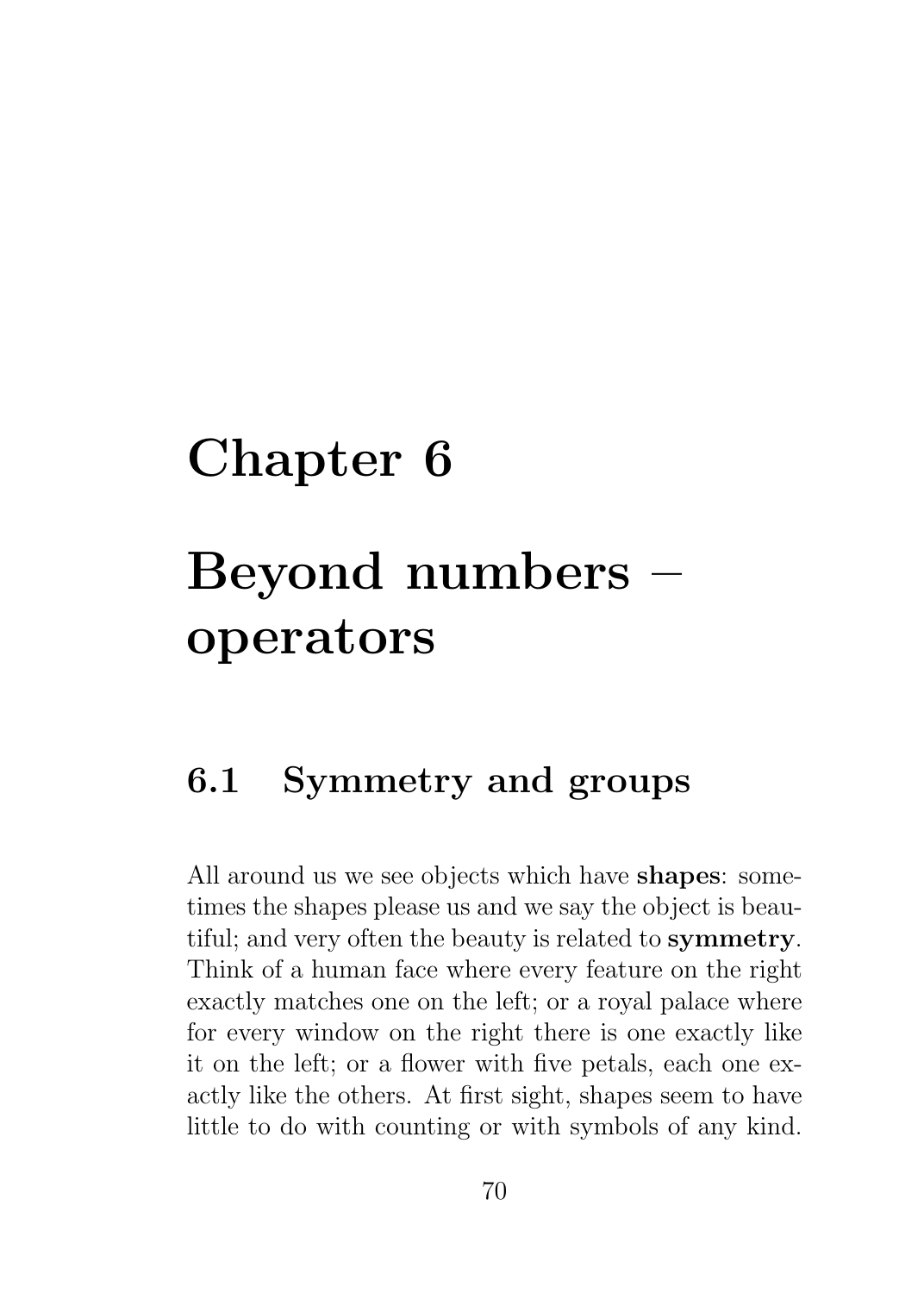But by going beyond numbers, and inventing new symbols, we find even shapes can sometimes be described in mathematical ways.



Figure 7

Let's take a very simple example: the capital letter T in Fig.7(a), which you can cut out of a piece of stiff white card, so you can turn it around and see what happens to it. The symmetry of the card depends on the way it responds to certain operations. If we could reflect it across the vertical line in Fig.7(a), the leftand right-hand 'arms' would simply change places and the card after the operation would look exactly as it did before. Think of the card as being in two different 'states', before and after the operation, calling them S (before) and  $S'$  (after) – noting that S and S' are not numbers but just the names of the two states. What makes the operation a symmetry operation is the fact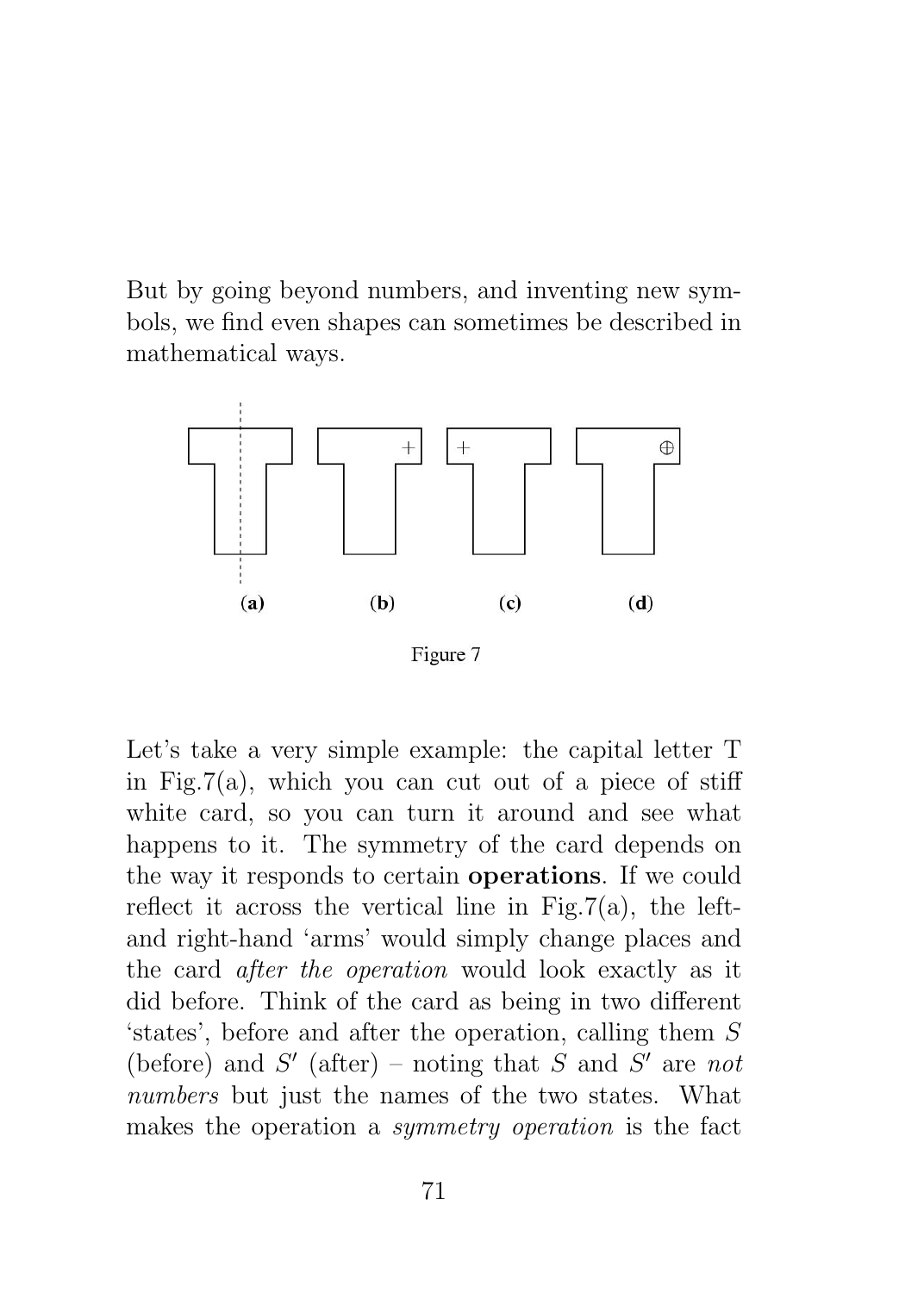that, as far as we can tell (supposing the card has no marks on it to spoil its symmetry) nothing has changed. In words, we might say

> The new state of the card, after reflecting it across the vertical line, is no different (as far as we can see) from the state we started from.

But in symbols we can say instead simply

$$
S'=\mathsf{R} S=S
$$

where R denotes the operator that causes "reflection across a plane cutting the  $T$  into two equal halves  $"$  – interchanging left and right: the special 'typeface' (R) reminds us that the operator is, again, not a number. The  $=$  sign, as usual, means there is no difference (as far as we can tell) between the quantities it separates: they are 'equal' or equivalent.

The operation just described is not something you can actually do, for that would mean taking every bit of card from one side to the other and then putting them all together again! The important thing is that we can imagine the operation of reflection; and the card would seem to be unchanged by it.

Now, if a symmetry operation seems to make no change, how do we know what's happening? We can use a trick: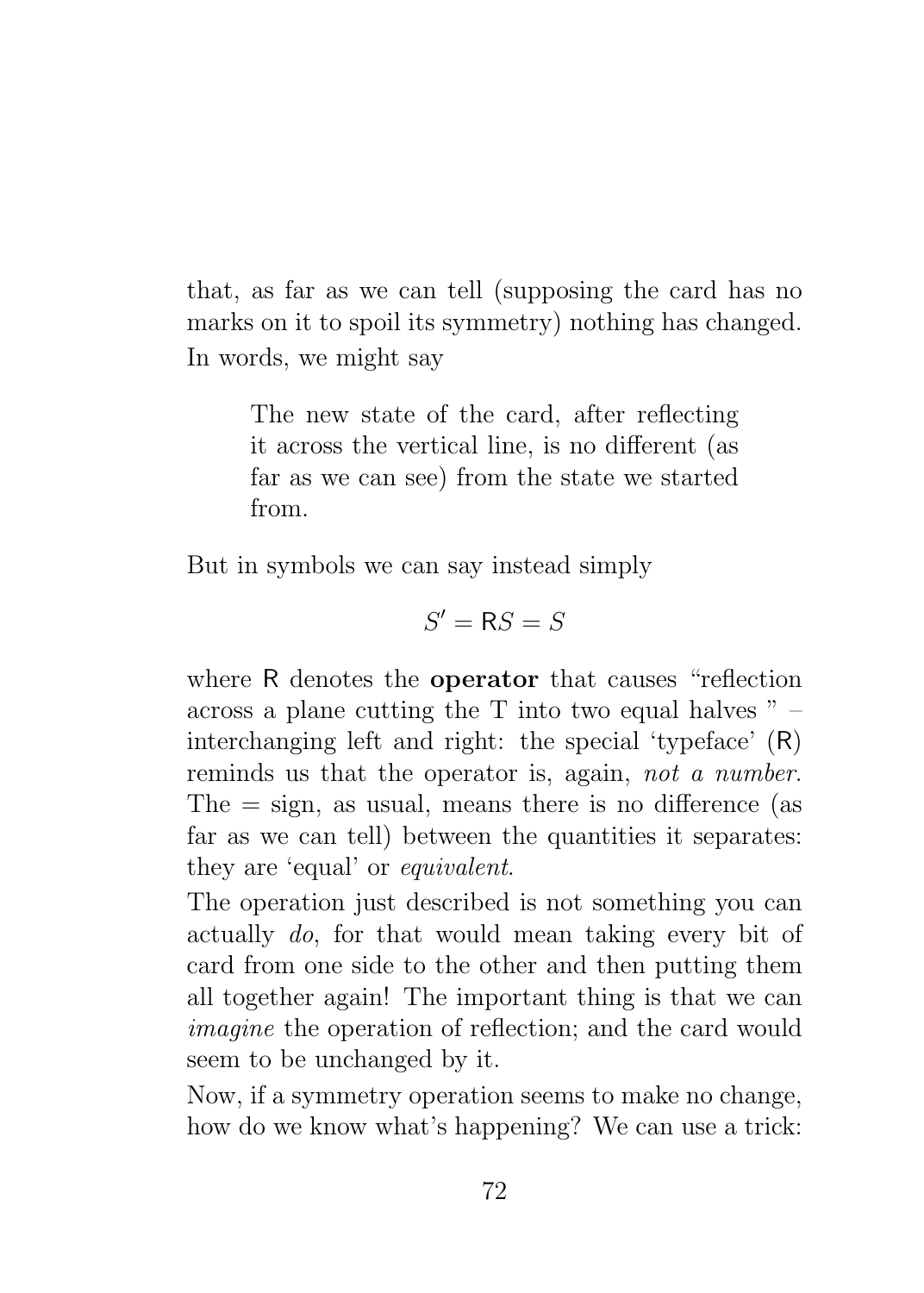let's put a small 'secret' mark, + say, at the top righthand corner of the card as in Fig.7(b), so as to see what's going on. This will not be counted as part of the card and will not spoil its symmetry, but now we can 'keep track' of all the operations we make. The reflection operation R, for example, will send the mark to the top left-hand corner – as in Fig.7(c); and if we now use  $S^+$ and  ${}^+S$  (instead of S and S') for the states before and after the reflection we can say

$$
RS^+ = {}^+S = S^+.
$$

Another symmetry operation will be reflection across the plane of the card – which interchanges back and front: let's call this operation R'. This will send our mark to the underneath side of the card, directly below the original mark  $+$  on the top side. In Fig.7(d) the moved mark is shown in a circle, like this ⊕, to mean it's really underneath. We'll need a new symbol for this new state; and if we use  $S^{\oplus}$  then we can say

$$
\mathsf{R}'S^+ = S^{\oplus} = S^+,
$$

where the state after the reflection is again shown as equal to the one before (not counting the mark), showing that  $R'$  is also a *symmetry* operation.

The results of the two operations,  $R$  and  $R'$ , are thus

$$
RS^+ = {}^+S \quad (A), \qquad R'S^+ = S^{\oplus} \quad (B).
$$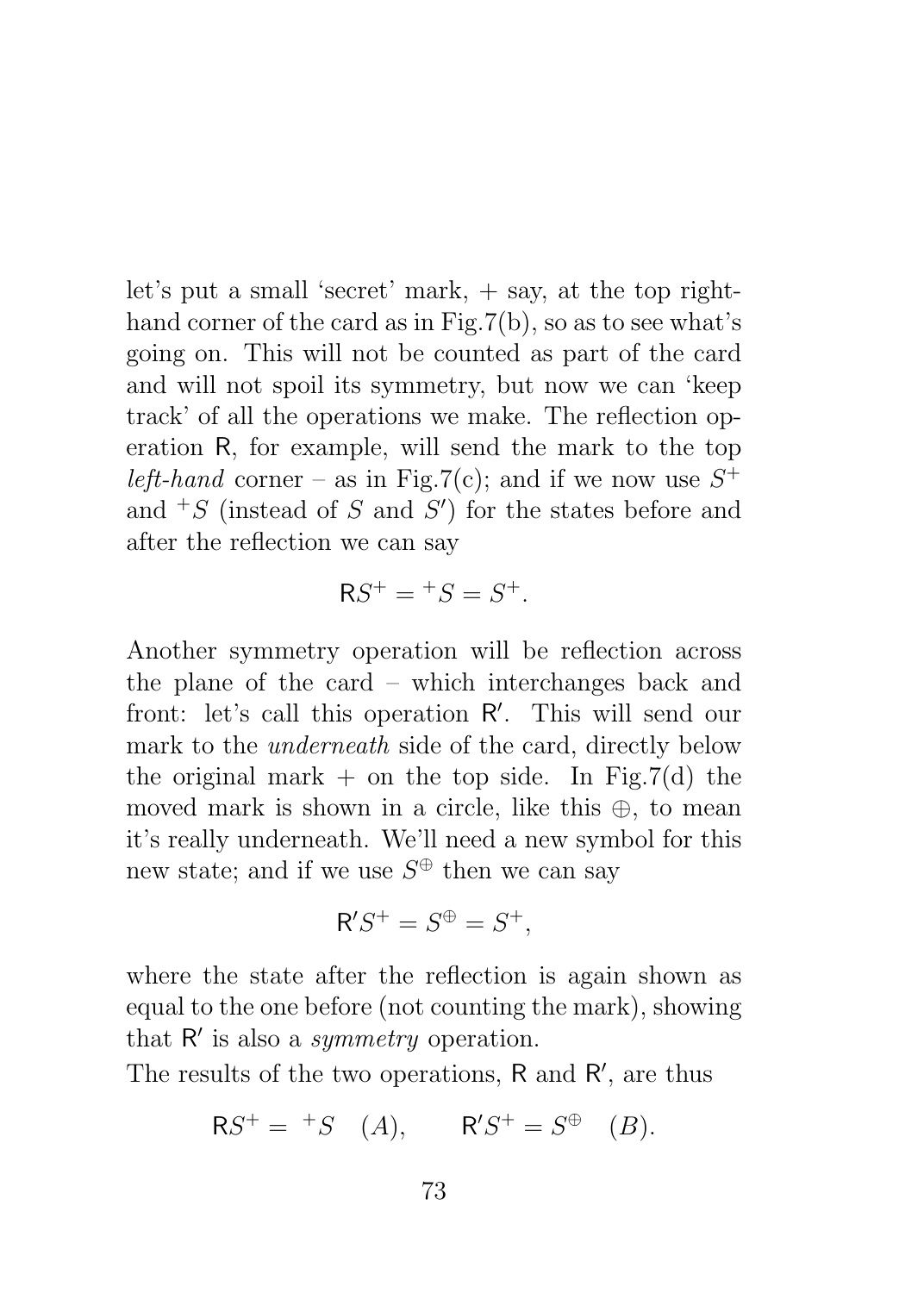Now let's try combining operations, just as we did earlier in dealing with numbers, to find their 'laws of combination'. And remember that doing exactly the same thing to both sides of an equation is sure to leave them equal. For example, the two reflection operations,  $R$  and  $R'$ , can each be applied twice; and using (A) and (B) above we find:

$$
RRS^{+} = R^{+}S = S^{+},
$$
  

$$
R'R'S^{+} = R'S^{\oplus} = S^{+}.
$$

What does all this mean? It simply means that a reflection, followed again by the same reflection, leaves the card exactly as it was in the beginning. Doing either of them twice is the same as doing nothing! In other words, they are equivalent to the identity or unit operator, usually called E when we're talking about symmetry, which is an instruction to leave the card alone. In this example a symbol such as  $S^+$  stands for the state of the card, but it doesn't matter which state we start from (as you can easily check): the operators have a life of their own! We then drop the state symbol and say

$$
RR = E, \quad R'R' = E. \tag{6.1}
$$

This is all beginning to look like what we did in inventing new numbers in Chapter 3; so we'll use the same kind of language. If the 'product' of two operators is equivalent to the unit operator, each is said to be the 'inverse' of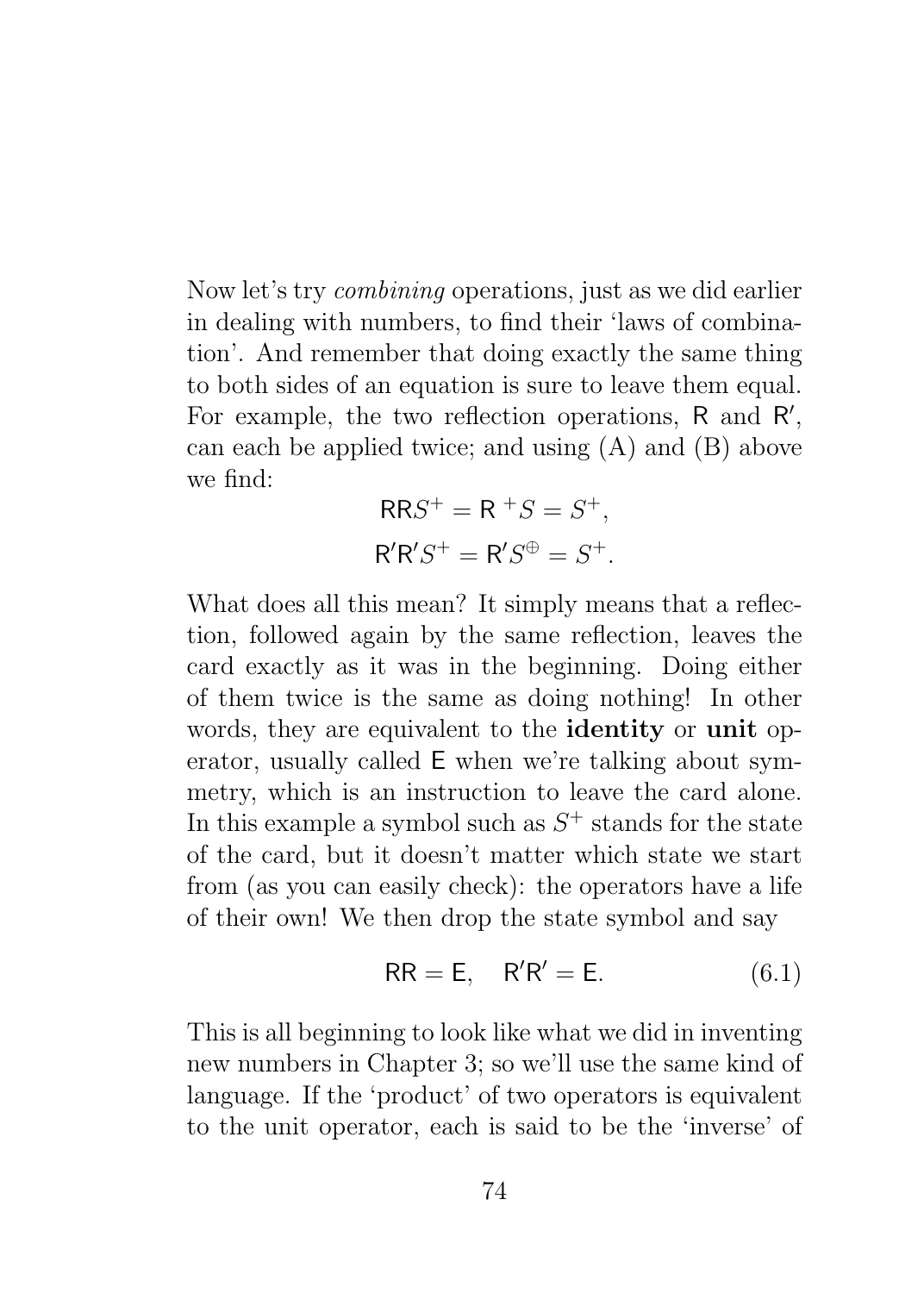the other: so here both operators are said to be 'selfinverse'.

Most of this book has been about 'ordinary numbers' (even when we use letters to stand for them) and belongs to what is nowadays called "elementary algebra". But now we're moving on to 'higher' algebra, which includes various kinds of "abstract algebra".

There are important differences between the algebra of ordinary numbers and the algebra of operators. For example, there is only one number (1) which is its own inverse  $(1 \times 1 = 1)$ ; but here we have two different reflection operations. Another big difference is that the order in which the operations are made can be important, as you will find in some of the Exercises.

Next, let's apply R and R' one after the other. This will give us another operation,

$$
RR'S^{+} = RS^{\oplus} = {}^{\oplus}S
$$

and  $R'RS<sup>+</sup>$  gives exactly the same result! But the new state  $\mathcal{E}S$  could have been obtained by a *single operation*: if you *rotate* the card (in state  $S^+$ ), through half a turn around the centre line of the T, you'll find the  $+$  has moved over from the right-hand arm to the left – but behind the card. The operator for rotation through half a turn is usually denoted by  $C_2$ , where the subscript 2 means the operator has to be applied twice to get a rotation through a full circle – which clearly returns the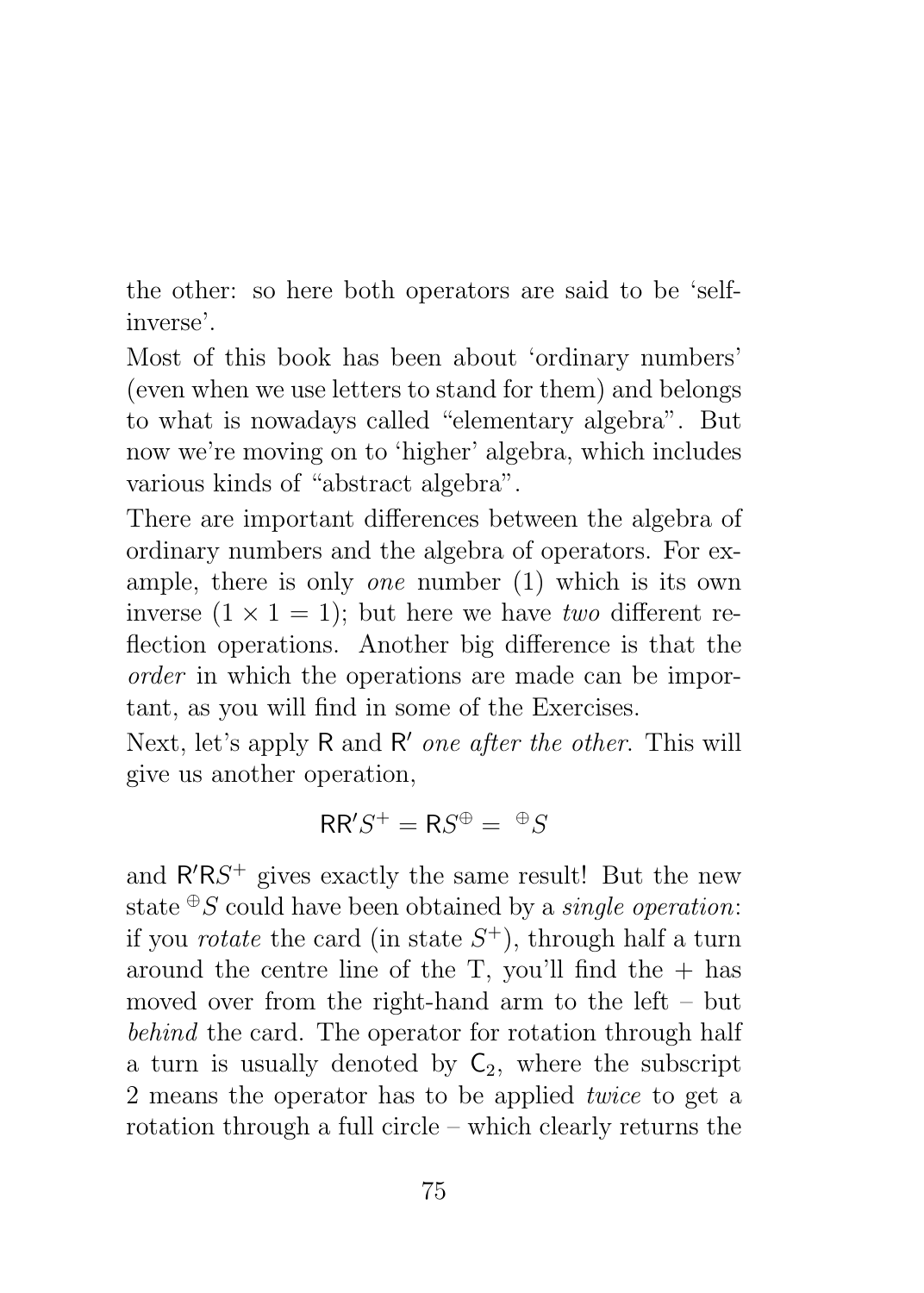card to its original state. So, like  $R$  and  $R'$ ,  $C_2$  is a self-inverse operator:  $C_2C_2 = E$ .

Now we know that two different reflections, one after the other, can give the same result as a single rotation let's try combining one of each – a reflection and a rotation. If we apply first  $C_2$  and then R, starting from state  $S^+$ and noting that the 'first' operation is the one nearest the state symbol (so you must read them in right-to-left order), then we get

$$
\mathsf{RC}_2S^+ = \mathsf{R} \,^{\oplus} S = S^{\oplus}.
$$

And if we use R first and then  $C_2$ , we find the same result,

$$
\mathsf{C}_2\mathsf{R}_vS^+=\mathsf{C}_2\ {}^+S=S^{\oplus}.
$$

What have we done so far? We have found four symmetry operators

$$
\mathsf{E} \qquad \mathsf{C}_2 \qquad \mathsf{R} \qquad \mathsf{R}', \tag{6.2}
$$

which, when applied to the letter T, leave it unchanged or to use the technical term 'invariant'. They describe the symmetry of the object; but they are related not only to one particular object (the card in the shape of the letter  $T$ ) – just as the operation of counting is not related to what is being counted. The properties of the four operators can be studied without talking about what they are 'working on':  $C_2$  applied twice over is equivalent to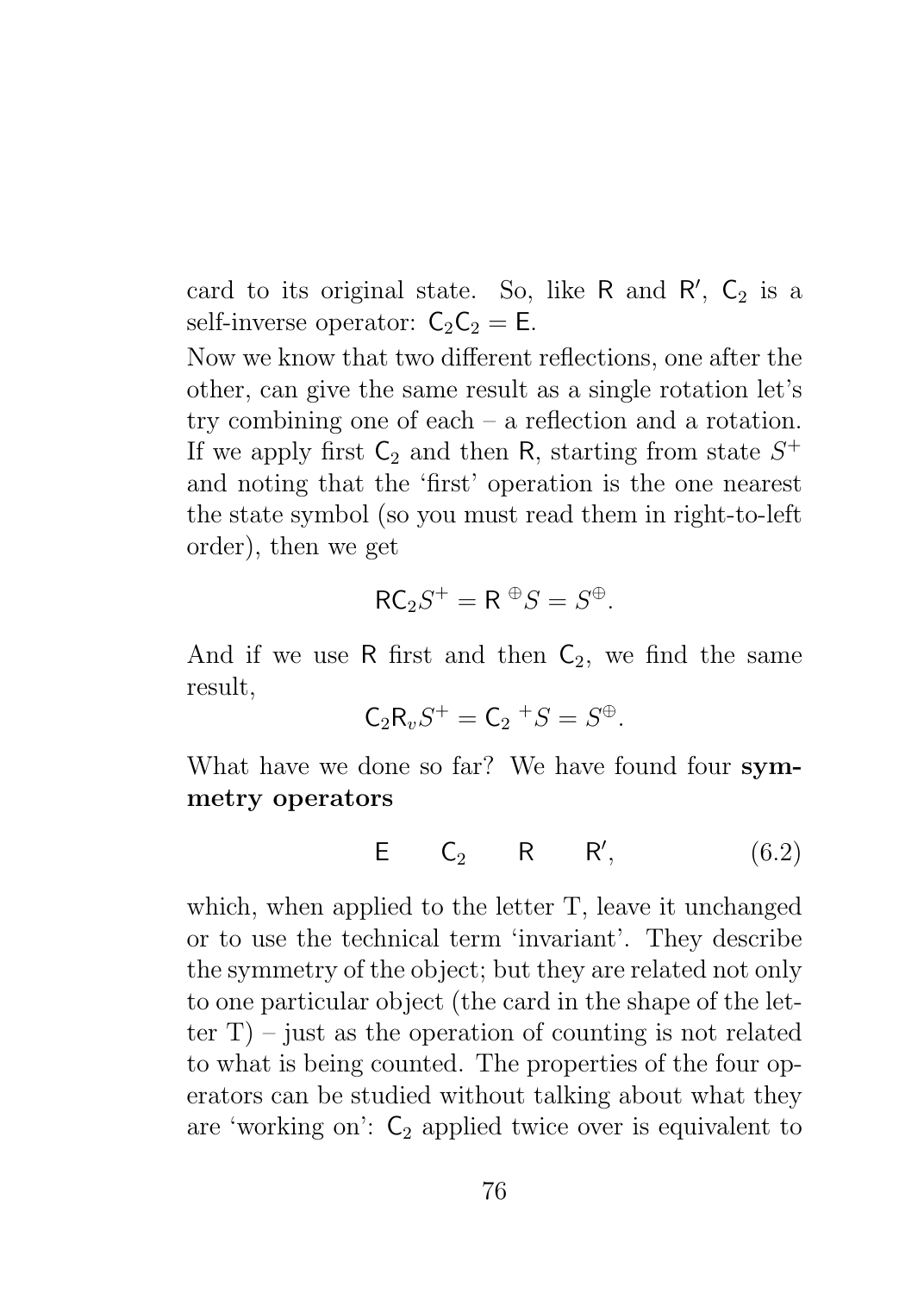$E$ , i.e. "do nothing" – whatever it is that is being rotated. The four operators together form a group  $\{E \ C_2 R R'\}$ in which each symbol stands for a certain kind of geometrical operation on an object. This particular group is called a point group because all its operations leave at least one point of the object unmoved.

Mathematicians go even further: they don't even want the pictures. They can think of the four symbols as the 'elements' of an abstract group – just a set of elements with certain 'laws of combination' – and that's just about as abstract as you can get. They insist only that any group must have the following properties: any two elements may be combined (in the symmetry group they were operations, applied one after another) to give a third, which is 'equivalent' to the 'product' of the first two. The group must be 'closed' (however we combine the four symbols we can never get anything new); it must contain an identity or unit element E; and for every element (R, say) there must be an inverse (often written  $R^{-1}$ , just as in 'ordinary' algebra), such that  $RR^{-1} = E$ . It seems that in going from elementary algebra to abstract algebras we've left ordinary numbers far behind. But the field of numbers, both real and complex, almost always comes in. For example, we can even put the elements of an abstract group together, with coefficients taken from the complex number field, to get the elements of an abstract group algebra: for a group  ${AB \in D}$ ,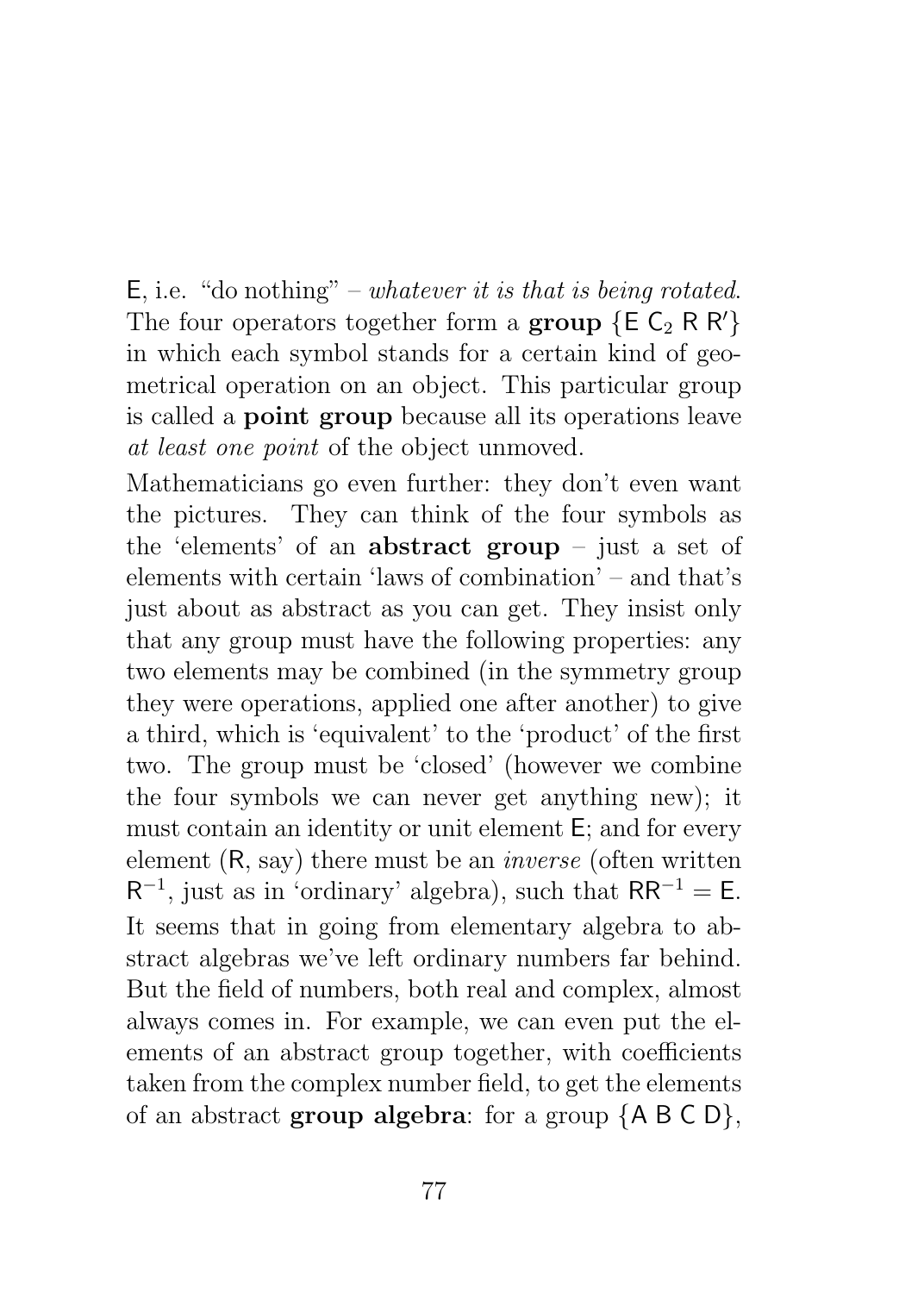the combination

$$
X = aA + bB + cC + dD,
$$

where  $a, b, c, d$  are any complex numbers, is an element of the algebra of the group.

We won't worry about the details: it's enough to know that what we have done leads into one of the most important areas of mathematics – the theory of groups – with hundreds of applications in many parts of science.

### 6.2 Sorting things into categories

Suppose we go to a market where they sell animals, for example, asses (for carrying sacks of vegetables), bullocks (for pulling ploughs or heavy carts), cows (for milking), and donkeys (for children to ride). Each kind of animal belongs to a 'category'; and we can use a letter to stand for an animal in any category, a for an ass (it doesn't matter which one), b for a bullock (no matter which), and so on.

In words, we might want to say "The market contains 6 asses, 4 bullocks, 8 cows, and 5 donkeys". This is the 'state' of the market on that particular day (let's call it S, just as we did in talking about the T-shaped card in the last Section). Then we can say all this in symbols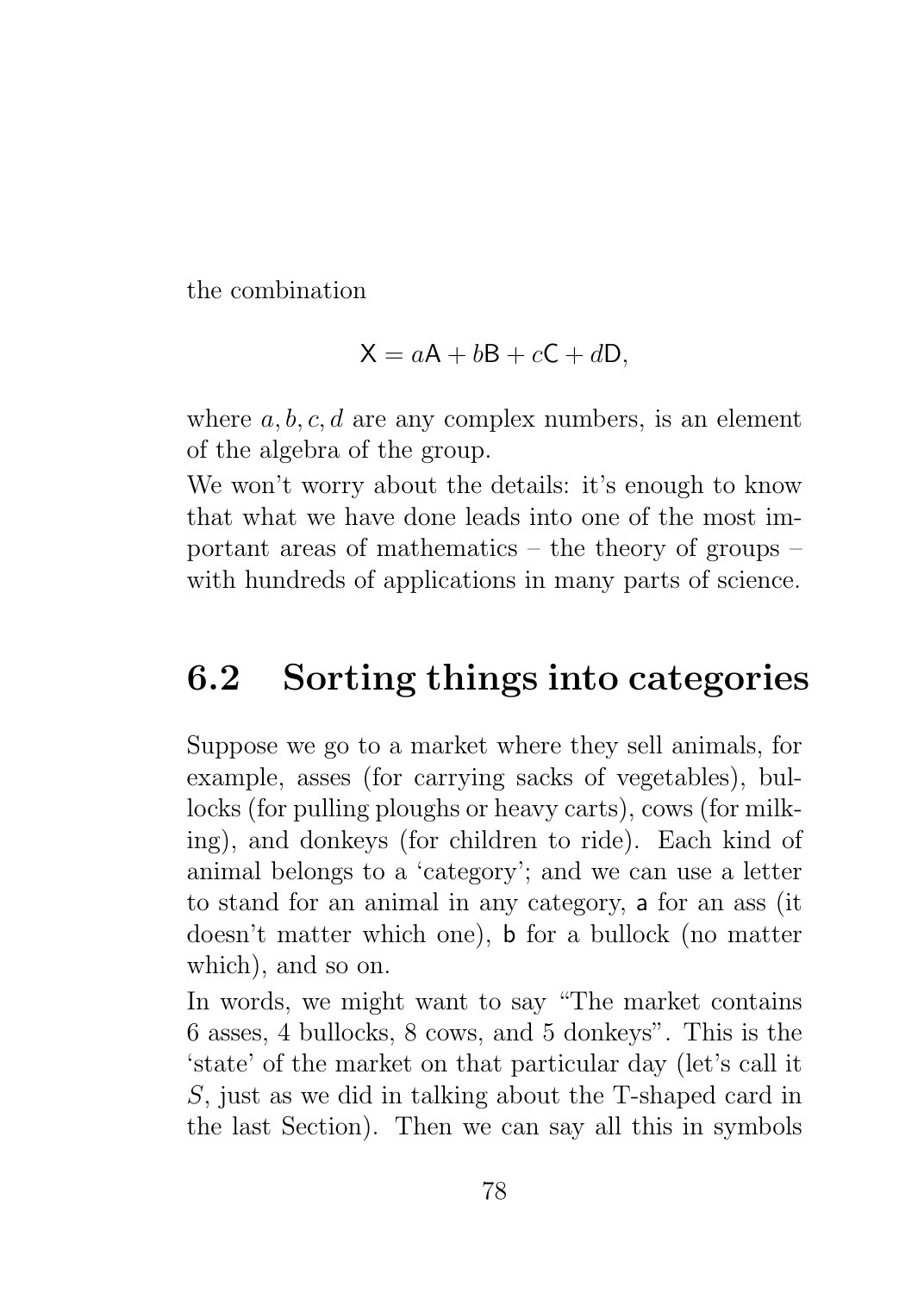by writing

$$
S = 6\mathsf{a} + 4\mathsf{b} + 8\mathsf{c} + 5\mathsf{d}.
$$

The idea of sorting the animals into categories can now be put in terms of symbols by using, let's say, the capital letter A to stand for the operation of keeping only the asses, moving the other animals somewhere else – 'off limits' or 'not for sale'. The result of the operation is to get a new state of the market,  $S'$ , in which the only animals on sale are asses. If we write

$$
S' = \mathsf{A} S = 6\mathsf{a},
$$

then  $S'$  is a 'sample' containing only asses. If I'm looking only for asses, that's fine – there are six of them.

Similarly, we could use B for keeping only the bullocks, and if I'm looking for bullocks then  $BS = 4b$  – and again I'm happy, there are four of them.

But each of the samples is pure, containing only the animals in one category: there are no asses in a sample of bullocks. In symbols this reads

$$
A(BS) = A4b = 0
$$

and in the same way we won't find bullocks among the asses:

$$
B(AS) = B6a = 0.
$$

However, operating once again with A on the sample  $AS = 6a$  just confirms that it contains six asses:

$$
\mathsf{A}(AS) = \mathsf{A}(6\mathsf{a}) = 6\mathsf{a} = \mathsf{A}S.
$$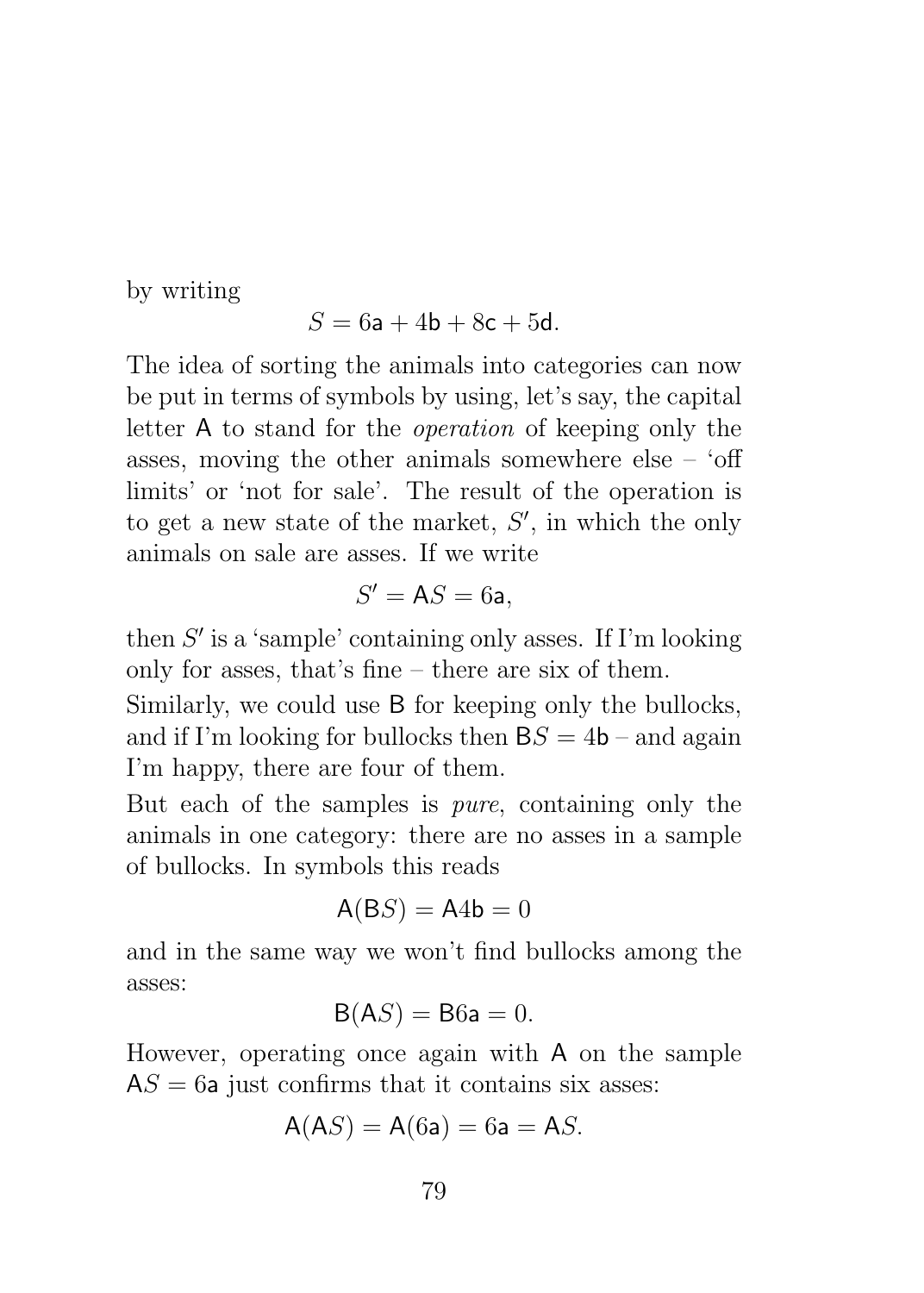Putting it all together,

 $AAS = AS$  (= 6a) (still 6 asses in a sample of 6 asses)  $ABS = 0$  (no asses in a sample of bullocks)  $BAS = 0$  (no bullocks in a sample of asses) – and so on for all the animals!

The important things to notice are that

$$
AAS = AS, \quad BBS = BS, \quad CCS = CS \dots
$$

and that

$$
ABS = BAS = ACS = CAS, ... = BCS = CBS, ... = 0
$$

where 0 stands for the market in the state with no animals,

$$
0 = 0\mathsf{a} + 0\mathsf{b} + 0\mathsf{c} + 0\mathsf{d}.
$$

Also, by adding all the samples (the animals in the four categories) we put the market together again, in its original state – with 4 asses, 6 bullocks, 8 cows, and 5 donkeys:

$$
AS + BS + CS + DS = (A + B + C + D)S = S.
$$

None of these results depend in any way on the 'state' of the market S, which may contain any numbers of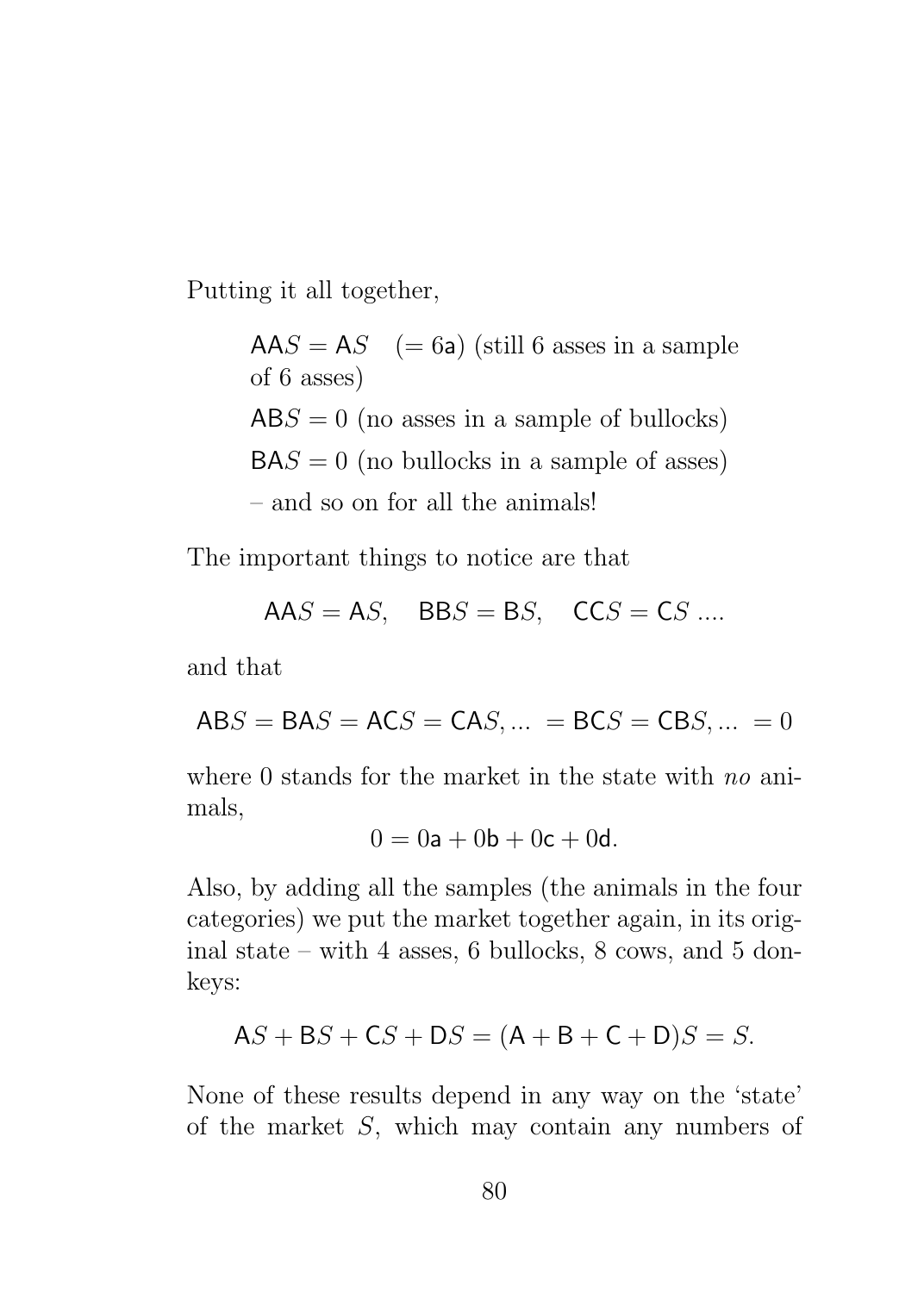animals in the various categories:  $AAS = AS$  means  $AA = A$  – whatever the state symbol S on which the operators act. In the same way  $\mathsf{ABS}=0=\mathsf{OS}$ , where 0 stands for the zero operator, which destroys any state symbol on which it acts. And the last result shows that  $A + B + C + D = 1$ , where 1 is the *unit operator*, which acts on any S without changing it.

It all begins to look a bit like what we found in the last Section, where we were dealing with *symmetry* operators. We've discovered yet another operator algebra, containing a 0 and a 1 and the four symbols A, B, C, D, whose properties can be summarized as

 $AA = A$ ,  $BB = B$ ,  $CC = C$ ,  $DD = D$ , (6.3)  $AB = BA = 0$ ,  $AC = CA = 0$ , ...,  $CD = DC = 0$ , (6.4)

and (what are the terms not shown in (6.4)?)

$$
A + B + C + D = 1.
$$
 (6.5)

These properties define what mathematicians call a spectral set – 'spectral' because sorting the animals into their different kinds is like making a rainbow (a spectrum) of all the different colours that make up 'white' light.

It may seem that we're only playing games, which can't really be of any use to anyone. But it's hard to think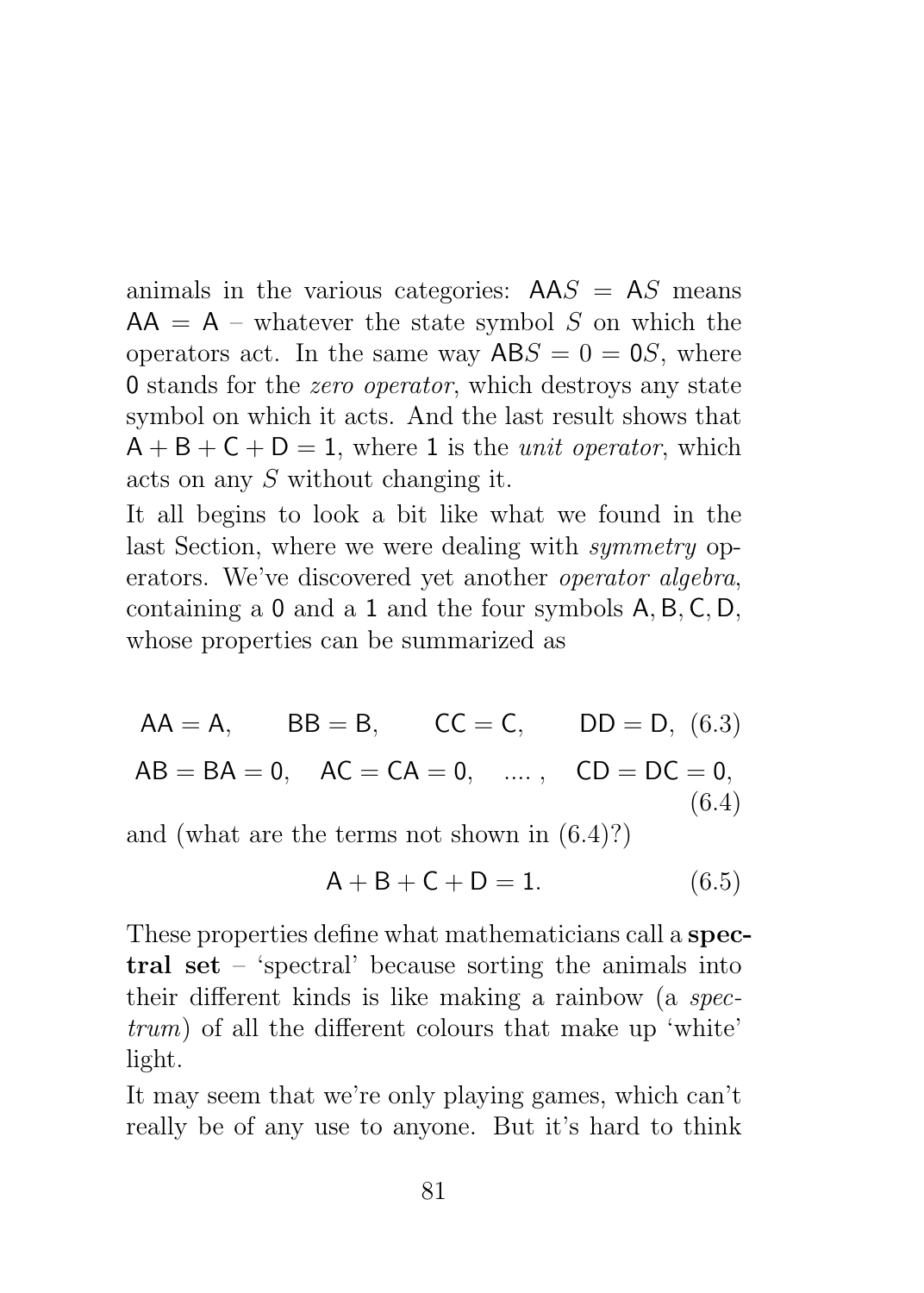of any parts of mathematics that can't be useful in science. In Physics, for example, there were two big 'revolutions' in the last century – Einstein's theory of relativity (1905 - 1915), which changed our ideas about space, time, and the whole universe; and the quantum theory (starting in the 1920s), which changed the way we think about the smallest particles of matter (such as electrons, which carry electricity, and photons, which carry light) – and led to so many spectacular advances in science and technology here on earth. Both depend on such 'games'.

## 6.3 Arguing with symbols – logic

At the beginning of this book we started from the idea of counting the number of objects in a 'set' – the set being a collection of any objects and the number being one particular 'property' of the set, the same for all sets whose objects can be 'paired' or 'put in one-to-one correspondence'.

We've come a long way since then: the 'objects' don't have to be things you can pick up or touch – they can be just ideas or names (like the numbers 1,2,3,... themselves), or 'operations' (like the ones we talked about in the last Section); or even 'qualities' (such as good and bad). They can all be represented by symbols with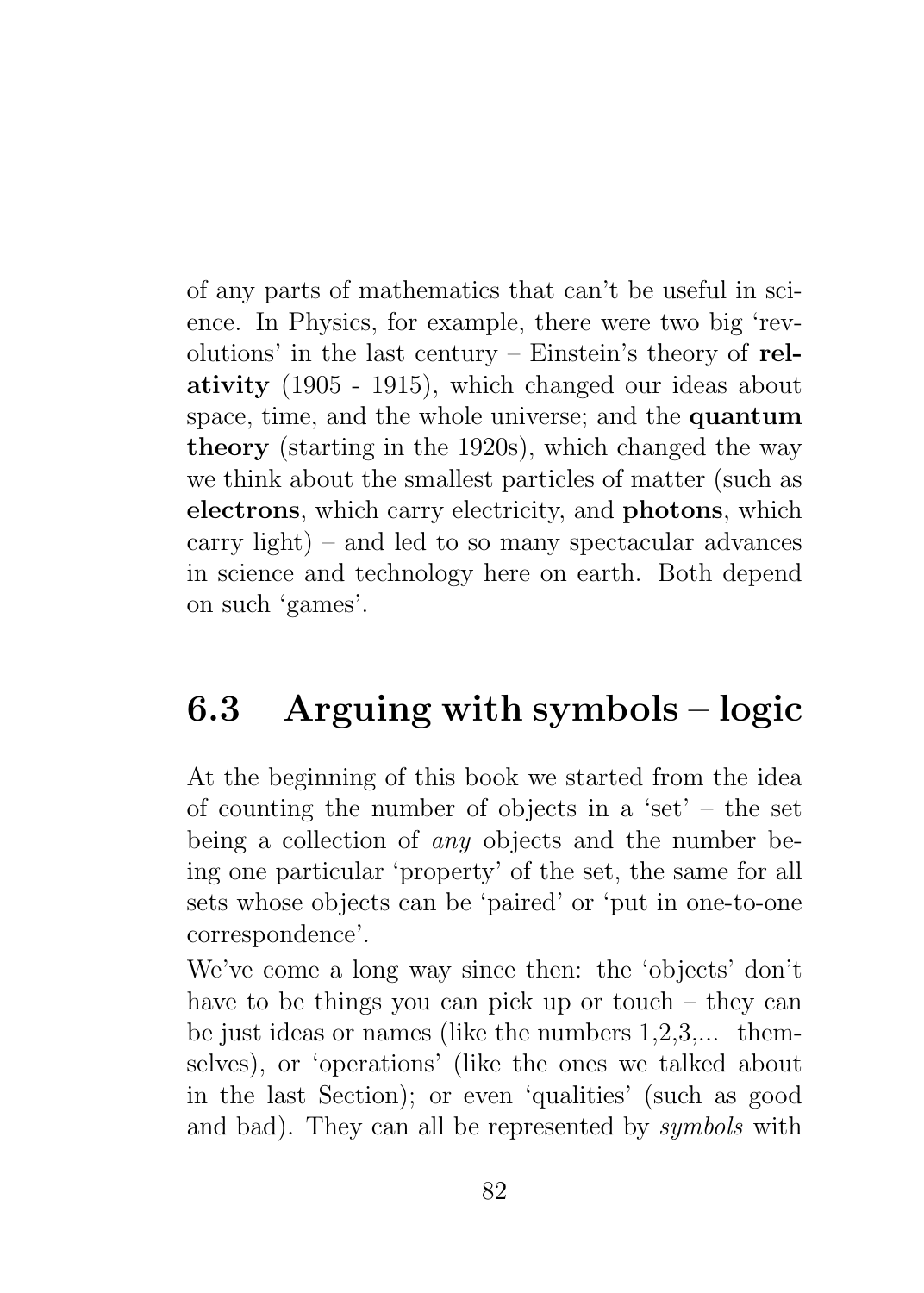certain laws of combination. And over the years a very important branch of mathematics has taken shape: it's called set theory and can be applied in solving problems where you'd never believe mathematics could be useful – problems about the way people think and reason and try to make logical judgements.

Georg Cantor(1845-1918), a German mathematician, is usually given the credit for inventing set theory, during the last quarter of the nineteenth century; but the foundations were laid much earlier by George Boole (1815- 1864). Boole never had a university education: he started his working life as an 'assistant schoolteacher' (age 16) and later started a school of his own. In his spare time he worked on mathematics: his work was published and he was invited to Cork (Ireland) in 1849 as Professor of Mathematics. And in 1854 he wrote a remarkable book called "The Laws of Thought", making use of his own theory of sets.

A set is any collection of distinct members or 'elements' with some well-defined meaning: for example, they might be the different letters used in writing "set theory" (s e t h o r y – each letter appearing only once, even though 'e' and 't' are used twice). The set is given a name,  $L$  say, and can be defined by two different methods: we may list the elements, showing them (or their names) in curly brackets (the order of the elements being immaterial); or we may call the general element  $x$ , say, and give a *recipe*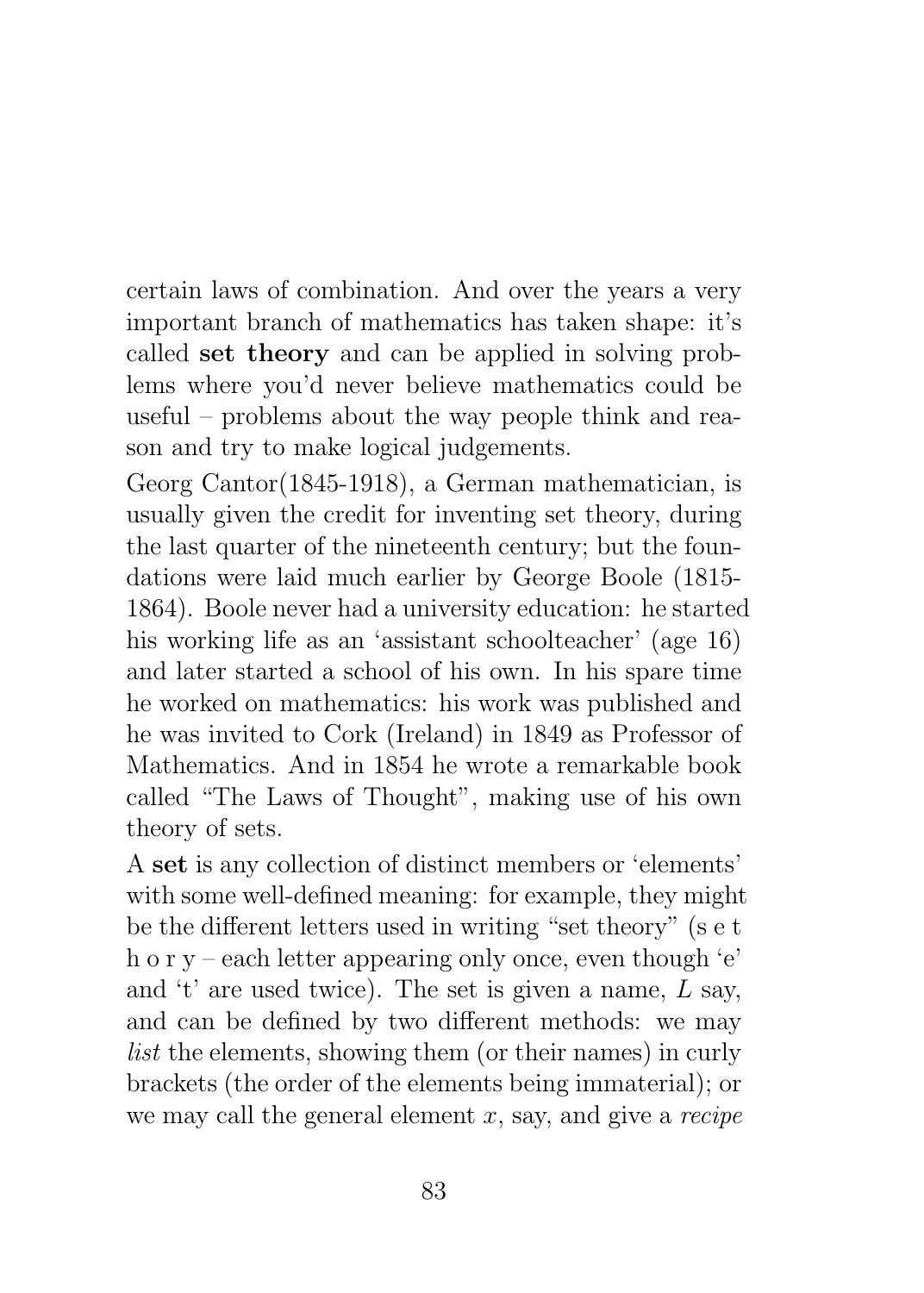for deciding if x belongs to the set. The set of letters in our example can thus be defined as  $L = e, h, o, r, s, t, y$ , in the 'list' method, or as  $L = \{x | x = a \text{ letter needed in} \}$ writing the words "set theory"}, in the 'recipe' method. The vertical line  $\vert$  simply separates x from the recipe.

To say that an element  $x$  "belongs to" or is "contained" in" the set L we use a symbol  $\in$  (like the Greek letter 'epsilon'); so  $h \in L$  says that 'h' is one of the letters in the set L. And to say that an element does not belong to the set we use the symbol  $\notin$ ; so clearly  $z \notin L$ .

There are two sets with special names: there is always an 'empty' set, denoted by  $\emptyset$ , which contains no members; and there is always a 'universal set', denoted by U, which contains all the elements we may want to talk about.  $U$  can contain all the elements of all sets! – but usually we're dealing with more limited sets. In the example above, we might take  $U$  to be the set  $A$  of all letters of the English alphabet, which is 'universal' if we're talking about writing in English; and in this case all the elements in L are also elements of A. When all the elements of one set, B, are contained in another set, A, we write  $B \subset A$  – in words, B is a 'subset' of A. So in our example  $L \subset A$ .

We don't need many more 'fancy' signs, like ∈, ⊂; for example, if all the elements in B are contained in A and vice versa (i.e. all the elements of A are also contained in  $B$ ) then the two sets must be exactly the same. In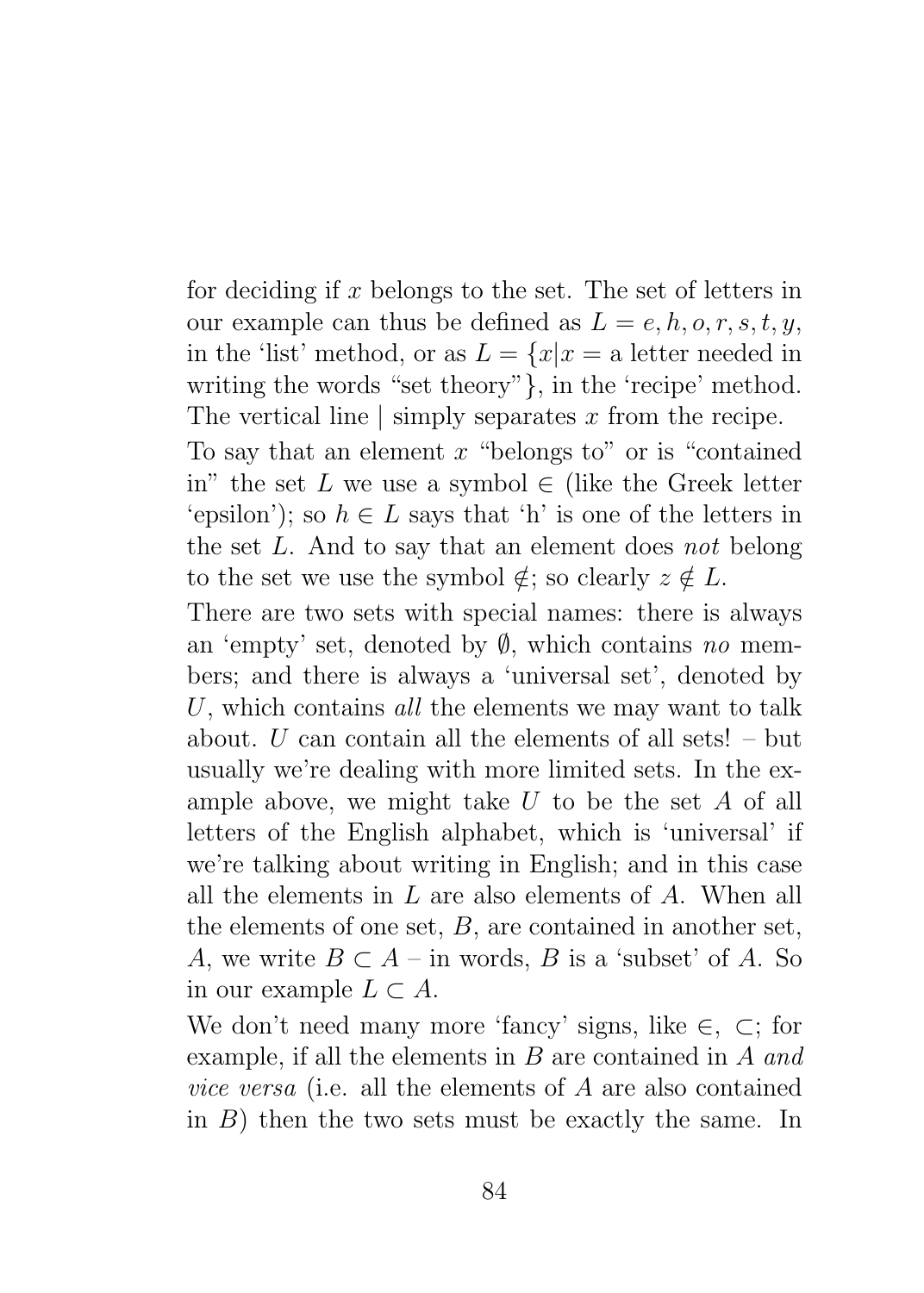symbols

#### If  $B \subset A$  and  $A \subset B$  then  $A = B$ ,

where the  $=$  sign has its usual meaning.

Now let's think about combining sets, just as we did in thinking about the properties of ordinary numbers. In doing this it's a great help to use a pictorial way of indicating sets, due to John Venn (1834-1883), the inventor of the Venn diagram. We draw a big box to represent the universal set  $U$  and, within it, a number of circles to indicate the sets  $A, B, \ldots$  we want to talk about. A member of any set  $A$  can then be represented by putting a labelled point anywhere inside the corresponding circle.

The two main methods of combining two sets are shown in Fig.8: in both cases the circles labelled A and B must overlap – otherwise the sets are quite separate and are said to be 'disjoint'.

In case Fig.8(a) the shaded area represents the **inter**section of sets  $A$  and  $B$  and any point in this area will stand for an element belonging to both A and B. To say this in symbols, we use  $\cap$  for 'intersection' and (using the language introduced already) write

$$
A \cap B = \{x | x \in A \text{ and } x \in B\}
$$

In words, "The intersection of sets  $A$  and  $B$  is the set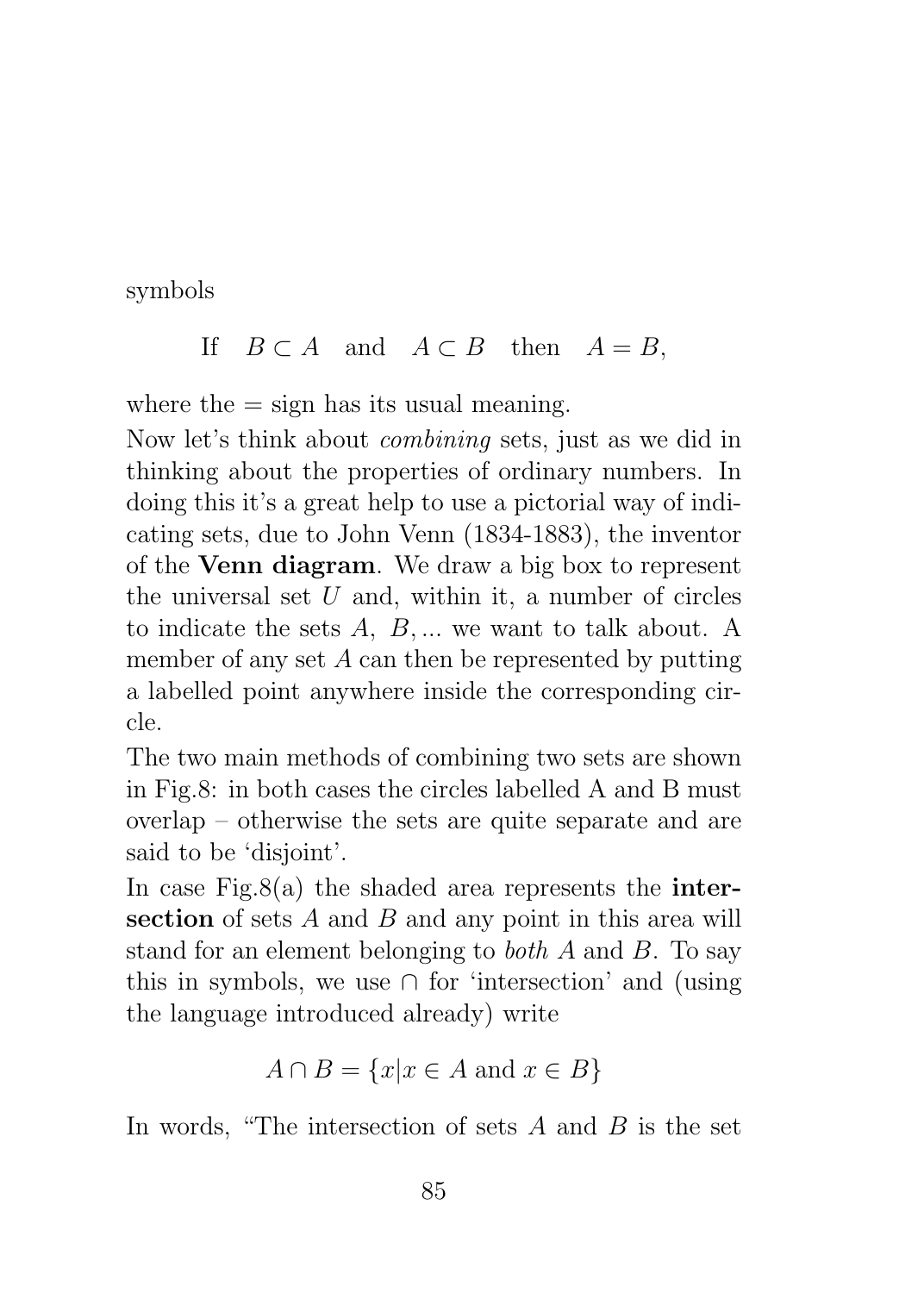

Figure 8

which contains elements x, such that x belongs to set  $A$ and x belongs to set  $B$ ".

In case Fig.8(b) the shaded area contains the points that stand for elements belonging to  $A$ , or  $B$ , or both  $A$  and B (the latter shown with heavier shading). The symbol used to indicate this union of two sets is ∪ and the definition becomes

$$
A \cup B = \{x | x \in A \text{ and } x \in B \text{ or in both}\}.
$$

The *difference* of two sets is indicated in Fig.8(c).  $A-B$ is the set whose elements belong to  $A$ , but not to  $B$ , the minus sign meaning they are excluded from B. Again, the shaded area shows the result.

The 'laws' for doing algebra with sets are similar to those used for numbers in Section 1.4. Here we'll just list them to show what they look like, but in illustrating them we'll find it easier to use Venn diagrams. There is a commutative law for each kind of combination,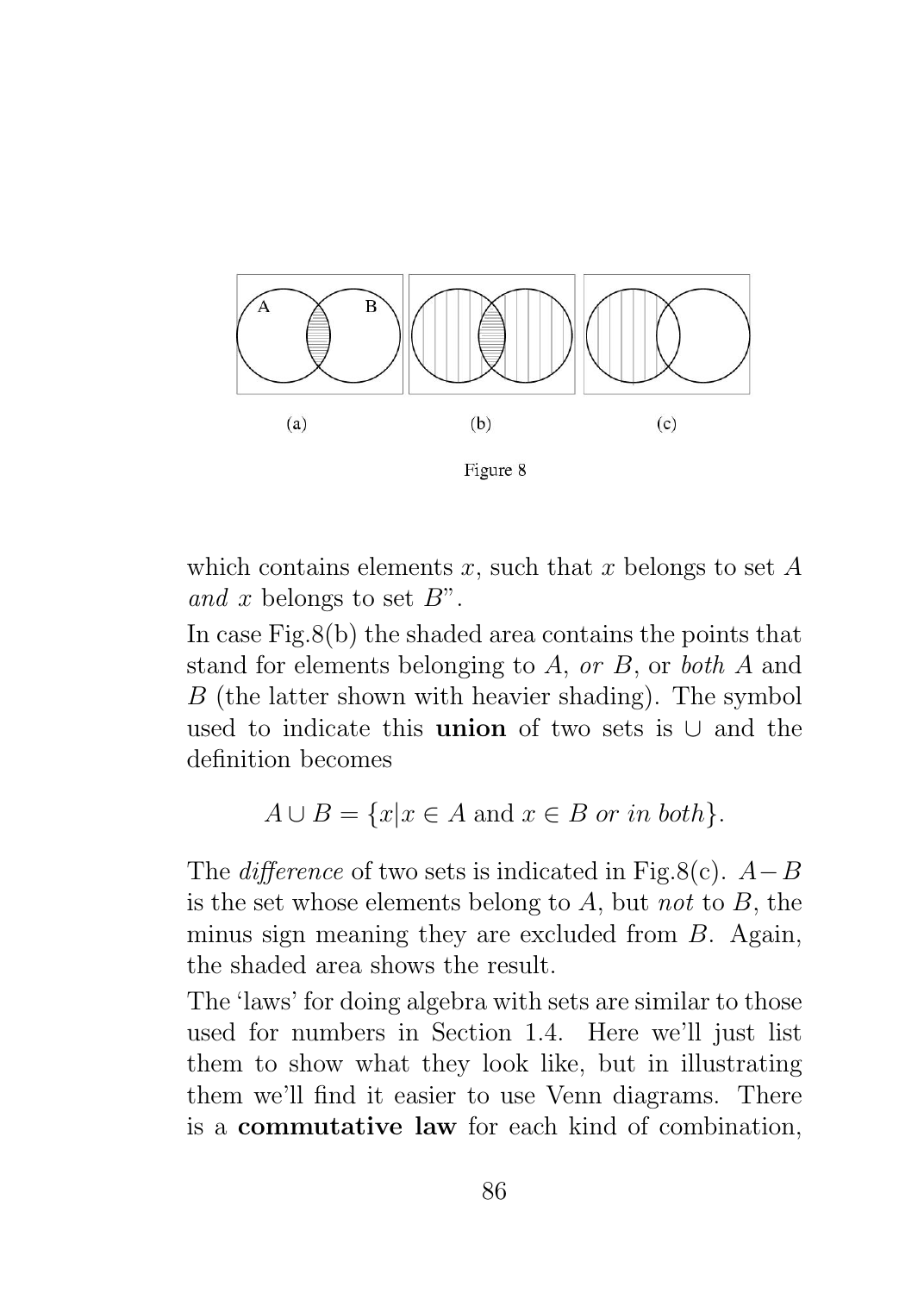like that given in  $(2.1)$  for the integers, and also an **as**sociative law, similar to  $(2.2)$ . These first four laws are

- $A \cap B = B \cap A$
- $A \cup B = B \cup A$  (the order doesn't matter in either case)

• 
$$
A \cap (B \cap C) = (A \cap B) \cap C
$$

 $A \cup (B \cup C) = (A \cup B) \cup C$  (nor does the way of 'grouping')

When both ∩ and ∪ appear in a combination of three sets, there is a new kind of distributive law:

- $A \cap (B \cup C) = (A \cap B) \cup (A \cap C)$
- $A \cup (B \cap C) = (A \cup B) \cap (A \cup C)$

– where the first equality reminds us of  $a(b+c) = ab + ac$ for numbers.

All the laws follow from the definitions; but instead of trying to prove them it's easier simply to check them by using the diagrams. Fig.9 , for example, shows the pictures corresponding to the two sides of the last statement: the area bounded by the heavy line in (a) corresponds to the union of A and  $B \cap C$  and thus represents  $A \cup (B \cap C)$ . Fig.9(b) shows the intersection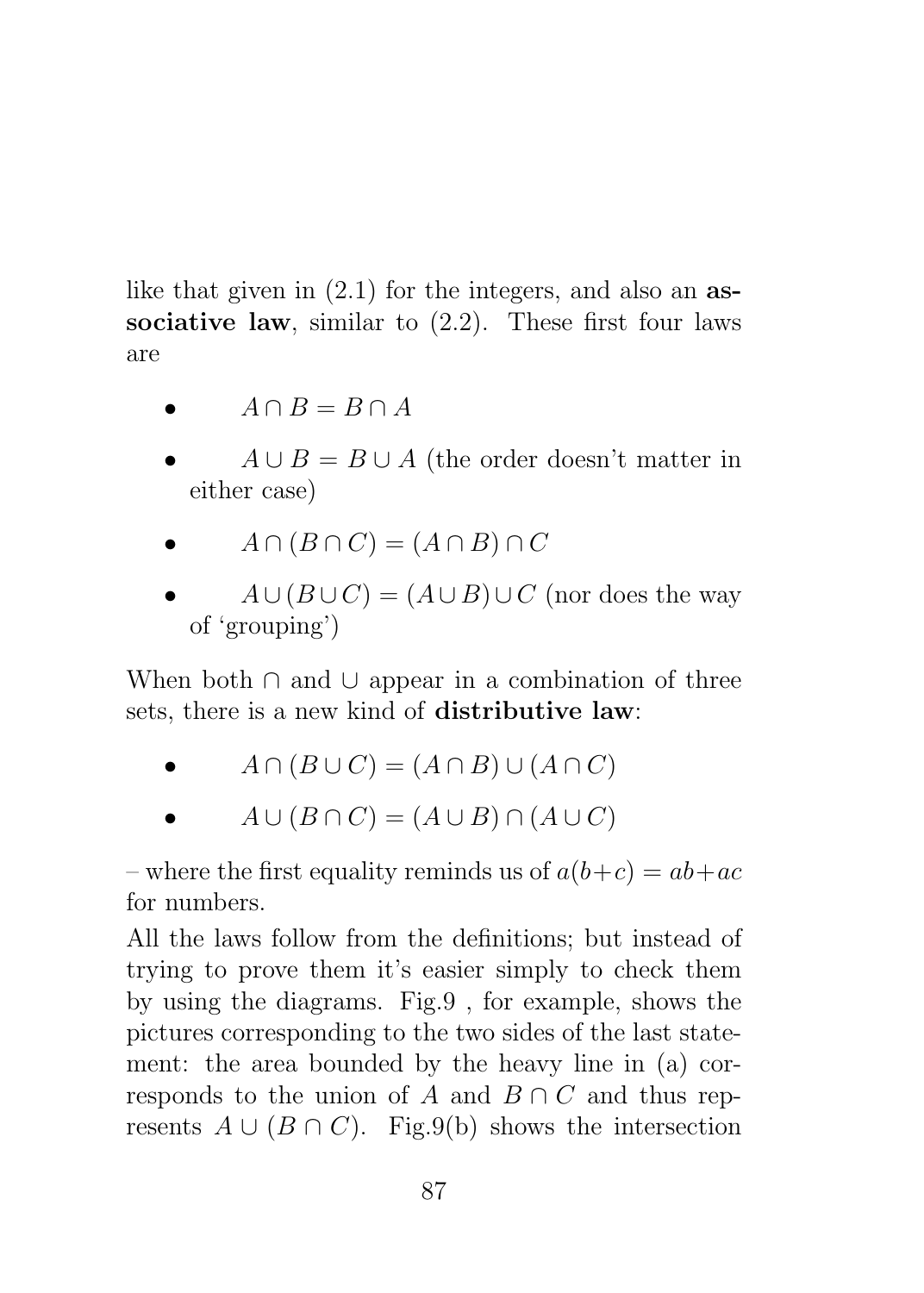

Figure 9

of  $(A \cup B)$  (shaded with vertical lines) and  $(A \cup C)$ (shaded with horizontal lines): the region with both horizontal and vertical shading indicates their intersection. The two areas marked out in this way, in (a) and in (b), are clearly identical. This confirms that  $A \cup (B \cap C) = (A \cup B) \cap (A \cup C).$ 

It's often useful to introduce the complement of a set. If A is any set, containing elements  $a_1, a_2, \dots$ , it will be a subset of the universal set  $U$ , represented as a big box with A (and any other sets) inside it. We define the complement of  $A$ , written  $A'$ , as the subset of elements that are not members of A. This subset is represented by the part of the box lying outside A. And from this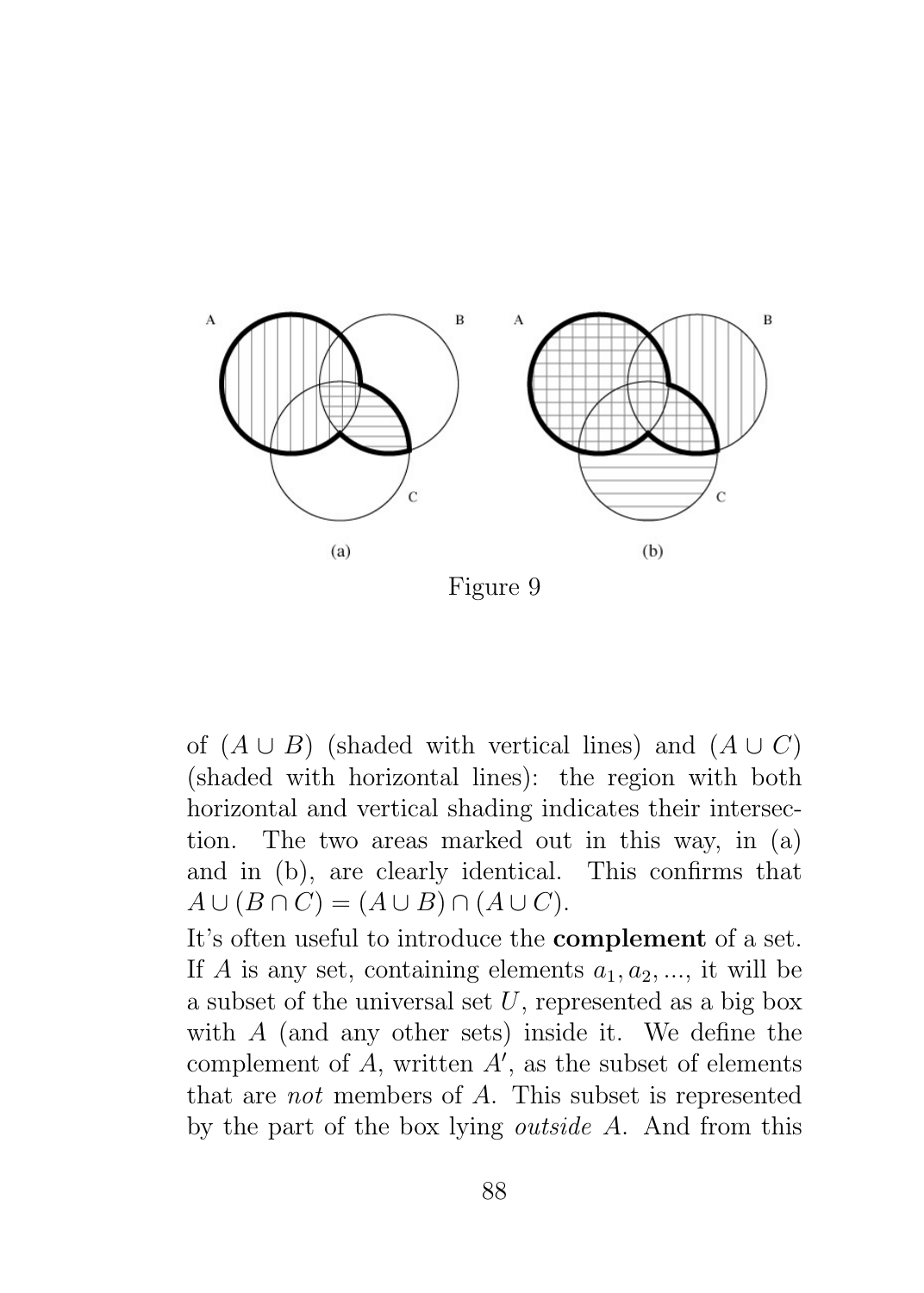definition it is obvious that

$$
A \cap A' = \emptyset, \qquad A \cup A' = U.
$$

Other results involving  $\emptyset$ , U and the complement of a set, are easily confirmed from the corresponding diagrams. They are collected below:

- $A \cap A = A$ ,  $A \cup A = A$ ,  $A \cup \emptyset = A$
- $A \cap U = A$ ,  $A \cup A' = U$ ,  $A \cap A' = \emptyset$ .

The results are all what you would expect if you think of the diagrams. Two more results (a bit less obvious) are given below for completeness, in case you ever need them. They are called "De Morgan's laws" and are:

•  $(A \cap B)' = A' \cup B'$ ,  $(A \cup B)' = A' \cap B'$ 

#### Applications of the algebra of sets

In case you think this is getting too far away from real life to be useful, let's look at a problem that might come up any day – but which is hard to solve without using symbols or diagrams.

—————————————————————–

#### Example

A contractor has put in a tender for building a road. He has a construction team and all the heavy equipment he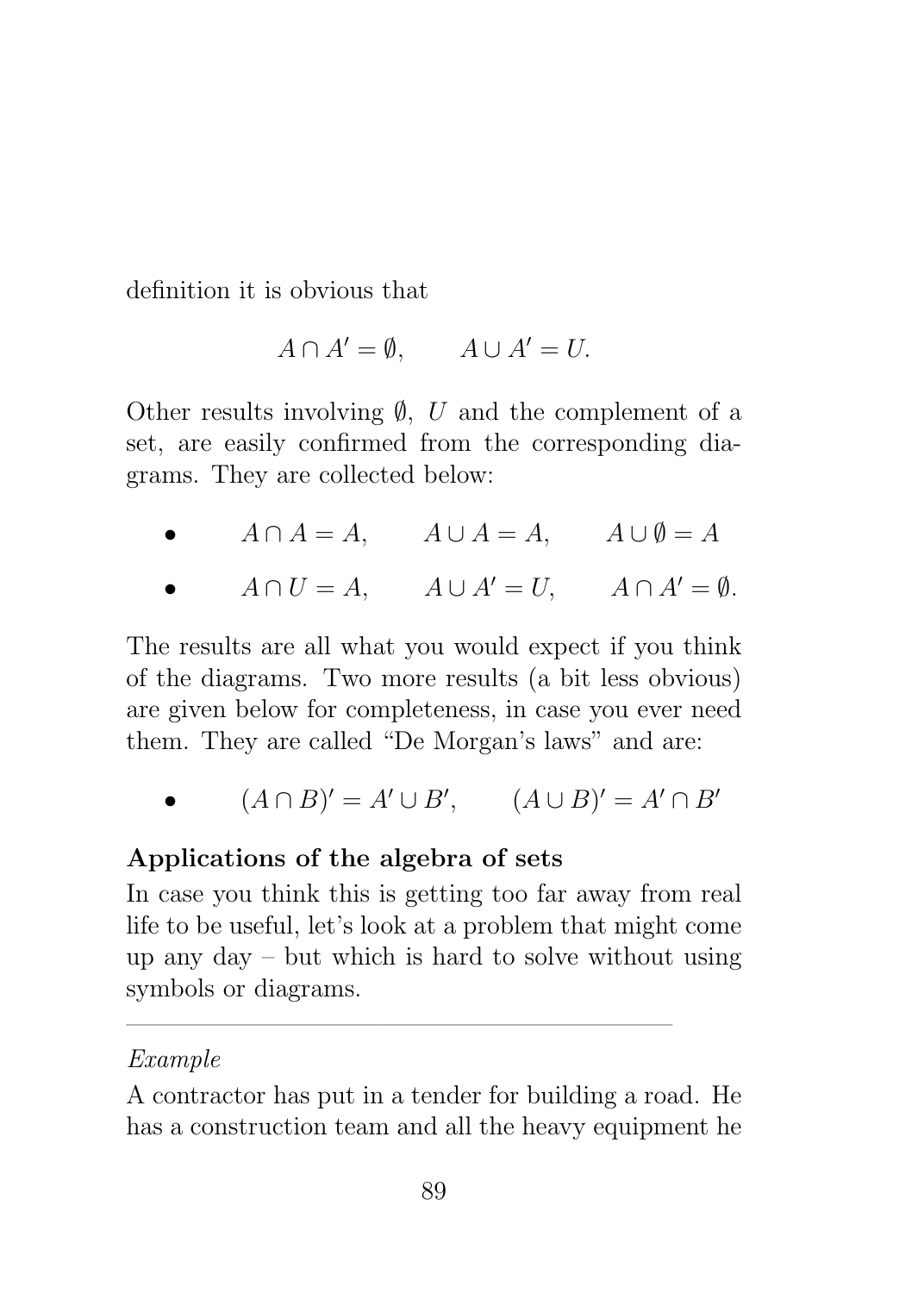needs – cement mixers, bulldozers and cranes, etc.. He says he has to pay the 70 men in his team in line with what they can do: 30 can drive a mixer truck, 35 can work a bulldozer, and 22 can operate a crane; but some can do more than one job – 14 can use both a mixer and a bulldozer (and have to be paid more), 10 can use mixer and crane (and will also be paid more), 10 can work bulldozer and crane (again being paid more), and 4 can work all three (and must be paid most of all).

Is he telling the truth? Or is he cheating? – to get more money.

To get the answer let's use  $B$  for the set of men who can use a bulldozer; C for those who can use a crane; and M for those who can drive a mixer. These are the three basic sets and we represent them by the three circles in Fig.10. The circles must overlap, because some men can do more than one thing – they are members of more than one set. The areas labelled  $b, c,$  and  $m$  will refer to men who can do only one of the three things; and we'll also use b for the number who can only work a bulldozer, and so on. The areas labelled  $p, r,$  and s each refer to the overlap of two sets, and the the corresponding numbers of men who can do *two* jobs; while q will be the number who can do all three.

We now start to put in the numbers given to us by the contractor. Only 4 men can do all three jobs, and so belong to all three sets: they belong to the area where all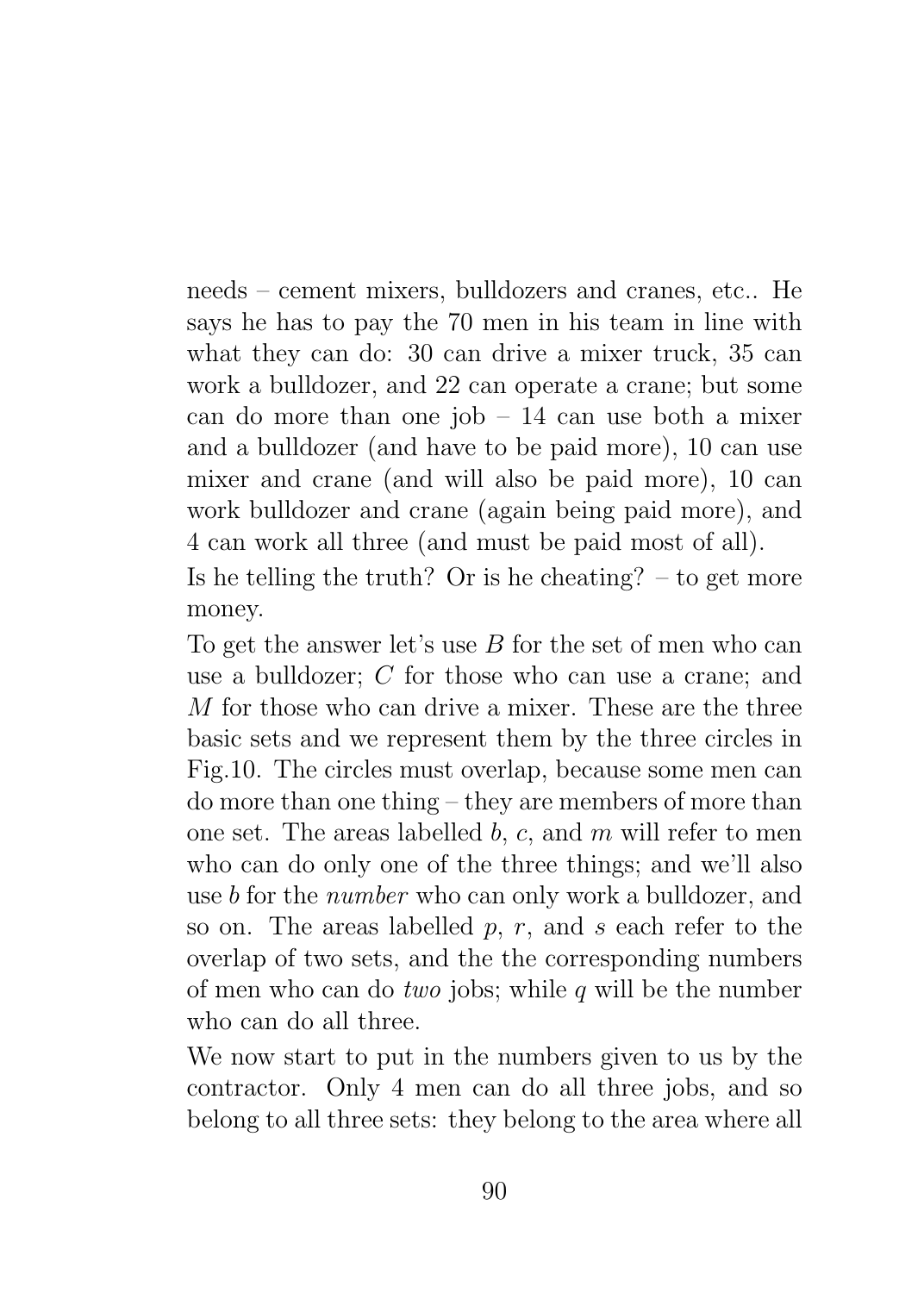

Figure 10

three circles overlap; this area corresponds to  $B \cap C \cap M$ and is a subset with q members; and so we can say  $q = 4$ . The area of overlap of B and C corresponds to  $B \cap C$ and this subset has  $p + q$  elements; but the contractor says  $p + q = 10$ . Since we know  $q = 4$  this means  $p = 6$ . In the same way (check it yourself)  $B \cap M$  has  $r + q$ elements, so  $r = 10$ ; and  $C \cap M$  has  $s + q$  elements, so  $s = 6$ . The number of men who can do more than one job is therefore  $p + q + r + s = 26$ .

Now we're told that 33 men can operate a bulldozer; so  $b+p+q+r$  and this means  $b=33-20=13$ . Similarly, we find  $c = 6$  and  $m = 15$ . The number of men who can do *only* one job is  $b + c + m = 34$ .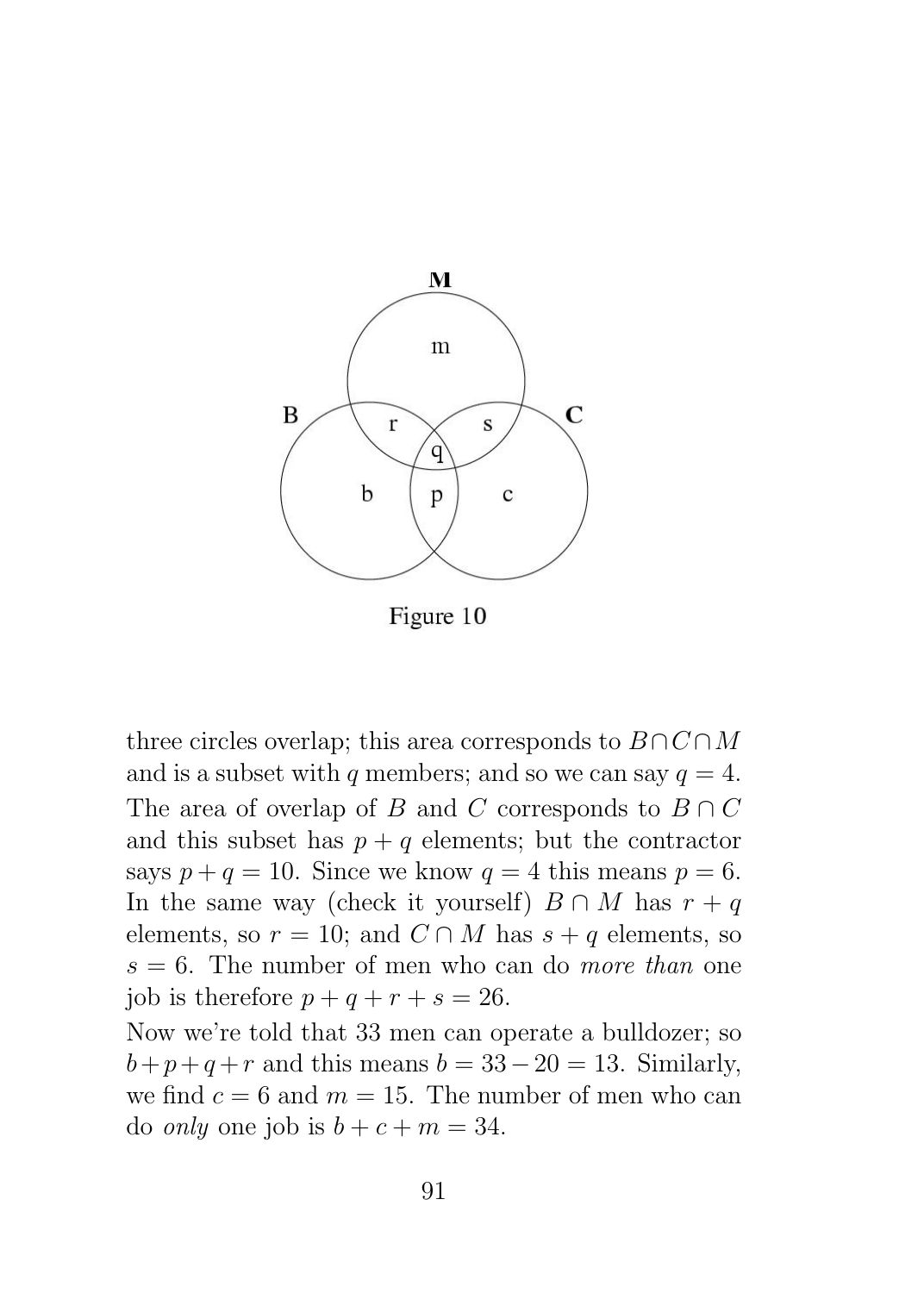The total number of men working on the project is therefore  $34 + 26 = 60$ . But the contractor told us he had to pay wages to seventy men, not sixty – so he's trying to cheat!

 $\frac{1}{\sqrt{2}}$  , and the contract of  $\frac{1}{\sqrt{2}}$  , and  $\frac{1}{\sqrt{2}}$  , and  $\frac{1}{\sqrt{2}}$  , and  $\frac{1}{\sqrt{2}}$  , and  $\frac{1}{\sqrt{2}}$ 

Set theory has many applications nowadays – in all fields where logical decisions have to be made, whether in business and management or in the design of electrical circuits (where Boolean algebra – George Boole's great invention – is widely used). But some of its most difficult and important applications lie at the roots of Mathematics itself. For example, in talking about number we started from counting and the 'natural numbers' (the positive integers, without the zero. But the 'laws of combination' came to us from thinking about finite sets, sets of beads or bricks which could easily be counted. And then we went ahead, to the field of all real numbers, without saying any more about the foundations, even though the numbers – represented in earlier chapters by points on a line – were so crowded that they could never be counted! To deal with sets containing so many elements that they can't be counted raises problems so deep that only professional mathematicians talk about them. And that's where we stop.

#### Exercises

(1) Does the set of integers (all positive and negative numbers, including zero), with addition as the law of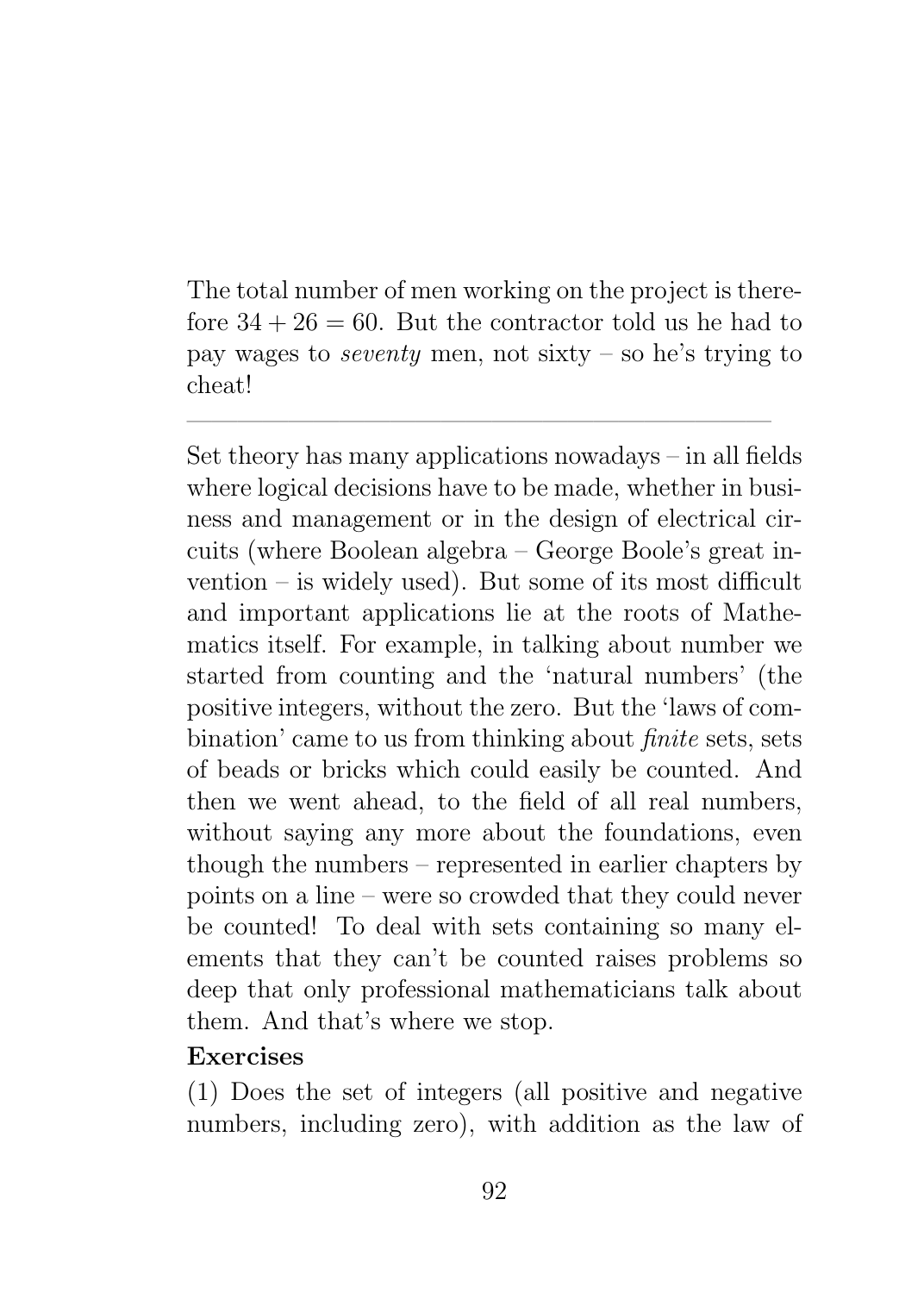combination, form a group? What happens if we take away the zero? or if we use only the even numbers, 2, 4, 6, .... ?

(2) Remember the 'multiplication tables' in arithmetic (Section 2.3): we can set up similar tables for symmetry groups. If the group elements are called A, B, C, ... the group multiplication table will be

|  | $\begin{array}{ccc} \mid A & B & C \end{array}$                  | Ð |
|--|------------------------------------------------------------------|---|
|  |                                                                  |   |
|  |                                                                  |   |
|  |                                                                  |   |
|  | A AA AB AC AD<br>B BA BB BC BD<br>C CA CB CC CD<br>D DA DB DC DD |   |

where, for example, BC stands for the entry on Row-B and in Column-C.

Make up the multiplication table, for the symmetry group studied in this Section, by working out all the products.

(3) Cut out a square piece of card, with the underneath side painted black, and study the symmetry operations which leave it looking just the same (put a small  $+$  on the front, in the top right-hand corner, so you can see what's happening). How many reflection operations are there? and how many rotations? (You can use symbols  $\mathsf{C}_2$ ,  $\mathsf{C}_4$  to stand for rotations through a half, or a quarter turn, around an axis; and  $R_1$ ,  $R_2$ ,  $R'_1$ ,  $R'_2$  for the various reflections.) Say clearly what every operation does.

Then set up the multiplication table, as you did in Exer-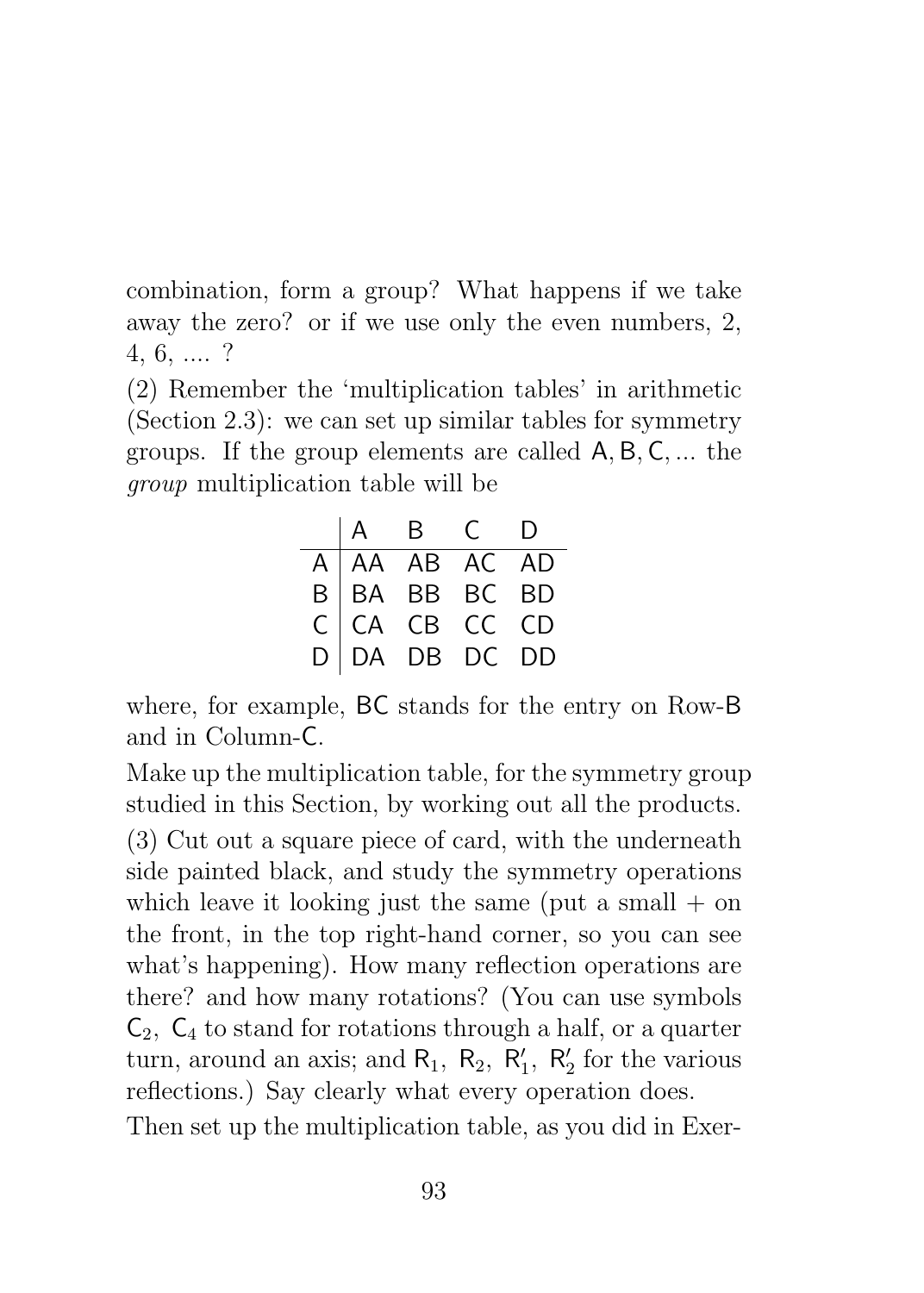cise 3, by finding the single symmetry operation equivalent to  $XY$  for the product in Row-X and Column-Y – doing this for every product.

Can you find any rules for combining rotations with rotations, rotations with reflections, and so on? Are there any pairs for which XY and YX are not the same? (4) Suppose there are 40 students in a class and that their heights are as follows:

- 4 are between 1m 5cm and 1m 10cm
- 8 are between 1m 10cm and 1m 15cm
- 13 are between 1m 15cm and 1m 20cm
- 12 are between 1m 20cm and 1m 25cm
- 3 are between 1m 20cm and 1m 25cm.

The numbers in these five categories show the 'state' of the class: how can you put this in symbols?

(5) Use A, B, ...E for the 'operators' which take students from the five categories. What operators (call them U and V) would select students Under, and oVer, 1m  $20 \text{cm}$ ? And what properties will they have? (e.g.  $UU =$ ?)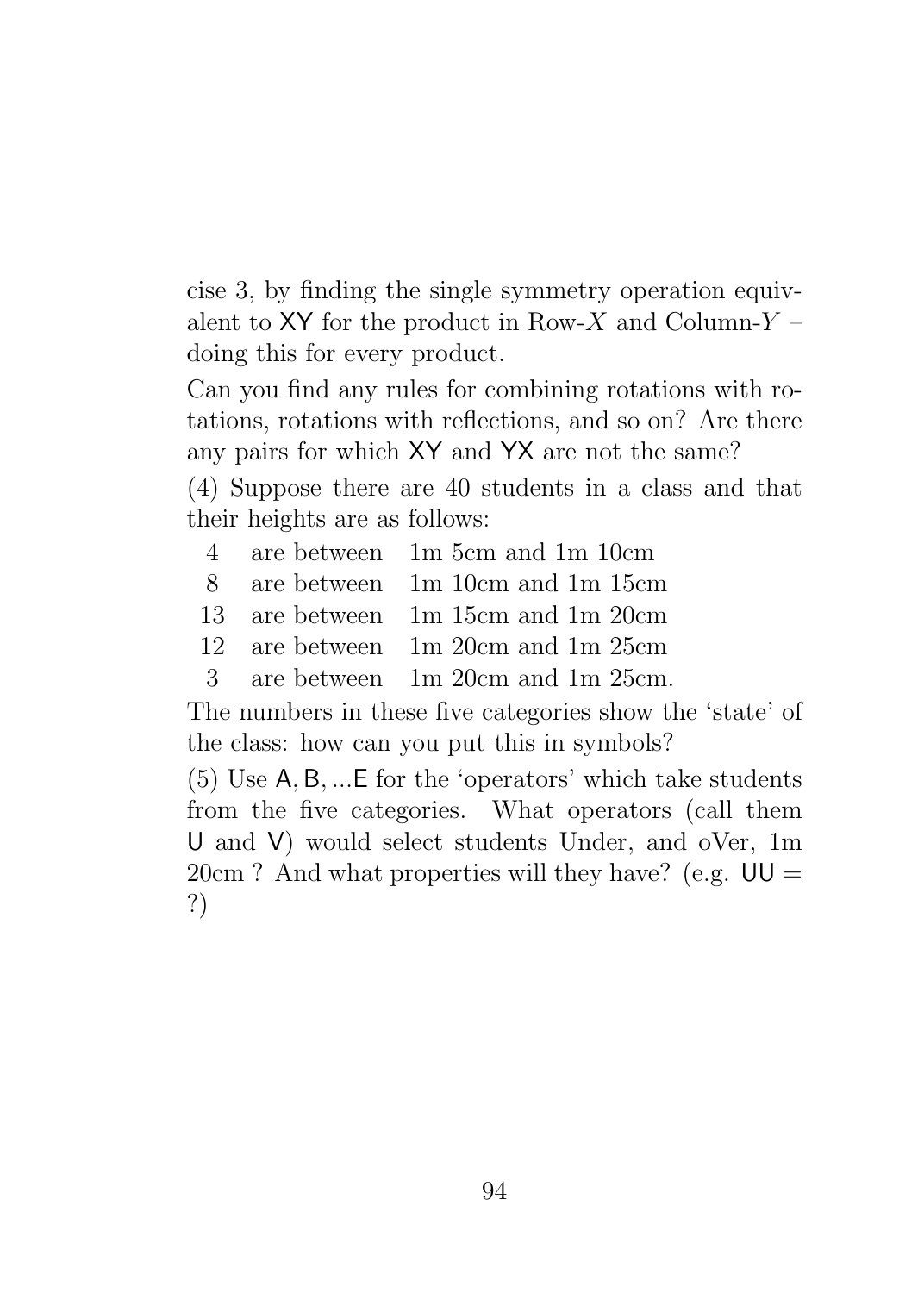# Looking back –

We started from almost nothing – just a few ideas about counting – and we've come quite a long way. Let's take stock:

- Chapters 1 and 2 must have reminded you of when you first learnt about numbers – as a small child, and the endless chanting of multiplication tables – learning without understanding. But now you know what it all means: the rules of arithmetic are made by us, to help us to understand and use what we see around us. You know that you can use any symbols in place of numbers and write down the rules of arithmetic using only the symbols – and then you are doing algebra
- In Chapter 3 you met **equations**, containing a number you don't know (call it  $x'$ ), along with the integers  $(1,2,3,...)$ , and were able to **solve** the equations, finding for  $x$  the new numbers  $(0, \text{zero})$ ; and  $-1, -2, \ldots$ , negative numbers). You found how useful pictures could be in talking about numbers and their properties; and how a number could be given to any point on a line – bringing with it the idea of fractions as the numbers labelling points in between the integers.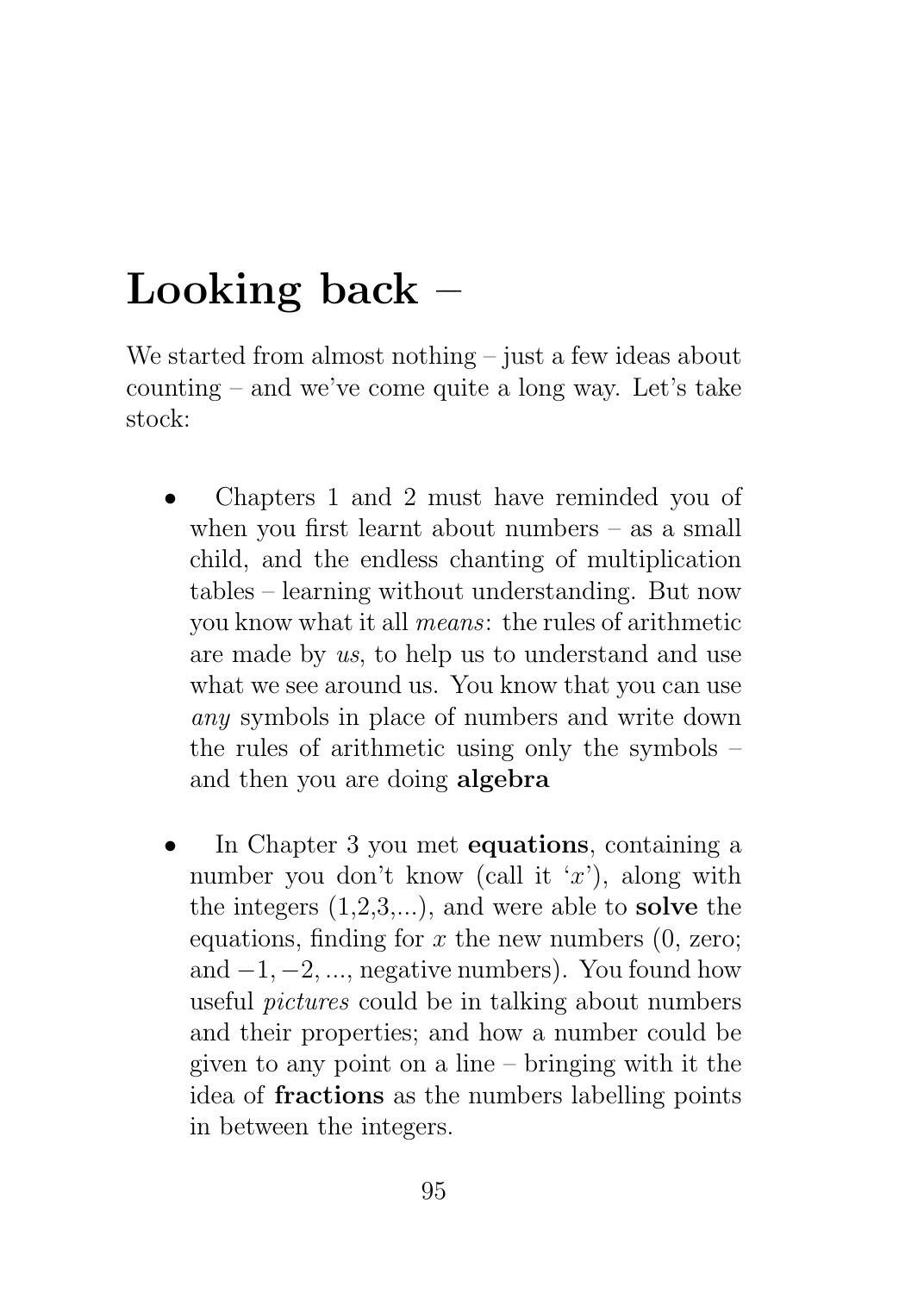- But between any two such numbers, 'rational fractions' of the form  $a/b$ , however close, there were still uncountable millions of numbers that you can't represent in that simple way; you can get as close as you wish – but without ever really getting there. An 'irrational' number is defined only by a *recipe* that tells you how to reach it – but that's enough. The set of all the numbers defined so far was called the Field of Real Numbers; and it's enough for all everyday needs.
- The last big step was made in Chapter 5, when we admitted the last 'new' number, denoted by  $i$ and called the "imaginary unit", with the property  $i \times i = -1$  (not 1). And when i was included, and allowed to mix with all the real numbers, our number field had to be extended to include both Real Numbers and Complex Numbers. All equations involving only such numbers could then be solved without inventing anything new: the field was closed.
- In the last Chapter, however, you saw that symbols could be used to stand for other things – not only numbers. They can be used for operations, like moving things in space; or sorting a mixture of objects into objects 'of the same kind'; or just for arguing about things!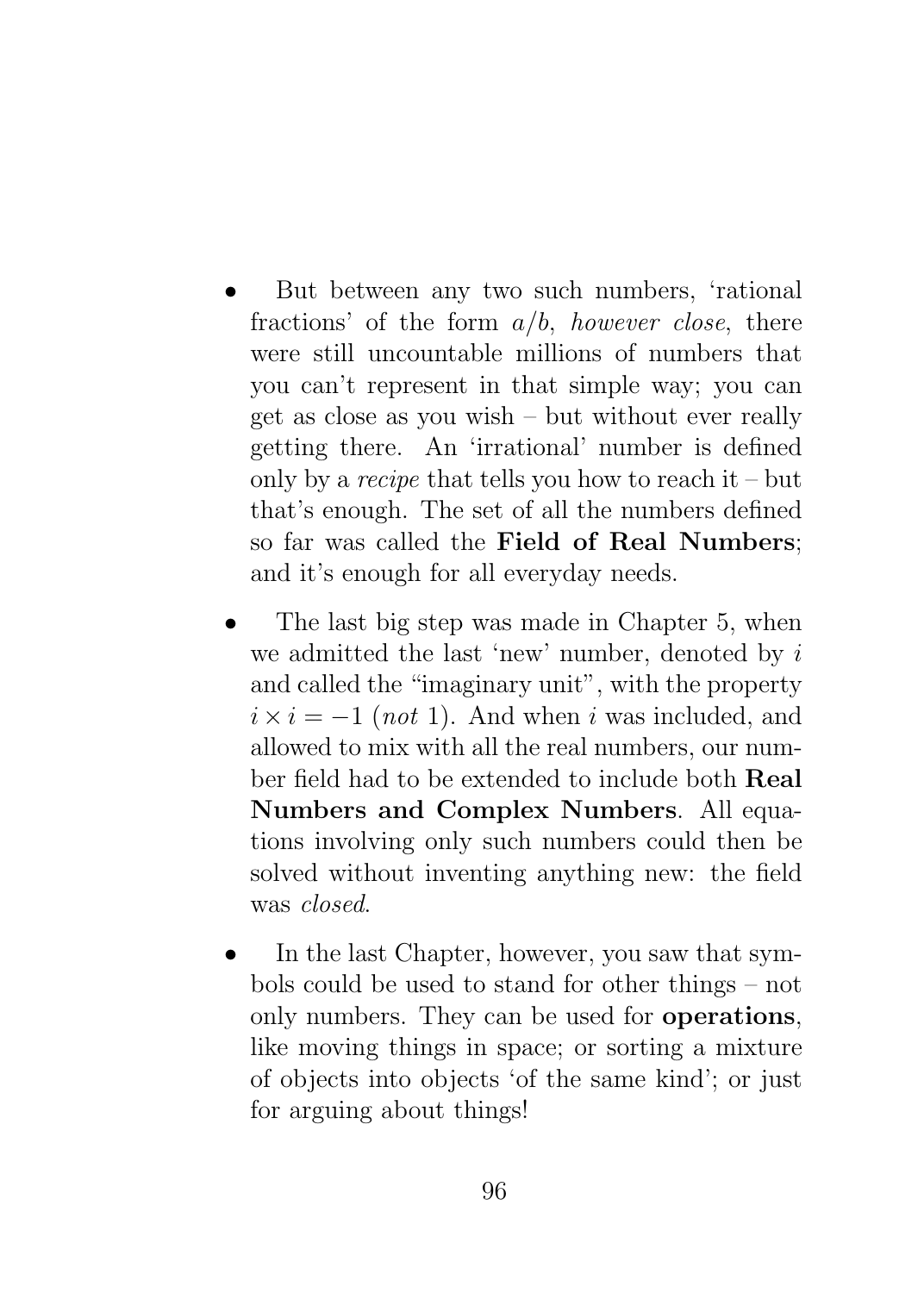# Index

Abstract (existing only as an idea) ii group, 77 Add, addition 15 Algebra 38 of a group, 77 of numbers, 38 of operators 81 of sets, 83-89 Associate (connect with) 10 Associative law 18 for sets, 87 Axis 32 Binary numbers 54 Boole (theory of sets) 83 Bounds (upper and lower) 51 Cardinal number 7 Category 78

Closure 29 Coefficient (in polynomial) 65 Combination 3-5 by addition, 15-19 by multiplication, 19-22 Commutative law 17 for sets, 86 Complement (of set) 88 Complex number 61 Complex conjugate 62 Concept 24 Converge (get closer) 57 Correspondence (one-one) 7, 33

Decimal numbers 49 Decimal system 42 Denominator 40 Digit (0,1,2,...9) 10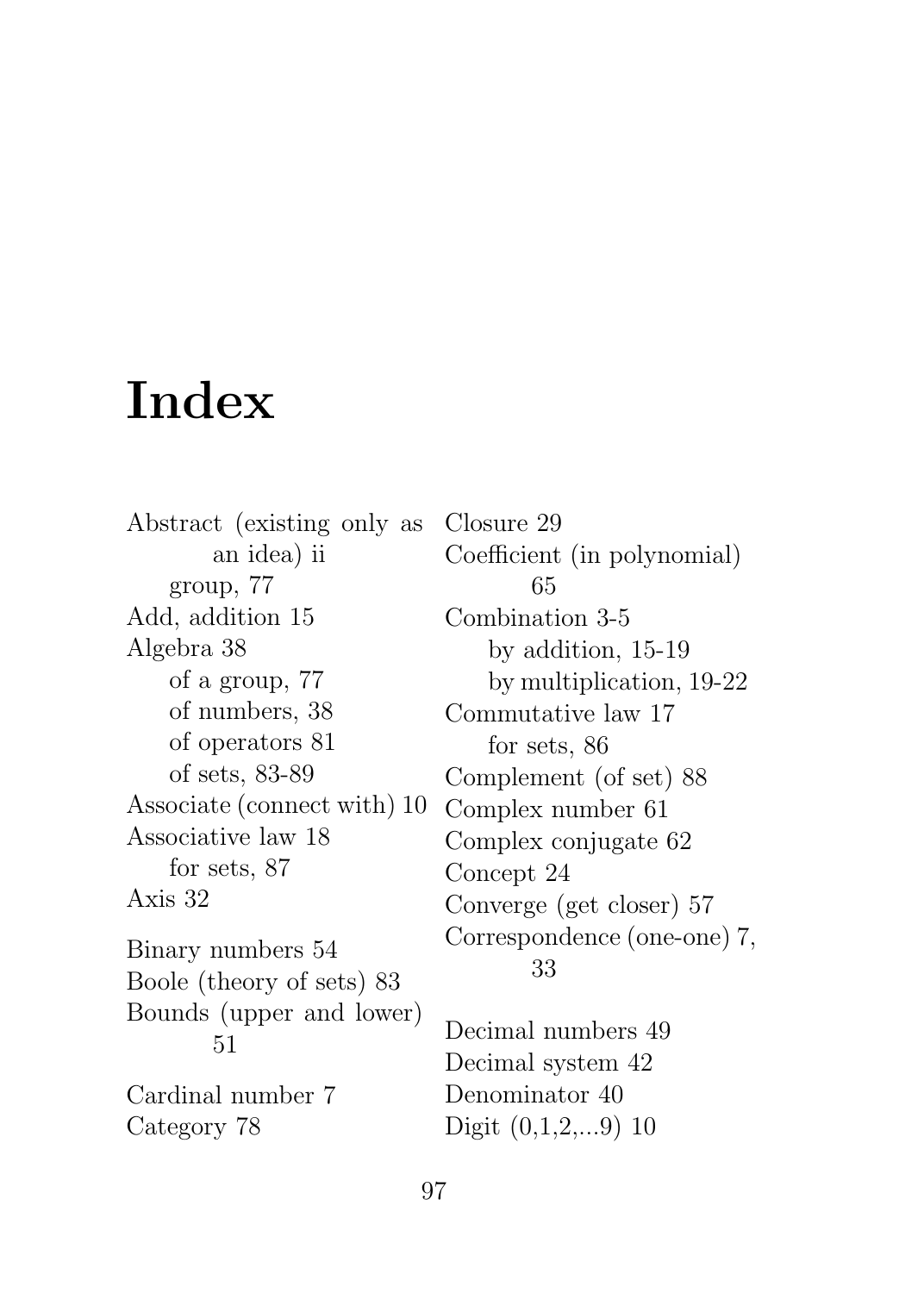Distance 1 Distributive law (for sets) 87 Division 37 Electron 82 Equation, 25 quadratic, 65-67 Equivalence 3 Factorial 9 Field, of real numbers 55 of complex numbers 60 Fraction 36 Generalization 25 Group 76 abstract, 77 example, 71-76 point, 77 Group algebra 77 Identity (unit) operator 74 Index, indices 46 laws of 46-48 Integer 9 negative, 28 positive, 28 Interval 51 Intersection (of sets) 85 Inverse 27 of addition, 27 of multiplication, 37 of an operator, 47 Irrational number 59 Kilogram 3 Limit 57 Logic 82 Mass 3 Measure 1 Metre 1-2 Modulus (of complex z) 62 Multiply, multiplication 23 Multiplication table for numbers 23 for groups 93 Nest (of intervals) 51 Number, 5, 8 binary 54 cardinal 7 decimal 42-44, 49-51 fractional 36 irrational 52